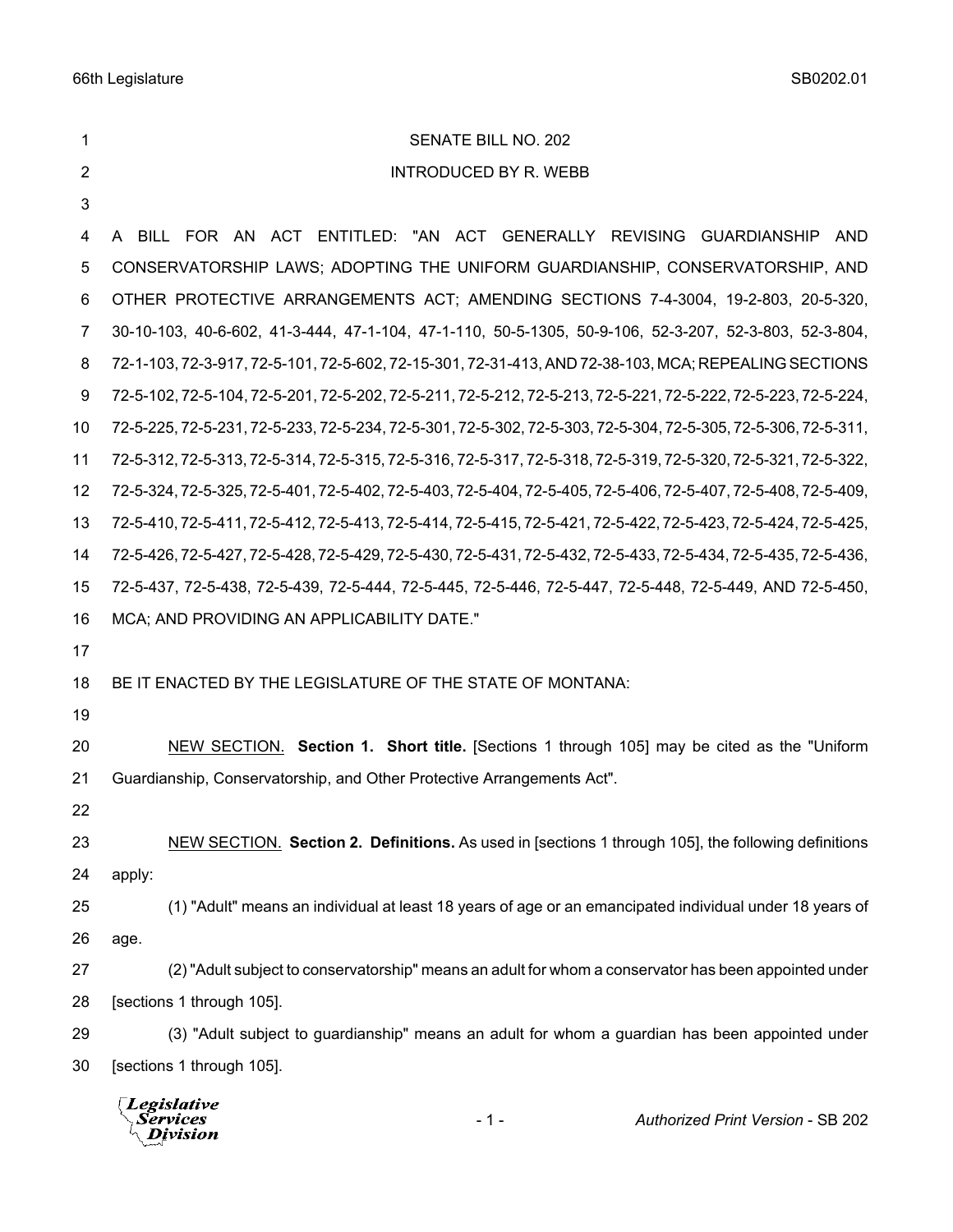tort, or otherwise.

 (5) "Conservator" means a person appointed by a court to make decisions with respect to the property or financial affairs of an individual subject to conservatorship. The term includes a coconservator. (6) "Conservatorship estate" means the property subject to conservatorship under [sections 1 through 105]. (7) "Full conservatorship" means a conservatorship that grants the conservator all powers available under [sections 1 through 105]. (8) "Full guardianship" means a guardianship that grants the guardian all powers available under [sections 1 through 105]. (9) "Guardian" means a person appointed by the court to make decisions with respect to the personal affairs of an individual. The term includes a coguardian but does not include a guardian ad litem. (10) "Guardian ad litem" means a person appointed to inform the court about, and to represent, the needs and best interest of an individual. (11) "Individual subject to conservatorship" means an adult or minor for whom a conservator has been appointed under [sections 1 through 105]. (12) "Individual subject to guardianship" means an adult or minor for whom a guardian has been appointed under [sections 1 through 105]. (13) "Less restrictive alternative" means an approach to meeting an individual's needs which restricts fewer rights of the individual than would the appointment of a guardian or conservator. The term includes supported decisionmaking, appropriate technological assistance, appointment of a representative payee, and appointment of an agent by the individual, including appointment under a health care power of attorney or power of attorney for finances. (14) "Letters of office" means a record issued by a court certifying a guardian's or conservator's authority to act. (15) "Limited conservatorship" means a conservatorship that grants the conservator less than all powers available under [sections 1 through 105], grants powers over only certain property, or otherwise restricts the powers of the conservator. (16) "Limited guardianship" means a guardianship that grants the guardian less than all powers available under [sections 1 through 105] or otherwise restricts the powers of the guardian. Legislative - 2 - *Authorized Print Version* - SB 202*Services* **Division** 

(4) "Claim" includes a claim against an individual or conservatorship estate, whether arising in contract,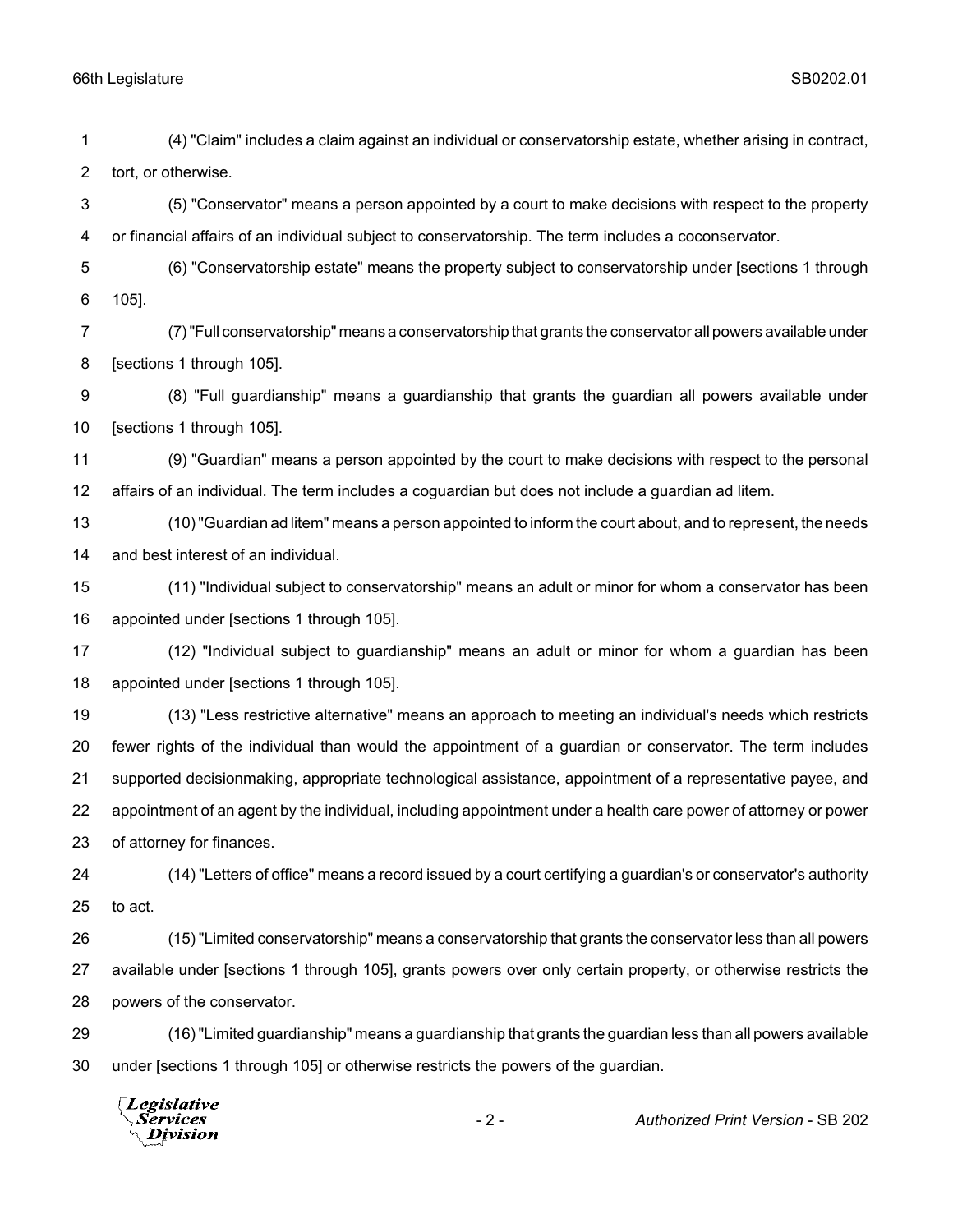(17) "Minor" means an unemancipated individual under 18 years of age. (18) "Minor subject to conservatorship" means a minor for whom a conservator has been appointed under [sections 1 through 105]. (19) "Minor subject to guardianship" means a minor for whom a guardian has been appointed under [sections 1 through 105]. (20) "Parent" does not include an individual whose parental rights have been terminated. (21) "Person" means an individual, estate, business or nonprofit entity, public corporation, government or governmental subdivision, agency, or instrumentality, or other legal entity. (22) "Property" includes tangible and intangible property. (23) "Protective arrangement instead of conservatorship" means a court order entered under [section 91]. (24) "Protective arrangement instead of guardianship" means a court order entered under [section 90]. (25) "Protective arrangement under [sections 89 through 99]" means a court order entered under [section 90 or 91]. (26) "Record", when used as a noun, means information that is inscribed on a tangible medium or that is stored in an electronic or other medium and is retrievable in perceivable form. (27) "Respondent" means an individual for whom appointment of a guardian or conservator or a protective arrangement instead of guardianship or conservatorship is sought. (28) "Sign" means, with present intent to authenticate or adopt a record: (a) to execute or adopt a tangible symbol; or (b) to attach to or logically associate with the record an electronic symbol, sound, or process. (29) "Standby guardian" means a person appointed by the court under [section 33]. (30) "State" means a state of the United States, the District of Columbia, Puerto Rico, the United States Virgin Islands, or any territory or insular possession subject to the jurisdiction of the United States. The term includes a federally recognized Indian tribe. (31) "Supported decisionmaking" means assistance from one or more persons of an individual's choosing in understanding the nature and consequences of potential personal and financial decisions, which enables the individual to make the decisions, and in communicating a decision once made if consistent with the individual's wishes. 

NEW SECTION. **Section 3. Subject matter jurisdiction.** (1) Except to the extent jurisdiction is

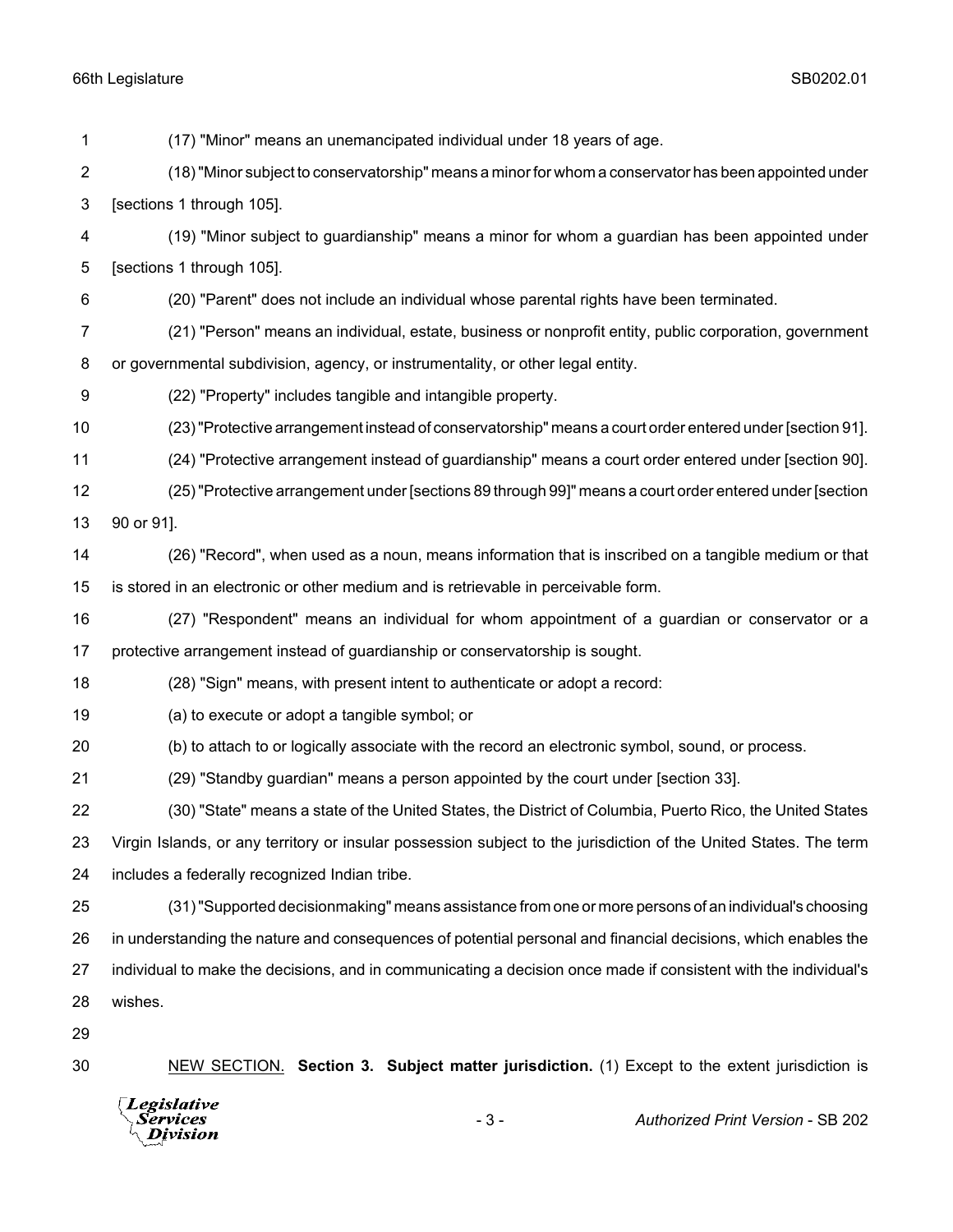precluded by Title 40, chapter 7, the district court has jurisdiction over a guardianship for a minor domiciled or present in this state. The court has jurisdiction over a conservatorship or protective arrangement instead of conservatorship for a minor domiciled or having property in this state.

- (2) The district court has jurisdiction over a guardianship, conservatorship, or protective arrangement under [sections 89 through 99] for an adult as provided in Title 72, chapter 5, part 6.
- (3) After notice is given in a proceeding for a guardianship, conservatorship, or protective arrangement under [sections 89 through 99] and until termination of the proceeding, the court in which the petition is filed has:
- (a) exclusive jurisdiction to determine the need for the guardianship, conservatorship, or protective arrangement;
- (b) exclusive jurisdiction to determine how property of the respondent must be managed, expended, or distributed to or for the use of the respondent, an individual who is dependent in fact on the respondent, or other claimant;
- (c) nonexclusive jurisdiction to determine the validity of a claim against the respondent or property of the respondent or a question of title concerning the property; and
- (d) if a guardian or conservator is appointed, exclusive jurisdiction over issues related to administration of the guardianship or conservatorship.
- (4) A court that appoints a guardian or conservator or authorizes a protective arrangement under [sections 89 through 99] has exclusive and continuing jurisdiction over the proceeding until the court terminates the proceeding or the appointment or protective arrangement expires by its terms.
- 
- NEW SECTION. **Section 4. Transfer of proceeding.** (1) This section does not apply to a guardianship or conservatorship for an adult that is subject to the transfer provisions of 72-5-624 or 72-5-625.
- (2) After appointment of a guardian or conservator, the court that made the appointment may transfer the proceeding to a court in another county in this state or another state if transfer is in the best interest of the individual subject to the guardianship or conservatorship.
- (3) If a proceeding for a guardianship or conservatorship is pending in another state or a foreign country and a petition for guardianship or conservatorship for the same individual is filed in a court in this state, the court shall notify the court in the other state or foreign country and, after consultation with that court, assume or decline jurisdiction, whichever is in the best interest of the respondent.
- (4) A guardian or conservator appointed in another state or country may petition the court for

Legislative Services **Division**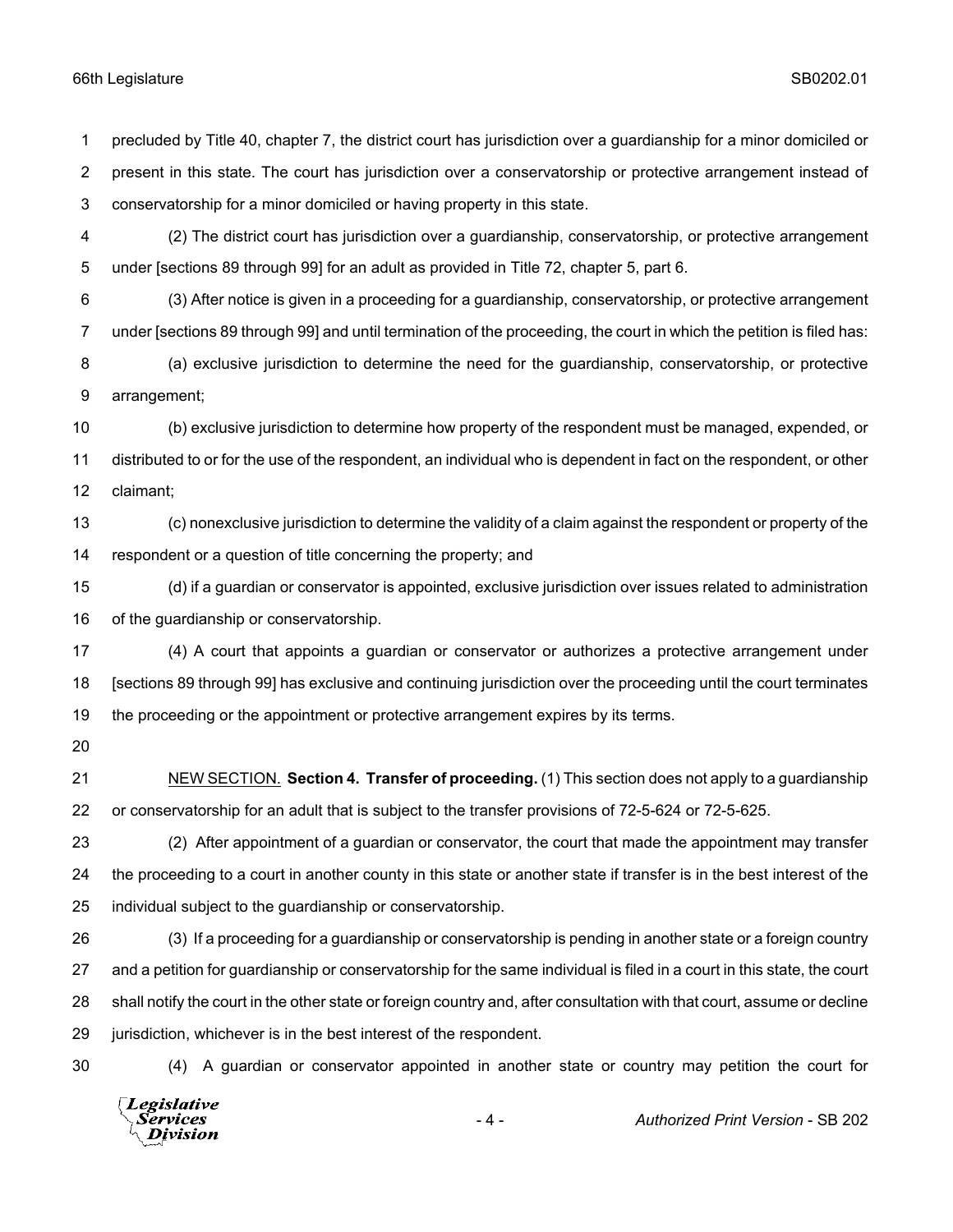be established. The appointment may be made on proof of appointment in the other state or foreign country and presentation of a certified copy of the part of the court record in the other state or country specified by the court in this state. (5) Notice of hearing on a petition under subsection (4), together with a copy of the petition, must be given to the respondent, if the respondent is at least 12 years of age at the time of the hearing, and to the persons that would be entitled to notice if the procedures for appointment of a guardian or conservator under [sections 1 through 105] were applicable. The court shall make the appointment unless it determines the appointment would not be in the best interest of the respondent. (6) Not later than 14 days after appointment under subsection (5), the guardian or conservator shall give a copy of the order of appointment to the individual subject to guardianship or conservatorship, if the individual is at least 12 years of age, and to all persons given notice of the hearing on the petition. NEW SECTION. **Section 5. Venue.** (1) Venue for a guardianship proceeding for a minor is in: (a) the county in which the minor resides or is present at the time the proceeding commences; or (b) the county in which another proceeding concerning the custody or parental rights of the minor is pending. (2) Venue for a guardianship proceeding or protective arrangement instead of guardianship for an adult is in: (a) the county in which the respondent resides; (b) if the respondent has been admitted to an institution by court order, the county in which the court is located; or (c) if the proceeding is for appointment of an emergency guardian for an adult, the county in which the respondent is present. (3) Venue for a conservatorship proceeding or protective arrangement instead of conservatorship is in: (a) the county in which the respondent resides, whether or not a guardian has been appointed in another county or other jurisdiction; or (b) if the respondent does not reside in this state, in any county in which property of the respondent is located. (4) If proceedings under [sections 1 through 105] are brought in more than one county, the court of the Legislative - 5 - *Authorized Print Version* - SB 202*Services* **Division** 

appointment as a guardian or conservator in this state for the same individual if jurisdiction in this state is or will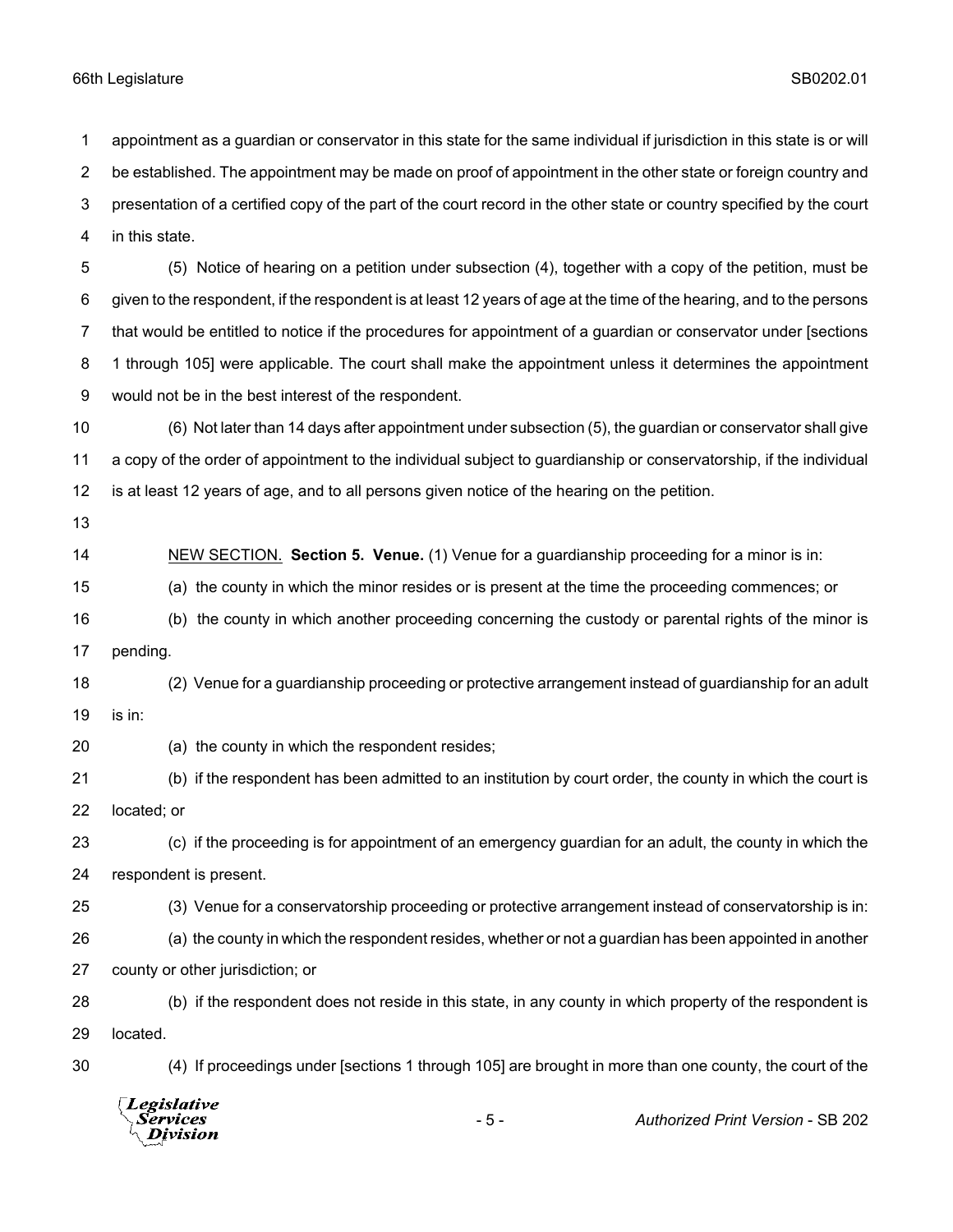**Division** 

 county in which the first proceeding is brought has the exclusive right to proceed unless the court determines venue is properly in another court or the interest of justice otherwise requires transfer of the proceeding. NEW SECTION. **Section 6. Practice in court.** (1) Except as otherwise provided in [sections 1 through 105], the Montana Rules of Evidence and the Montana Rules of Civil Procedure, including the Montana Rules of Appellate Procedure, govern a proceeding under [sections 1 through 105]. (2) If proceedings for a guardianship, conservatorship, or protective arrangement under [sections 89 through 99] for the same individual are commenced or pending in the same court, the proceedings may be consolidated. (3) A respondent may demand a jury trial in a proceeding under [sections 1 through 105] on the issue of whether a basis exists for appointment of a guardian or conservator. NEW SECTION. **Section 7. Letters of office.** (1) The court shall issue letters of office to a guardian on filing by the guardian of an acceptance of appointment. (2) The court shall issue letters of office to a conservator on filing by the conservator of an acceptance of appointment and filing of any required bond or compliance with any other asset-protection arrangement required by the court. (3) Limitations on the powers of a guardian or conservator or on the property subject to conservatorship must be stated on the letters of office. (4) The court at any time may limit the powers conferred on a guardian or conservator. The court shall issue new letters of office to reflect the limitation. The court shall give notice of the limitation to the guardian or conservator, individual subject to guardianship or conservatorship, each parent of a minor subject to guardianship or conservatorship, and any other person the court determines. NEW SECTION. **Section 8. Effect of acceptance of appointment.** On acceptance of appointment, a guardian or conservator submits to personal jurisdiction of the court in this state in any proceeding relating to the guardianship or conservatorship. NEW SECTION. **Section 9. Coguardian -- coconservator.** (1) The court at any time may appoint a coguardian or coconservator to serve immediately or when a designated event occurs. Legislative Services - 6 - *Authorized Print Version* - SB 202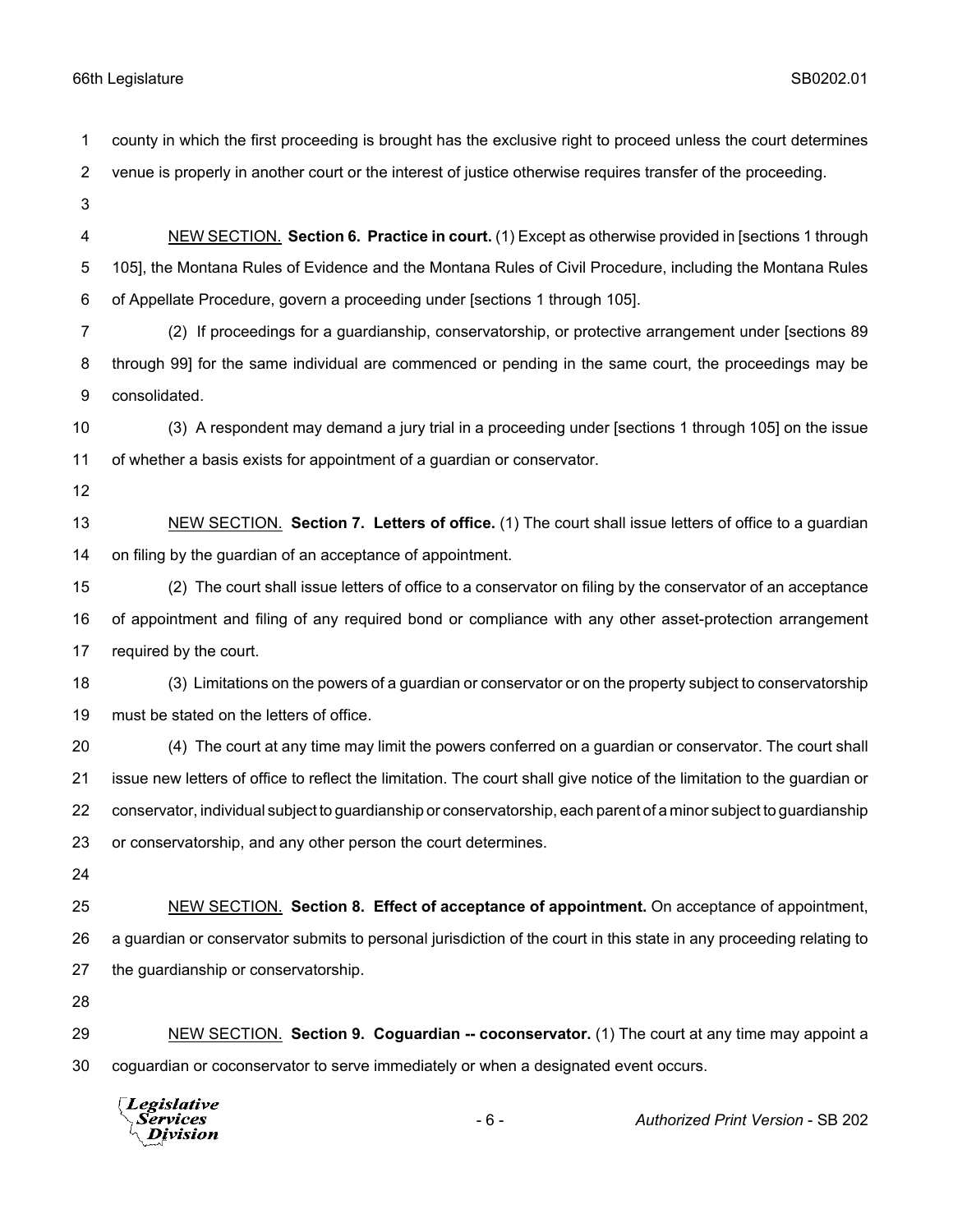**Division** 

 (2) A coguardian or coconservator appointed to serve immediately may act when that coguardian or coconservator complies with [section 7]. (3) A coguardian or coconservator appointed to serve when a designated event occurs may act when: (a) the event occurs; and (b) that coguardian or coconservator complies with [section 7]. (4) Unless an order of appointment under subsection (1) or subsequent order states otherwise, coguardians or coconservators shall make decisions jointly. NEW SECTION. **Section 10. Judicial appointment of successor guardian or successor conservator.** (1) The court at any time may appoint a successor guardian or successor conservator to serve immediately or when a designated event occurs. (2) A person entitled under [section 28 or 39] to petition the court to appoint a guardian may petition the court to appoint a successor guardian. A person entitled under [section 58] to petition the court to appoint a conservator may petition the court to appoint a successor conservator. (3) A successor guardian or successor conservator appointed to serve when a designated event occurs may act as guardian or conservator when: (a) the event occurs; and (b) the successor complies with [section 7]. (4) A successor guardian or successor conservator has the predecessor's powers unless otherwise provided by the court. NEW SECTION. **Section 11. Effect of death, removal, or resignation of guardian or conservator.** (1) Appointment of a guardian or conservator terminates on the death or removal of the guardian or conservator, or when the court under subsection (2) approves a resignation of the guardian or conservator. (2) A guardian or conservator must petition the court to resign. The petition may include a request that the court appoint a successor. Resignation of a guardian or conservator is effective on the date the resignation is approved by the court. (3) Death, removal, or resignation of a guardian or conservator does not affect liability for a previous act or the obligation to account for: (a) an action taken on behalf of the individual subject to guardianship or conservatorship; or Legislative - 7 - *Authorized Print Version* - SB 202*Services*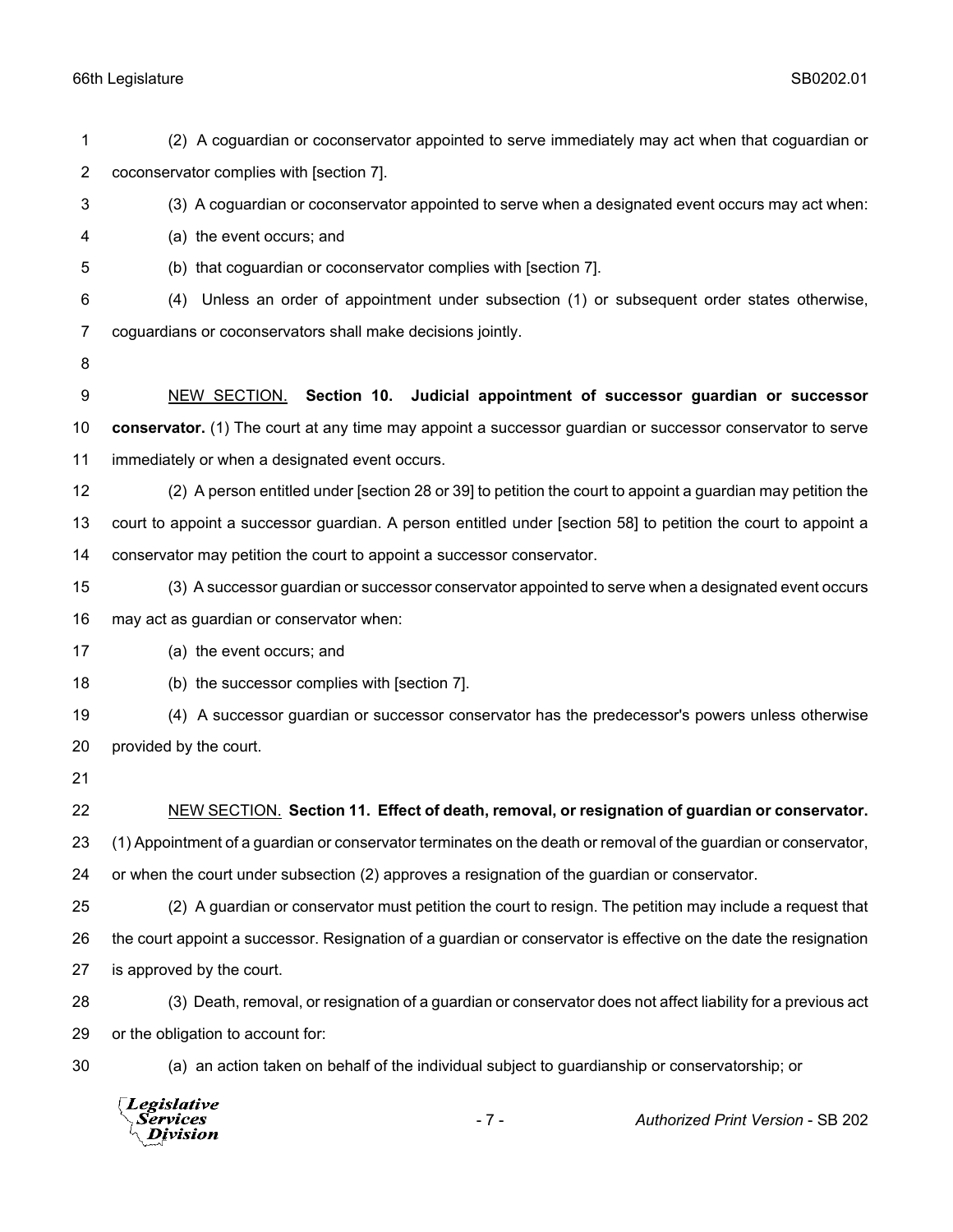- (b) the individual's funds or other property.
- 

 NEW SECTION. **Section 12. Notice of hearing generally.** (1) Except as otherwise provided in [sections 29, 33, 40, 59, and 93], if notice of a hearing under [sections 1 through 105] is required, the movant shall give notice of the date, time, and place of the hearing to the person to be notified unless otherwise ordered by the court for good cause. Except as otherwise provided in [sections 1 through 105], notice must be given in compliance with Rule 4 of the Montana Rules of Civil Procedure at least 14 days before the hearing.

 (2) Proof of notice of a hearing under [sections 1 through 105] must be made before or at the hearing and filed in the proceeding.

 (3) Notice of a hearing under [sections 1 through 105] must be in at least 16-point font, in plain language, and, to the extent feasible, in a language in which the person to be notified is proficient.

 NEW SECTION. **Section 13. Waiver of notice.** (1) Except as otherwise provided in subsection (2), a person may waive notice under [sections 1 through 105] in a record signed by the person or person's attorney and filed in the proceeding.

 (2) A respondent, individual subject to guardianship, individual subject to conservatorship, or individual subject to a protective arrangement under [sections 89 through 99] may not waive notice under [sections 1 through 105].

 NEW SECTION. **Section 14. Guardian ad litem.** The court at any time may appoint a guardian ad litem for an individual if the court determines the individual's interest otherwise would not be adequately represented. If no conflict of interest exists, a guardian ad litem may be appointed to represent multiple individuals or interests. The guardian ad litem may not be the same individual as the attorney representing the respondent. The court shall state the duties of the guardian ad litem and the reasons for the appointment.

 NEW SECTION. **Section 15. Request for notice.** (1) A person may file with the court a request for notice under [sections 1 through 105] if the person is:

(a) not otherwise entitled to notice; and

 (b) interested in the welfare of a respondent, individual subject to guardianship or conservatorship, or individual subject to a protective arrangement under [sections 89 through 99].

| $\sqrt{L}$ <i>egislative</i><br>$\sqrt{S}$ <i>ervices</i><br>-8-<br>$\Lambda$ Division | <b>Authorized Print Version - SB 202</b> |
|----------------------------------------------------------------------------------------|------------------------------------------|
|----------------------------------------------------------------------------------------|------------------------------------------|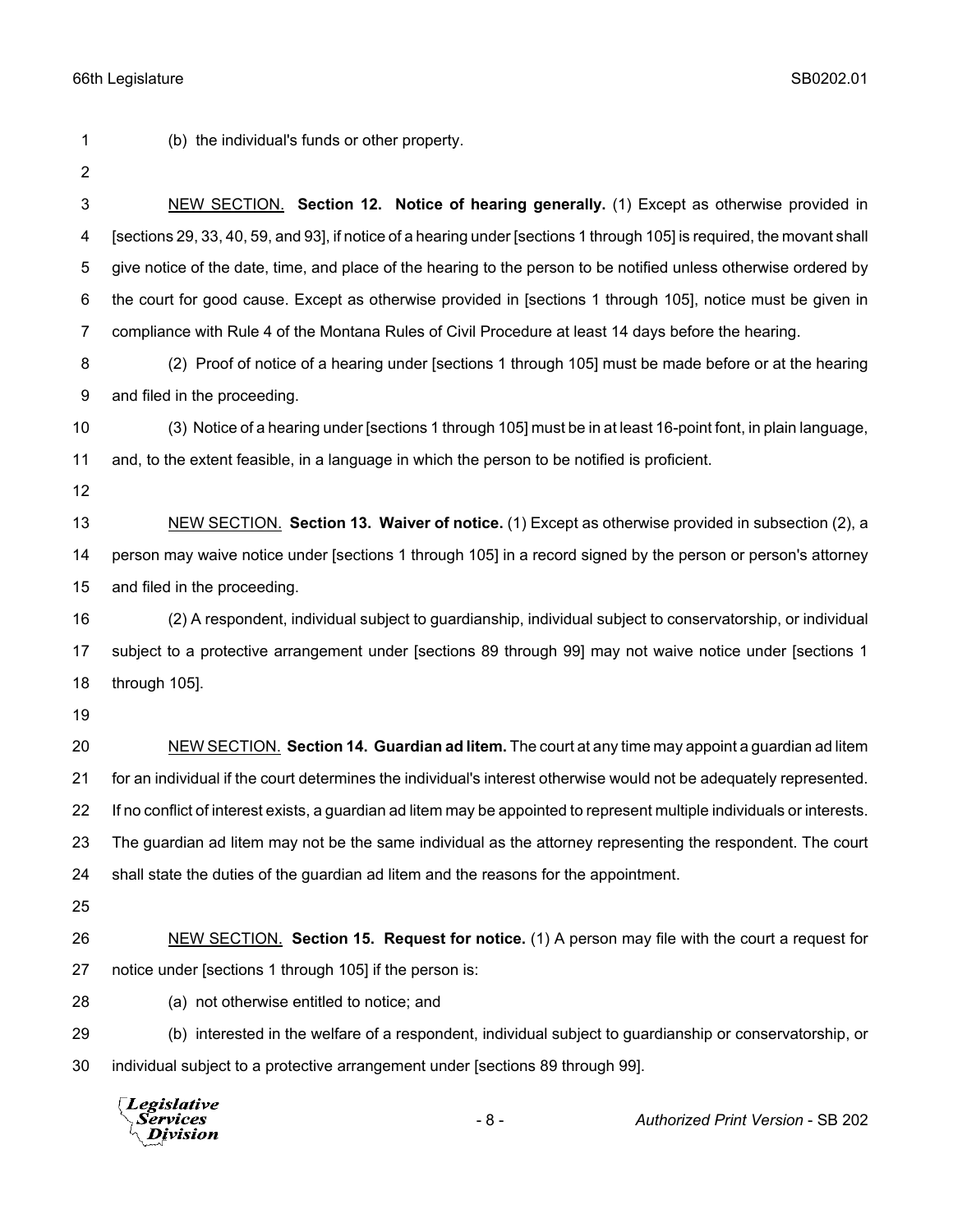| (2) A request under subsection (1) must include a statement showing the interest of the person making            |
|------------------------------------------------------------------------------------------------------------------|
| the request and the address of the person or an attorney for the person to whom notice is to be given.           |
| (3) If the court approves a request under subsection (1), the court shall give notice of the approval to the     |
| guardian or conservator, if one has been appointed, or the respondent if no guardian or conservator has been     |
| appointed.                                                                                                       |
|                                                                                                                  |
| NEW SECTION. Section 16. Disclosure of bankruptcy or criminal history. (1) Before accepting                      |
| appointment as a guardian or conservator, a person shall disclose to the court whether the person:               |
| (a) is or has been a debtor in a bankruptcy, insolvency, or receivership proceeding; or                          |
| (b) been convicted of:                                                                                           |
| (i) a felony;                                                                                                    |
| (ii) a crime involving dishonesty, neglect, violence, or use of physical force; or                               |
| (iii) other crime relevant to the functions the individual would assume as guardian or conservator.              |
| (2) A guardian or conservator that engages or anticipates engaging an agent the guardian or conservator          |
| knows has been convicted of a felony, a crime involving dishonesty, neglect, violence, or use of physical force, |
| or other crime relevant to the functions the agent is being engaged to perform promptly shall disclose that      |
| knowledge to the court.                                                                                          |
| (3) If a conservator engages or anticipates engaging an agent to manage finances of the individual               |
| subject to conservatorship and knows the agent is or has been a debtor in a bankruptcy, insolvency, or           |
| receivership proceeding, the conservator promptly shall disclose that knowledge to the court.                    |
|                                                                                                                  |
| NEW SECTION. Section 17. Multiple nominations. If a respondent or other person makes more than                   |
| one nomination of a guardian or conservator, the latest in time governs.                                         |
|                                                                                                                  |
| NEW SECTION. Section 18. Compensation and expenses -- in general -- assignment of public                         |
| defender. (1) Unless otherwise compensated or reimbursed, an attorney for a respondent in a proceeding under     |
| [sections 1 through 105] is entitled to reasonable compensation for services and reimbursement of reasonable     |
| expenses from the property of the respondent.                                                                    |
| (2) Unless otherwise compensated or reimbursed, an attorney or other person whose services resulted              |
|                                                                                                                  |
|                                                                                                                  |

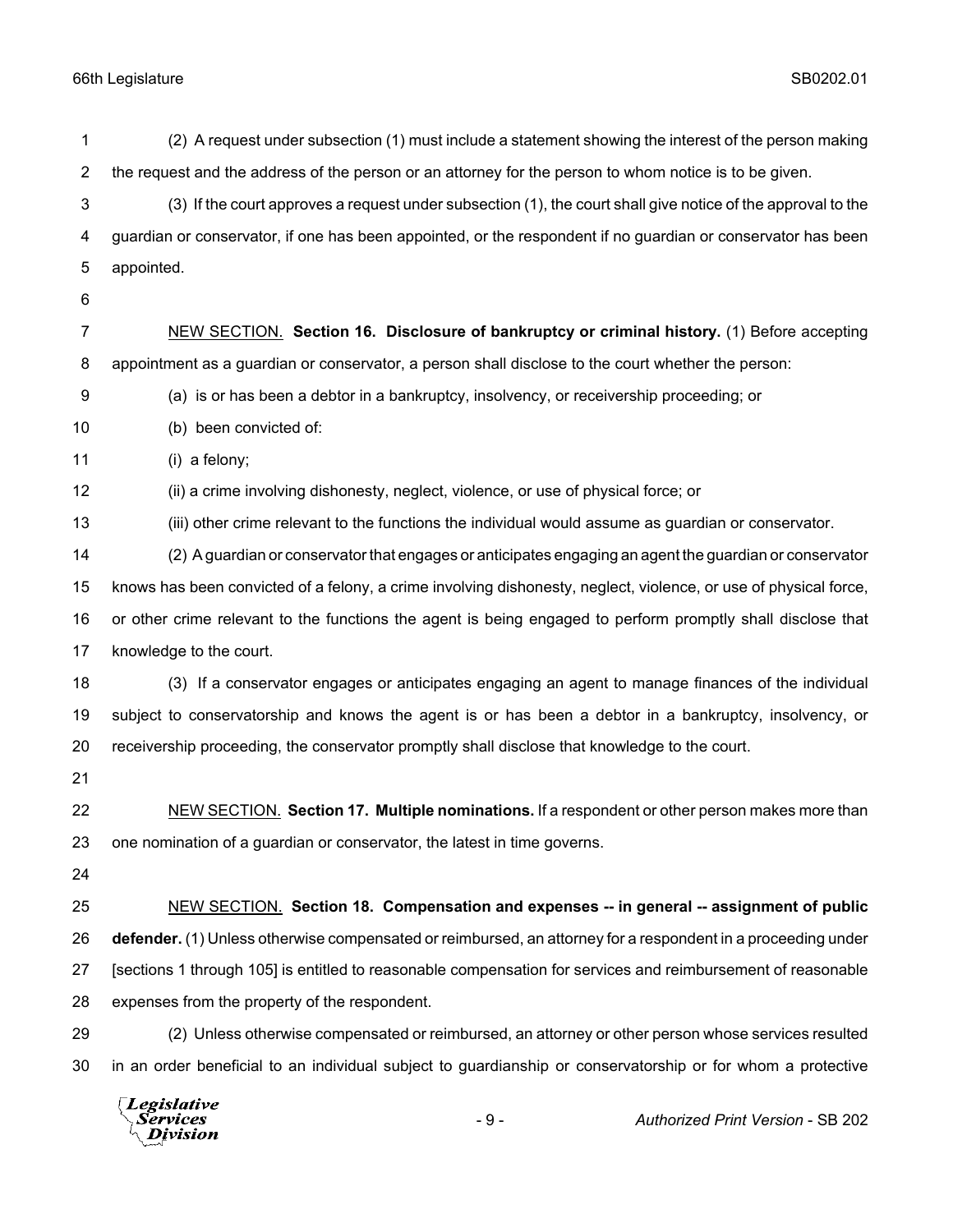arrangement under [sections 89 through 99] was ordered is entitled to reasonable compensation for services and reimbursement of reasonable expenses from the property of the individual.

 (3) The court must approve compensation and expenses payable under this section before payment. Approval is not required before a service is provided or an expense is incurred.

 (4) If the court dismisses a petition under [sections 1 through 105] and determines the petition was filed in bad faith, the court may assess the cost of any court-ordered professional evaluation or visitor against the petitioner.

 (5) The court may order the office of state public defender, provided for in 2-15-1029, to assign counsel pursuant to the Montana Public Defender Act, Title 47, chapter 1, to a person who is entitled to assistance of counsel under [sections 1 through 105] but is unable to retain private counsel because of financial inability, pending a determination of eligibility pursuant to 47-7-111.

 NEW SECTION. **Section 19. Compensation of guardian or conservator.** (1) Subject to court approval, a guardian is entitled to reasonable compensation for services as guardian and to reimbursement for room, board, clothing, and other appropriate expenses advanced for the benefit of the individual subject to guardianship. If a conservator, other than the guardian or a person affiliated with the guardian, is appointed for the individual, reasonable compensation and reimbursement to the guardian may be approved and paid by the conservator without court approval.

 (2) Subject to court approval, a conservator is entitled to reasonable compensation for services and reimbursement for appropriate expenses from the property of the individual subject to conservatorship.

 (3) In determining reasonable compensation for a guardian or conservator, the court, or a conservator in determining reasonable compensation for a guardian as provided in subsection (1), shall consider:

(a) the necessity and quality of the services provided;

(b) the experience, training, professional standing, and skills of the guardian or conservator;

(c) the difficulty of the services performed, including the degree of skill and care required;

 (d) the conditions and circumstances under which a service was performed, including whether the service was provided outside regular business hours or under dangerous or extraordinary conditions;

(e) the effect of the services on the individual subject to guardianship or conservatorship;

 (f) the extent to which the services provided were or were not consistent with the guardian's plan under [section 53] or conservator's plan under [section 75]; and

Legislative *Services* **Division**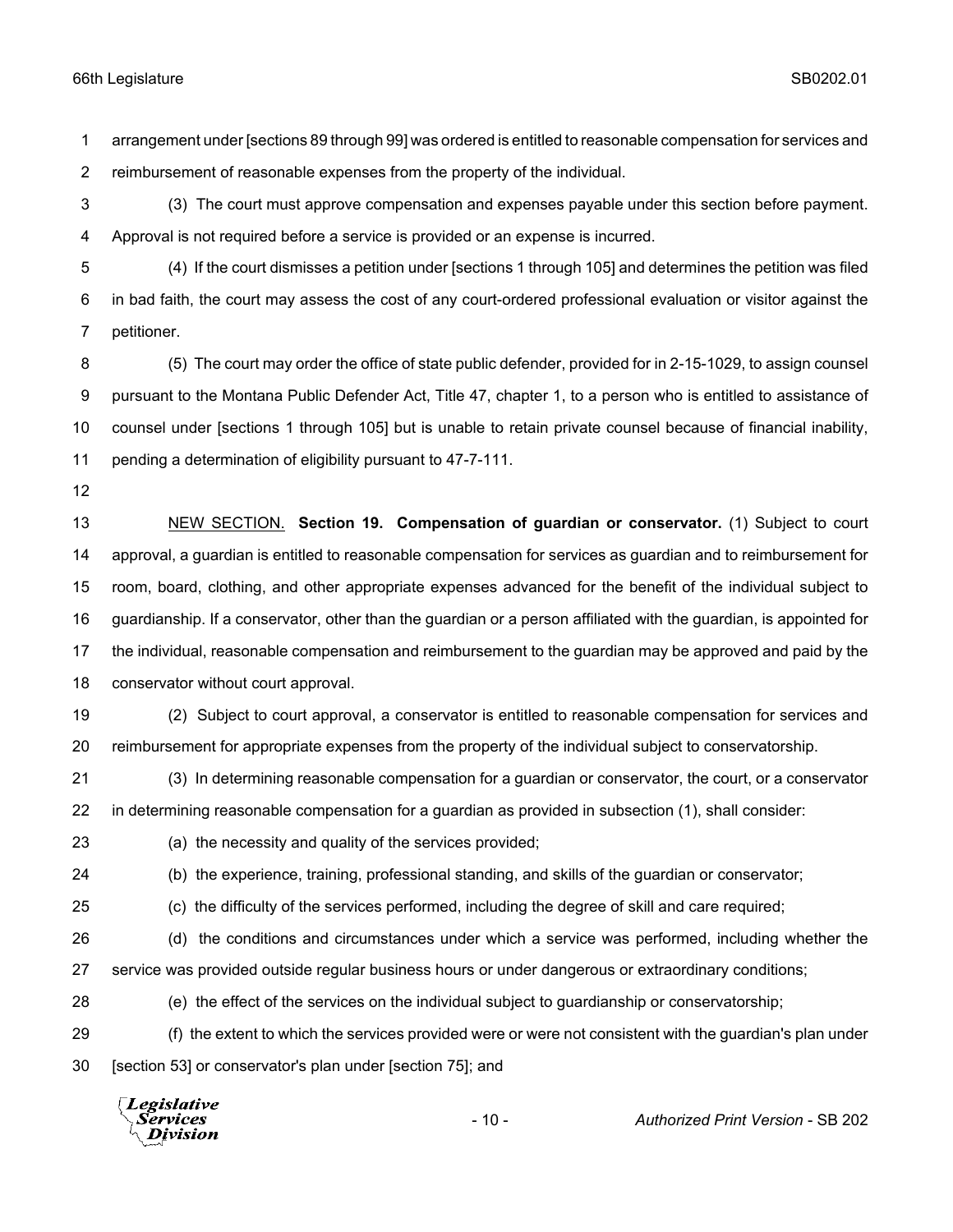(g) the fees customarily paid to a person that performs a like service in the community.

 (4) A guardian or conservator need not use personal funds of the guardian or conservator for the expenses of the individual subject to guardianship or conservatorship.

 (5) If an individual subject to guardianship or conservatorship seeks to modify or terminate the guardianship or conservatorship or remove the guardian or conservator, the court may order compensation to the guardian or conservator for time spent opposing modification, termination, or removal only to the extent the court determines the opposition was reasonably necessary to protect the interest of the individual subject to guardianship or conservatorship.

 NEW SECTION. **Section 20. Liability of guardian or conservator for act of individual subject to guardianship or conservatorship.** A guardian or conservator is not personally liable to another person solely because of the guardianship or conservatorship for an act or omission of the individual subject to guardianship or conservatorship.

 NEW SECTION. **Section 21. Petition after appointment for instruction or ratification.** (1) A guardian or conservator may petition the court for instruction concerning fiduciary responsibility or ratification of a particular act related to the guardianship or conservatorship.

 (2) On notice and hearing on a petition under subsection (1), the court may give an instruction and issue an appropriate order.

 NEW SECTION. **Section 22. Third-party acceptance of authority of guardian or conservator.** (1) A person may not recognize the authority of a guardian or conservator to act on behalf of an individual subject to guardianship or conservatorship if:

 (a) the person has actual knowledge or a reasonable belief that the letters of office of the guardian or conservator are invalid or the conservator or guardian is exceeding or improperly exercising authority granted by the court; or

 (b) the person has actual knowledge that the individual subject to guardianship or conservatorship is subject to physical or financial abuse, neglect, exploitation, or abandonment by the guardian or conservator or a person acting for or with the guardian or conservator.

(2) A person may refuse to recognize the authority of a guardian or conservator to act on behalf of an

**Legislative** Services **Division**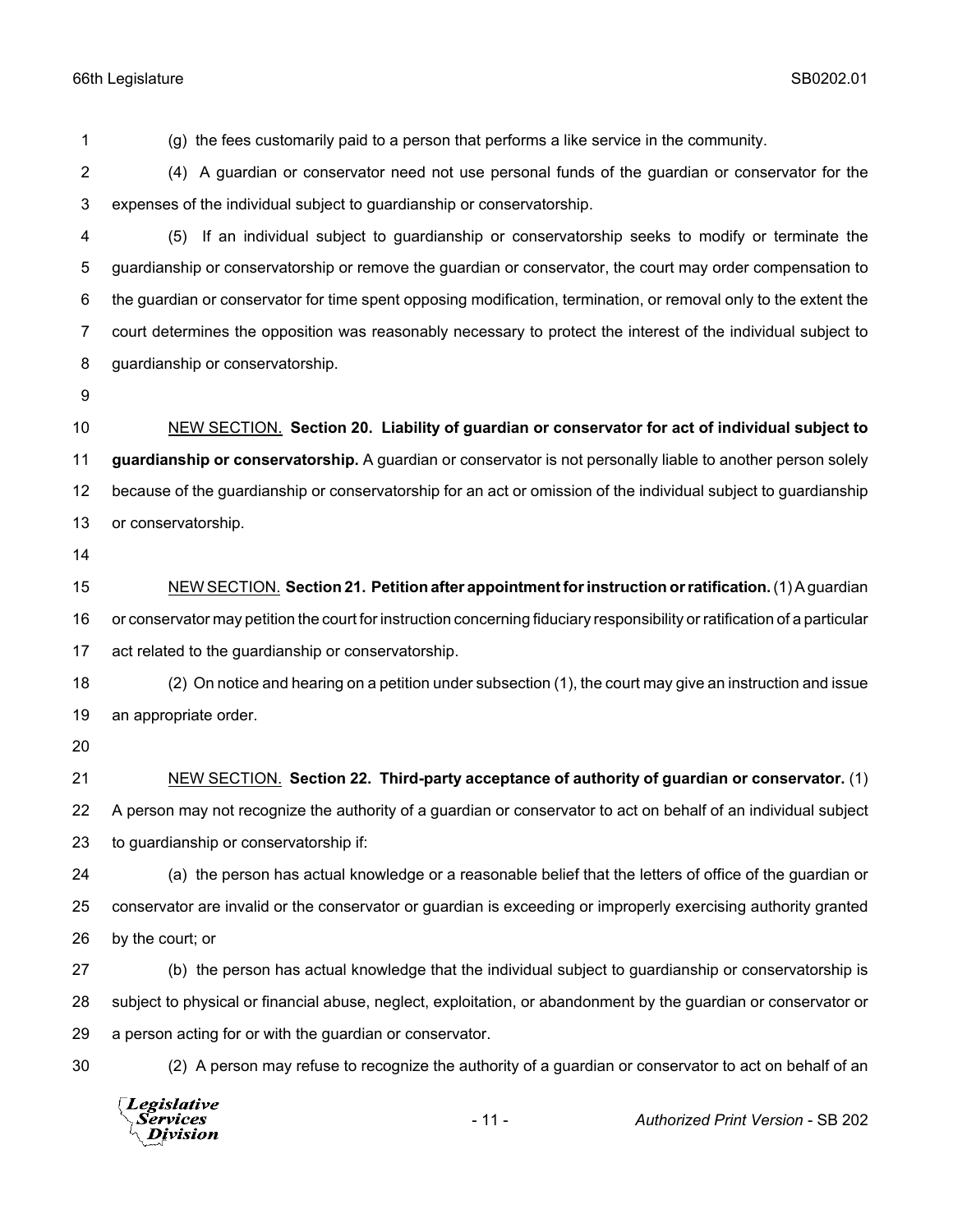individual subject to guardianship or conservatorship if:

 (a) the guardian's or conservator's proposed action would be inconsistent with [sections 1 through 105]; or

 (b) the person makes, or has actual knowledge that another person has made, a report to law enforcement or adult protective services or child protective services of the department of public health and human services stating a good-faith belief that the individual subject to guardianship or conservatorship is subject to physical or financial abuse, neglect, exploitation, or abandonment by the guardian or conservator or a person acting for or with the guardian or conservator.

 (3) A person that refuses to accept the authority of a guardian or conservator in accordance with subsection (2) may report the refusal and the reason for refusal to the court. The court on receiving the report shall consider whether removal of the guardian or conservator or other action is appropriate.

 (4) A guardian or conservator may petition the court to require a third party to accept a decision made by the guardian or conservator on behalf of the individual subject to guardianship or conservatorship.

 NEW SECTION. **Section 23. Use of agent by guardian or conservator.** (1) Except as otherwise provided in subsection (3), a guardian or conservator may delegate a power to an agent which a prudent guardian or conservator of comparable skills could delegate prudently under the circumstances if the delegation is consistent with the guardian's or conservator's fiduciary duties and the guardian's plan under [section 53] or conservator's plan under [section 75].

 (2) In delegating a power under subsection (1), the guardian or conservator shall exercise reasonable care, skill, and caution in:

(a) selecting the agent;

(b) establishing the scope and terms of the agent's work in accordance with the guardian's plan under

[section 53] or conservator's plan under [section 75];

(c) monitoring the agent's performance and compliance with the delegation; and

 (d) redressing an act or omission of the agent which would constitute a breach of the guardian's or conservator's duties if done by the guardian or conservator.

(3) A guardian or conservator may not delegate all powers to an agent.

(4) In performing a power delegated under this section, an agent shall:

(a) exercise reasonable care to comply with the terms of the delegation and use reasonable care in the

**Legislative** - 12 - *Authorized Print Version* - SB 202*Services* **Division**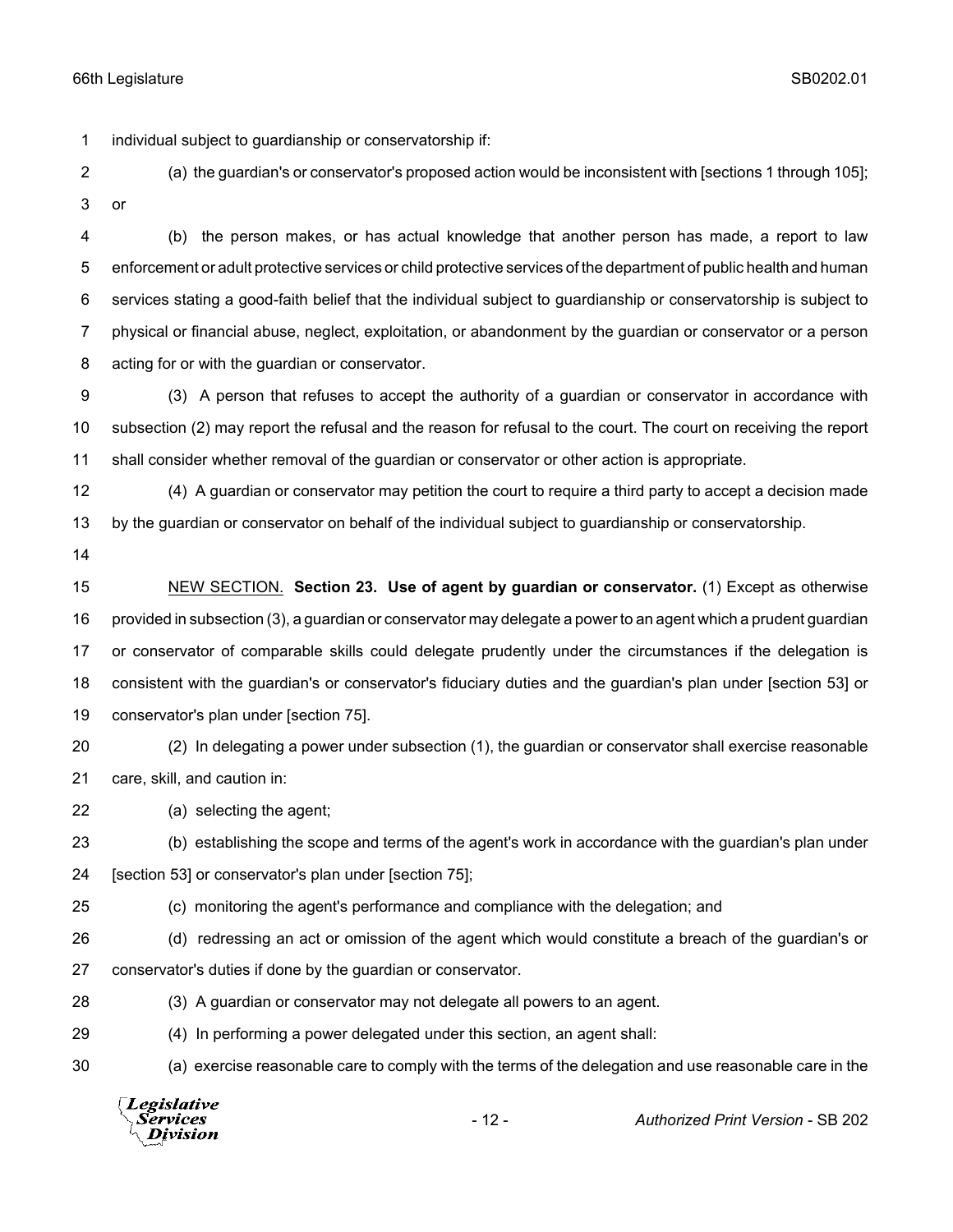| 1              | performance of the power; and                                                                                      |                                                                                                         |                                                                                                           |  |
|----------------|--------------------------------------------------------------------------------------------------------------------|---------------------------------------------------------------------------------------------------------|-----------------------------------------------------------------------------------------------------------|--|
| $\overline{c}$ |                                                                                                                    | (b) if the guardian or conservator has delegated to the agent the power to make a decision on behalf of |                                                                                                           |  |
| 3              | the individual subject to guardianship or conservatorship, use the same decisionmaking standard the guardian       |                                                                                                         |                                                                                                           |  |
| 4              | or conservator would be required to use.                                                                           |                                                                                                         |                                                                                                           |  |
| 5              |                                                                                                                    |                                                                                                         | (5) By accepting a delegation of a power under subsection (1) from a guardian or conservator, an agent    |  |
| 6              | submits to the personal jurisdiction of the courts of this state in an action involving the agent's performance as |                                                                                                         |                                                                                                           |  |
| 7              | agent.                                                                                                             |                                                                                                         |                                                                                                           |  |
| 8              |                                                                                                                    |                                                                                                         | (6) A guardian or conservator that delegates and monitors a power in compliance with this section is not  |  |
| 9              | liable for the decision, act, or omission of the agent.                                                            |                                                                                                         |                                                                                                           |  |
| 10             |                                                                                                                    |                                                                                                         |                                                                                                           |  |
| 11             |                                                                                                                    |                                                                                                         | NEW SECTION. Section 24. Temporary substitute guardian or conservator. (1) The court may                  |  |
| 12             | appoint a temporary substitute guardian for an individual subject to guardianship for a period not exceeding 6     |                                                                                                         |                                                                                                           |  |
| 13             | months if:                                                                                                         |                                                                                                         |                                                                                                           |  |
| 14             | (a) a proceeding to remove a guardian for the individual is pending; or                                            |                                                                                                         |                                                                                                           |  |
| 15             |                                                                                                                    |                                                                                                         | (b) the court finds a guardian is not effectively performing the guardian's duties and the welfare of the |  |
| 16             | individual requires immediate action.                                                                              |                                                                                                         |                                                                                                           |  |
| 17             |                                                                                                                    |                                                                                                         | (2) The court may appoint a temporary substitute conservator for an individual subject to conservatorship |  |
| 18             | for a period not exceeding 6 months if:                                                                            |                                                                                                         |                                                                                                           |  |
| 19             | (a) a proceeding to remove a conservator for the individual is pending; or                                         |                                                                                                         |                                                                                                           |  |
| 20             | (b) the court finds that a conservator for the individual is not effectively performing the conservator's          |                                                                                                         |                                                                                                           |  |
| 21             | duties and the welfare of the individual or the conservatorship estate requires immediate action.                  |                                                                                                         |                                                                                                           |  |
| 22             |                                                                                                                    |                                                                                                         | (3) Except as otherwise ordered by the court, a temporary substitute guardian or temporary substitute     |  |
| 23             | conservator appointed under this section has the powers stated in the order of appointment of the guardian or      |                                                                                                         |                                                                                                           |  |
| 24             | conservator. The authority of the existing guardian or conservator is suspended for as long as the temporary       |                                                                                                         |                                                                                                           |  |
| 25             | substitute guardian or conservator has authority.                                                                  |                                                                                                         |                                                                                                           |  |
| 26             |                                                                                                                    |                                                                                                         | (4) The court shall give notice of appointment of a temporary substitute guardian or temporary substitute |  |
| 27             | conservator, not later than 5 days after the appointment, to:                                                      |                                                                                                         |                                                                                                           |  |
| 28             | (a) the individual subject to guardianship or conservatorship;                                                     |                                                                                                         |                                                                                                           |  |
| 29             | (b) the affected guardian or conservator; and                                                                      |                                                                                                         |                                                                                                           |  |
| 30             |                                                                                                                    |                                                                                                         | (c) in the case of a minor, each parent of the minor and any person currently having care or custody of   |  |
|                | <b>Legislative</b><br>Services<br>ivision                                                                          | $-13-$                                                                                                  | Authorized Print Version - SB 202                                                                         |  |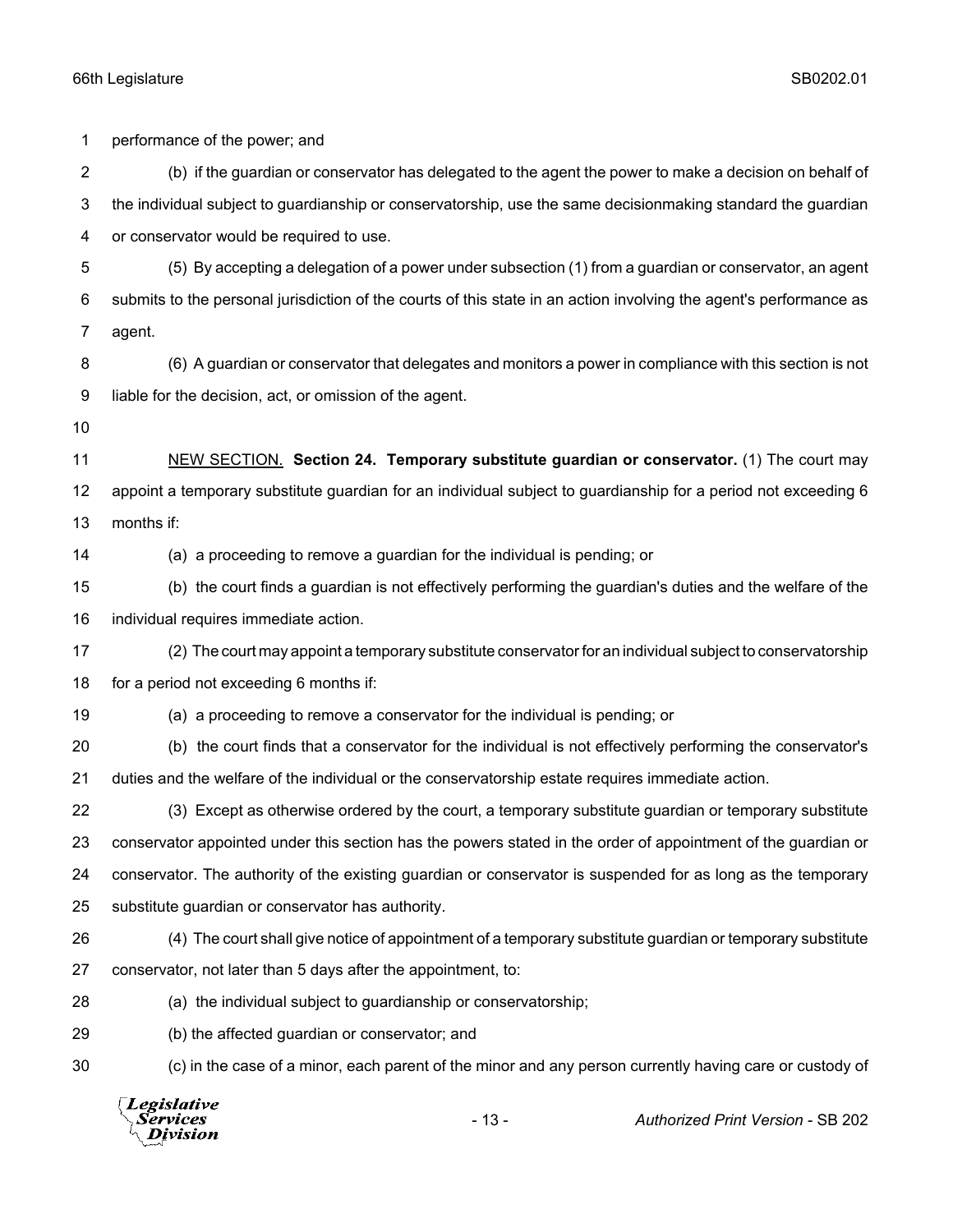the minor.

 (5) The court may remove a temporary substitute guardian or temporary substitute conservator at any time. The temporary substitute guardian or temporary substitute conservator shall make any report the court requires.

 NEW SECTION. **Section 25. Registration of order -- effect.** (1) If a guardian has been appointed in another state for an individual, and a petition for guardianship for the individual is not pending in this state, the guardian appointed in the other state, after giving notice to the appointing court, may register the guardianship order in this state by filing as a foreign judgment, in a court of an appropriate county of this state, certified copies of the order and letters of office.

 (2) If a conservator has been appointed in another state for an individual, and a petition for conservatorship for the individual is not pending in this state, the conservator appointed for the individual in the other state, after giving notice to the appointing court, may register the conservatorship in this state by filing as a foreign judgment, in a court of a county in which property belonging to the individual subject to conservatorship is located, certified copies of the order of conservatorship, letters of office, and any bond or other asset-

16 protection arrangement required by the court.

 (3) On registration under this section of a guardianship or conservatorship order from another state, the guardian or conservator may exercise in this state all powers authorized in the order except as prohibited by [sections 1 through 105] and law of this state other than [sections 1 through 105]. If the guardian or conservator is not a resident of this state, the guardian or conservator may maintain an action or proceeding in this state subject to any condition imposed by this state on an action or proceeding by a nonresident party.

 (4) The court may grant any relief available under [sections 1 through 105] and law of this state other than [sections 1 through 105] to enforce an order registered under this section.

 NEW SECTION. **Section 26. Grievance against guardian or conservator.** (1) An individual who is subject to guardianship or conservatorship, or person interested in the welfare of an individual subject to guardianship or conservatorship, that reasonably believes the guardian or conservator is breaching the guardian's or conservator's fiduciary duty or otherwise acting in a manner inconsistent with [sections 1 through 105] may file a grievance in a record with the court.

(2) Subject to subsection (3), after receiving a grievance under subsection (1), the court:

Legislative *Services* **Division** 

- 14 - *Authorized Print Version* - SB 202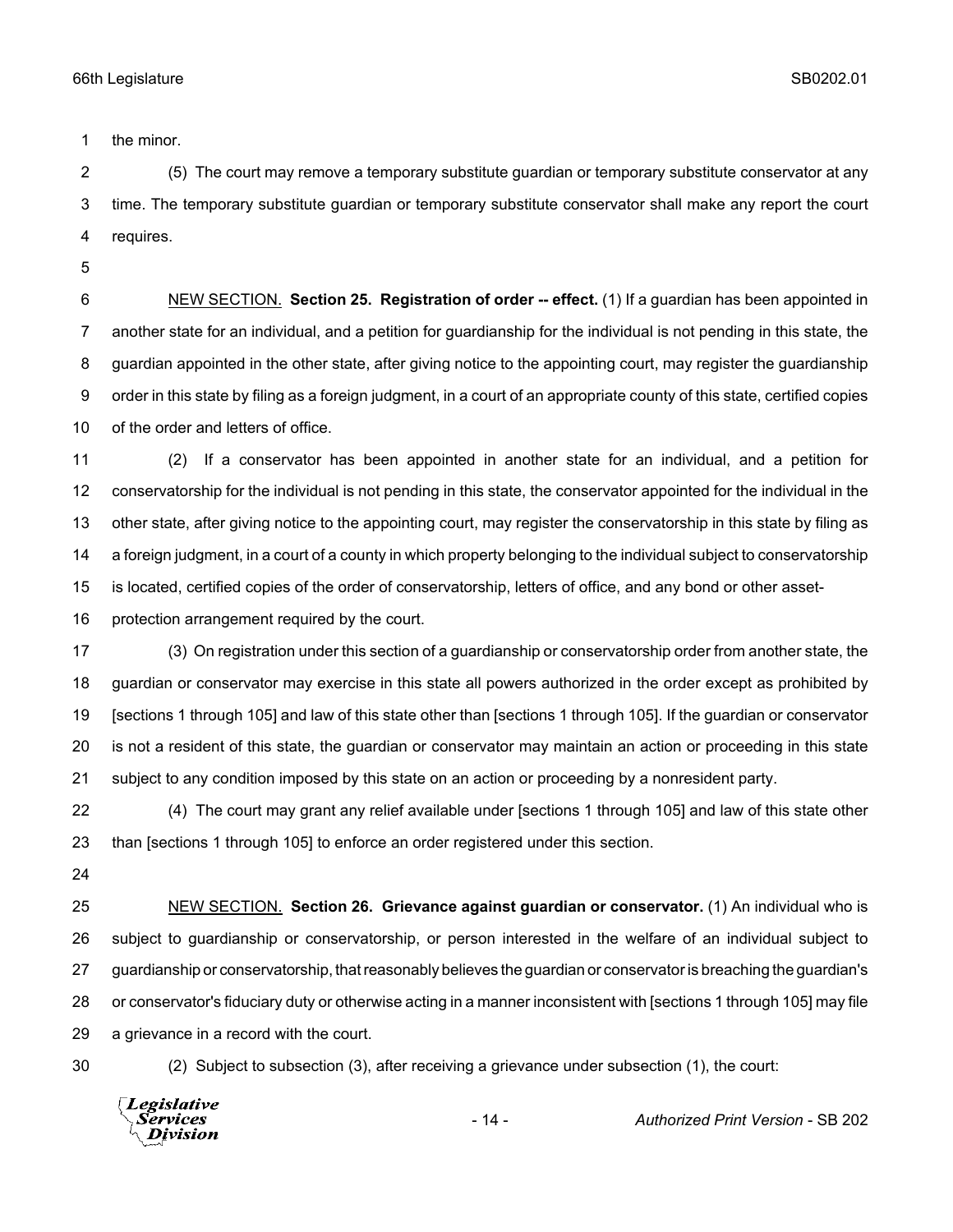| 1              | (a) shall review the grievance and, if necessary to determine the appropriate response, court records                |  |  |
|----------------|----------------------------------------------------------------------------------------------------------------------|--|--|
| $\overline{c}$ | related to the guardianship or conservatorship;                                                                      |  |  |
| 3              | (b) shall schedule a hearing if the individual subject to guardianship or conservatorship is an adult and            |  |  |
| 4              | the grievance supports a reasonable belief that:                                                                     |  |  |
| 5              | (i) removal of the guardian and appointment of a successor may be appropriate under [section 55];                    |  |  |
| 6              | (ii) termination or modification of the guardianship may be appropriate under [section 56];                          |  |  |
| 7              | (iii) removal of the conservator and appointment of a successor may be appropriate under [section 86];               |  |  |
| 8              | or                                                                                                                   |  |  |
| 9              | (iv) termination or modification of the conservatorship may be appropriate under [section 87]; and                   |  |  |
| 10             | (c) may take any action supported by the evidence, including:                                                        |  |  |
| 11             | (i) ordering the guardian or conservator to provide the court a report, accounting, inventory, updated plan,         |  |  |
| 12             | or other information;                                                                                                |  |  |
| 13             | (ii) appointing a guardian ad litem;                                                                                 |  |  |
| 14             | (iii) appointing an attorney for the individual subject to guardianship or conservatorship; or                       |  |  |
| 15             | (iv) holding a hearing.                                                                                              |  |  |
| 16             | (3) The court may decline to act under subsection (2) if a similar grievance was filed within the 6 months           |  |  |
| 17             | preceding the filing of the current grievance and the court followed the procedures of subsection (2) in considering |  |  |
| 18             | the earlier grievance.                                                                                               |  |  |
| 19             |                                                                                                                      |  |  |
| 20             | NEW SECTION. Section 27. Basis for appointment of guardian for minor. (1) A person becomes                           |  |  |
| 21             | a guardian for a minor only on appointment by the court.                                                             |  |  |
| 22             | (2) The court may appoint a guardian for a minor who does not have a guardian if the court finds the                 |  |  |
| 23             | appointment is in the minor's best interest and:                                                                     |  |  |
| 24             | (a) each parent of the minor, after being fully informed of the nature and consequences of guardianship,             |  |  |
| 25             | consents;                                                                                                            |  |  |
| 26             | (b) all parental rights have been terminated; or                                                                     |  |  |
| 27             | (c) there is clear-and-convincing evidence that no parent of the minor is willing or able to exercise the            |  |  |
| 28             | powers the court is granting the guardian.                                                                           |  |  |
| 29             |                                                                                                                      |  |  |
| 30             | NEW SECTION. Section 28. Petition for appointment of guardian for minor. (1) A person interested                     |  |  |
|                | <b>Legislative</b><br>$-15-$<br>Authorized Print Version - SB 202<br>Services<br>ivision                             |  |  |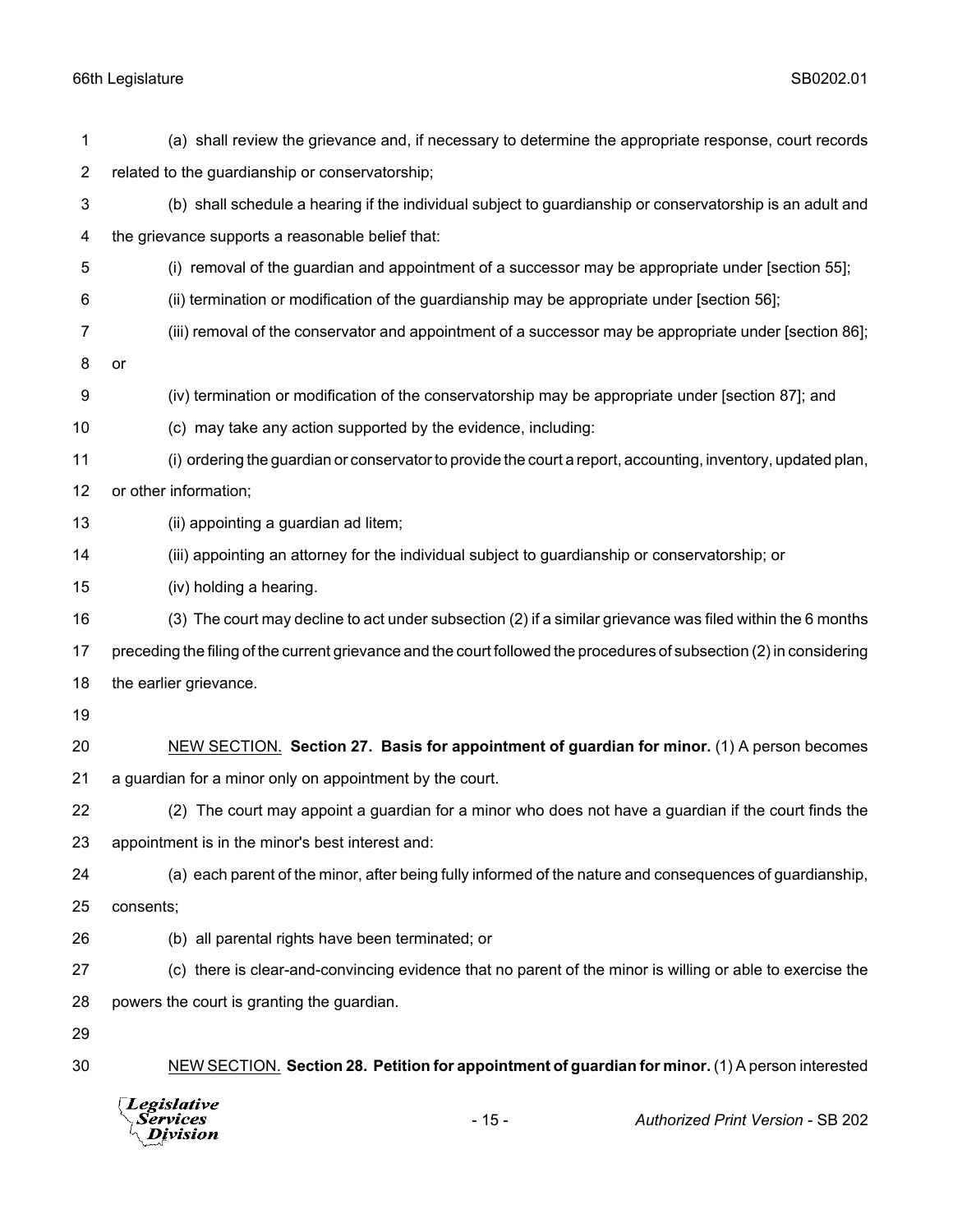in the welfare of a minor, including the minor, may petition for appointment of a guardian for the minor.

- (2) A petition under subsection (1) must state the petitioner's name, principal residence, current street address, if different, relationship to the minor, interest in the appointment, the name and address of any attorney representing the petitioner, and, to the extent known, the following:
- (a) the minor's name, age, principal residence, current street address, if different, and, if different, address of the dwelling in which it is proposed the minor will reside if the appointment is made;
- 

(b) the name and current street address of the minor's parents;

- (c) the name and address, if known, of each person that had primary care or custody of the minor for at least 60 days during the 2 years immediately before the filing of the petition or for at least 730 days during the 5 years immediately before the filing of the petition;
- 

(d) the name and address of any attorney for the minor and any attorney for each parent of the minor;

(e) the reason guardianship is sought and would be in the best interest of the minor;

- (f) the name and address of any proposed guardian and the reason the proposed guardian should be selected;
- (g) if the minor has property other than personal effects, a general statement of the minor's property with an estimate of its value;
- (h) whether the minor needs an interpreter, translator, or other form of support to communicate effectively with the court or understand court proceedings;
- (i) whether any parent of the minor needs an interpreter, translator, or other form of support to communicate effectively with the court or understand court proceedings; and
- (j) whether any other proceeding concerning the care or custody of the minor is pending in any court in this state or another jurisdiction.
- 

 NEW SECTION. **Section 29. Notice of hearing for appointment of guardian for minor.** (1) If a petition is filed under [section 28], the court shall schedule a hearing and the petitioner shall:

 (a) serve notice of the date, time, and place of the hearing, together with a copy of the petition, personally on each of the following that is not the petitioner:

(i) the minor, if the minor will be 12 years of age or older at the time of the hearing;

 (ii) each parent of the minor or, if there is none, the adult nearest in kinship who can be found with reasonable diligence;

Legislative *Services* Division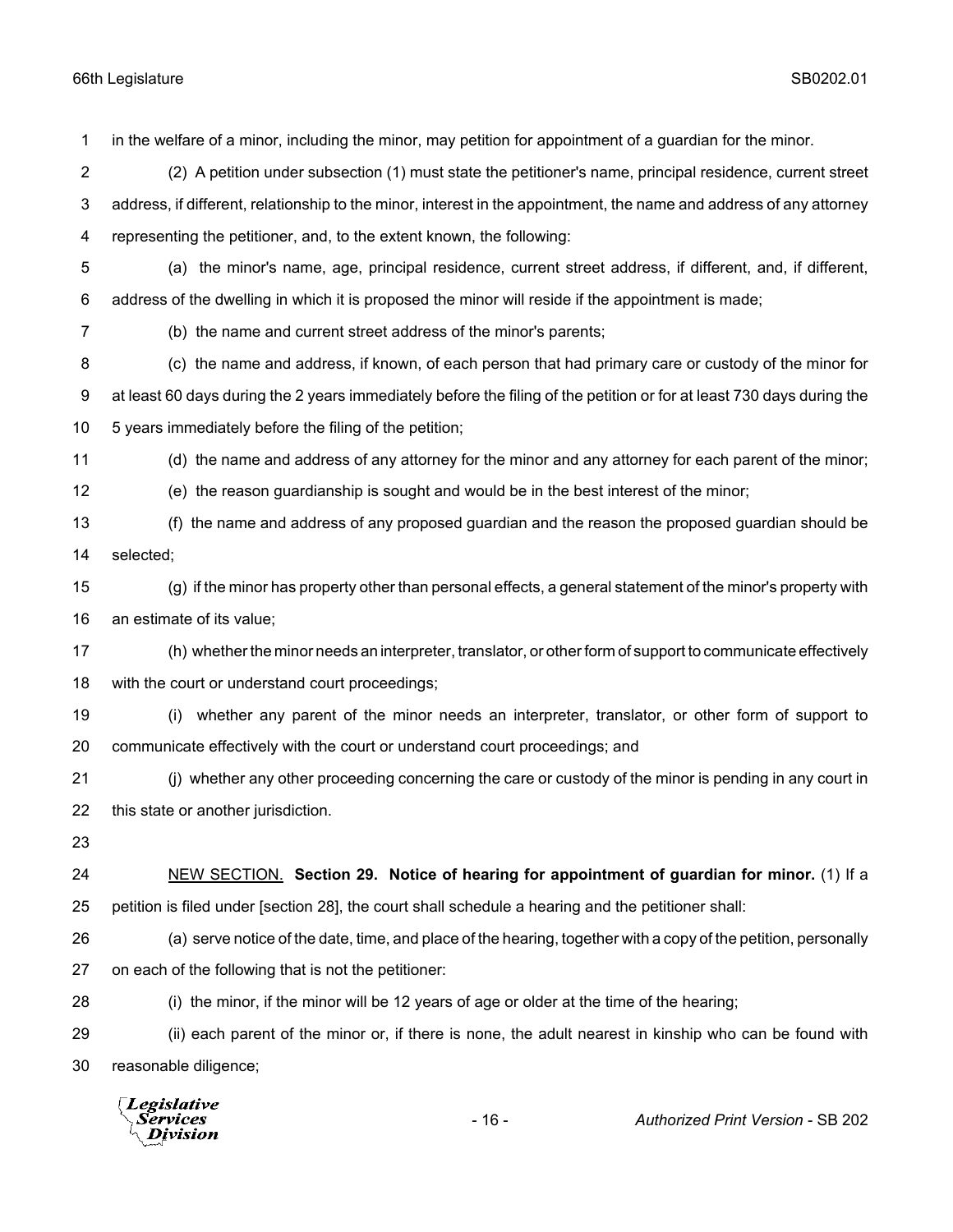|                | <b>Legislative</b><br>Services<br>vision                                                                                                                                                                                          | $-17-$                                                                                   | <b>Authorized Print Version - SB 202</b>                                                                     |  |
|----------------|-----------------------------------------------------------------------------------------------------------------------------------------------------------------------------------------------------------------------------------|------------------------------------------------------------------------------------------|--------------------------------------------------------------------------------------------------------------|--|
| 30             | (a) requested by the minor and the minor is 12 years of age or older;                                                                                                                                                             |                                                                                          |                                                                                                              |  |
| 29             | represent a minor who is the subject of a proceeding under [section 28] if:                                                                                                                                                       |                                                                                          |                                                                                                              |  |
| 28             |                                                                                                                                                                                                                                   |                                                                                          | NEW SECTION. Section 30. Attorney for minor or parent. (1) The court shall appoint an attorney to            |  |
| 27             |                                                                                                                                                                                                                                   |                                                                                          |                                                                                                              |  |
| 26             | (c) investigate any other matter relating to the petition the court directs.                                                                                                                                                      |                                                                                          |                                                                                                              |  |
| 25             | with due diligence; and                                                                                                                                                                                                           |                                                                                          |                                                                                                              |  |
| 24             |                                                                                                                                                                                                                                   |                                                                                          | (b) if the petitioner alleges the parent cannot be located, ascertain whether the parent cannot be located   |  |
| 23             | (a) interview the petitioner and the minor;                                                                                                                                                                                       |                                                                                          |                                                                                                              |  |
| 22             | the parent waived, in a record, the right to notice under this section, the court shall appoint a visitor who shall:                                                                                                              |                                                                                          |                                                                                                              |  |
| 21             |                                                                                                                                                                                                                                   |                                                                                          | (4) If a petitioner is unable to serve notice under subsection (1)(a) on a parent of a minor or alleges that |  |
| 20             | cannot with due diligence be located and served or the parent waived, in a record, the right to notice.                                                                                                                           |                                                                                          |                                                                                                              |  |
| 19             |                                                                                                                                                                                                                                   |                                                                                          | (b) each parent of the minor, unless the court finds by clear-and-convincing evidence that the parent        |  |
| 18             | (a) the minor, if the minor is 12 years of age or older; and                                                                                                                                                                      |                                                                                          |                                                                                                              |  |
| 17             | subsection (1)(a) is not served on:                                                                                                                                                                                               |                                                                                          |                                                                                                              |  |
| 16             |                                                                                                                                                                                                                                   |                                                                                          | (3) The court may not grant a petition for guardianship of a minor if notice substantially complying with    |  |
| 15             | consequences of appointment of a guardian.                                                                                                                                                                                        |                                                                                          |                                                                                                              |  |
| 14             | attorney for the minor or object to appointment of a guardian and a description of the nature, purpose, and                                                                                                                       |                                                                                          |                                                                                                              |  |
| 13             |                                                                                                                                                                                                                                   |                                                                                          | (2) Notice required by subsection (1) must include a statement of the right to request appointment of an     |  |
| 12             | (v) any other person the court determines.                                                                                                                                                                                        |                                                                                          |                                                                                                              |  |
| 11             | (iv) any guardian or conservator acting for the minor in any jurisdiction; and                                                                                                                                                    |                                                                                          |                                                                                                              |  |
| 10             | (iii) each grandparent and adult sibling of the minor;                                                                                                                                                                            |                                                                                          |                                                                                                              |  |
| 9              | (ii) any nominee of a parent;                                                                                                                                                                                                     |                                                                                          |                                                                                                              |  |
| 8              | (i) any person nominated as guardian by the minor, if the minor is 12 years of age or older;                                                                                                                                      |                                                                                          |                                                                                                              |  |
| 7              | petition, to:                                                                                                                                                                                                                     |                                                                                          |                                                                                                              |  |
| 6              |                                                                                                                                                                                                                                   |                                                                                          | (b) give notice under [section 12] of the date, time, and place of the hearing, together with a copy of the  |  |
| 5              |                                                                                                                                                                                                                                   | (v) any other person the court determines should receive personal service of notice; and |                                                                                                              |  |
| 4              | of the petition; and                                                                                                                                                                                                              |                                                                                          |                                                                                                              |  |
| 3              | (iv) each person that had primary care or custody of the minor for at least 60 days during the 2 years<br>immediately before the filing of the petition or for at least 730 days during the 5 years immediately before the filing |                                                                                          |                                                                                                              |  |
| $\overline{2}$ |                                                                                                                                                                                                                                   |                                                                                          |                                                                                                              |  |
| 1              | (iii) any adult with whom the minor resides;                                                                                                                                                                                      |                                                                                          |                                                                                                              |  |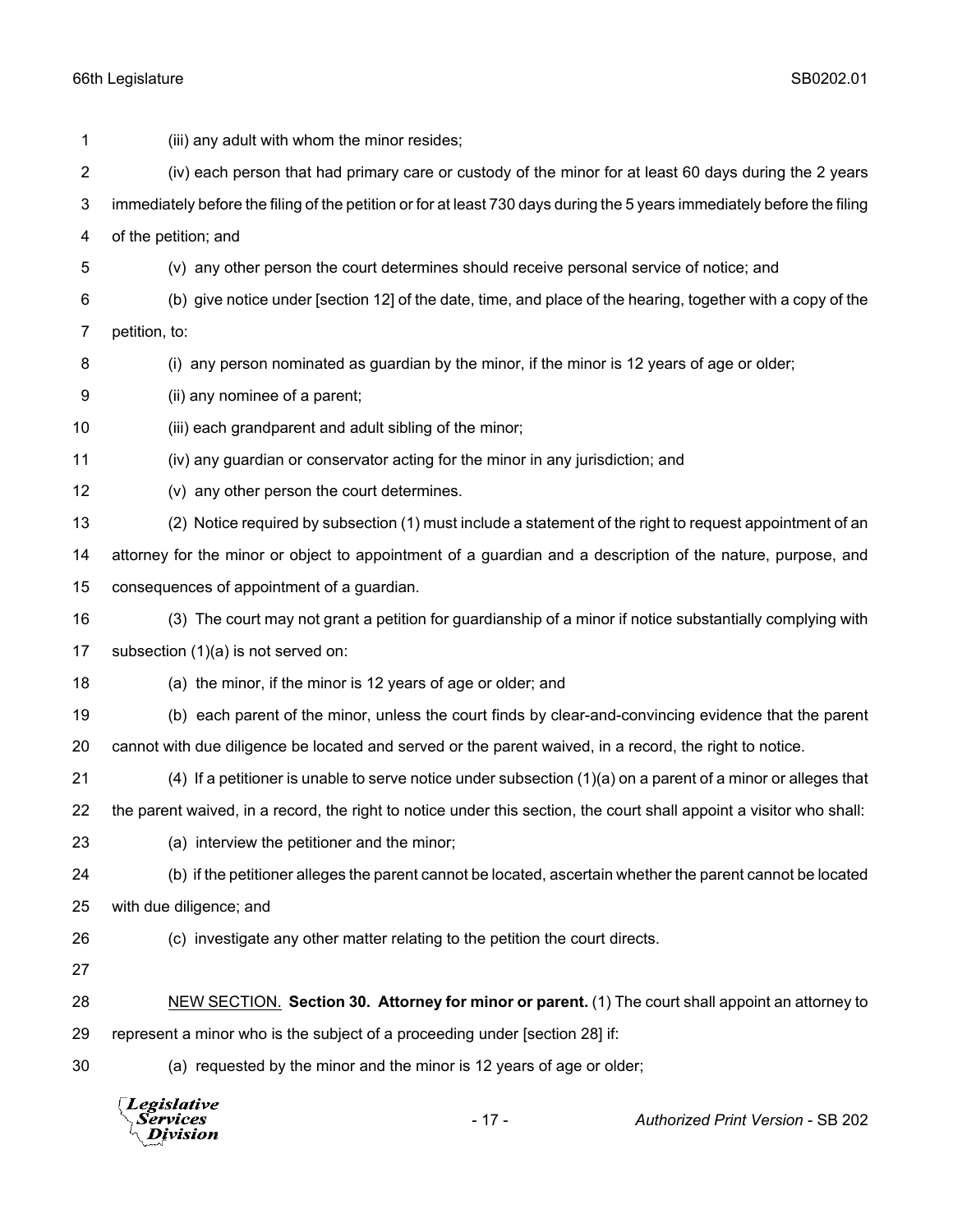| 1              | (b) recommended by a guardian ad litem; or                                                                      |
|----------------|-----------------------------------------------------------------------------------------------------------------|
| $\overline{2}$ | (c) the court determines the minor needs representation.                                                        |
| 3              | (2) An attorney appointed under subsection (1) shall:                                                           |
| 4              | (a) make a reasonable effort to ascertain the minor's wishes;                                                   |
| 5              | (b) advocate for the minor's wishes to the extent reasonably ascertainable; and                                 |
| 6              | (c) if the minor's wishes are not reasonably ascertainable, advocate for the minor's best interest.             |
| 7              | (3) A minor who is the subject of a proceeding under [section 28] may retain an attorney to represent           |
| 8              | the minor in the proceeding.                                                                                    |
| 9              | (4) A parent of a minor who is the subject of a proceeding under [section 28] may retain an attorney to         |
| 10             | represent the parent in the proceeding.                                                                         |
| 11             | (5) The court shall appoint an attorney to represent a parent of a minor who is the subject of a                |
| 12             | proceeding under [section 28] if:                                                                               |
| 13             | (a) the parent objects to appointment of a guardian for the minor;                                              |
| 14             | (b) the court determines that counsel is needed to ensure that consent to appointment of a guardian is          |
| 15             | informed; or                                                                                                    |
| 16             | (c) the court otherwise determines the parent needs representation.                                             |
| 17             |                                                                                                                 |
| 18             | NEW SECTION. Section 31. Attendance and participation at hearing for appointment of guardian                    |
| 19             | for minor. (1) The court shall require a minor who is the subject of a hearing under [section 29] to attend the |
| 20             | hearing and allow the minor to participate in the hearing unless the court determines, by clear-and-convincing  |
| 21             | evidence presented at the hearing or a separate hearing, that:                                                  |
| 22             | (a) the minor consistently and repeatedly refused to attend the hearing after being fully informed of the       |
| 23             | right to attend and, if the minor is 12 years of age or older, the potential consequences of failing to do so;  |
| 24             | (b) there is no practicable way for the minor to attend the hearing;                                            |
| 25             | (c) the minor lacks the ability or maturity to participate meaningfully in the hearing; or                      |
| 26             | (d) attendance would be harmful to the minor.                                                                   |
| 27             | (2) Unless excused by the court for good cause, the person proposed to be appointed as guardian for             |
| 28             | a minor shall attend a hearing under [section 29].                                                              |
| 29             | (3) Each parent of a minor who is the subject of a hearing under [section 29] has the right to attend the       |
| 30             | hearing.                                                                                                        |
|                |                                                                                                                 |

*Legislative*<br>*Services*<br>*Division*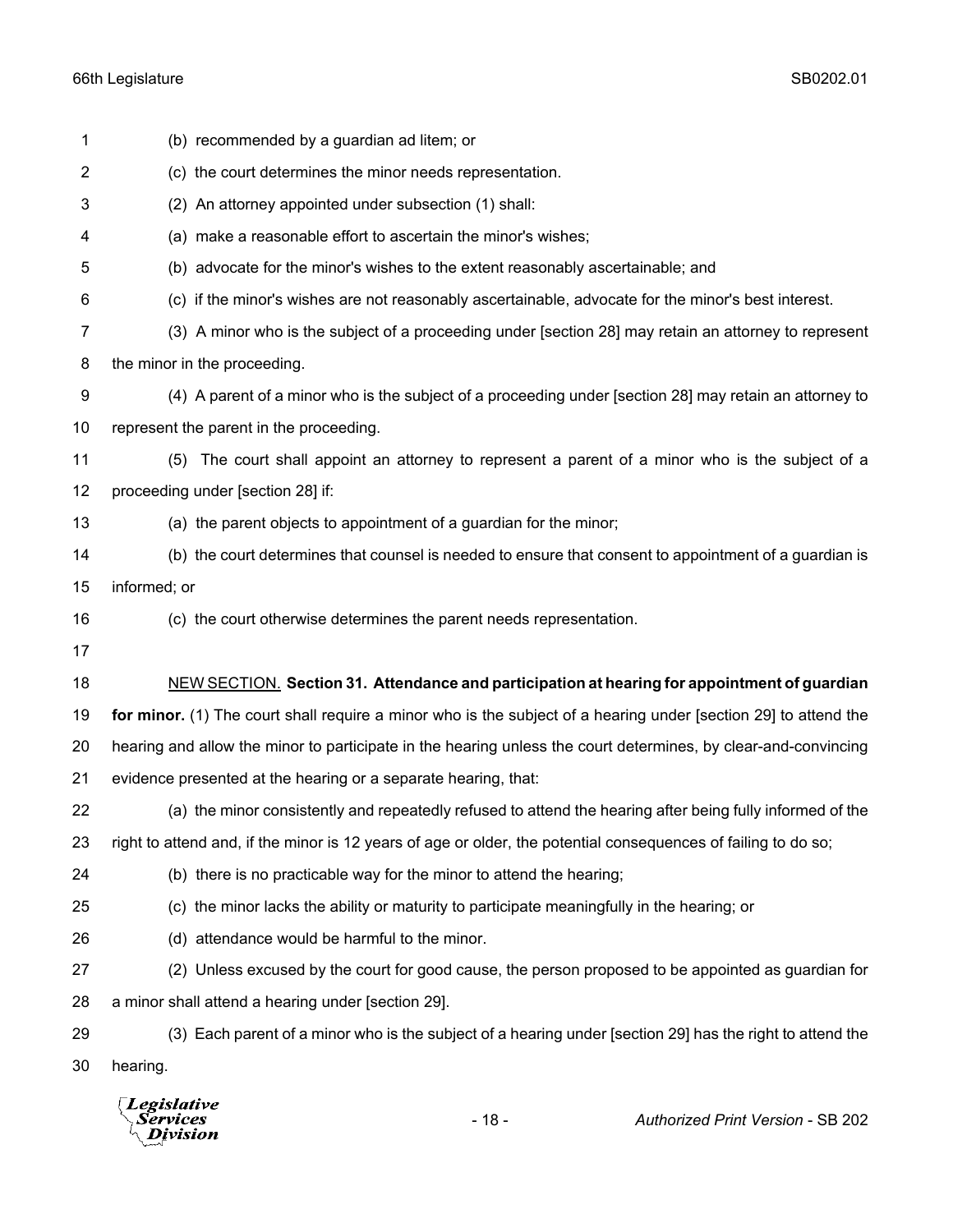| 1                         | (4) A person may request permission to participate in a hearing under [section 29]. The court may grant              |  |
|---------------------------|----------------------------------------------------------------------------------------------------------------------|--|
| $\overline{2}$            | the request, with or without hearing, on determining that it is in the best interest of the minor who is the subject |  |
| $\ensuremath{\mathsf{3}}$ | of the hearing. The court may impose appropriate conditions on the person's participation.                           |  |
| $\overline{\mathbf{4}}$   |                                                                                                                      |  |
| 5                         | NEW SECTION. Section 32. Order of appointment -- priority of nominee -- limited guardianship                         |  |
| 6                         | for minor. (1) After a hearing under [section 29], the court may appoint a guardian for a minor, if appointment      |  |
| $\overline{7}$            | is proper under [section 27], dismiss the proceeding, or take other appropriate action consistent with [sections     |  |
| $\bf 8$                   | 1 through 105] or law of this state other than [sections 1 through 105].                                             |  |
| 9                         | (2) In appointing a guardian under subsection (1), the following rules apply:                                        |  |
| 10                        | (a) The court shall appoint a person nominated as guardian by a parent of the minor in a will or other               |  |
| 11                        | record unless the court finds the appointment is contrary to the best interest of the minor.                         |  |
| 12                        | (b) If multiple parents have nominated different persons to serve as guardian, the court shall appoint the           |  |
| 13                        | nominee whose appointment is in the best interest of the minor, unless the court finds that appointment of none      |  |
| 14                        | of the nominees is in the best interest of the minor.                                                                |  |
| 15                        | (c) If a guardian is not appointed under subsection $(2)(a)$ or $(2)(b)$ , the court shall appoint the person        |  |
| 16                        | nominated by the minor if the minor is 12 years of age or older unless the court finds that appointment is contrary  |  |
| 17                        | to the best interest of the minor. In that case, the court shall appoint as guardian a person whose appointment      |  |
| 18                        | is in the best interest of the minor.                                                                                |  |
| 19                        | (3) In the interest of maintaining or encouraging involvement by a minor's parent in the minor's life,               |  |
| 20                        | developing self-reliance of the minor, or for other good cause, the court, at the time of appointment of a guardian  |  |
| 21                        | for the minor or later, on its own or on motion of the minor or other interested person, may create a limited        |  |
| 22                        | guardianship by limiting the powers otherwise granted by [sections 27 through 37] to the guardian. Following the     |  |
| 23                        | same procedure, the court may grant additional powers or withdraw powers previously granted.                         |  |
| 24                        | (4) The court, as part of an order appointing a guardian for a minor, shall state rights retained by any             |  |
| 25                        | parent of the minor, which may include contact or visitation with the minor, decisionmaking regarding the minor's    |  |
| 26                        | health care, education, or other matter, or access to a record regarding the minor.                                  |  |
| 27                        | (5) An order granting a guardianship for a minor must state that each parent of the minor is entitled to             |  |
| 28                        | notice that:                                                                                                         |  |
| 29                        | (a) the guardian has delegated custody of the minor subject to guardianship;                                         |  |
| 30                        | (b) the court has modified or limited the powers of the guardian; or                                                 |  |
|                           | Legislative<br>$-19-$<br>Services<br><b>Authorized Print Version - SB 202</b><br>Division                            |  |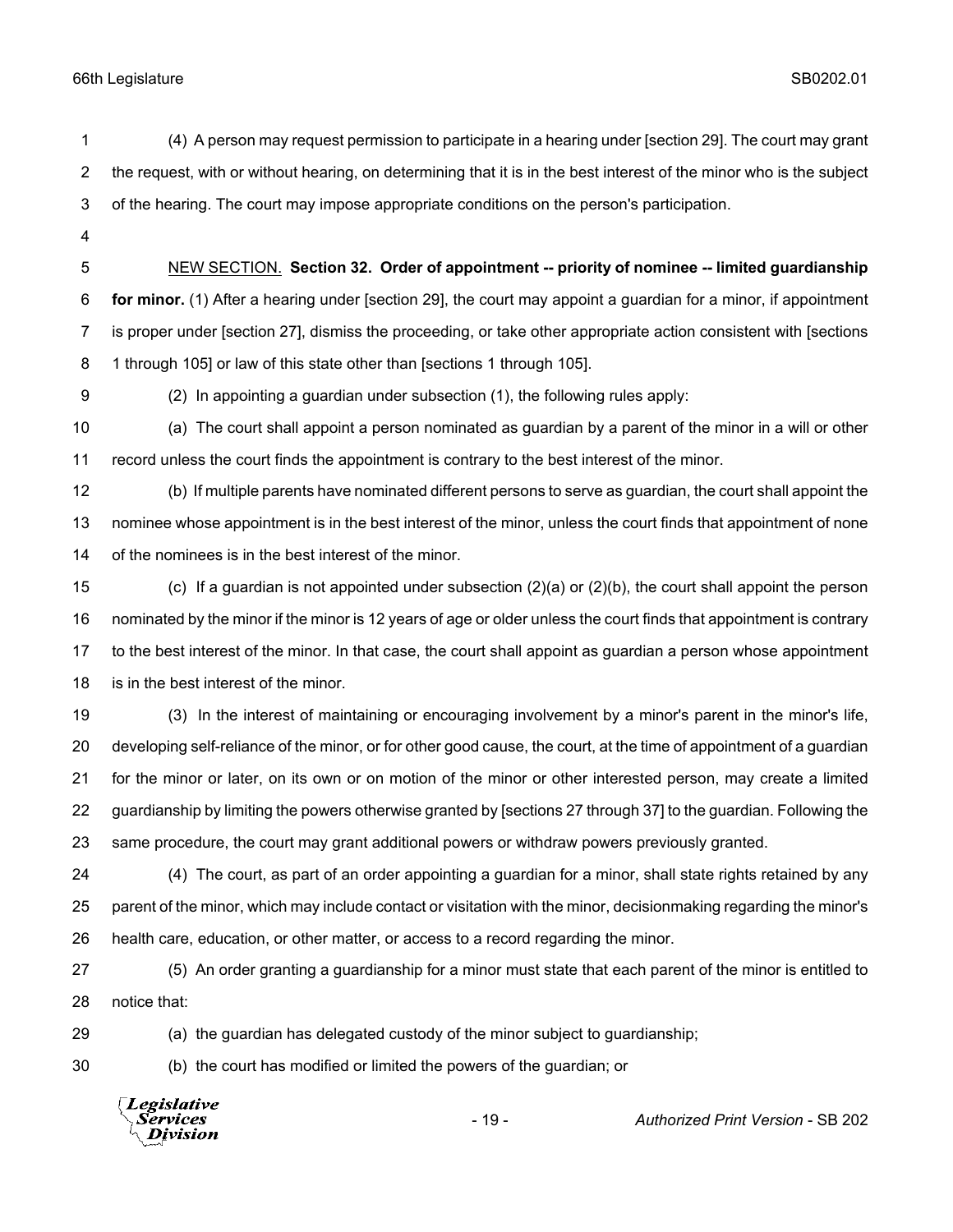| 1              | (c) the court has removed the guardian.                                                                           |  |  |
|----------------|-------------------------------------------------------------------------------------------------------------------|--|--|
| $\overline{2}$ | (6) An order granting a guardianship for a minor must identify any person in addition to a parent of the          |  |  |
| 3              | minor which is entitled to notice of the events listed in subsection (5).                                         |  |  |
| 4              |                                                                                                                   |  |  |
| 5              | NEW SECTION. Section 33. Standby guardian for minor. (1) A standby guardian appointed under                       |  |  |
| 6              | this section may act as guardian, with all duties and powers of a guardian under [sections 35 and 36], when no    |  |  |
| $\overline{7}$ | parent of the minor is willing or able to exercise the duties and powers granted to the guardian.                 |  |  |
| 8              | (2) A parent of a minor, in a signed record, may nominate a person to be appointed by the court as                |  |  |
| 9              | standby guardian for the minor. The parent, in a signed record, may state desired limitations on the powers to    |  |  |
| 10             | be granted the standby guardian. The parent, in a signed record, may revoke or amend the nomination at any        |  |  |
| 11             | time before the court appoints a standby guardian.                                                                |  |  |
| 12             | (3) The court may appoint a standby guardian for a minor on:                                                      |  |  |
| 13             | (a) petition by a parent of the minor or a person nominated under subsection (2); and                             |  |  |
| 14             | (b) finding that no parent of the minor likely will be able or willing to care for or make decisions with         |  |  |
| 15             | respect to the minor not later than 2 years after the appointment.                                                |  |  |
| 16             | (4) A petition under subsection (3)(a) must include the same information required under [section 28] for          |  |  |
| 17             | the appointment of a guardian for a minor.                                                                        |  |  |
| 18             | $(5)$ On filing a petition under subsection $(3)(a)$ , the petitioner shall:                                      |  |  |
| 19             | (a) serve a copy of the petition personally on:                                                                   |  |  |
| 20             | (i) the minor, if the minor is 12 years of age or older, and the minor's attorney, if any;                        |  |  |
| 21             | (ii) each parent of the minor;                                                                                    |  |  |
| 22             | (iii) the person nominated as standby guardian; and                                                               |  |  |
| 23             | (iv) any other person the court determines; and                                                                   |  |  |
| 24             | (b) include with the copy of the petition served under subsection (5)(a) a statement of the right to request      |  |  |
| 25             | appointment of an attorney for the minor or to object to appointment of the standby guardian, and a description   |  |  |
| 26             | of the nature, purpose, and consequences of appointment of a standby guardian.                                    |  |  |
| 27             | (6) A person entitled to notice under subsection (5), not later than 60 days after service of the petition        |  |  |
| 28             | and statement, may object to appointment of the standby guardian by filing an objection with the court and giving |  |  |
| 29             | notice of the objection to each other person entitled to notice under subsection (5).                             |  |  |
| 30             | (7) If an objection is filed under subsection (6), the court shall hold a hearing to determine whether a          |  |  |
|                | Legislative<br>$-20-$<br>Authorized Print Version - SB 202<br>Division                                            |  |  |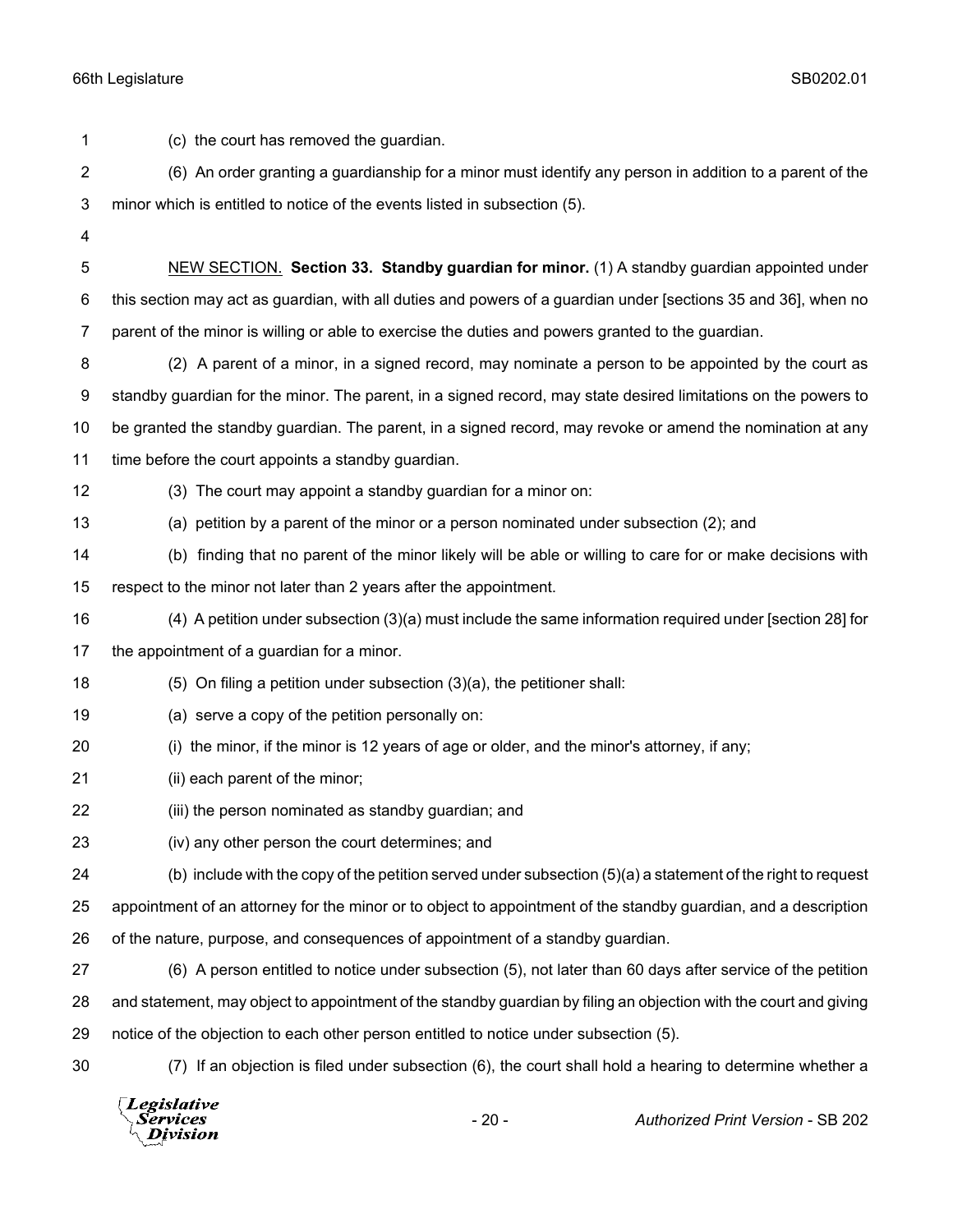standby guardian should be appointed and, if so, the person that should be appointed. If no objection is filed, the

- court may make the appointment.
- (8) The court may not grant a petition for a standby guardian of the minor if notice substantially complying with subsection (5) is not served on:
- (a) the minor, if the minor is 12 years of age or older; and
- (b) each parent of the minor, unless the court finds by clear-and-convincing evidence that the parent,
- in a record, waived the right to notice or cannot be located and served with due diligence.
- (9) If a petitioner is unable to serve notice under subsection (5) on a parent of the minor or alleges that
- a parent of the minor waived the right to notice under this section, the court shall appoint a visitor who shall:
- (a) interview the petitioner and the minor;
- (b) if the petitioner alleges the parent cannot be located and served, ascertain whether the parent cannot

be located with due diligence; and

- (c) investigate any other matter relating to the petition the court directs.
- (10) If the court finds under subsection (3) that a standby guardian should be appointed, the following rules apply:
- (a) The court shall appoint the person nominated under subsection (2) unless the court finds the appointment is contrary to the best interest of the minor.
- (b) If the parents have nominated different persons to serve as standby guardian, the court shall appoint the nominee whose appointment is in the best interest of the minor, unless the court finds that appointment of
- none of the nominees is in the best interest of the minor.
- (11) An order appointing a standby guardian under this section must state that each parent of the minor
- is entitled to notice, and identify any other person entitled to notice, if:
- (a) the standby guardian assumes the duties and powers of the guardian;
- (b) the guardian delegates custody of the minor;
- (c) the court modifies or limits the powers of the guardian; or
- (d) the court removes the guardian.
- (12) Before assuming the duties and powers of a guardian, a standby guardian must file with the court
- an acceptance of appointment as guardian and give notice of the acceptance to:
- (a) each parent of the minor, unless the parent, in a record, waived the right to notice or cannot be located and served with due diligence;

Legislative Services **Division**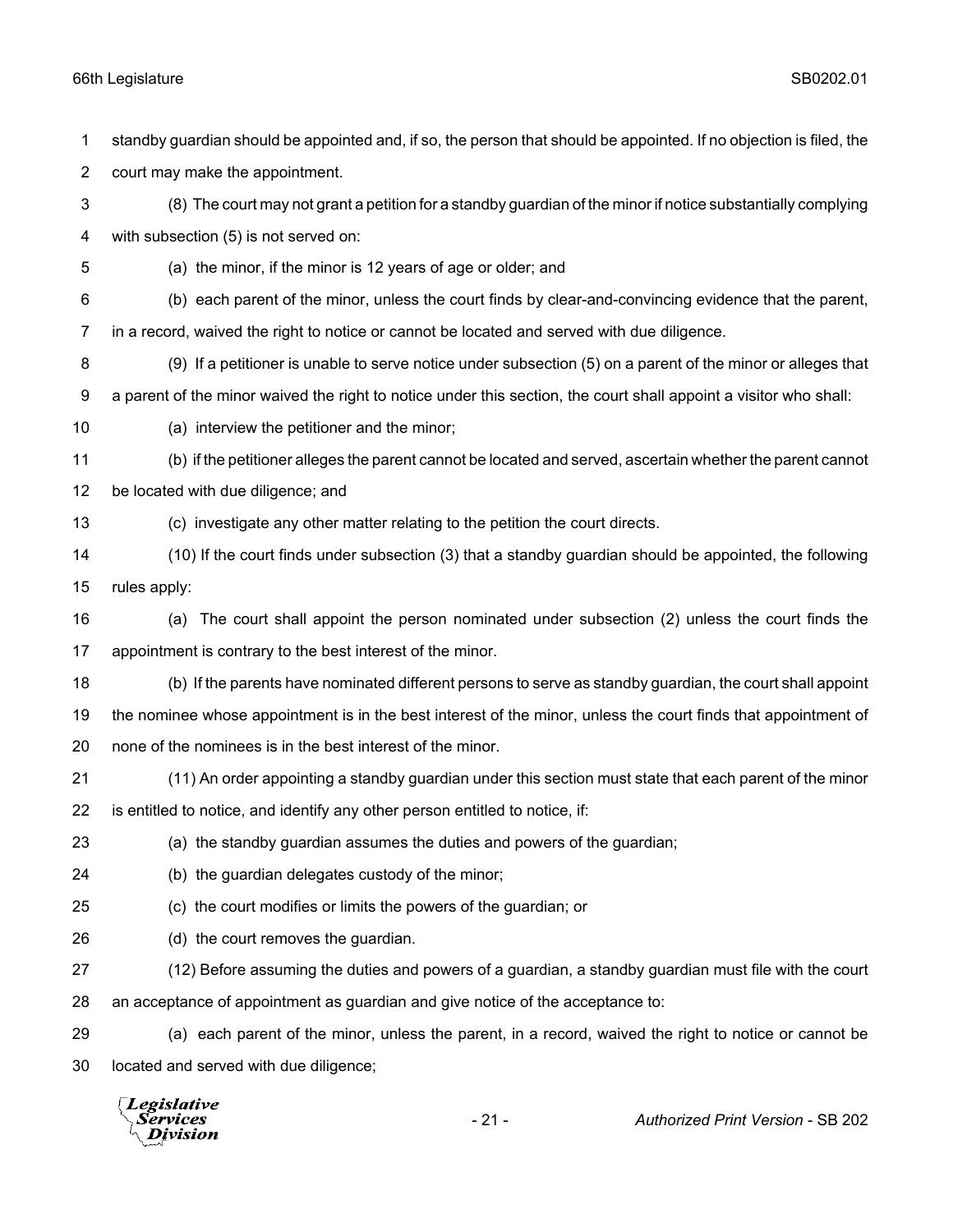(b) the minor, if the minor is 12 years of age or older; and (c) any person, other than the parent, having care or custody of the minor. (13) A person that receives notice under subsection (12) or any other person interested in the welfare of the minor may file with the court an objection to the standby guardian's assumption of duties and powers of a guardian. The court shall hold a hearing if the objection supports a reasonable belief that the conditions for assumption of duties and powers have not been satisfied. NEW SECTION. **Section 34. Emergency guardian for minor.** (1) On its own, or on petition by a person interested in a minor's welfare, the court may appoint an emergency guardian for the minor if the court finds: (a) appointment of an emergency guardian is likely to prevent substantial harm to the minor's health, safety, or welfare; and (b) no other person appears to have authority and willingness to act in the circumstances. (2) The duration of authority of an emergency guardian for a minor may not exceed 60 days and the emergency guardian may exercise only the powers specified in the order of appointment. The emergency guardian's authority may be extended once for not more than 60 days if the court finds that the conditions for appointment of an emergency guardian in subsection (1) continue. (3) Except as otherwise provided in subsection (4), reasonable notice of the date, time, and place of a hearing on a petition for appointment of an emergency guardian for a minor must be given to: (a) the minor, if the minor is 12 years of age or older; (b) any attorney appointed under [section 30]; (c) each parent of the minor; (d) any person, other than a parent, having care or custody of the minor; and (e) any other person the court determines. (4) The court may appoint an emergency guardian for a minor without notice under subsection (3) and a hearing only if the court finds from an affidavit or testimony that the minor's health, safety, or welfare will be substantially harmed before a hearing with notice on the appointment can be held. If the court appoints an emergency guardian without notice to an unrepresented minor or the attorney for a represented minor, notice of the appointment must be given not later than 48 hours after the appointment to the individuals listed in subsection (3). Not later than 5 days after the appointment, the court shall hold a hearing on the appropriateness of the

Legislative Services **Division**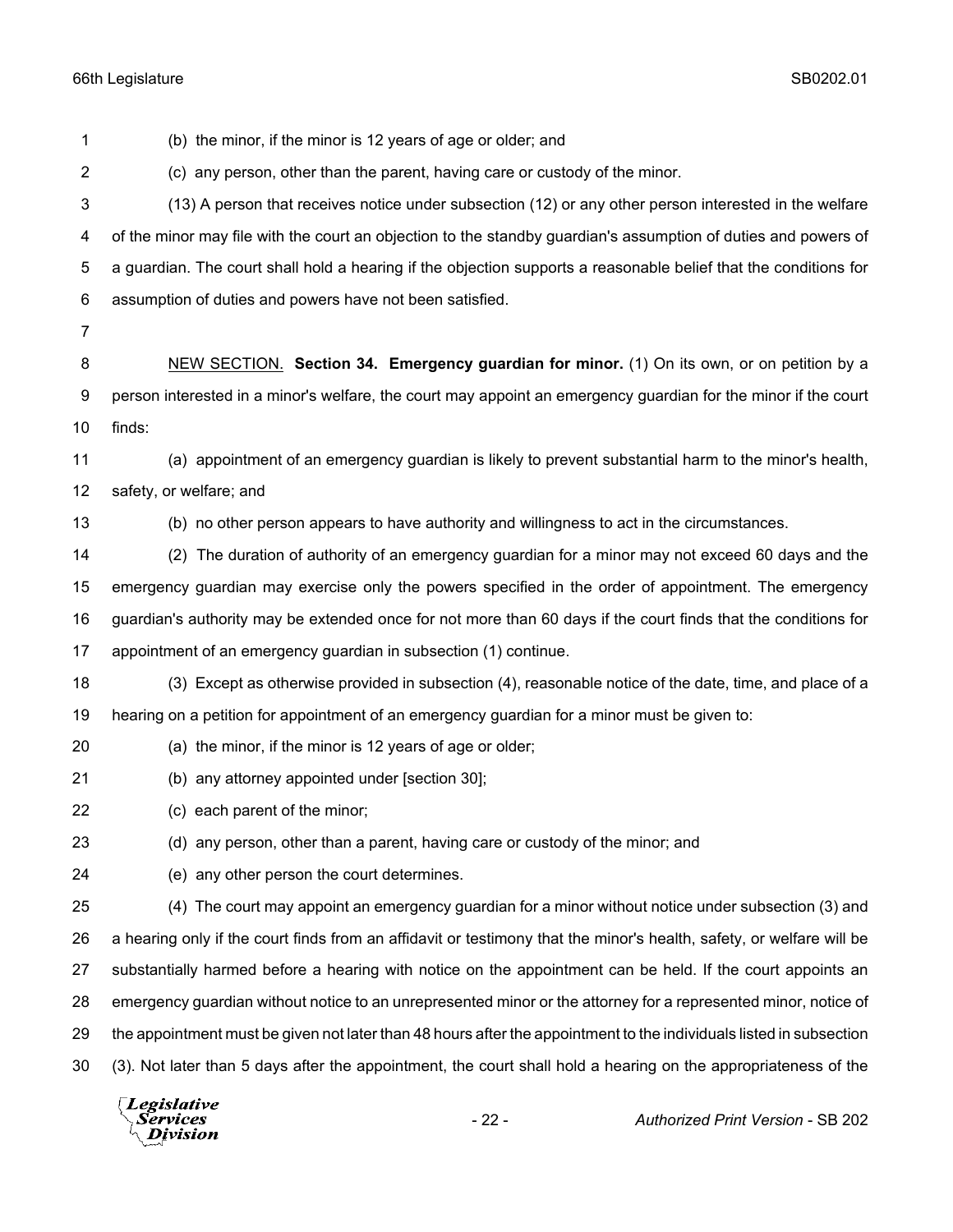appointment. (5) Appointment of an emergency guardian under this section, with or without notice, is not a determination that a basis exists for appointment of a guardian under [section 27]. (6) The court may remove an emergency guardian appointed under this section at any time. The emergency guardian shall make any report the court requires. NEW SECTION. **Section 35. Duties of guardian for minor.** (1) A guardian for a minor is a fiduciary. Except as otherwise limited by the court, a guardian for a minor has the duties and responsibilities of a parent regarding the minor's support, care, education, health, safety, and welfare. A guardian shall act in the minor's best interest and exercise reasonable care, diligence, and prudence. (2) A guardian for a minor shall: (a) be personally acquainted with the minor and maintain sufficient contact with the minor to know the minor's abilities, limitations, needs, opportunities, and physical and mental health; (b) take reasonable care of the minor's personal effects and bring a proceeding for a conservatorship or protective arrangement instead of conservatorship if necessary to protect other property of the minor; (c) expend funds of the minor which have been received by the guardian for the minor's current needs for support, care, education, health, safety, and welfare; (d) conserve any funds of the minor not expended under subsection (2)(c) for the minor's future needs, but if a conservator is appointed for the minor, pay the funds at least quarterly to the conservator to be conserved for the minor's future needs; (e) report the condition of the minor and account for funds and other property of the minor in the guardian's possession or subject to the guardian's control, as required by court rule or ordered by the court on application of a person interested in the minor's welfare; (f) inform the court of any change in the minor's dwelling or address; and (g) in determining what is in the minor's best interest, take into account the minor's preferences to the extent actually known or reasonably ascertainable by the guardian. NEW SECTION. **Section 36. Powers of guardian for minor.** (1) Except as otherwise limited by court order, a guardian of a minor has the powers a parent otherwise would have regarding the minor's support, care, education, health, safety, and welfare.

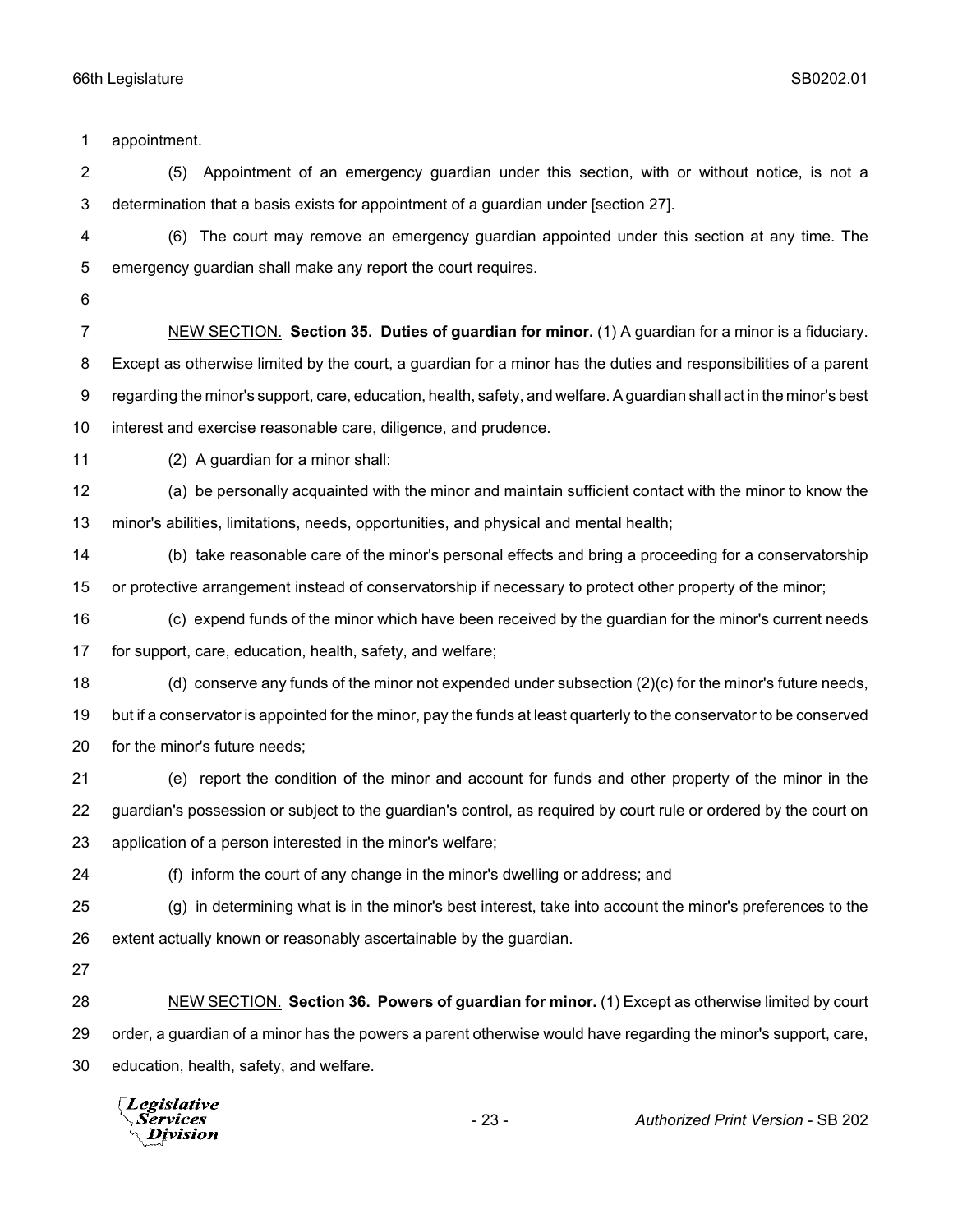(2) Except as otherwise limited by court order, a guardian for a minor may: (a) apply for and receive funds and benefits otherwise payable for the support of the minor to the minor's parent, guardian, or custodian under a statutory system of benefits or insurance or any private contract, devise, trust, conservatorship, or custodianship; (b) unless inconsistent with a court order entitled to recognition in this state, take custody of the minor and establish the minor's place of dwelling and, on authorization of the court, establish or move the minor's dwelling outside this state; (c) if the minor is not subject to conservatorship, commence a proceeding, including an administrative proceeding, or take other appropriate action to compel a person to support the minor or make a payment for the benefit of the minor; (d) consent to health or other care, treatment, or service for the minor; or (e) to the extent reasonable, delegate to the minor responsibility for a decision affecting the minor's well-being. (3) The court may authorize a guardian for a minor to consent to the adoption of the minor if the minor does not have a parent. (4) A guardian for a minor may consent to the marriage of the minor if authorized by the court. NEW SECTION. **Section 37. Removal of guardian for minor -- termination of guardianship -- appointment of successor.** (1) Guardianship under [sections 1 through 105] for a minor terminates: (a) on the minor's death, adoption, emancipation, or attainment of majority; or (b) when the court finds that the standard in [section 27] for appointment of a guardian is not satisfied, unless the court finds that: (i) termination of the guardianship would be harmful to the minor; and (ii) the minor's interest in the continuation of the guardianship outweighs the interest of any parent of the minor in restoration of the parent's right to make decisions for the minor. (2) A minor subject to guardianship or a person interested in the welfare of the minor may petition the court to terminate the guardianship, modify the guardianship, remove the guardian and appoint a successor guardian, or remove a standby guardian and appoint a different standby guardian. (3) A petitioner under subsection (2) shall give notice of the hearing on the petition to the minor, if the minor is 12 years of age or older and is not the petitioner, the guardian, each parent of the minor, and any other Legislative

Services **Division**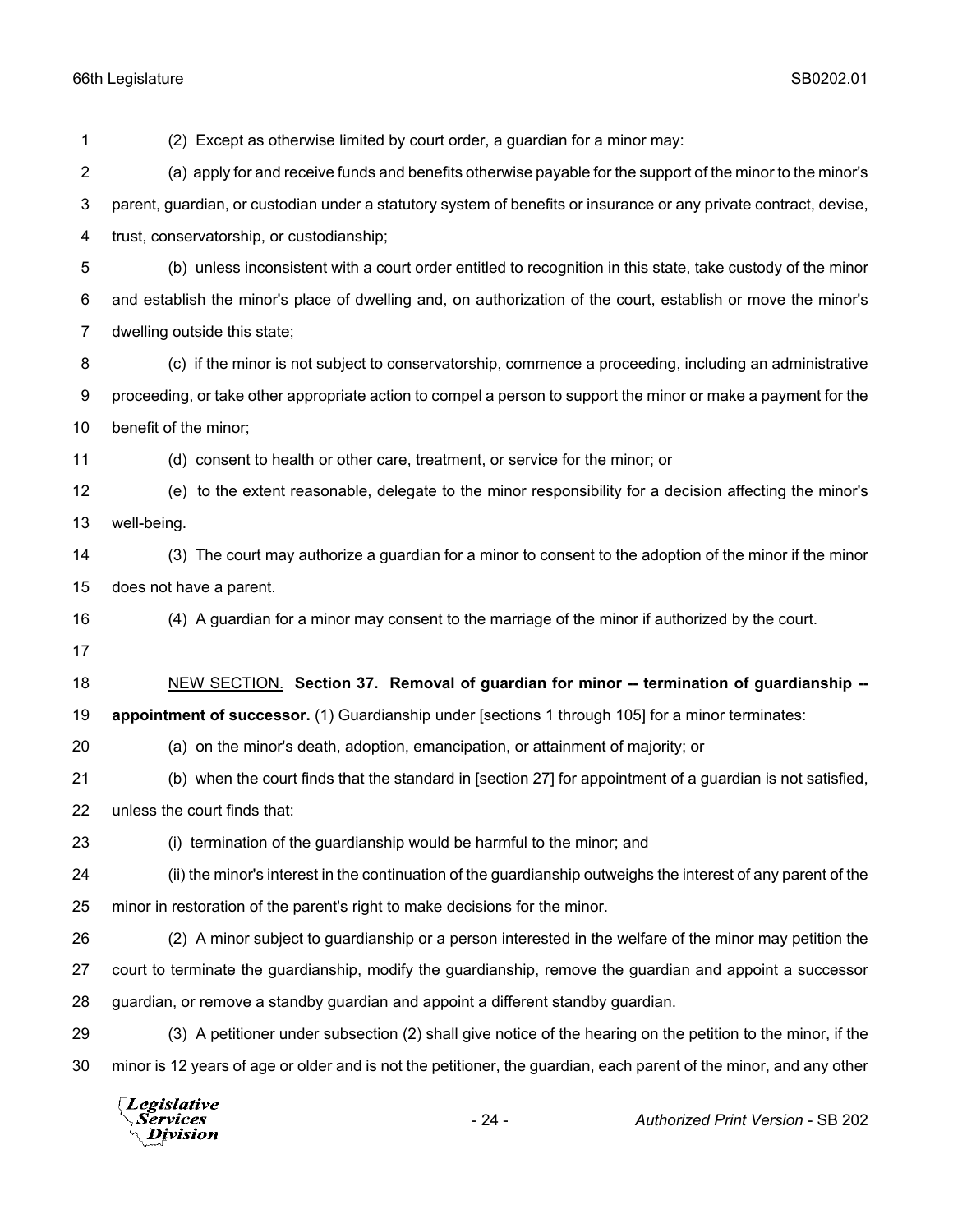person the court determines.

 (4) The court shall follow the priorities in [section 32(2)] when selecting a successor guardian for a minor. (5) Not later than 30 days after appointment of a successor guardian for a minor, the court shall give notice of the appointment to the minor subject to guardianship, if the minor is 12 years of age or older, each parent of the minor, and any other person the court determines.

- (6) When terminating a guardianship for a minor under this section, the court may issue an order providing for transitional arrangements that will assist the minor with a transition of custody and is in the best interest of the minor.
- (7) A guardian for a minor that is removed shall cooperate with a successor guardian to facilitate transition of the guardian's responsibilities and protect the best interest of the minor.
- 

 NEW SECTION. **Section 38. Basis for appointment of guardian for adult.** (1) On petition and after notice and hearing, the court may:

(a) appoint a guardian for an adult if the court finds by clear-and-convincing evidence that:

 (i) the respondent lacks the ability to meet essential requirements for physical health, safety, or self-care because the respondent is unable to receive and evaluate information or make or communicate decisions, even with appropriate supportive services, technological assistance, or supported decisionmaking; and

 (ii) the respondent's identified needs cannot be met by a protective arrangement instead of guardianship or other less restrictive alternative; or

 (b) with appropriate findings, treat the petition as one for a conservatorship under [sections 57 through 88] or protective arrangement under [sections 89 through 99], issue any appropriate order, or dismiss the proceeding.

 (2) The court shall grant a guardian appointed under subsection (1) only those powers necessitated by the demonstrated needs and limitations of the respondent and issue orders that will encourage development of the respondent's maximum self-determination and independence. The court may not establish a full guardianship if a limited guardianship, protective arrangement instead of guardianship, or other less restrictive alternatives would meet the needs of the respondent.

 NEW SECTION. **Section 39. Petition for appointment of guardian for adult.** (1) A person interested in an adult's welfare, including the adult for whom the order is sought, may petition for appointment of a guardian

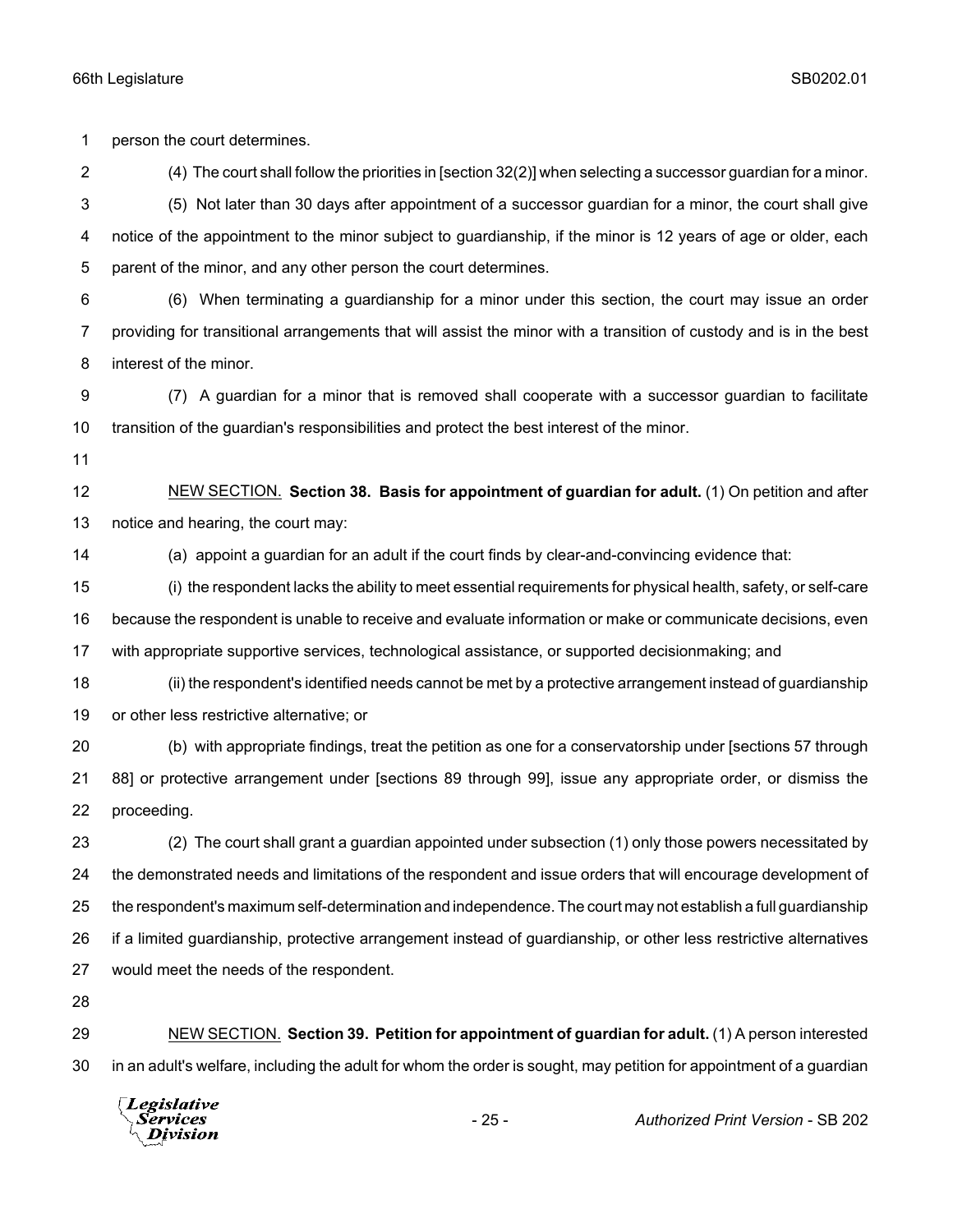for the adult. (2) A petition under subsection (1) must state the petitioner's name, principal residence, current street address, if different, relationship to the respondent, interest in the appointment, the name and address of any attorney representing the petitioner, and, to the extent known, the following: (a) the respondent's name, age, principal residence, current street address, if different, and, if different, address of the dwelling in which it is proposed the respondent will reside if the petition is granted; (b) the name and address of the respondent's: (i) spouse or, if the respondent has none, an adult with whom the respondent has shared household responsibilities for more than 6 months in the 12-month period immediately before the filing of the petition; (ii) adult children or, if none, each parent and adult sibling of the respondent, or, if none, at least one adult nearest in kinship to the respondent who can be found with reasonable diligence; and (iii) adult stepchildren whom the respondent actively parented during the stepchildren's minor years and with whom the respondent had an ongoing relationship in the 2-year period immediately before the filing of the petition; (c) the name and current address of each of the following, if applicable: (i) a person responsible for care of the respondent; (ii) any attorney currently representing the respondent; (iii) any representative payee appointed by the social security administration for the respondent; (iv) a guardian or conservator acting for the respondent in this state or in another jurisdiction; (v) a trustee or custodian of a trust or custodianship of which the respondent is a beneficiary; (vi) any fiduciary for the respondent appointed by the department of veterans affairs; (vii) an agent designated under a health care power of attorney in which the respondent is identified as the principal; (viii) an agent designated under a power of attorney for finances in which the respondent is identified as the principal; (ix) a person nominated as guardian by the respondent; (x) a person nominated as guardian by the respondent's parent or spouse in a will or other signed record; (xi) a proposed guardian and the reason the proposed guardian should be selected; and (xii) a person known to have routinely assisted the respondent with decisionmaking during the 6 months immediately before the filing of the petition;

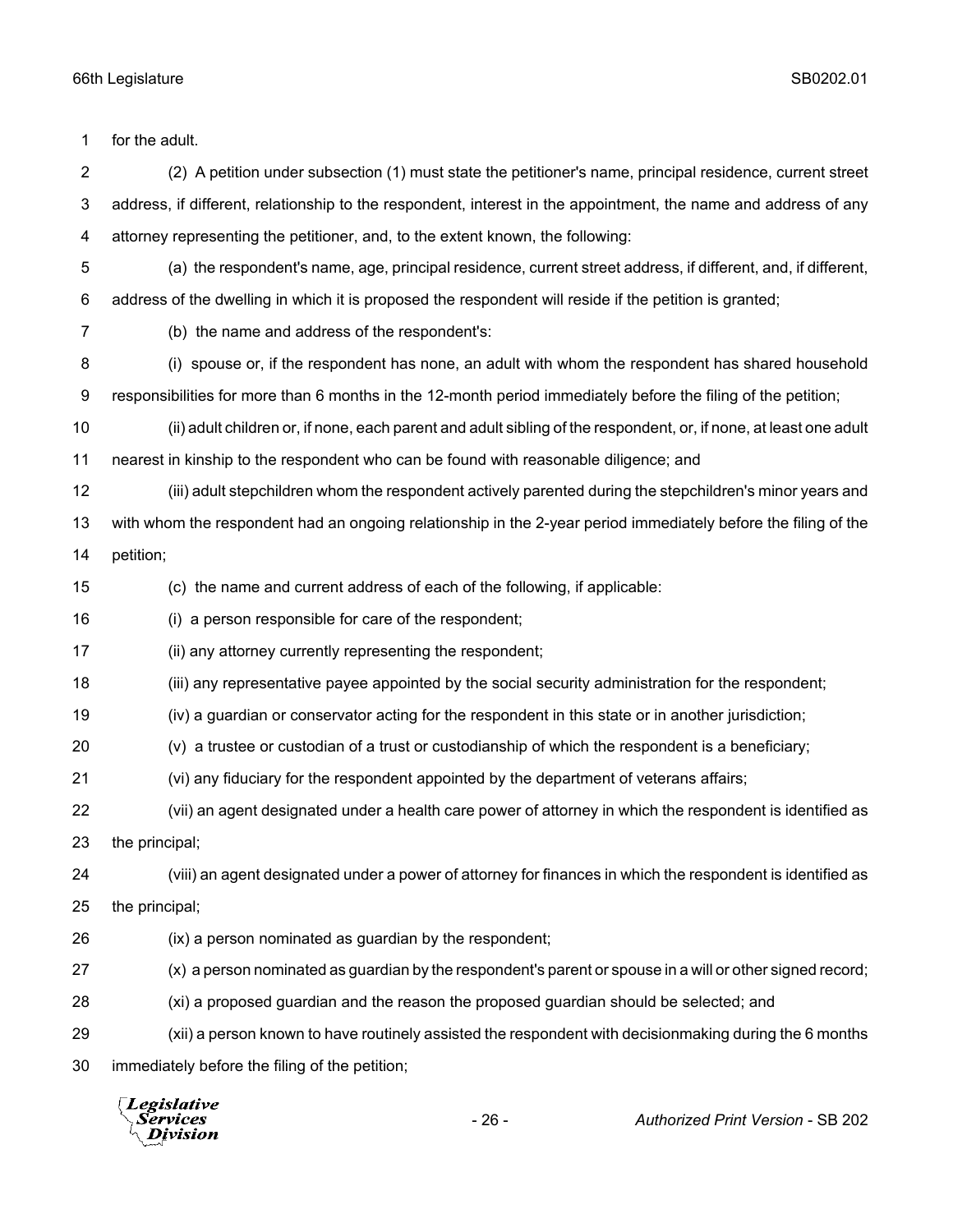(d) the reason a guardianship is necessary, including a brief description of: (i) the nature and extent of the respondent's alleged need; (ii) any protective arrangement instead of guardianship or other less restrictive alternatives for meeting the respondent's alleged need which have been considered or implemented; (iii) if no protective arrangement instead of guardianship or other less restrictive alternatives have been considered or implemented, the reason they have not been considered or implemented; and (iv) the reason a protective arrangement instead of guardianship or other less restrictive alternative is insufficient to meet the respondent's alleged need; (e) whether the petitioner seeks a limited guardianship or full guardianship; (f) if the petitioner seeks a full guardianship, the reason a limited guardianship or protective arrangement instead of guardianship is not appropriate; (g) if a limited guardianship is requested, the powers to be granted to the guardian; (h) the name and current address, if known, of any person with whom the petitioner seeks to limit the respondent's contact; (i) if the respondent has property other than personal effects, a general statement of the respondent's property, with an estimate of its value, including any insurance or pension, and the source and amount of other anticipated income or receipts; and (j) whether the respondent needs an interpreter, translator, or other form of support to communicate effectively with the court or understand court proceedings. NEW SECTION. **Section 40. Notice of hearing for appointment of guardian for adult.** (1) On filing of a petition under [section 39] for appointment of a guardian for an adult, the court shall set a date, time, and place for hearing the petition. (2) A copy of a petition under [section 39] and notice of a hearing on the petition must be served personally on the respondent. The notice must inform the respondent of the respondent's rights at the hearing, including the right to an attorney and to attend the hearing. The notice must include a description of the nature, purpose, and consequences of granting the petition. The court may not grant the petition if notice substantially complying with this subsection is not served on the respondent. (3) In a proceeding on a petition under [section 39], the notice required under subsection (2) must be given to the persons required to be listed in the petition under [section 39(2)(a) through (2)(c)] and any other Legislative - 27 - *Authorized Print Version* - SB 202Services **Division**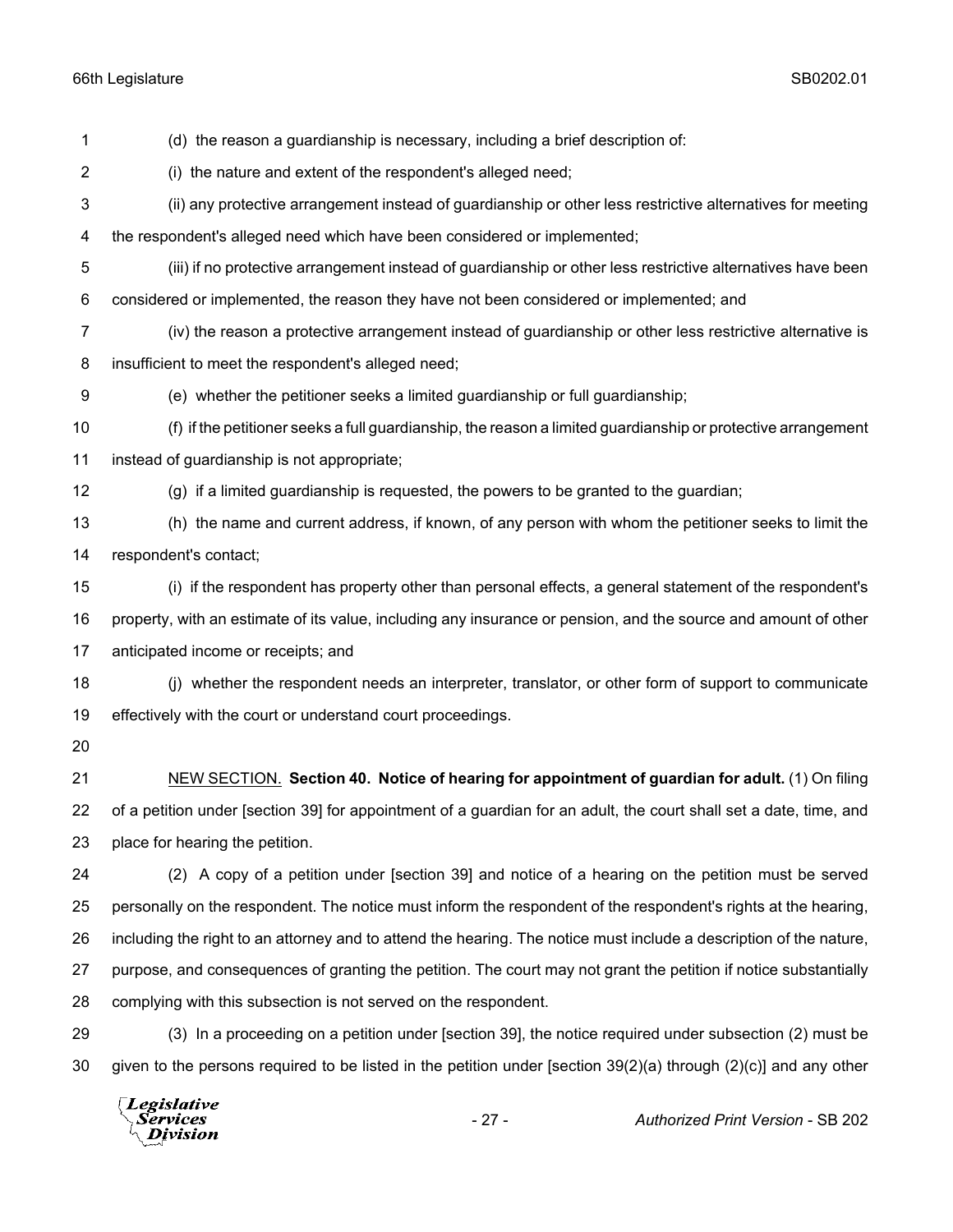person interested in the respondent's welfare the court determines. Failure to give notice under this subsection does not preclude the court from appointing a guardian. (4) After the appointment of a guardian, notice of a hearing on a petition for an order under [sections 38 through 56], together with a copy of the petition, must be given to: (a) the adult subject to guardianship; (b) the guardian; and (c) any other person the court determines. NEW SECTION. **Section 41. Appointment and role of visitor.** (1) On receipt of a petition under [section 39] for appointment of a guardian for an adult, the court shall appoint a visitor. The visitor must be an individual with training or experience in the type of abilities, limitations, and needs alleged in the petition. (2) A visitor appointed under subsection (1) shall interview the respondent in person and, in a manner the respondent is best able to understand: (a) explain to the respondent the substance of the petition, the nature, purpose, and effect of the proceeding, the respondent's rights at the hearing on the petition, and the general powers and duties of a guardian; (b) determine the respondent's views about the appointment sought by the petitioner, including views about a proposed guardian, the guardian's proposed powers and duties, and the scope and duration of the proposed guardianship; (c) inform the respondent of the respondent's right to employ and consult with an attorney at the respondent's expense and the right to request a court-appointed attorney; and (d) inform the respondent that all costs and expenses of the proceeding, including respondent's attorney's fees, may be paid from the respondent's assets. (3) The visitor appointed under subsection (1) shall: (a) interview the petitioner and proposed guardian, if any; (b) visit the respondent's present dwelling and any dwelling in which it is reasonably believed the respondent will live if the appointment is made; (c) obtain information from any physician or other person known to have treated, advised, or assessed the respondent's relevant physical or mental condition; and (d) investigate the allegations in the petition and any other matter relating to the petition the court directs.

Legislative *Services* **Division**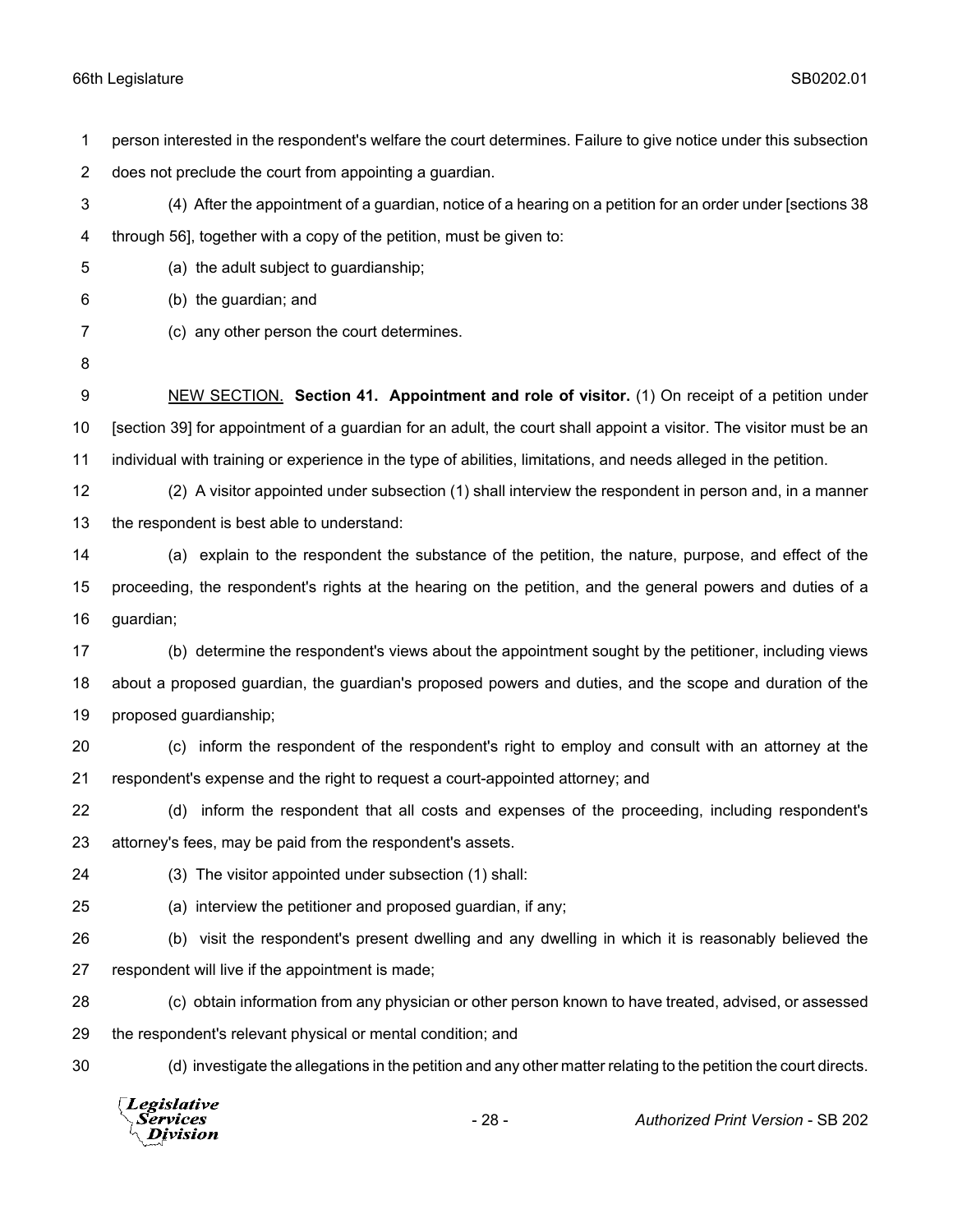|                | Legislative<br>ivision                                                                                                      | $-29-$                                                                                                                                                                                                                | Authorized Print Version - SB 202                                                                     |  |
|----------------|-----------------------------------------------------------------------------------------------------------------------------|-----------------------------------------------------------------------------------------------------------------------------------------------------------------------------------------------------------------------|-------------------------------------------------------------------------------------------------------|--|
| 30             | (a) make reasonable efforts to ascertain the respondent's wishes;                                                           |                                                                                                                                                                                                                       |                                                                                                       |  |
| 29             | shall:                                                                                                                      |                                                                                                                                                                                                                       |                                                                                                       |  |
| 28             | (2) An attorney representing the respondent in a proceeding for appointment of a guardian for an adult                      |                                                                                                                                                                                                                       |                                                                                                       |  |
| 27             | (c) the court determines the respondent needs representation.                                                               |                                                                                                                                                                                                                       |                                                                                                       |  |
| 26             | (b) the visitor recommends an appointment; or                                                                               |                                                                                                                                                                                                                       |                                                                                                       |  |
| 25             | (a) the respondent requests an appointment;                                                                                 |                                                                                                                                                                                                                       |                                                                                                       |  |
| 24             | an attorney to represent the respondent in a proceeding for appointment of a guardian for an adult if:                      |                                                                                                                                                                                                                       |                                                                                                       |  |
| 23             |                                                                                                                             |                                                                                                                                                                                                                       | NEW SECTION. Section 42. Appointment and role of attorney for adult. (1) The court shall appoint      |  |
| 22             |                                                                                                                             |                                                                                                                                                                                                                       |                                                                                                       |  |
| 21             | (i) any other matter the court directs.                                                                                     |                                                                                                                                                                                                                       |                                                                                                       |  |
| 20             | technology or other form of support that would enhance the respondent's ability to participate; and                         |                                                                                                                                                                                                                       |                                                                                                       |  |
| 19             |                                                                                                                             |                                                                                                                                                                                                                       | (h) a statement whether the respondent is able to participate in a hearing and which identifies any   |  |
| 18             | (g) a statement whether the respondent is able to attend a hearing at the location court proceedings<br>typically are held; |                                                                                                                                                                                                                       |                                                                                                       |  |
| 17             |                                                                                                                             |                                                                                                                                                                                                                       |                                                                                                       |  |
| 16             | (f) a recommendation whether a professional evaluation under [section 43] is necessary;                                     |                                                                                                                                                                                                                       |                                                                                                       |  |
| 15             | respondent has expressed a preference as to residence;                                                                      |                                                                                                                                                                                                                       |                                                                                                       |  |
| 14             | (e)                                                                                                                         |                                                                                                                                                                                                                       | a statement whether the proposed dwelling meets the respondent's needs and whether the                |  |
| 13             | disapproves of the proposed guardian;                                                                                       |                                                                                                                                                                                                                       |                                                                                                       |  |
| 12             |                                                                                                                             |                                                                                                                                                                                                                       | (d) a statement of the qualifications of the proposed guardian and whether the respondent approves or |  |
| 11             | (ii) if a limited guardianship is recommended, the powers to be granted to the guardian;                                    |                                                                                                                                                                                                                       |                                                                                                       |  |
| 10             | (i) if a guardianship is recommended, whether it should be full or limited; and                                             |                                                                                                                                                                                                                       |                                                                                                       |  |
| 8<br>9         | available and:                                                                                                              |                                                                                                                                                                                                                       |                                                                                                       |  |
| 7              |                                                                                                                             | (c) a recommendation regarding the appropriateness of guardianship, including whether a protective<br>arrangement instead of guardianship or other less restrictive alternative for meeting the respondent's needs is |                                                                                                       |  |
| 6              |                                                                                                                             | assistance, or supported decisionmaking, and cannot manage;                                                                                                                                                           |                                                                                                       |  |
| 5              |                                                                                                                             | or with existing supports, could manage with the assistance of appropriate supportive services, technological                                                                                                         |                                                                                                       |  |
| 4              |                                                                                                                             | (b) a summary of self-care and independent-living tasks the respondent can manage without assistance                                                                                                                  |                                                                                                       |  |
| 3              |                                                                                                                             | (a) a recommendation whether an attorney should be appointed to represent the respondent;                                                                                                                             |                                                                                                       |  |
| $\overline{c}$ | must include:                                                                                                               |                                                                                                                                                                                                                       |                                                                                                       |  |
| 1              | (4) A visitor appointed under subsection (1) promptly shall file a report in a record with the court, which                 |                                                                                                                                                                                                                       |                                                                                                       |  |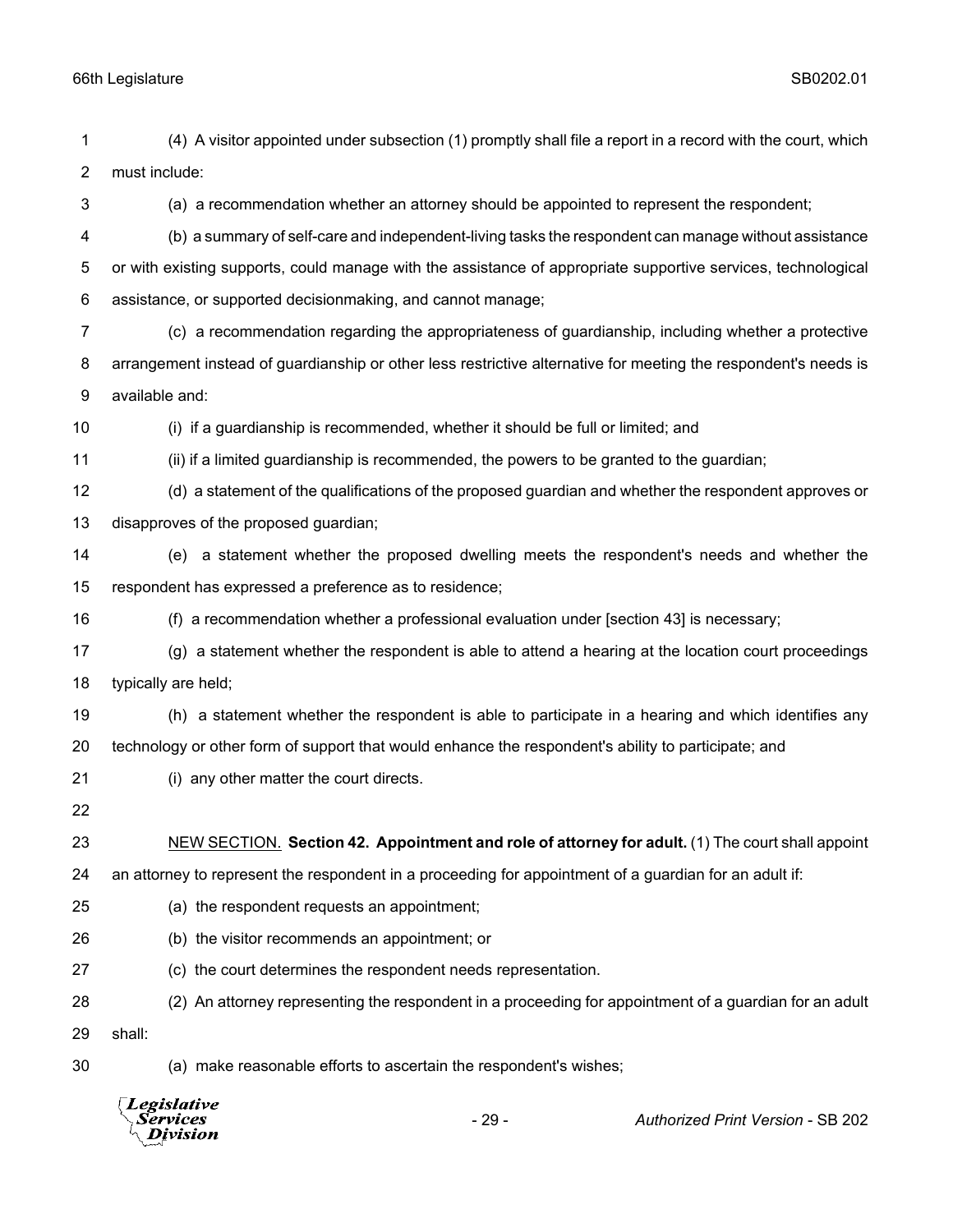**Division** 

 (b) advocate for the respondent's wishes to the extent reasonably ascertainable; and (c) if the respondent's wishes are not reasonably ascertainable, advocate for the result that is the least restrictive in type, duration, and scope, consistent with the respondent's interests. NEW SECTION. **Section 43. Professional evaluation.** (1) At or before a hearing on a petition for a guardianship for an adult, the court shall order a professional evaluation of the respondent: (a) if the respondent requests the evaluation; or (b) in other cases, unless the court finds that it has sufficient information to determine the respondent's needs and abilities without the evaluation. (2) If the court orders an evaluation under subsection (1), the respondent must be examined by a licensed physician, psychologist, social worker, or other individual appointed by the court who is qualified to evaluate the respondent's alleged cognitive and functional abilities and limitations and will not be advantaged or disadvantaged by a decision to grant the petition or otherwise have a conflict of interest. The individual conducting the evaluation promptly shall file a report in a record with the court. Unless otherwise directed by the court, the report must contain: (a) a description of the nature, type, and extent of the respondent's cognitive and functional abilities and limitations; (b) an evaluation of the respondent's mental and physical condition and, if appropriate, educational potential, adaptive behavior, and social skills; (c) a prognosis for improvement and recommendation for the appropriate treatment, support, or habilitation plan; and (d) the date of the examination on which the report is based. (3) The respondent may decline to participate in an evaluation ordered under subsection (1). NEW SECTION. **Section 44. Attendance and rights at hearing.** (1) Except as otherwise provided in subsection (2), a hearing under [section 40] may not proceed unless the respondent attends the hearing. If it is not reasonably feasible for the respondent to attend a hearing at the location court proceedings typically are held, the court shall make reasonable efforts to hold the hearing at an alternative location convenient to the respondent or allow the respondent to attend the hearing using real-time audio-visual technology. (2) A hearing under [section 40] may proceed without the respondent in attendance if the court finds by **Legislative** Services - 30 - *Authorized Print Version* - SB 202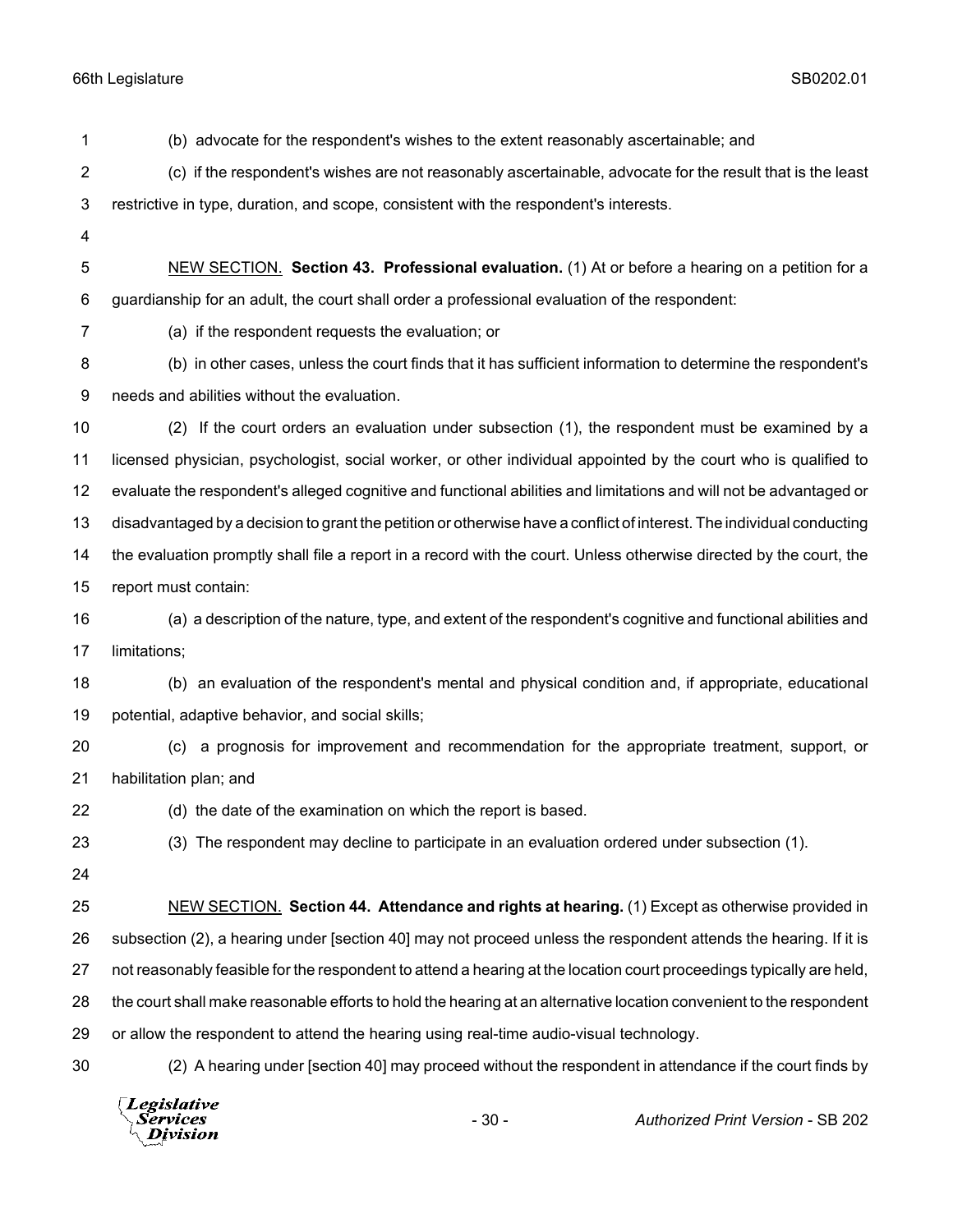| 1  | clear-and-convincing evidence that:                                                                                 |  |  |
|----|---------------------------------------------------------------------------------------------------------------------|--|--|
| 2  | (a) the respondent consistently and repeatedly has refused to attend the hearing after having been fully            |  |  |
| 3  | informed of the right to attend and the potential consequences of failing to do so; or                              |  |  |
| 4  | (b) there is no practicable way for the respondent to attend and participate in the hearing even with               |  |  |
| 5  | appropriate supportive services and technological assistance.                                                       |  |  |
| 6  | (3) The respondent may be assisted in a hearing under [section 40] by a person or persons of the                    |  |  |
| 7  | respondent's choosing, assistive technology, or an interpreter or translator, or a combination of these supports.   |  |  |
| 8  | If assistance would facilitate the respondent's participation in the hearing, but is not otherwise available to the |  |  |
| 9  | respondent, the court shall make reasonable efforts to provide it.                                                  |  |  |
| 10 | (4) The respondent has a right to choose an attorney to represent the respondent at a hearing under                 |  |  |
| 11 | [section 40].                                                                                                       |  |  |
| 12 | (5) At a hearing held under [section 40], the respondent may:                                                       |  |  |
| 13 | (a) present evidence and subpoena witnesses and documents;                                                          |  |  |
| 14 | (b) examine witnesses, including any court-appointed evaluator and the visitor; and                                 |  |  |
| 15 | (c) otherwise participate in the hearing.                                                                           |  |  |
| 16 | (6) Unless excused by the court for good cause, a proposed guardian shall attend a hearing under                    |  |  |
| 17 | [section 40].                                                                                                       |  |  |
| 18 | (7) A hearing under [section 40] must be closed on request of the respondent and a showing of good                  |  |  |
| 19 | cause.                                                                                                              |  |  |
| 20 | (8) Any person may request to participate in a hearing under [section 40]. The court may grant the                  |  |  |
| 21 | request, with or without a hearing, on determining that the best interest of the respondent will be served. The     |  |  |
| 22 | court may impose appropriate conditions on the person's participation.                                              |  |  |
| 23 |                                                                                                                     |  |  |
| 24 | NEW SECTION. Section 45. Confidentiality of records. (1) The existence of a proceeding for or the                   |  |  |
| 25 | existence of a guardianship for an adult is a matter of public record unless the court seals the record after:      |  |  |
| 26 | (a) the respondent or individual subject to guardianship requests the record be sealed; and                         |  |  |
| 27 | (b) either:                                                                                                         |  |  |
| 28 | (i) the petition for guardianship is dismissed; or                                                                  |  |  |
| 29 | (ii) the guardianship is terminated.                                                                                |  |  |
| 30 | (2) An adult subject to a proceeding for a guardianship, whether or not a guardian is appointed, an                 |  |  |
|    | Legislative<br>$-31-$<br>Authorized Print Version - SB 202<br>Services<br>ivision                                   |  |  |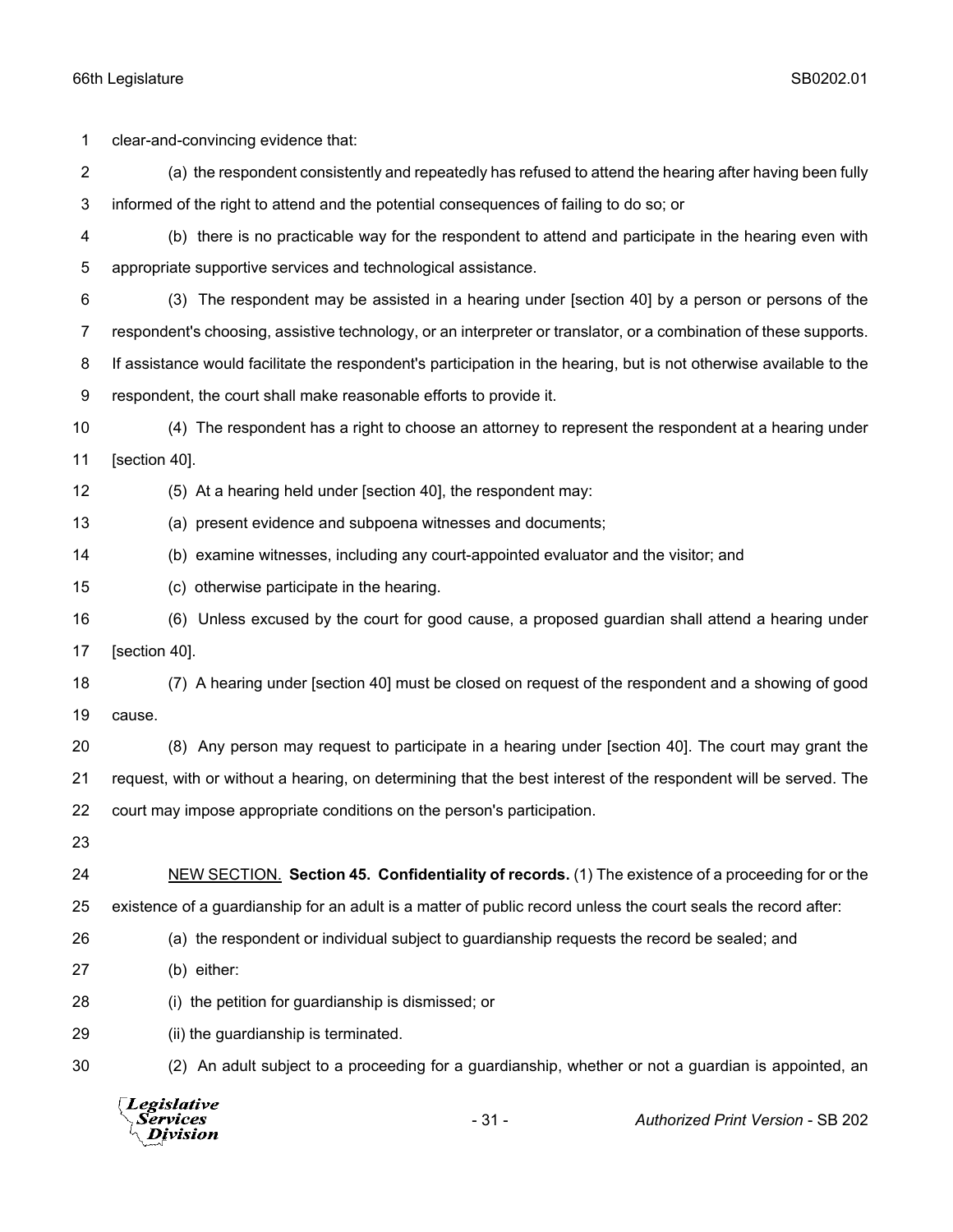attorney designated by the adult, and a person entitled to notice under [section 47(5)] or a subsequent order are entitled to access court records of the proceeding and resulting guardianship, including the guardian's plan under [section 53] and report under [section 54]. A person not otherwise entitled to access court records under this subsection for good cause may petition the court for access to court records of the guardianship, including the guardian's report and plan. The court shall grant access if access is in the best interest of the respondent or adult subject to guardianship or furthers the public interest and does not endanger the welfare or financial interests of the adult. (3) A report under [section 41] of a visitor or a professional evaluation under [section 43] is confidential and must be sealed on filing, but is available to: (a) the court; (b) the individual who is the subject of the report or evaluation, without limitation as to use; (c) the petitioner, visitor, and petitioner's and respondent's attorneys, for purposes of the proceeding; (d) unless the court orders otherwise, an agent appointed under a health care power of attorney or power of attorney for finances in which the respondent is the principal; and (e) any other person if it is in the public interest or for a purpose the court orders for good cause. NEW SECTION. **Section 46. Who may be guardian for adult -- order of priority.** (1) Except as otherwise provided in subsection (3), the court in appointing a guardian for an adult shall consider persons qualified to be guardian in the following order of priority: (a) a guardian, other than a temporary or emergency guardian, currently acting for the respondent in another jurisdiction; (b) a person nominated as guardian by the respondent, including the respondent's most recent nomination made in a power of attorney; (c) an agent appointed by the respondent under a health care power of attorney; (d) a spouse of the respondent; and (e) a family member or other individual who has shown special care and concern for the respondent. (2) If two or more persons have equal priority under subsection (1), the court shall select as guardian the person the court considers best qualified. In determining the best qualified person, the court shall consider the person's relationship with the respondent, the person's skills, the expressed wishes of the respondent, the extent to which the person and the respondent have similar values and preferences, and the likelihood the person Legislative

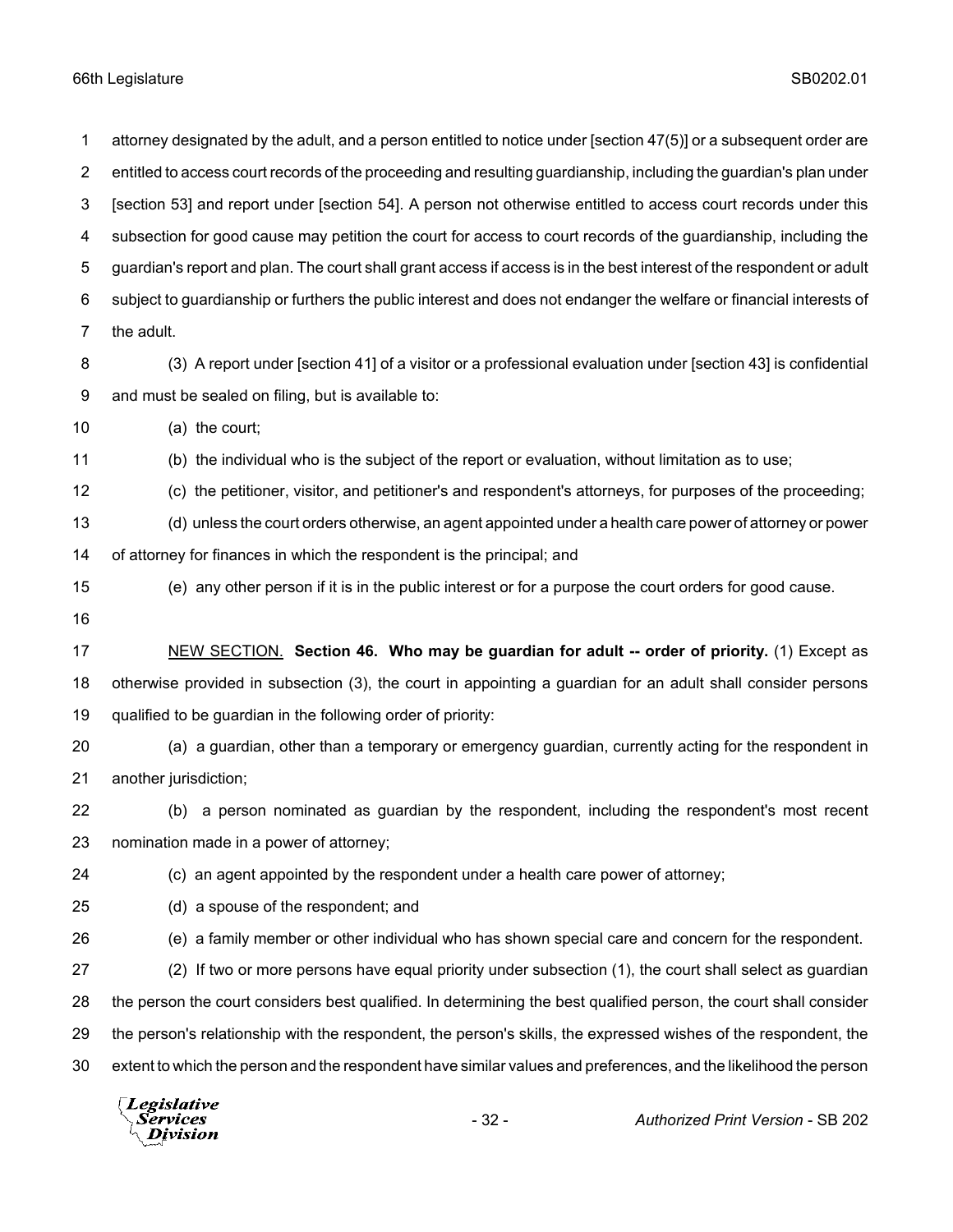will be able to perform the duties of a guardian successfully.

- (3) The court, acting in the best interest of the respondent, may decline to appoint as guardian a person having priority under subsection (1) and appoint a person having a lower priority or no priority.
- (4) A person that provides paid services to the respondent, or an individual who is employed by a person that provides paid services to the respondent or is the spouse, parent, or child of an individual who provides or is employed to provide paid services to the respondent, may not be appointed as guardian unless:
- 

(a) the individual is related to the respondent by blood, marriage, or adoption; or

 (b) the court finds by clear-and-convincing evidence that the person is the best qualified person available for appointment and the appointment is in the best interest of the respondent.

 (5) An owner, operator, or employee of a long-term care facility, as defined in 50-5-101, or of a disability service provider that provides housing at which the respondent is receiving care may not be appointed as guardian unless the owner, operator, or employee is related to the respondent by blood, marriage, or adoption. 

 NEW SECTION. **Section 47. Order of appointment for guardian.** (1) A court order appointing a guardian for an adult must:

 (a) include a specific finding that clear-and-convincing evidence established that the identified needs of the respondent cannot be met by a protective arrangement instead of guardianship or other less restrictive alternative, including use of appropriate supportive services, technological assistance, or supported decisionmaking;

 (b) include a specific finding that clear-and-convincing evidence established the respondent was given proper notice of the hearing on the petition;

 (c) state whether the adult subject to guardianship retains the right to vote and, if the adult does not retain the right to vote, include findings that support removing that right, which must include a finding that the adult cannot communicate, with or without support, a specific desire to participate in the voting process; and

 (d) state whether the adult subject to guardianship retains the right to marry and, if the adult does not retain the right to marry, include findings that support removing that right.

 (2) An adult subject to guardianship retains the right to vote unless the order under subsection (1) includes the statement required by subsection (1)(c). An adult subject to guardianship retains the right to marry unless the order under subsection (1) includes the findings required by subsection (1)(d).

(3) A court order establishing a full guardianship for an adult must state the basis for granting a full

Legislative Services **Division**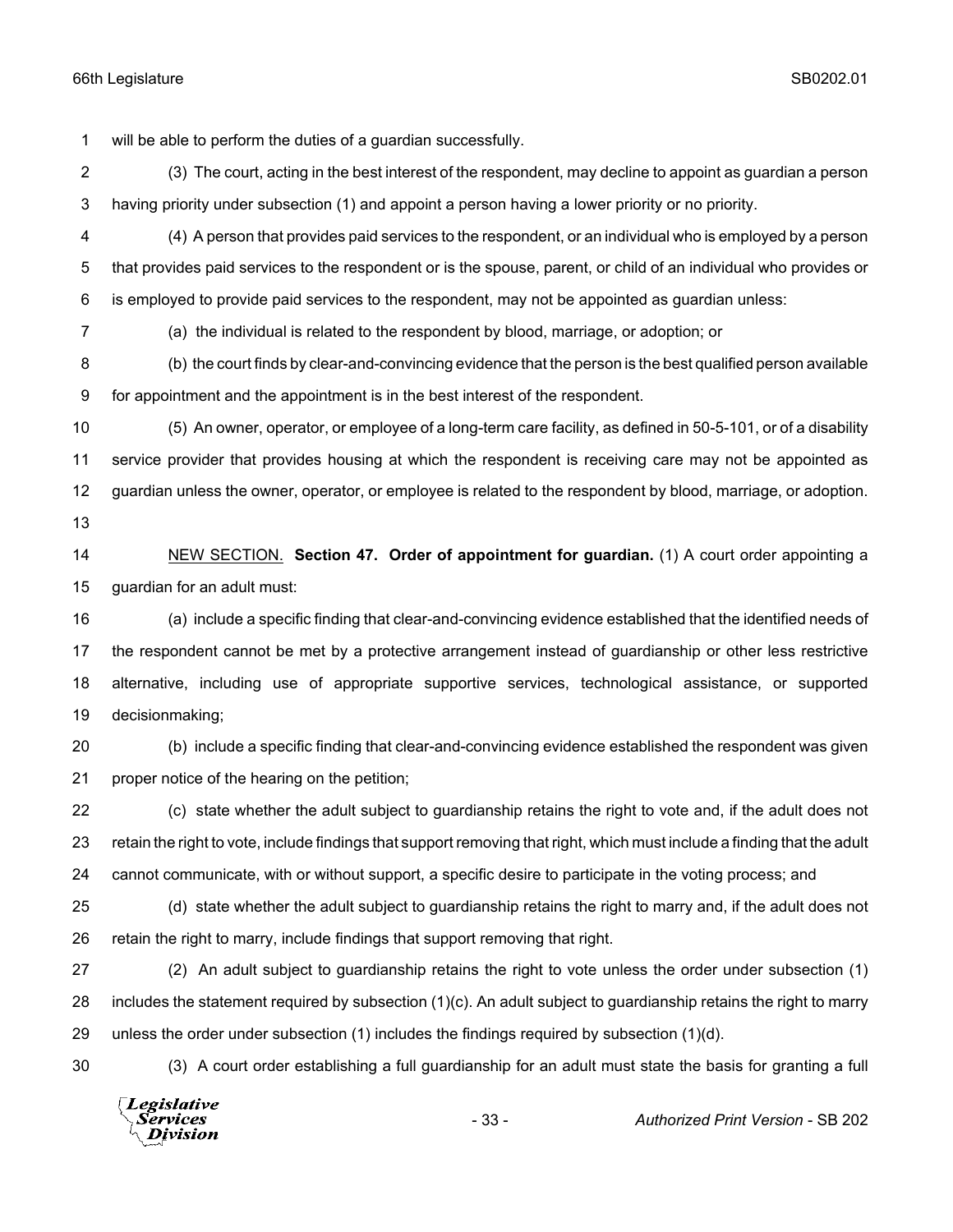*Legislative*<br>Services<br>*Division* 

| 1              | guardianship and include specific findings that support the conclusion that a limited guardianship would not meet     |
|----------------|-----------------------------------------------------------------------------------------------------------------------|
| $\overline{c}$ | the functional needs of the adult subject to guardianship.                                                            |
| 3              | (4) A court order establishing a limited guardianship for an adult must state the specific powers granted             |
| 4              | to the guardian.                                                                                                      |
| 5              | (5) The court, as part of an order establishing a guardianship for an adult, shall identify any person that           |
| 6              | subsequently is entitled to:                                                                                          |
| 7              | (a) notice of the rights of the adult under [section 48(2)];                                                          |
| 8              | (b) notice of a change in the primary dwelling of the adult;                                                          |
| 9              | (c) notice that the guardian has delegated:                                                                           |
| 10             | (i) the power to manage the care of the adult;                                                                        |
| 11             | (ii) the power to make decisions about where the adult lives;                                                         |
| 12             | (iii) the power to make major medical decisions on behalf of the adult;                                               |
| 13             | (iv) a power that requires court approval under [section 52]; or                                                      |
| 14             | (v) substantially all powers of the guardian;                                                                         |
| 15             | (d) notice that the guardian will be unavailable to visit the adult for more than 2 months or unavailable             |
| 16             | to perform the guardian's duties for more than 1 month;                                                               |
| 17             | (e) a copy of the guardian's plan under [section 53] and the guardian's report under [section 54];                    |
| 18             | (f) access to court records relating to the guardianship;                                                             |
| 19             | (g) notice of the death or significant change in the condition of the adult;                                          |
| 20             | (h) notice that the court has limited or modified the powers of the guardian; and                                     |
| 21             | (i) notice of the removal of the guardian.                                                                            |
| 22             | (6) A spouse and adult children of an adult subject to guardianship are entitled to notice under                      |
| 23             | subsection (5) unless the court determines notice would be contrary to the preferences or prior directions of the     |
| 24             | adult subject to guardianship or not in the best interest of the adult.                                               |
| 25             |                                                                                                                       |
| 26             | NEW SECTION. Section 48. Notice of order of appointment -- rights. (1) A guardian appointed under                     |
| 27             | [section 46] shall give the adult subject to guardianship and all other persons given notice under [section 40] a     |
| 28             | copy of the order of appointment, together with notice of the right to request termination or modification. The order |
| 29             | and notice must be given not later than 14 days after the appointment.                                                |
| 30             | (2) Not later than 30 days after appointment of a guardian under [section 46], the court shall give to the            |

- 34 - *Authorized Print Version* - SB 202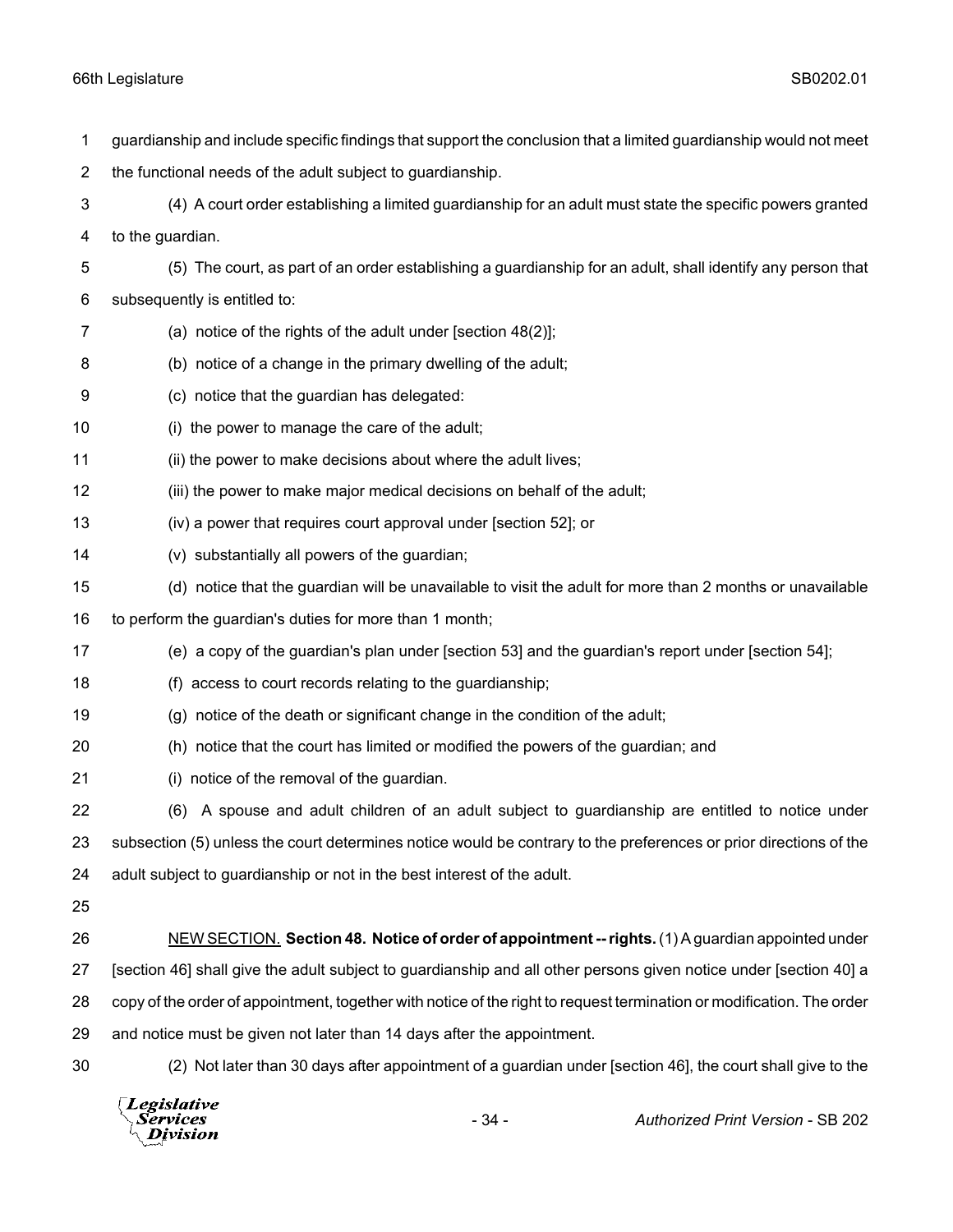adult subject to guardianship, the guardian, and any other person entitled to notice under [section 47(5)] or a subsequent order a statement of the rights of the adult subject to guardianship and procedures to seek relief if the adult is denied those rights. The statement must be in at least 16-point font, in plain language, and, to the extent feasible, in a language in which the adult subject to guardianship is proficient. The statement must notify the adult subject to guardianship of the right to:

 (a) seek termination or modification of the guardianship, or removal of the guardian, and choose an attorney to represent the adult in these matters;

 (b) be involved in decisions affecting the adult, including decisions about the adult's care, dwelling, activities, or social interactions, to the extent reasonably feasible;

 (c) be involved in health care decisionmaking to the extent reasonably feasible and supported in understanding the risks and benefits of health care options to the extent reasonably feasible;

 (d) be notified at least 14 days before a change in the adult's primary dwelling or permanent move to a nursing home, mental health facility, or other facility that places restrictions on the individual's ability to leave or have visitors unless the change or move is proposed in the guardian's plan under [section 53] or authorized by the court by specific order;

(e) object to a change or move described in subsection (2)(d) and the process for objecting;

 (f) communicate, visit, or interact with others, including receiving visitors, and making or receiving telephone calls, personal mail, or electronic communications, including through social media, unless:

 (i) the guardian has been authorized by the court by specific order to restrict communications, visits, or interactions;

 (ii) a protective order or protective arrangement instead of guardianship is in effect that limits contact between the adult and a person; or

 (iii) the guardian has good cause to believe restriction is necessary because interaction with a specified person poses a risk of significant physical, psychological, or financial harm to the adult, and the restriction is:

 (A) for a period of not more than 7 business days if the person has a family or preexisting social relationship with the adult; or

 (B) for a period of not more than 60 days if the person does not have a family or preexisting social relationship with the adult;

 (g) receive a copy of the guardian's plan under [section 53] and the guardian's report under [section 54]; and

**Legislative** Division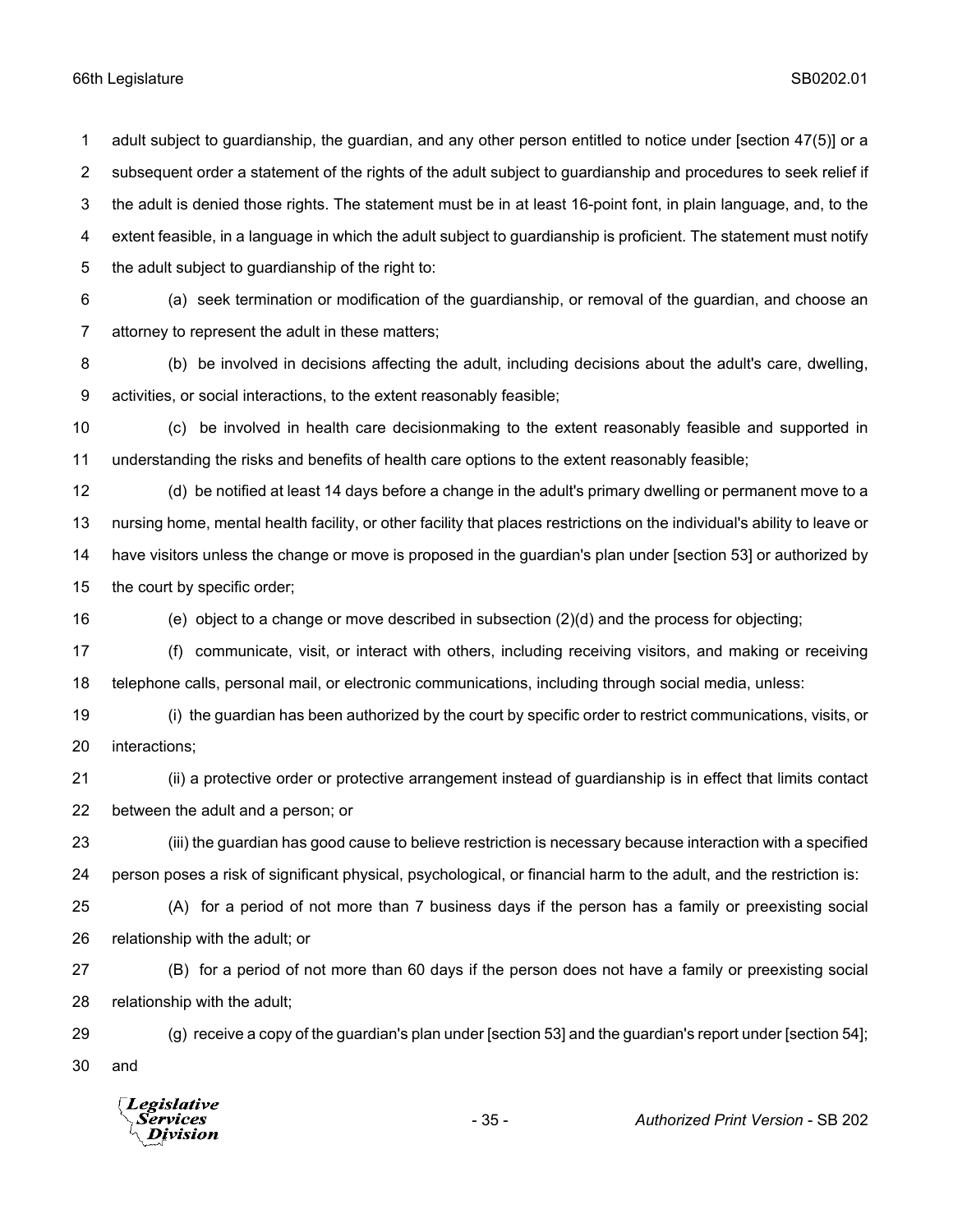- 
- (h) object to the guardian's plan or report.

 NEW SECTION. **Section 49. Emergency guardian for adult.** (1) On its own after a petition has been filed under [section 39], or on petition by a person interested in an adult's welfare, the court may appoint an emergency guardian for the adult if the court finds:

 (a) appointment of an emergency guardian is likely to prevent substantial harm to the adult's physical health, safety, or welfare;

(b) no other person appears to have authority and willingness to act in the circumstances; and

(c) there is reason to believe that a basis for appointment of a guardian under [section 38] exists.

 (2) The duration of authority of an emergency guardian for an adult may not exceed 60 days, and the emergency guardian may exercise only the powers specified in the order of appointment. The emergency guardian's authority may be extended once for not more than 60 days if the court finds that the conditions for appointment of an emergency guardian in subsection (1) continue.

 (3) Immediately on filing of a petition for appointment of an emergency guardian for an adult, the court shall appoint an attorney to represent the respondent in the proceeding. Except as otherwise provided in subsection (4), reasonable notice of the date, time, and place of a hearing on the petition must be given to the respondent, the respondent's attorney, and any other person the court determines.

 (4) The court may appoint an emergency guardian for an adult without notice to the adult and any attorney for the adult only if the court finds from an affidavit or testimony that the respondent's physical health,

 safety, or welfare will be substantially harmed before a hearing with notice on the appointment can be held. If the court appoints an emergency guardian without giving notice under subsection (3), the court must:

(a) give notice of the appointment not later than 48 hours after the appointment to:

(i) the respondent;

- (ii) the respondent's attorney; and
- (iii) any other person the court determines; and

(b) hold a hearing on the appropriateness of the appointment not later than 5 days after the appointment.

(5) Appointment of an emergency guardian under this section is not a determination that a basis exists

for appointment of a guardian under [section 38].

 (6) The court may remove an emergency guardian appointed under this section at any time. The emergency guardian shall make any report the court requires.

Legislative Services **Division**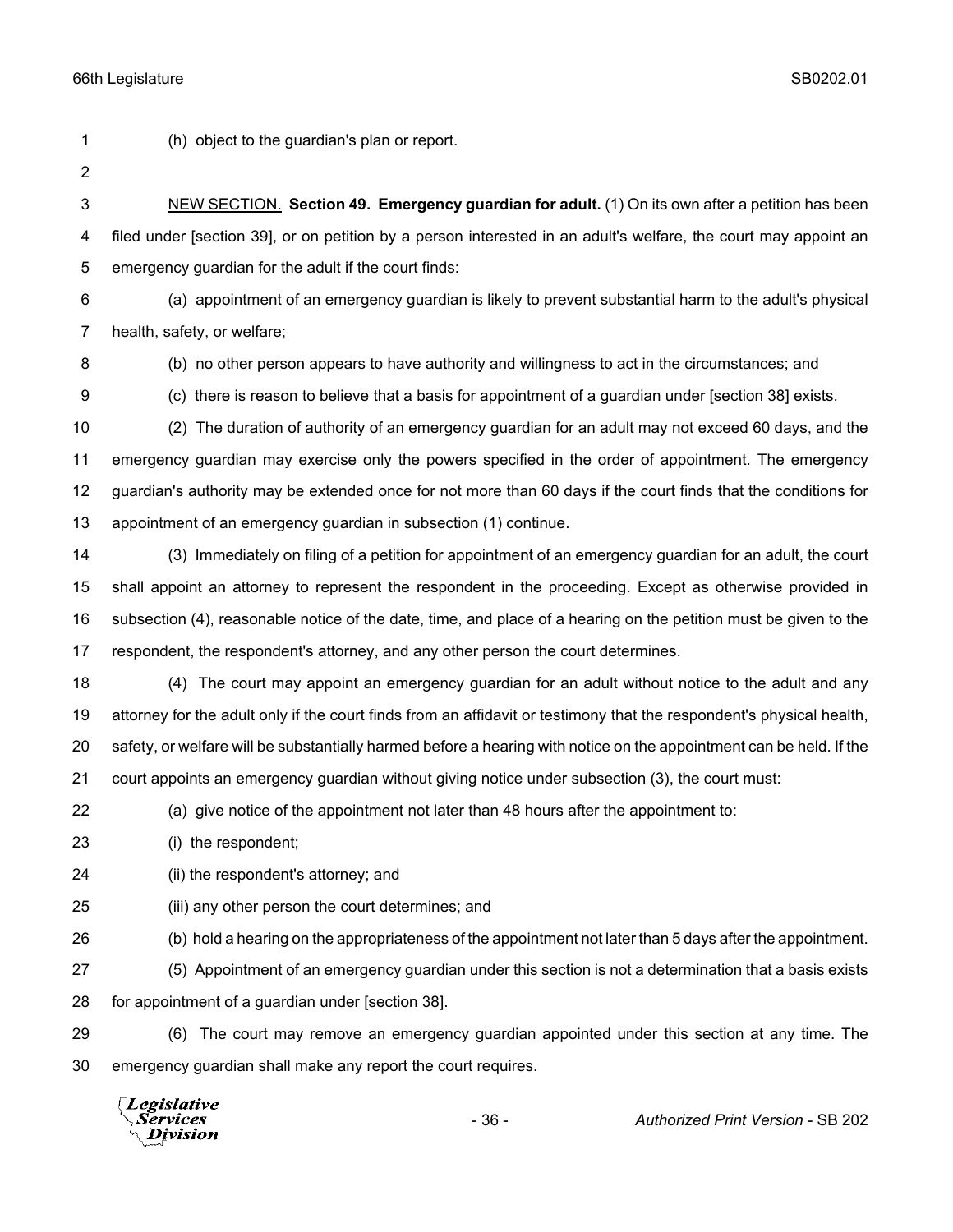NEW SECTION. **Section 50. Duties of guardian for adult.** (1) A guardian for an adult is a fiduciary. Except as otherwise limited by the court, a guardian for an adult shall make decisions regarding the support, care, education, health, and welfare of the adult subject to guardianship to the extent necessitated by the adult's limitations. (2) A guardian for an adult shall promote the self-determination of the adult and, to the extent reasonably

 feasible, encourage the adult to participate in decisions, act on the adult's own behalf, and develop or regain the capacity to manage the adult's personal affairs. In furtherance of this duty, the guardian shall:

 (a) become or remain personally acquainted with the adult and maintain sufficient contact with the adult, including through regular visitation, to know the adult's abilities, limitations, needs, opportunities, and physical and mental health;

 (b) to the extent reasonably feasible, identify the values and preferences of the adult and involve the adult in decisions affecting the adult, including decisions about the adult's care, dwelling, activities, or social interactions; and

(c) make reasonable efforts to identify and facilitate supportive relationships and services for the adult.

 (3) A guardian for an adult at all times shall exercise reasonable care, diligence, and prudence when acting on behalf of or making decisions for the adult. In furtherance of this duty, the guardian shall:

 (a) take reasonable care of the personal effects, pets, and service or support animals of the adult and bring a proceeding for a conservatorship or protective arrangement instead of conservatorship if necessary to protect the adult's property;

 (b) expend funds and other property of the adult received by the guardian for the adult's current needs for support, care, education, health, and welfare;

 (c) conserve any funds and other property of the adult not expended under subsection (3)(b) for the adult's future needs, but if a conservator has been appointed for the adult, pay the funds and other property at least quarterly to the conservator to be conserved for the adult's future needs; and

(d) monitor the quality of services, including long-term care services, provided to the adult.

 (4) In making a decision for an adult subject to guardianship, the guardian shall make the decision the guardian reasonably believes the adult would make if the adult were able unless doing so would unreasonably harm or endanger the welfare or personal or financial interests of the adult. To determine the decision the adult subject to guardianship would make if able, the guardian shall consider the adult's previous or current directions,

Legislative *Services* Division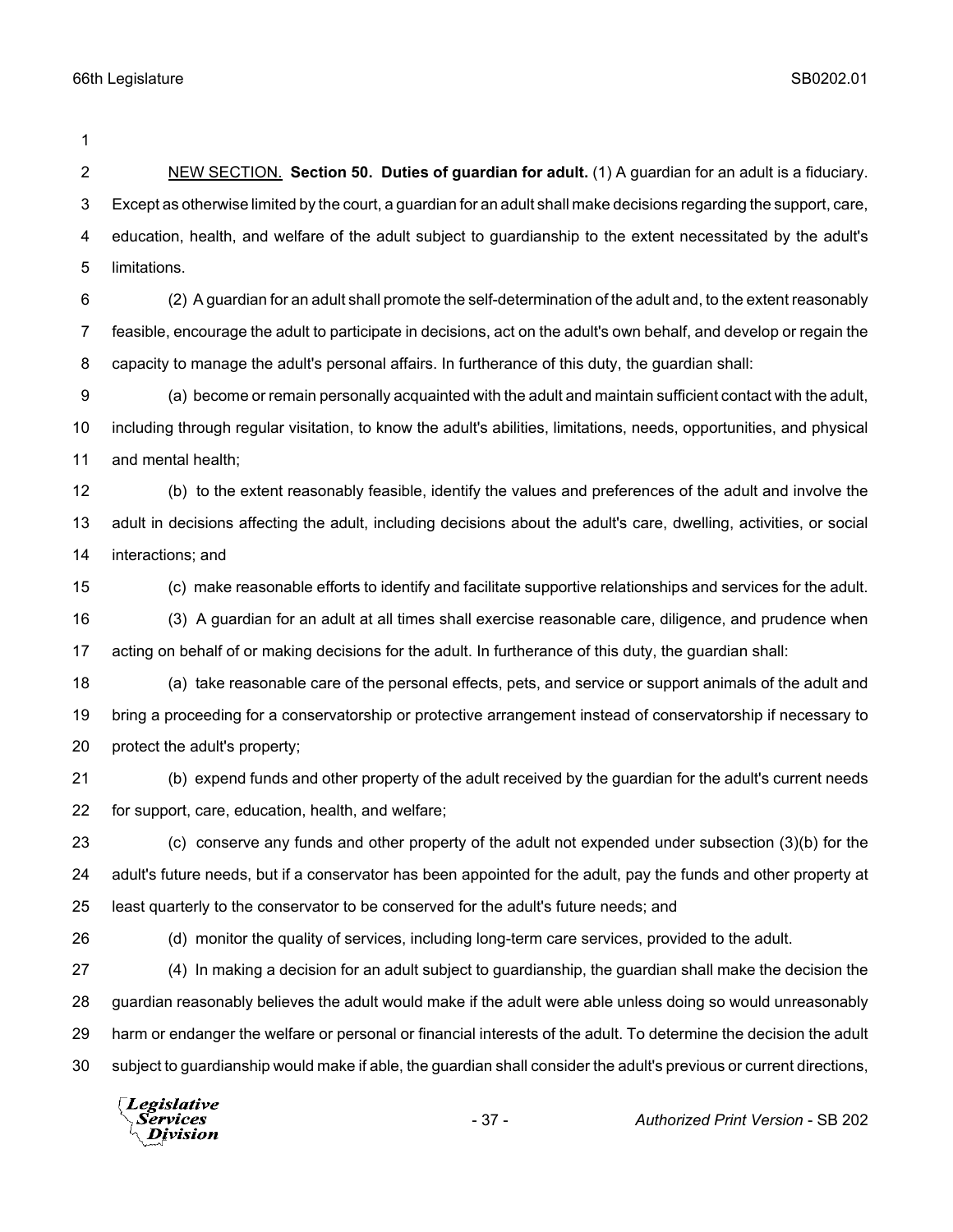preferences, opinions, values, and actions, to the extent actually known or reasonably ascertainable by the guardian.

 (5) If a guardian for an adult cannot make a decision under subsection (4) because the guardian does not know and cannot reasonably determine the decision the adult probably would make if able, or the guardian reasonably believes the decision the adult would make would unreasonably harm or endanger the welfare or personal or financial interests of the adult, the guardian shall act in accordance with the best interest of the adult. In determining the best interest of the adult, the guardian shall consider:

 (a) information received from professionals and persons that demonstrate sufficient interest in the welfare of the adult;

 (b) other information the guardian believes the adult would have considered if the adult were able to act; and

 (c) other factors a reasonable person in the circumstances of the adult would consider, including consequences for others.

 (6) A guardian for an adult immediately shall notify the court if the condition of the adult has changed so that the adult is capable of exercising rights previously removed.

 NEW SECTION. **Section 51. Powers of guardian for adult.** (1) Except as limited by court order, a guardian for an adult may:

 (a) apply for and receive funds and benefits for the support of the adult, unless a conservator is appointed for the adult and the application or receipt is within the powers of the conservator;

(b) unless inconsistent with a court order, establish the adult's place of dwelling;

 (c) except as provided in [section 52(4)], consent to health or other care, treatment, or service for the adult;

 (d) if a conservator for the adult has not been appointed, commence a proceeding, including an administrative proceeding, or take other appropriate action to compel another person to support the adult or pay funds for the adult's benefit;

 (e) to the extent reasonable, delegate to the adult responsibility for a decision affecting the adult's well-being; and

(f) receive personally identifiable health care information regarding the adult.

(2) The court by specific order may authorize a guardian for an adult to consent to the adoption of the

Legislative *Services* **Division** 

- 38 - *Authorized Print Version* - SB 202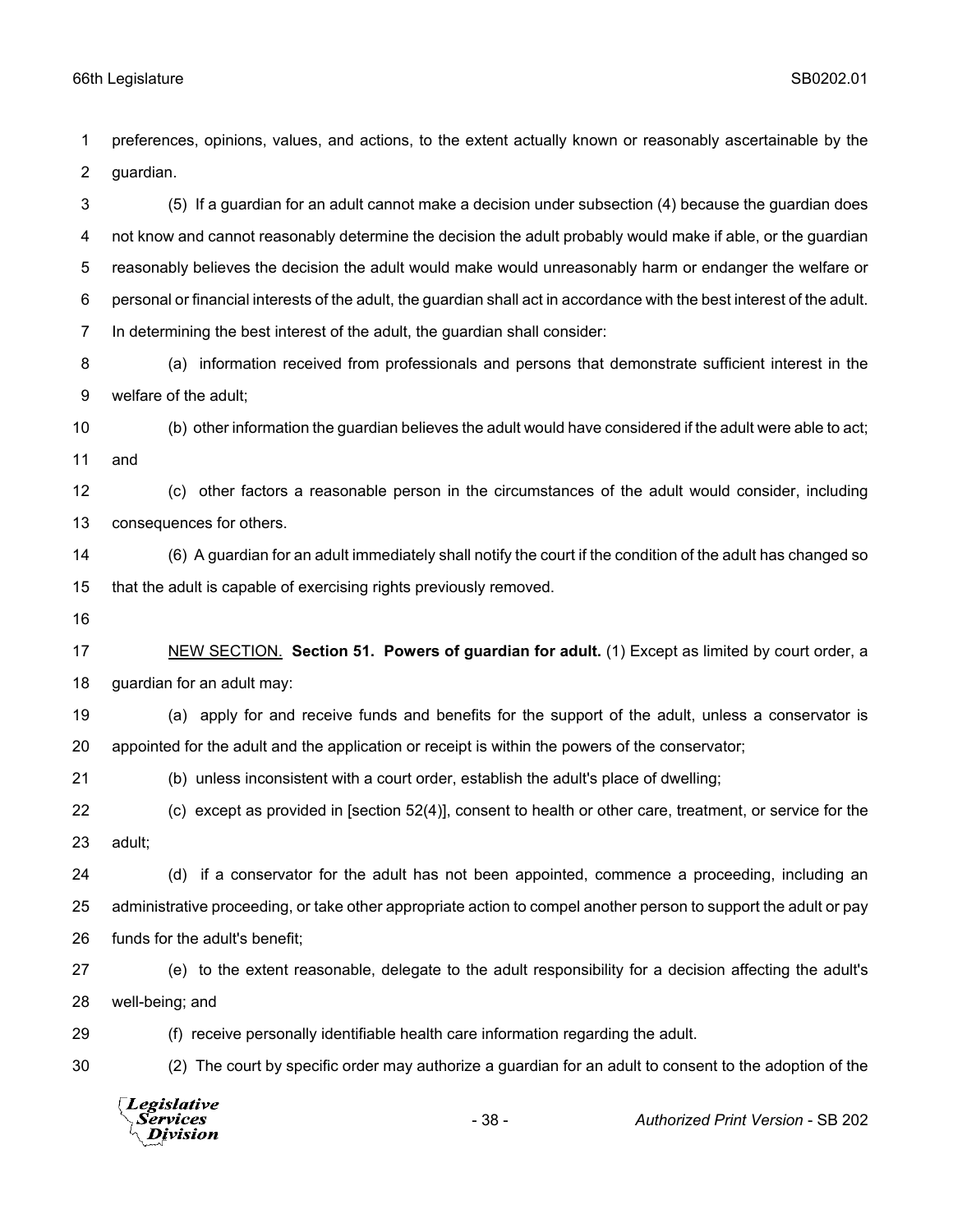Division

 adult. (3) The court by specific order may authorize a guardian for an adult to: (a) consent or withhold consent to the marriage of the adult if the adult's right to marry has been removed under [section 47]; (b) petition for divorce, dissolution, or annulment of marriage of the adult or a declaration of invalidity of the adult's marriage; or (c) support or oppose a petition for divorce, dissolution, or annulment of marriage of the adult or a declaration of invalidity of the adult's marriage. (4) In determining whether to authorize a power under subsection (2) or (3), the court shall consider whether the underlying act would be in accordance with the adult's preferences, values, and prior directions and whether the underlying act would be in the adult's best interest. (5) In exercising a guardian's power under subsection (1)(b) to establish the adult's place of dwelling, the guardian shall: (a) select a residential setting the guardian believes the adult would select if the adult were able, in accordance with the decisionmaking standard in [section 50(4) and (5)]. If the guardian does not know and cannot reasonably determine what setting the adult subject to guardianship probably would choose if able, or the guardian reasonably believes the decision the adult would make would unreasonably harm or endanger the welfare or personal or financial interests of the adult, the guardian shall choose in accordance with [section 50(5)] a residential setting that is consistent with the adult's best interest. (b) in selecting among residential settings, give priority to a residential setting in a location that will allow the adult to interact with persons important to the adult and meet the adult's needs in the least restrictive manner reasonably feasible unless to do so would be inconsistent with the decisionmaking standard in [section 50(4) and (5)]; (c) not later than 30 days after a change in the dwelling of the adult: (i) give notice of the change to the court, the adult, and any person identified as entitled to the notice in the court order appointing the guardian or a subsequent order; and (ii) include in the notice the address and nature of the new dwelling and state whether the adult received advance notice of the change and whether the adult objected to the change; (d) establish or move the permanent place of dwelling of the adult to a nursing home, mental health facility, or other facility that places restrictions on the adult's ability to leave or have visitors only if: Legislative Services - 39 - *Authorized Print Version* - SB 202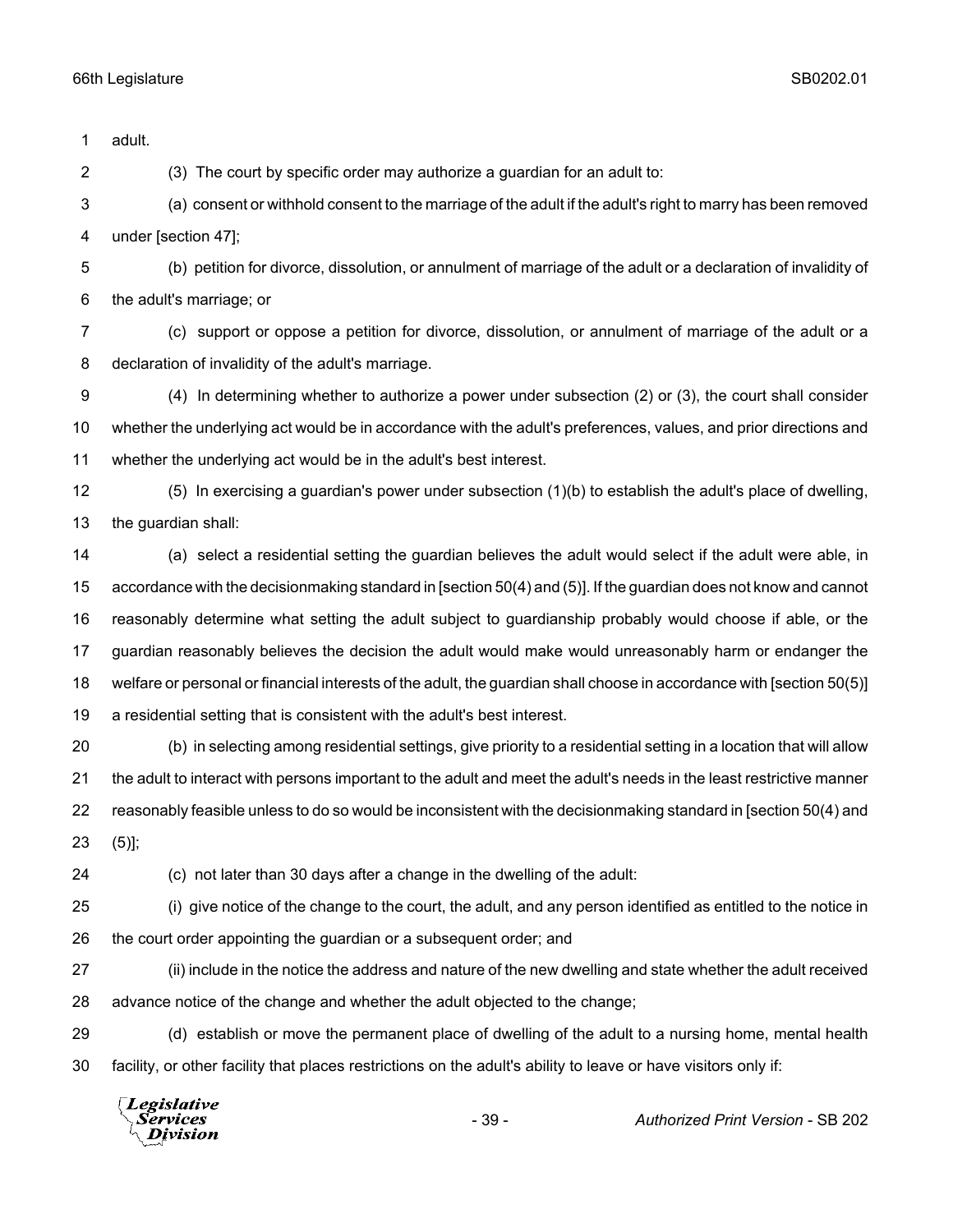(i) the establishment or move is in the guardian's plan under [section 53]; (ii) the court authorizes the establishment or move; or (iii) the guardian gives notice of the establishment or move at least 14 days before the establishment or move to the adult and all persons entitled to notice under [section 47(5)(b)] or a subsequent order, and no objection is filed; (e) establish or move the place of dwelling of the adult outside this state only if consistent with the guardian's plan and authorized by the court by specific order; and (f) take action that would result in the sale of or surrender of the lease to the primary dwelling of the adult only if: (i) the action is specifically included in the guardian's plan under [section 53]; (ii) the court authorizes the action by specific order; or (iii) notice of the action was given at least 14 days before the action to the adult and all persons entitled to the notice under [section 47(5)(b)] or a subsequent order and no objection has been filed. (6) In exercising a guardian's power under subsection (1)(c) to make health care decisions, the guardian shall: (a) involve the adult in decisionmaking to the extent reasonably feasible, including, when practicable, by encouraging and supporting the adult in understanding the risks and benefits of health care options; (b) defer to a decision by an agent under a health care power of attorney executed by the adult and cooperate to the extent feasible with the agent making the decision; and (c) take into account: (i) the risks and benefits of treatment options; and (ii) the current and previous wishes and values of the adult, if known or reasonably ascertainable by the guardian. NEW SECTION. **Section 52. Special limitations on guardian's power.** (1) Unless authorized by the court by specific order, a guardian for an adult does not have the power to revoke or amend a health care power of attorney or power of attorney for finances executed by the adult. If a health care power of attorney is in effect, unless there is a court order to the contrary, a health care decision of an agent takes precedence over that of the guardian and the guardian shall cooperate with the agent to the extent feasible. If a power of attorney for finances is in effect, unless there is a court order to the contrary, a decision by the agent which the agent is authorized to

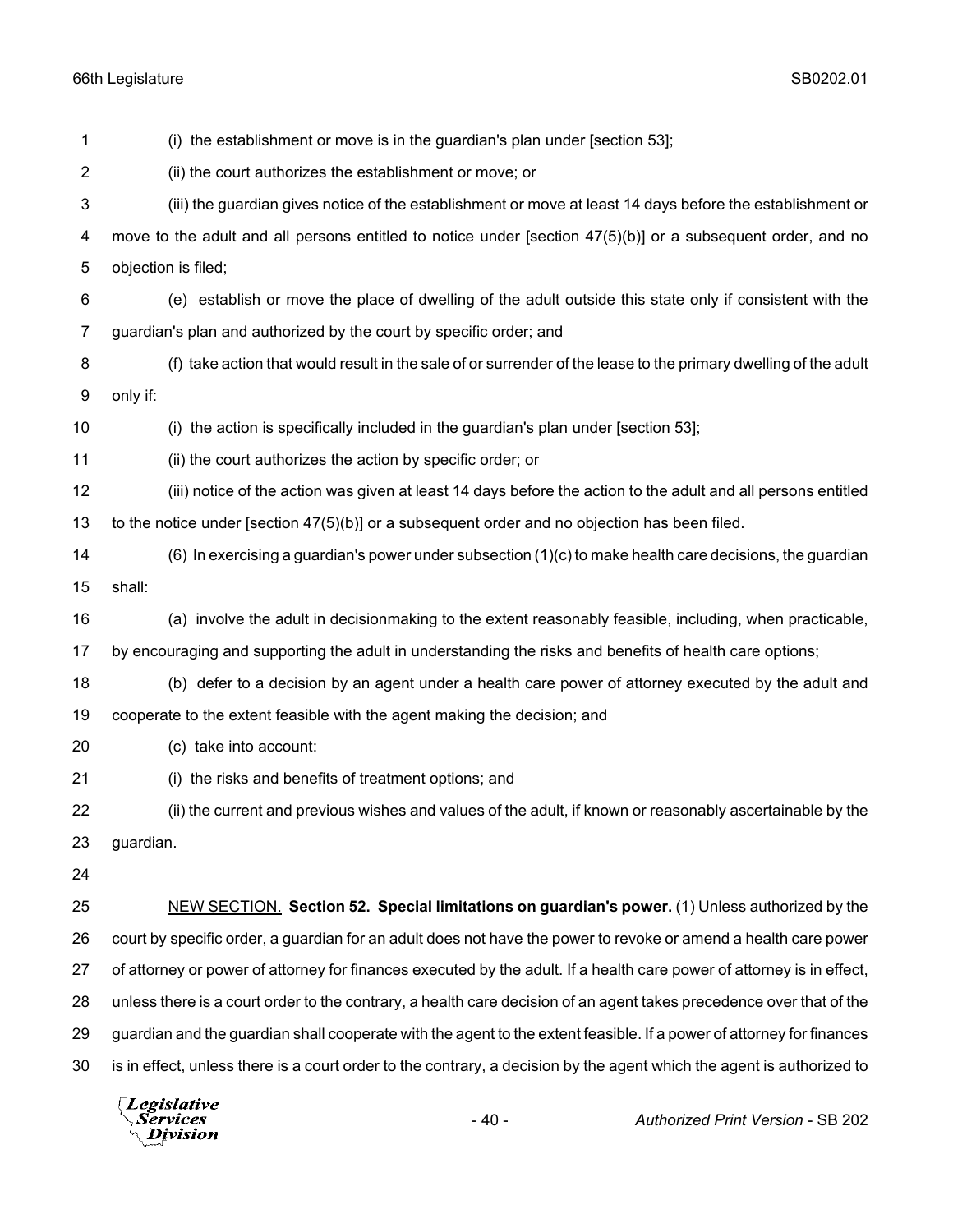make under the power of attorney for finances takes precedence over that of the guardian and the guardian shall cooperate with the agent to the extent feasible.

 (2) A guardian for an adult may not initiate the commitment of the adult to a mental health facility except in accordance with the state's procedure for involuntary civil commitment.

 (3) A guardian for an adult may not restrict the ability of the adult to communicate, visit, or interact with others, including receiving visitors and making or receiving telephone calls, personal mail, or electronic communications, including through social media, or participating in social activities, unless:

8 (a) authorized by the court by specific order;

 (b) a protective order or a protective arrangement instead of guardianship is in effect that limits contact between the adult and a person; or

 (c) the guardian has good cause to believe restriction is necessary because interaction with a specified person poses a risk of significant physical, psychological, or financial harm to the adult and the restriction is:

 (i) for a period of not more than 7 business days if the person has a family or preexisting social relationship with the adult; or

 (ii) for a period of not more than 60 days if the person does not have a family or preexisting social relationship with the adult.

 (4) A guardian may not consent to the withholding or withdrawal of life-sustaining treatment or to a do not resuscitate order if the guardian does not have authority to consent pursuant to the Montana Rights of the Terminally Ill Act, Title 50, chapter 9, or to the do not resuscitate provisions of Title 50, chapter 10. A guardian may petition the court for authority to consent to the withholding or withdrawal of life-sustaining treatment or to a do not resuscitate order. The court may not grant that authority if it conflicts with the adult's wishes to the extent those wishes can be determined. To determine the adult's wishes, the court shall determine by a preponderance of the evidence if the adult's substituted judgment, as applied to the adult's current circumstances, conflicts with the withholding or withdrawal of life-sustaining treatment or a do not resuscitate order.

 NEW SECTION. **Section 53. Guardian's plan.** (1) A guardian for an adult, not later than 60 days after appointment and when there is a significant change in circumstances or the guardian seeks to deviate significantly from the guardian's plan, shall file with the court a plan for the care of the adult. The plan must be based on the needs of the adult and take into account the best interest of the adult as well as the adult's preferences, values, and prior directions, to the extent known to or reasonably ascertainable by the guardian. The

Legislative *Services* **Division**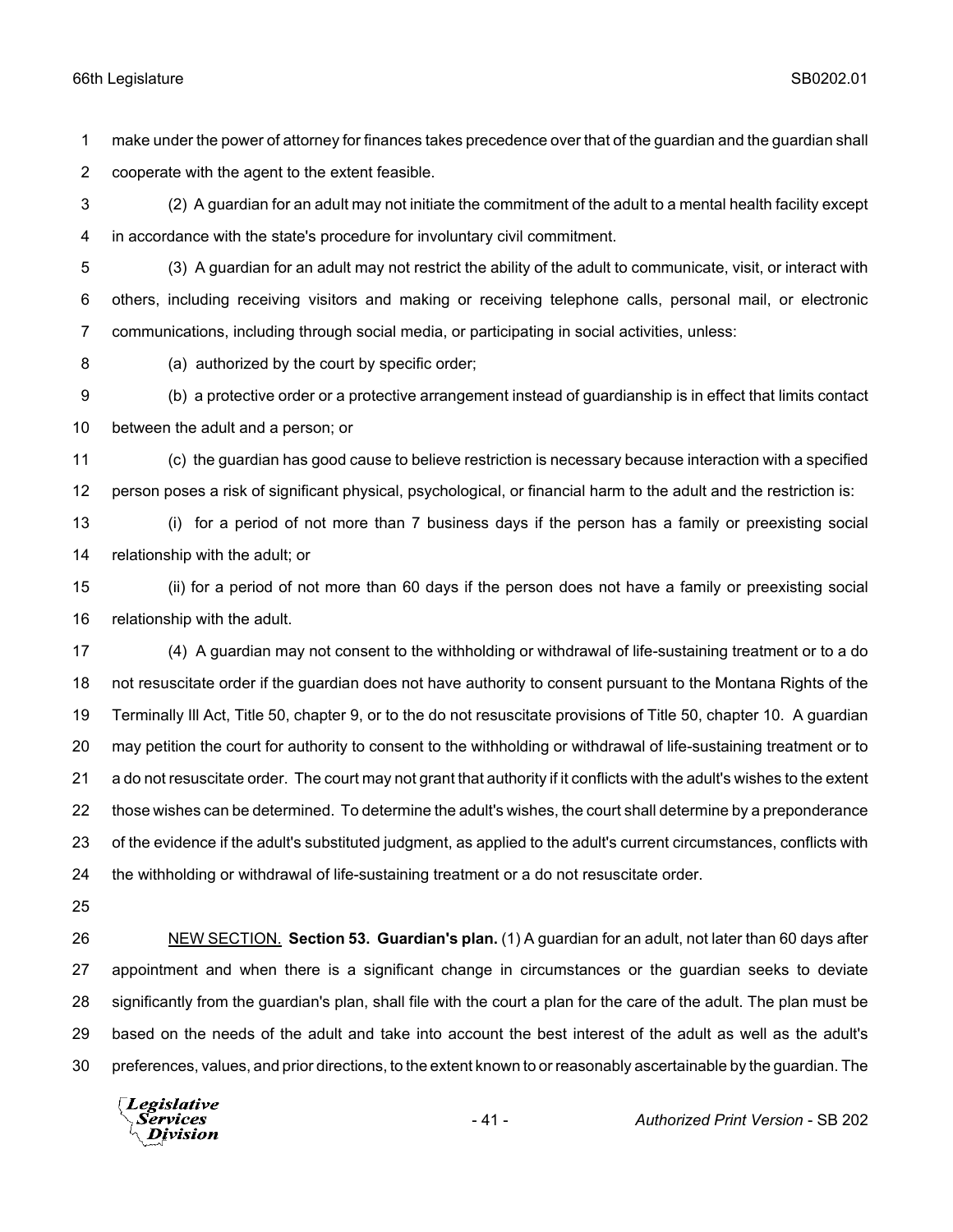guardian shall include in the plan:

 (a) the living arrangement, services, and supports the guardian expects to arrange, facilitate, or continue for the adult;

(b) social and educational activities the guardian expects to facilitate on behalf of the adult;

 (c) any person with whom the adult has a close personal relationship or relationship involving regular visitation and any plan the guardian has for facilitating visits with the person;

(d) the anticipated nature and frequency of the guardian's visits and communication with the adult;

 (e) goals for the adult, including any goal related to the restoration of the adult's rights, and how the guardian anticipates achieving the goals;

 (f) whether the adult has an existing plan and, if so, whether the guardian's plan is consistent with the adult's plan; and

 (g) a statement or list of the amount the guardian proposes to charge for each service the guardian anticipates providing to the adult.

 (2) A guardian shall give notice of the filing of the guardian's plan under subsection (1), together with a copy of the plan, to the adult subject to guardianship, a person entitled to notice under [section 47(5)] or a subsequent order, and any other person the court determines. The notice must include a statement of the right to object to the plan and be given not later than 14 days after the filing.

 (3) An adult subject to guardianship and any person entitled under subsection (2) to receive notice and a copy of the guardian's plan may object to the plan.

 (4) The court shall review the guardian's plan filed under subsection (1) and determine whether to approve the plan or require a new plan. In deciding whether to approve the plan, the court shall consider an objection under subsection (3) and whether the plan is consistent with the guardian's duties and powers under [sections 50 and 51]. The court may not approve the plan until 30 days after its filing.

 (5) After the guardian's plan filed under this section is approved by the court, the guardian shall provide a copy of the plan to the adult subject to guardianship, a person entitled to notice under [section 47(5)] or a subsequent order, and any other person the court determines.

 NEW SECTION. **Section 54. Guardian's report -- monitoring of guardianship.** (1) A guardian for an adult, not later than 60 days after appointment and at least annually thereafter, shall file with the court a report in a record regarding the condition of the adult and accounting for funds and other property in the guardian's

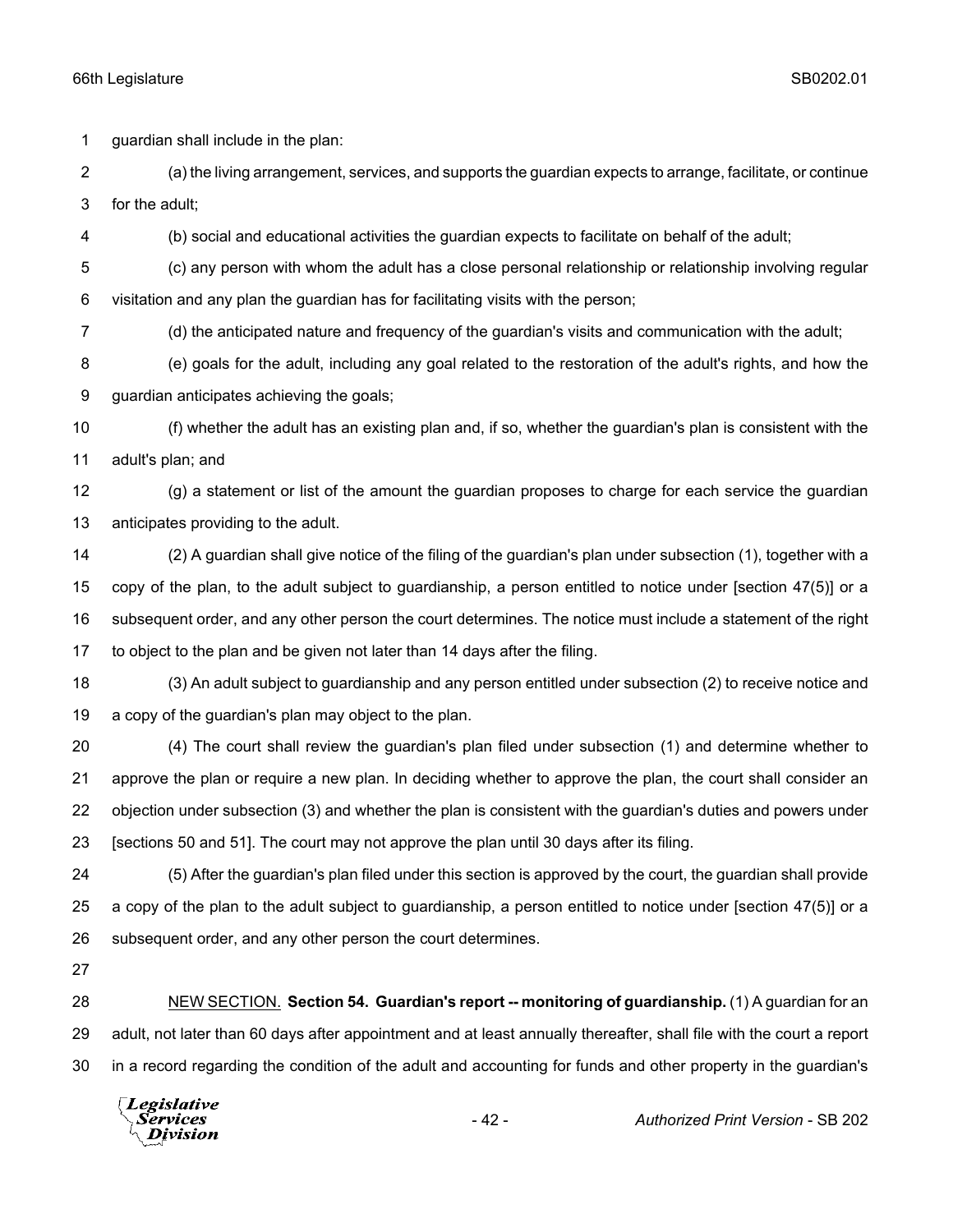|                | Legislative<br>$-43-$<br>Authorized Print Version - SB 202<br>Services<br>Division                                 |  |  |
|----------------|--------------------------------------------------------------------------------------------------------------------|--|--|
| 30             | (4) Notice of the filing under this section of a guardian's report, together with a copy of the report, must       |  |  |
| 29             | matter involving the guardianship.                                                                                 |  |  |
| 28             | submitted under [section 53], interview the guardian or adult subject to guardianship, or investigate any other    |  |  |
| 27             | (3) The court may appoint a visitor to review a report submitted under this section or a guardian's plan           |  |  |
| 26             | is alive and able to serve.                                                                                        |  |  |
| 25             | (n) whether any coguardian or successor guardian appointed to serve when a designated event occurs                 |  |  |
| 24             | scope of the guardianship; and                                                                                     |  |  |
| 23             | (m) a recommendation as to the need for continued guardianship and any recommended change in the                   |  |  |
| 22             | (I) plans for future care and support of the adult;                                                                |  |  |
| 21             | guardian has deviated from the plan and, if so, how the guardian has deviated and why;                             |  |  |
| 20             | (k) a copy of the guardian's most recently approved plan under [section 53] and a statement whether the            |  |  |
| 19             | the property of the adult;                                                                                         |  |  |
| 18             | (j) any business relation the guardian has with a person the guardian has paid or that has benefited from          |  |  |
| 17             | (i) if the guardian delegated a power to an agent, the power delegated and the reason for the delegation;          |  |  |
| 16             | or services to the adult;                                                                                          |  |  |
| 15             | guardian, or the spouse, parent, child, or sibling of the guardian has received from an individual providing goods |  |  |
| 14             | (h) anything of more than de minimis value which the guardian, any individual who resides with the                 |  |  |
| 13             | treatment, or habilitation consistent with the adult's preferences, values, prior directions, and best interest;   |  |  |
| 12             | care or other personal services, whether the guardian considers the facility's current plan for support, care,     |  |  |
| 11             | (g) if the adult is living in a mental health facility or living in a facility that provides the adult with health |  |  |
| 10             | (f) the extent to which the adult has participated in decisionmaking;                                              |  |  |
| 9              | (e) action taken on behalf of the adult;                                                                           |  |  |
| 8              | (d) a summary of the guardian's visits with the adult, including the dates of the visits;                          |  |  |
| $\overline{7}$ | the adequacy of the adult's care;                                                                                  |  |  |
| 6              | and vocational services, and other supports and services provided to the adult and the guardian's opinion as to    |  |  |
| 5              | (c) a summary of the supported decisionmaking, technological assistance, medical services, educational             |  |  |
| 4              | (b) the living arrangements of the adult during the reporting period;                                              |  |  |
| 3              | (a) the mental, physical, and social condition of the adult;                                                       |  |  |
| $\overline{c}$ | (2) A report under subsection (1) must state or contain:                                                           |  |  |
| 1              | possession or subject to the guardian's control.                                                                   |  |  |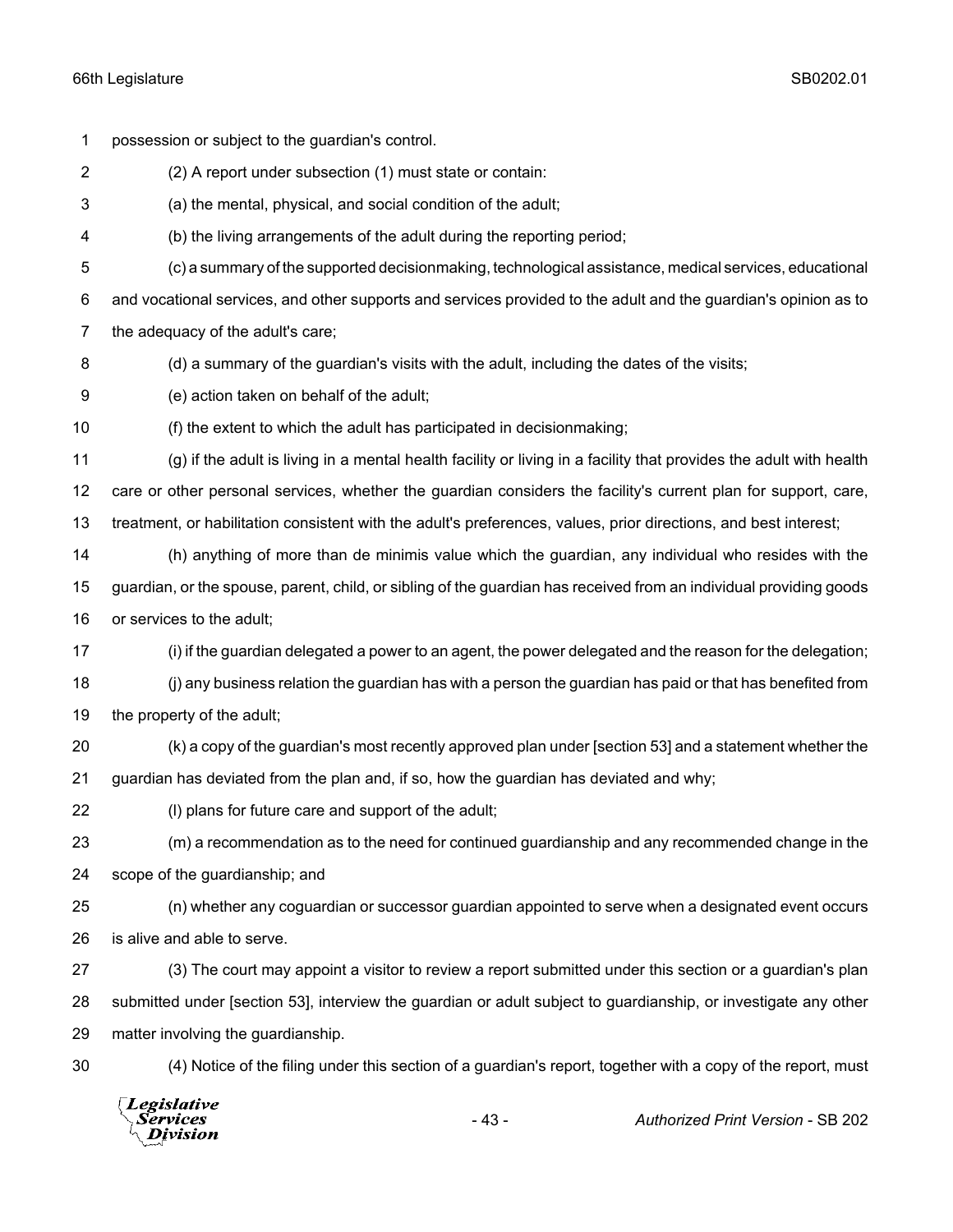## 66th Legislature SB0202.01

 be given to the adult subject to guardianship, a person entitled to notice under [section 47(5)] or a subsequent order, and any other person the court determines. The notice and report must be given not later than 14 days after the filing. (5) The court shall establish procedures for monitoring a report submitted under this section and review

(a) the report provides sufficient information to establish the guardian has complied with the guardian's

duties;

(b) the guardianship should continue; and

each report at least annually to determine whether:

(c) the guardian's requested fees, if any, should be approved.

 (6) If the court determines there is reason to believe a guardian for an adult has not complied with the guardian's duties or the guardianship should be modified or terminated, the court:

 (a) shall notify the adult, the guardian, and any other person entitled to notice under [section 47(5)] or a subsequent order;

(b) may require additional information from the guardian;

 (c) may appoint a visitor to interview the adult or guardian or investigate any matter involving the guardianship; and

 (d) consistent with [sections 55 and 56], may hold a hearing to consider removal of the guardian, termination of the guardianship, or a change in the powers granted to the guardian or terms of the guardianship.

(7) If the court has reason to believe fees requested by a guardian for an adult are not reasonable, the

court shall hold a hearing to determine whether to adjust the requested fees.

 (8) A guardian for an adult may petition the court for approval of a report filed under this section. The court after review may approve the report. If the court approves the report, there is a rebuttable presumption the report is accurate as to a matter adequately disclosed in the report.

 NEW SECTION. **Section 55. Removal of guardian for adult -- appointment of successor.** (1) The court may remove a guardian for an adult for failure to perform the guardian's duties or for other good cause and appoint a successor guardian to assume the duties of guardian.

 (2) The court shall hold a hearing to determine whether to remove a guardian for an adult and appoint a successor guardian on:

(a) petition of the adult, guardian, or person interested in the welfare of the adult, which contains

Legislative *Services* **Division**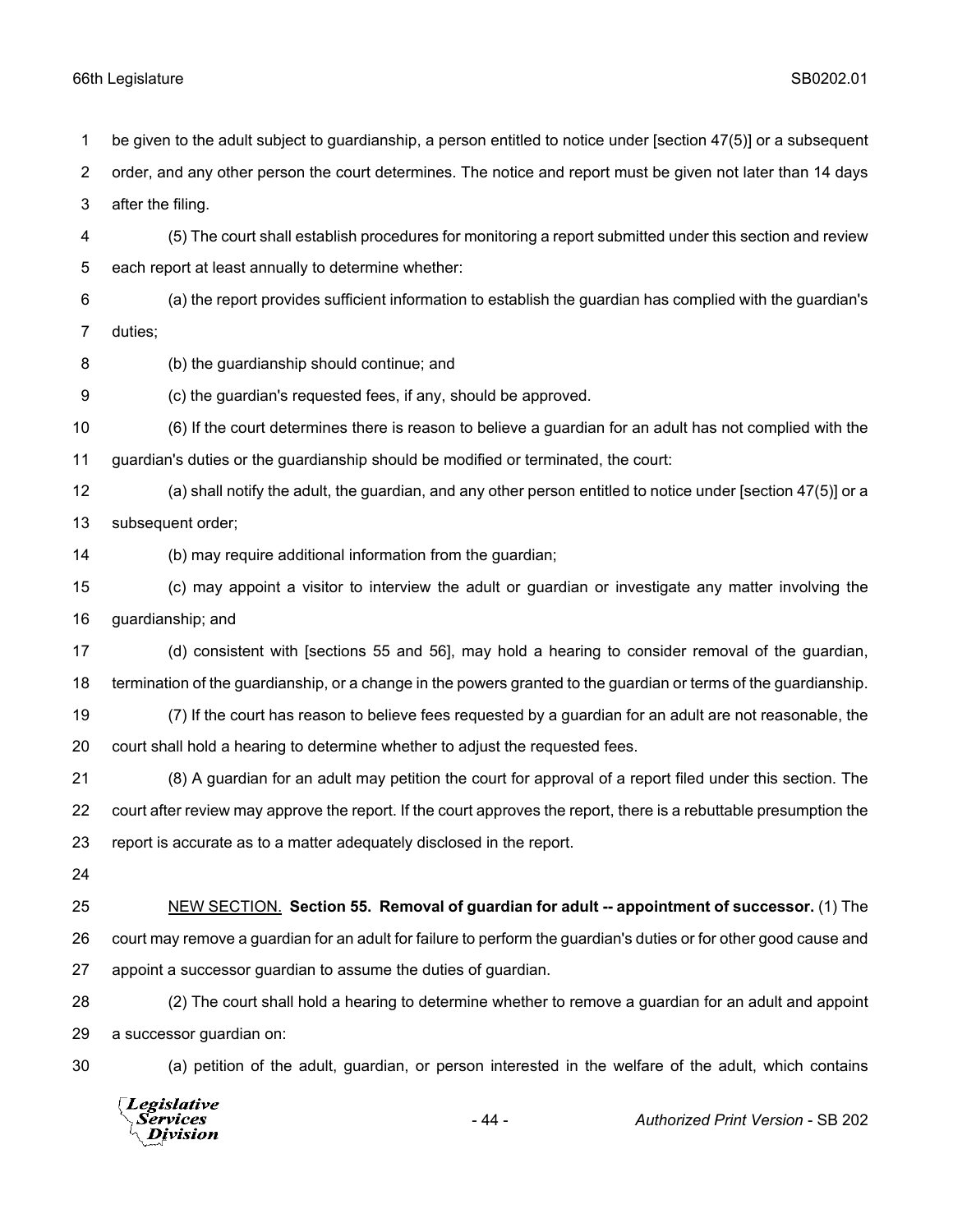## 66th Legislature SB0202.01

 allegations that, if true, would support a reasonable belief that removal of the guardian and appointment of a successor guardian may be appropriate, but the court may decline to hold a hearing if a petition based on the same or substantially similar facts was filed during the preceding 6 months;

 (b) communication from the adult, guardian, or person interested in the welfare of the adult which supports a reasonable belief that removal of the guardian and appointment of a successor guardian may be appropriate; or

(c) determination by the court that a hearing would be in the best interest of the adult.

 (3) Notice of a petition under subsection (2)(a) must be given to the adult subject to guardianship, the guardian, and any other person the court determines.

 (4) An adult subject to guardianship who seeks to remove the guardian and have a successor guardian appointed has the right to choose an attorney to represent the adult in this matter. If the adult is not represented by an attorney, the court shall appoint an attorney under the same conditions as in [section 42]. The court shall award reasonable attorney's fees to the attorney for the adult as provided in [section 18].

 (5) In selecting a successor guardian for an adult, the court shall follow the priorities under [section 46]. (6) Not later than 30 days after appointing a successor guardian, the court shall give notice of the appointment to the adult subject to guardianship and any person entitled to notice under [section 47(5)] or a

subsequent order.

 NEW SECTION. **Section 56. Termination or modification of guardianship for adult.** (1) An adult subject to guardianship, the guardian for the adult, or a person interested in the welfare of the adult may petition for:

 (a) termination of the guardianship on the ground that a basis for appointment under [section 38] does not exist or termination would be in the best interest of the adult or for other good cause; or

 (b) modification of the guardianship on the ground that the extent of protection or assistance granted is not appropriate or for other good cause.

 (2) The court shall hold a hearing to determine whether termination or modification of a guardianship for an adult is appropriate on:

 (a) petition under subsection (1) which contains allegations that, if true, would support a reasonable belief that termination or modification of the guardianship may be appropriate, but the court may decline to hold a hearing if a petition based on the same or substantially similar facts was filed during the preceding 6 months;

Legislative Services Division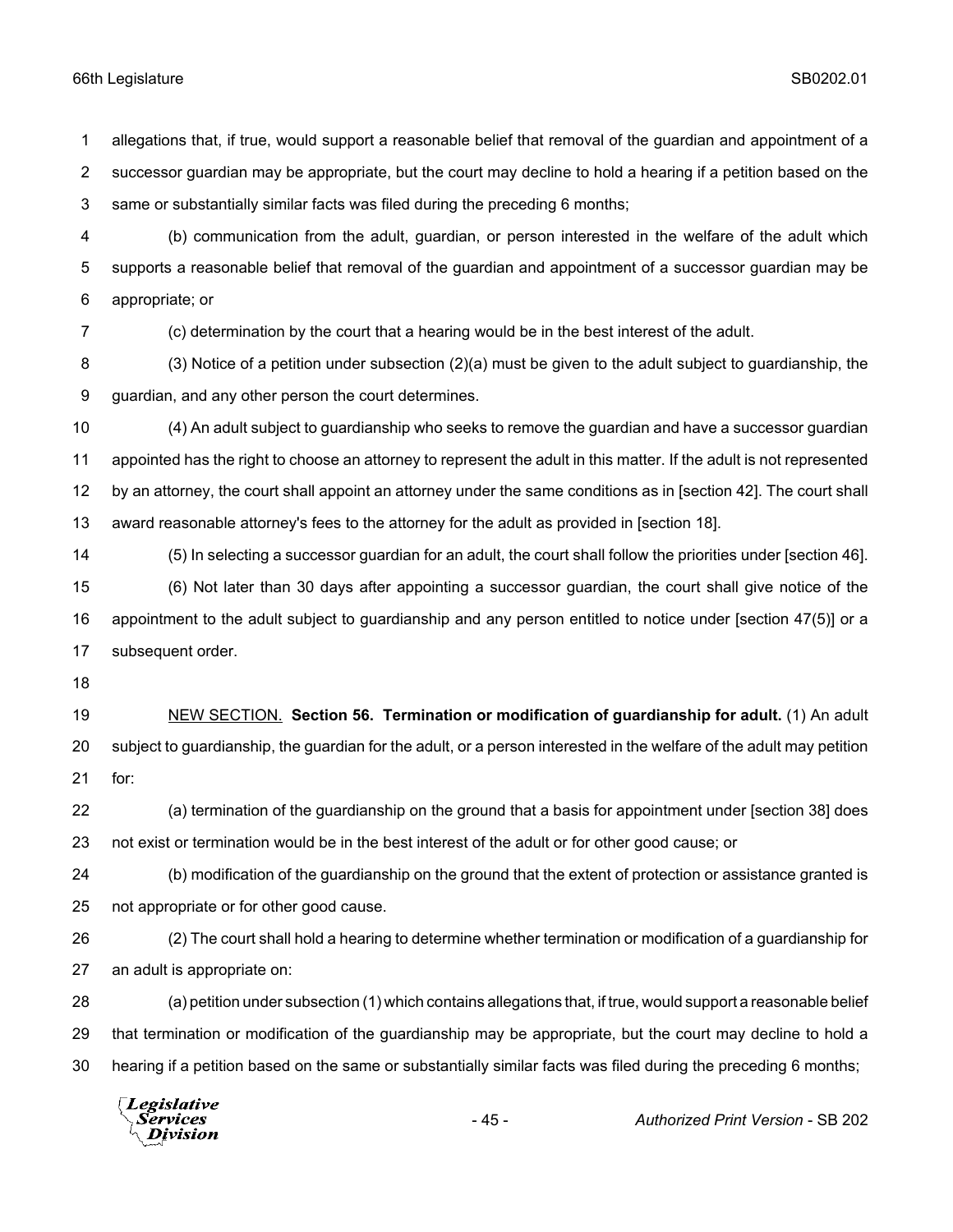(b) communication from the adult, guardian, or person interested in the welfare of the adult which supports a reasonable belief that termination or modification of the guardianship may be appropriate, including because the functional needs of the adult or supports or services available to the adult have changed;

 (c) a report from a guardian or conservator which indicates that termination or modification may be appropriate because the functional needs of the adult or supports or services available to the adult have changed or a protective arrangement instead of guardianship or other less restrictive alternative for meeting the adult's needs is available; or

(d) a determination by the court that a hearing would be in the best interest of the adult.

 (3) Notice of a petition under subsection (2)(a) must be given to the adult subject to guardianship, the guardian, and any other person the court determines.

 (4) On presentation of prima facie evidence for termination of a guardianship for an adult, the court shall order termination unless it is proven that a basis for appointment of a guardian under [section 38] exists.

 (5) The court shall modify the powers granted to a guardian for an adult if the powers are excessive or inadequate due to a change in the abilities or limitations of the adult, the adult's supports, or other circumstances. (6) Unless the court otherwise orders for good cause, before terminating or modifying a guardianship for

 an adult, the court shall follow the same procedures to safeguard the rights of the adult which apply to a petition for guardianship.

 (7) An adult subject to guardianship who seeks to terminate or modify the terms of the guardianship has the right to choose an attorney to represent the adult in the matter. If the adult is not represented by an attorney, the court shall appoint an attorney under the same conditions as in [section 42]. The court shall award reasonable attorney's fees to the attorney for the adult as provided in [section 18].

 NEW SECTION. **Section 57. Basis for appointment of conservator.** (1) On petition and after notice and hearing, the court may appoint a conservator for the property or financial affairs of a minor if the court finds by a preponderance of evidence that appointment of a conservator is in the minor's best interest, and:

 (a) if the minor has a parent, the court gives weight to any recommendation of the parent whether an appointment is in the minor's best interest; and

(b) either:

 (i) the minor owns funds or other property requiring management or protection that otherwise cannot be provided;

**Legislative** Services Division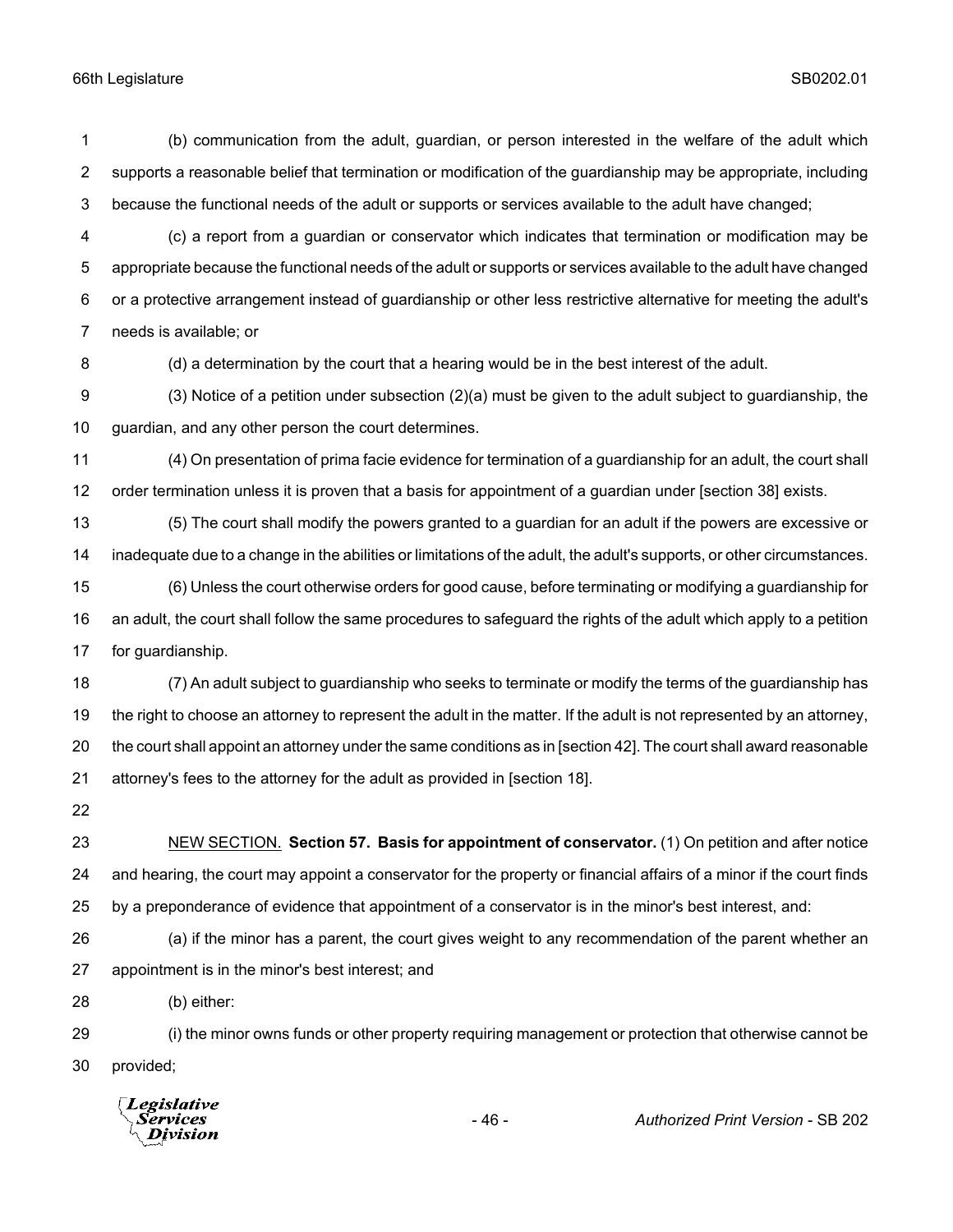## 66th Legislature SB0202.01

 (ii) the minor has or may have financial affairs that may be put at unreasonable risk or hindered because of the minor's age; or

 (iii) appointment is necessary or desirable to obtain or provide funds or other property needed for the support, care, education, health, or welfare of the minor.

 (2) On petition and after notice and hearing, the court may appoint a conservator for the property or financial affairs of an adult if the court finds by clear-and-convincing evidence that:

(a) the adult is unable to manage property or financial affairs because:

 (i) of a limitation in the adult's ability to receive and evaluate information or make or communicate decisions, even with the use of appropriate supportive services, technological assistance, or supported decisionmaking; or

(ii) the adult is missing, detained, or unable to return to the United States;

(b) appointment is necessary to:

(i) avoid harm to the adult or significant dissipation of the property of the adult; or

 (ii) obtain or provide funds or other property needed for the support, care, education, health, or welfare of the adult or of an individual entitled to the adult's support; and

 (c) the respondent's identified needs cannot be met by a protective arrangement instead of conservatorship or other less restrictive alternative.

 (3) The court shall grant a conservator only those powers necessitated by demonstrated limitations and needs of the respondent and issue orders that will encourage development of the respondent's maximum self-determination and independence. The court may not establish a full conservatorship if a limited conservatorship, protective arrangement instead of conservatorship, or other less restrictive alternative would meet the needs of the respondent.

 NEW SECTION. **Section 58. Petition for appointment of conservator.** (1) The following may petition for the appointment of a conservator:

(a) the individual for whom the order is sought;

 (b) a person interested in the estate, financial affairs, or welfare of the individual, including a person that would be adversely affected by lack of effective management of property or financial affairs of the individual; or

(c) the guardian for the individual.

(2) A petition under subsection (1) must state the petitioner's name, principal residence, current street

**Legislative** *Services* **Division**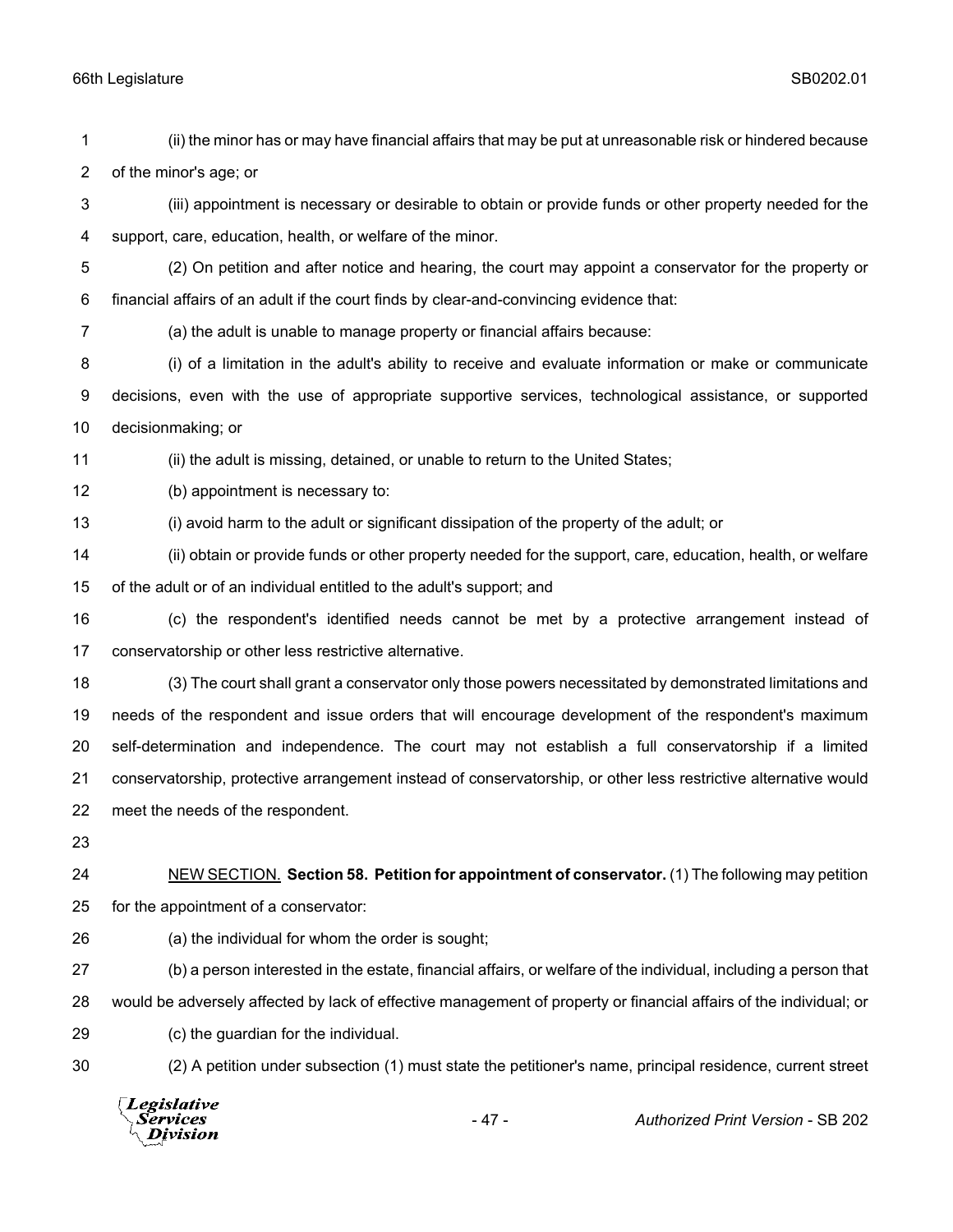## 66th Legislature SB0202.01

|                | Legislative<br><i>Services</i><br>Division                                                             | $-48-$ | Authorized Print Version - SB 202                                                                                 |
|----------------|--------------------------------------------------------------------------------------------------------|--------|-------------------------------------------------------------------------------------------------------------------|
| 30             |                                                                                                        |        | (B) each person not otherwise listed that had primary care or custody of the minor for at least 60 days           |
| 29             | (A) an adult not otherwise listed with whom the minor resides; and                                     |        |                                                                                                                   |
| 28             | (xi) if the individual for whom a conservator is sought is a minor:                                    |        |                                                                                                                   |
| 27             | years of age or older; and                                                                             |        |                                                                                                                   |
| 26             |                                                                                                        |        | (x) any proposed conservator, including a person nominated by the respondent, if the respondent is 12             |
| 25             | immediately before the filing of the petition;                                                         |        |                                                                                                                   |
| 24             |                                                                                                        |        | (ix) a person known to have routinely assisted the respondent with decisionmaking in the 6-month period           |
| 23             | the principal;                                                                                         |        |                                                                                                                   |
| 22             |                                                                                                        |        | (viii) an agent designated under a power of attorney for finances in which the respondent is identified as        |
| 21             | the principal;                                                                                         |        |                                                                                                                   |
| 20             |                                                                                                        |        | (vii) an agent designated under a health care power of attorney in which the respondent is identified as          |
| 19             | (vi) the fiduciary appointed for the respondent by the department of veterans affairs;                 |        |                                                                                                                   |
| 18             | (v) a trustee or custodian of a trust or custodianship of which the respondent is a beneficiary;       |        |                                                                                                                   |
| 17             | (iv) a guardian or conservator acting for the respondent in this state or another jurisdiction;        |        |                                                                                                                   |
| 16             |                                                                                                        |        | (iii) the representative payee appointed by the social security administration for the respondent;                |
| 15             | (ii) any attorney currently representing the respondent;                                               |        |                                                                                                                   |
| 14             | (i) a person responsible for the care or custody of the respondent;                                    |        |                                                                                                                   |
| 13             | (c) the name and current address of each of the following, if applicable:                              |        |                                                                                                                   |
| 12             | petition;                                                                                              |        |                                                                                                                   |
| 11             |                                                                                                        |        | with whom the respondent had an ongoing relationship during the 2 years immediately before the filing of the      |
| 10             |                                                                                                        |        | (iii) adult stepchildren whom the respondent actively parented during the stepchildren's minor years and          |
| 9              | nearest in kinship to the respondent who can be found with reasonable diligence; and                   |        |                                                                                                                   |
| 8              |                                                                                                        |        | (ii) adult children or, if none, each parent and adult sibling of the respondent, or, if none, at least one adult |
| 7              | responsibilities for more than 6 months in the 12-month period before the filing of the petition;      |        |                                                                                                                   |
| 6              |                                                                                                        |        | (i) spouse or, if the respondent has none, an adult with whom the respondent has shared household                 |
| 5              | (b) the name and address of the respondent's:                                                          |        |                                                                                                                   |
| 4              | address of the dwelling in which it is proposed the respondent will reside if the petition is granted; |        |                                                                                                                   |
| 3              |                                                                                                        |        | (a) the respondent's name, age, principal residence, current street address, if different, and, if different,     |
| $\overline{c}$ | attorney representing the petitioner, and, to the extent known, the following:                         |        |                                                                                                                   |
| 1              |                                                                                                        |        | address, if different, relationship to the respondent, interest in the appointment, the name and address of any   |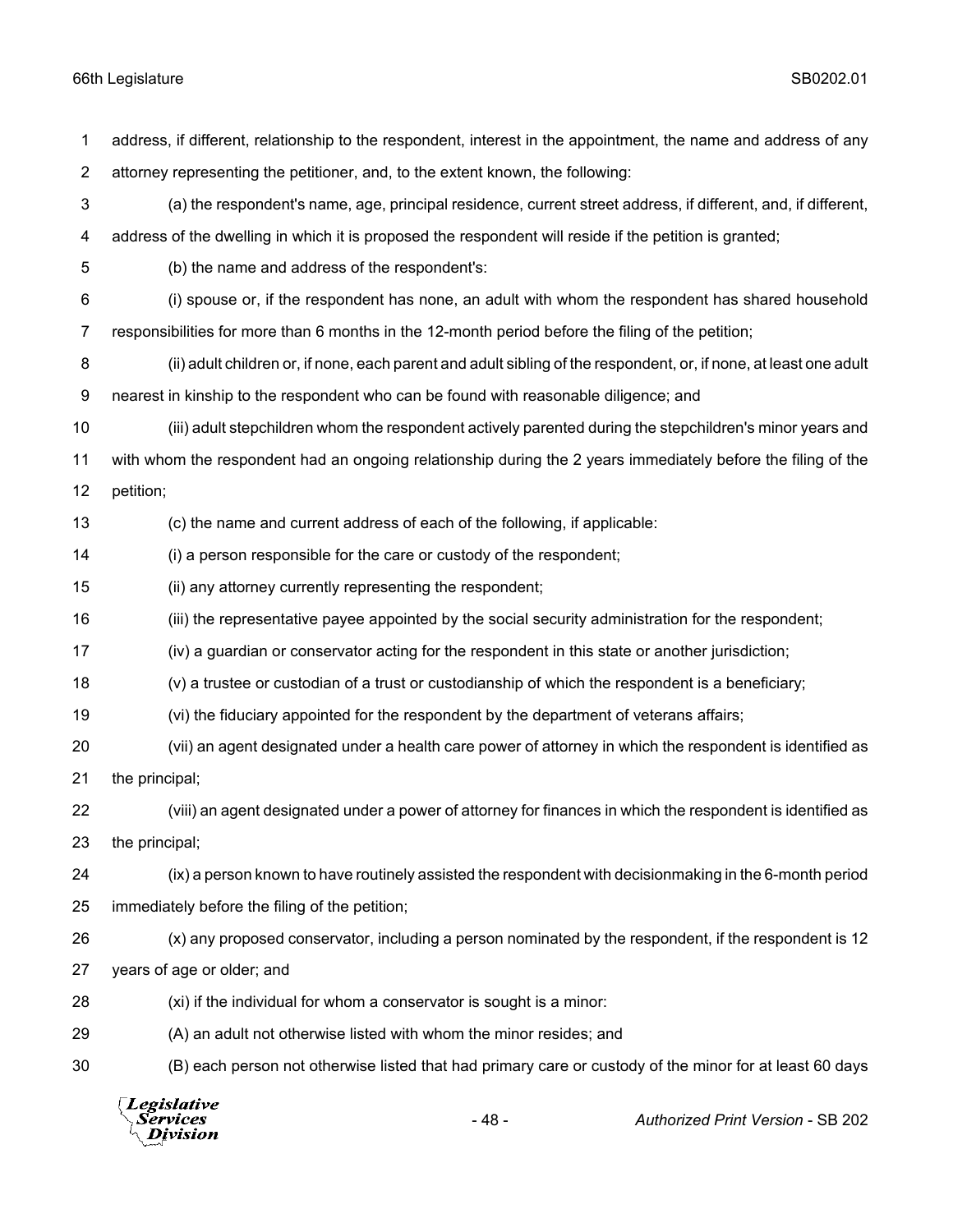during the 2 years immediately before the filing of the petition or for at least 730 days during the 5 years immediately before the filing of the petition;

 (d) a general statement of the respondent's property with an estimate of its value, including any insurance or pension, and the source and amount of other anticipated income or receipts;

(e) the reason conservatorship is necessary, including a brief description of:

(i) the nature and extent of the respondent's alleged need;

(ii) if the petition alleges the respondent is missing, detained, or unable to return to the United States, the

 relevant circumstances, including the time and nature of the disappearance or detention and any search or inquiry concerning the respondent's whereabouts;

 (iii) any protective arrangement instead of conservatorship or other less restrictive alternative for meeting the respondent's alleged need which has been considered or implemented;

 (iv) if no protective arrangement or other less restrictive alternatives have been considered or implemented, the reason it has not been considered or implemented; and

 (v) the reason a protective arrangement or other less restrictive alternative is insufficient to meet the respondent's need;

(f) whether the petitioner seeks a limited conservatorship or a full conservatorship;

 (g) if the petitioner seeks a full conservatorship, the reason a limited conservatorship or protective arrangement instead of conservatorship is not appropriate;

 (h) if the petition includes the name of a proposed conservator, the reason the proposed conservator should be appointed;

 (i) if the petition is for a limited conservatorship, a description of the property to be placed under the conservator's control and any requested limitation on the authority of the conservator;

 (j) whether the respondent needs an interpreter, translator, or other form of support to communicate effectively with the court or understand court proceedings; and

(k) the name and address of an attorney representing the petitioner, if any.

 NEW SECTION. **Section 59. Notice and hearing for appointment of conservator.** (1) On filing of a petition under [section 58] for appointment of a conservator, the court shall set a date, time, and place for a hearing on the petition.

(2) A copy of a petition under [section 58] and notice of a hearing on the petition must be served

Legislative Services **Division**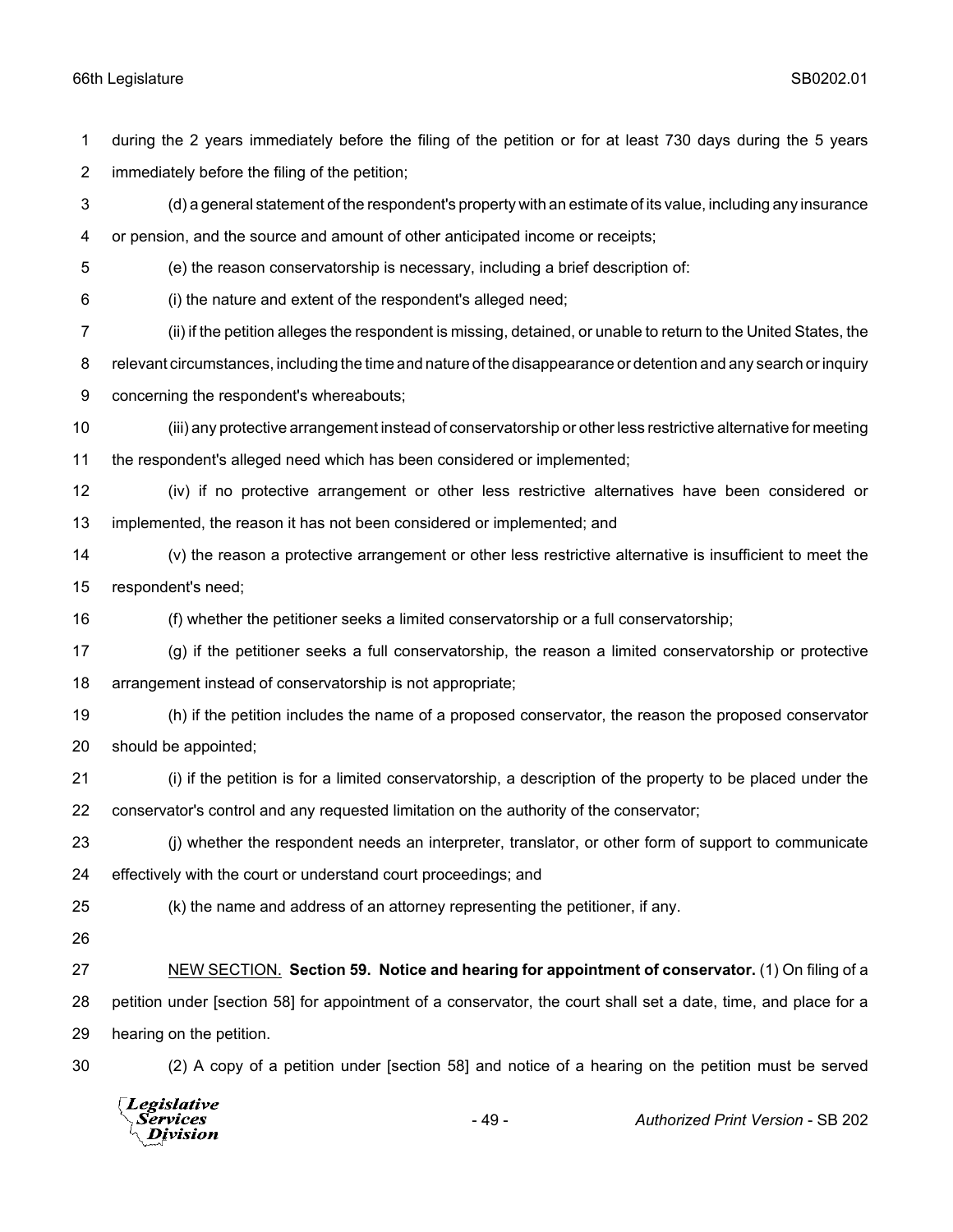personally on the respondent. If the respondent's whereabouts are unknown or personal service cannot be made, service on the respondent must be made by publication. The notice must inform the respondent of the respondent's rights at the hearing, including the right to an attorney and to attend the hearing. The notice must include a description of the nature, purpose, and consequences of granting the petition. The court may not grant a petition for appointment of a conservator if notice substantially complying with this subsection is not served on the respondent.

 (3) In a proceeding on a petition under [section 58], the notice required under subsection (2) must be given to the persons required to be listed in the petition under [section 58(2)(a) through (2)(c)] and any other person interested in the respondent's welfare the court determines. Failure to give notice under this subsection does not preclude the court from appointing a conservator.

- (4) After the appointment of a conservator, notice of a hearing on a petition for an order under [sections 57 through 88], together with a copy of the petition, must be given to:
- (a) the individual subject to conservatorship, if the individual is 12 years of age or older and not missing, detained, or unable to return to the United States;
- (b) the conservator; and
- (c) any other person the court determines.
- 

 NEW SECTION. **Section 60. Order to preserve or apply property while proceeding pending.** While a petition under [section 58] is pending, after preliminary hearing and without notice to others, the court may issue an order to preserve and apply property of the respondent as required for the support of the respondent or an individual who is in fact dependent on the respondent.

 NEW SECTION. **Section 61. Appointment and role of visitor.** (1) If the respondent in a proceeding to appoint a conservator is a minor, the court may appoint a visitor to investigate a matter related to the petition or inform the minor or a parent of the minor about the petition or a related matter.

 (2) If the respondent in a proceeding to appoint a conservator is an adult, the court shall appoint a visitor. The duties and reporting requirements of the visitor are limited to the relief requested in the petition. The visitor must be an individual with training or experience in the type of abilities, limitations, and needs alleged in the petition.

(3) A visitor appointed under subsection (2) for an adult shall interview the respondent in person and in

Legislative *Services* **Division**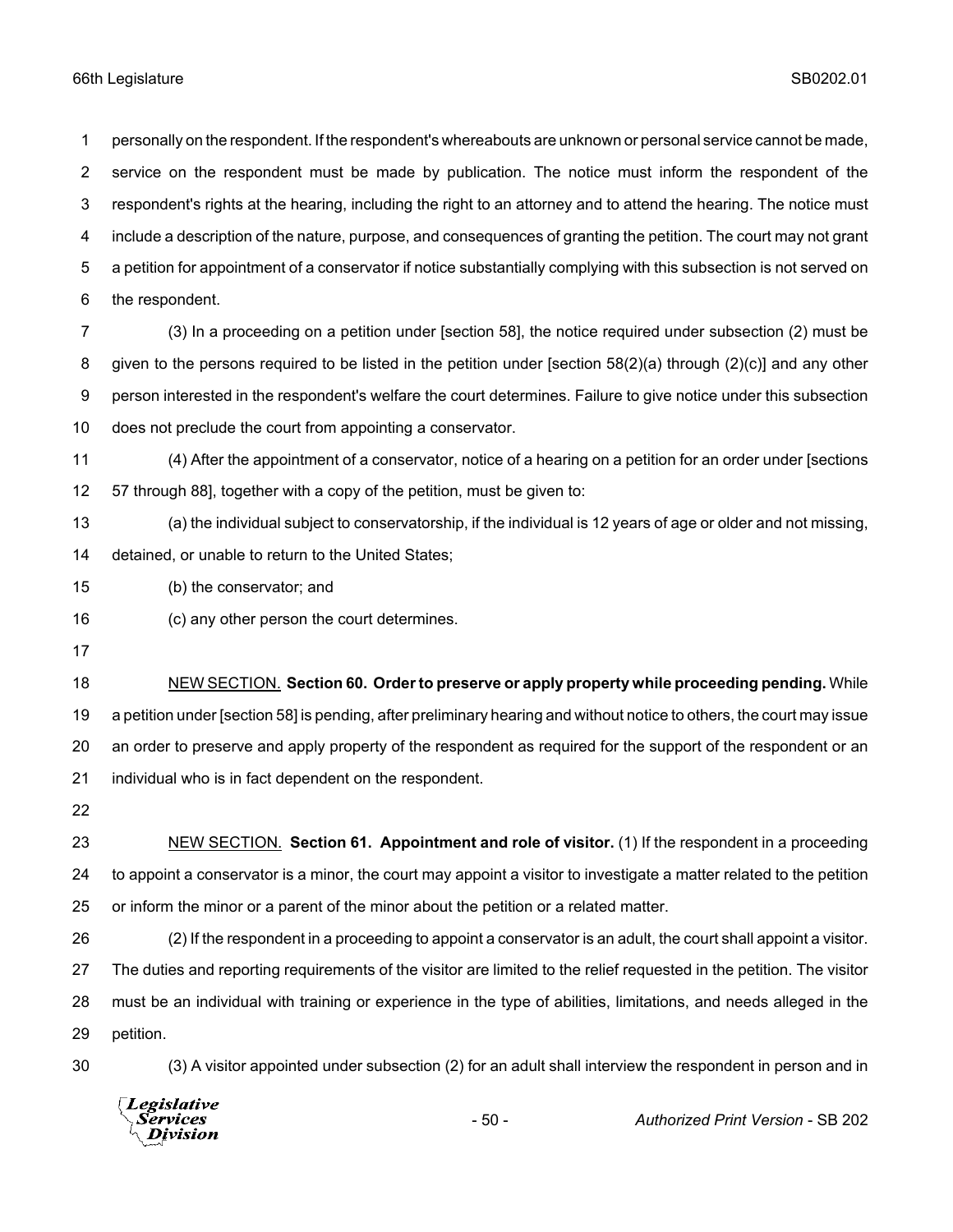a manner the respondent is best able to understand: (a) explain to the respondent the substance of the petition, the nature, purpose, and effect of the proceeding, the respondent's rights at the hearing on the petition, and the general powers and duties of a conservator; (b) determine the respondent's views about the appointment sought by the petitioner, including views about a proposed conservator, the conservator's proposed powers and duties, and the scope and duration of the proposed conservatorship; (c) inform the respondent of the respondent's right to employ and consult with an attorney at the respondent's expense and the right to request a court-appointed attorney; and (d) inform the respondent that all costs and expenses of the proceeding, including respondent's attorney's fees, may be paid from the respondent's assets. (4) A visitor appointed under subsection (2) for an adult shall: (a) interview the petitioner and proposed conservator, if any; (b) review financial records of the respondent, if relevant to the visitor's recommendation under subsection (5)(b); (c) investigate whether the respondent's needs could be met by a protective arrangement instead of conservatorship or other less restrictive alternative and, if so, identify the arrangement or other less restrictive alternative; and (d) investigate the allegations in the petition and any other matter relating to the petition the court directs. (5) A visitor appointed under subsection (2) for an adult promptly shall file a report in a record with the court, which must include: (a) a recommendation whether an attorney should be appointed to represent the respondent; (b) a recommendation: (i) regarding the appropriateness of conservatorship, or whether a protective arrangement instead of conservatorship or other less restrictive alternative for meeting the respondent's needs is available; (ii) if a conservatorship is recommended, whether it should be full or limited; and (iii) if a limited conservatorship is recommended, the powers to be granted to the conservator, and the property that should be placed under the conservator's control; (c) a statement of the qualifications of the proposed conservator and whether the respondent approves or disapproves of the proposed conservator;

Legislative Services **Division**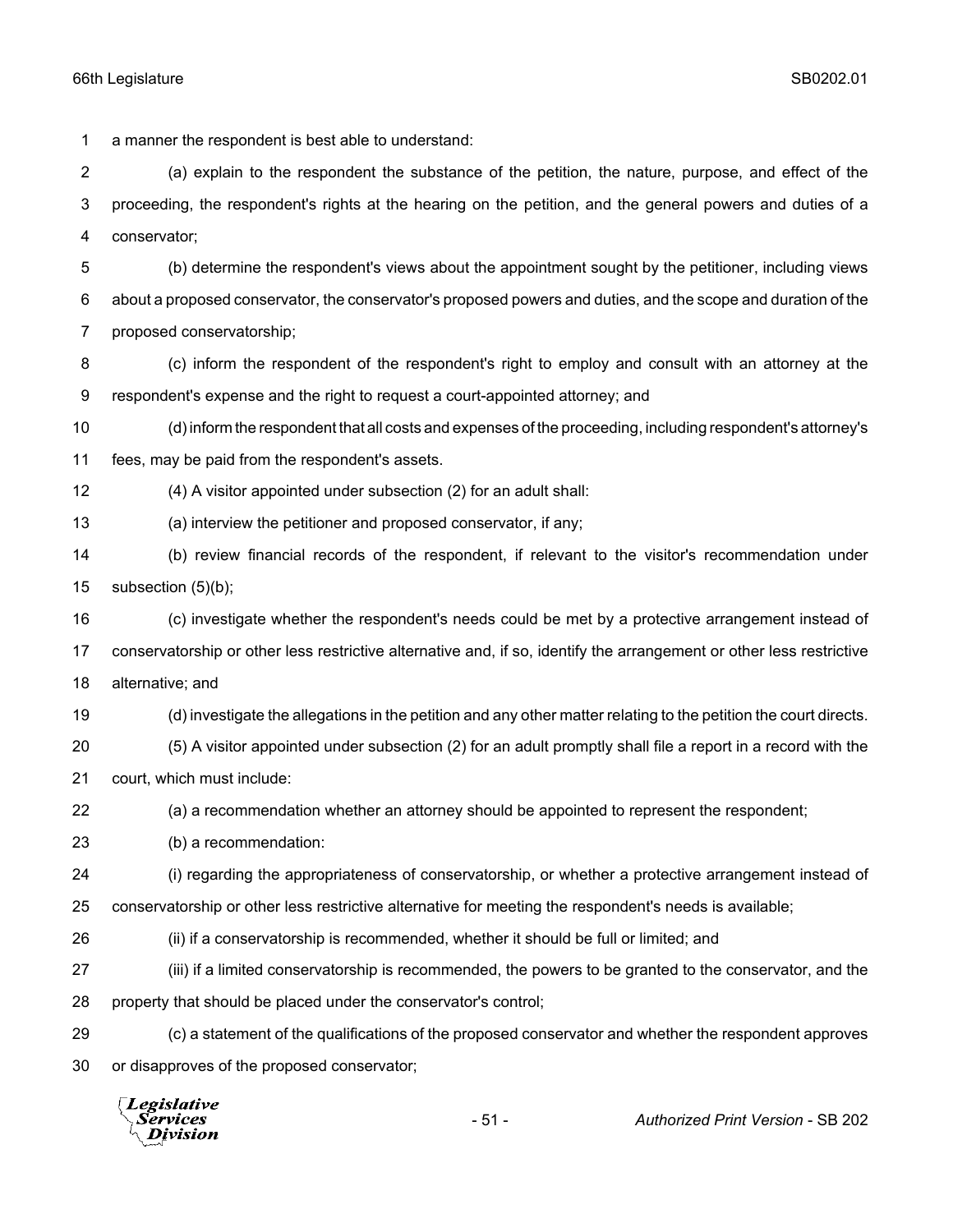| 1              | (d) a recommendation whether a professional evaluation under [section 63] is necessary;                      |  |  |
|----------------|--------------------------------------------------------------------------------------------------------------|--|--|
| $\overline{2}$ | (e) a statement whether the respondent is able to attend a hearing at the location court proceedings         |  |  |
| 3              | typically are held;                                                                                          |  |  |
| 4              | (f) a statement whether the respondent is able to participate in a hearing and which identifies any          |  |  |
| 5              | technology or other form of support that would enhance the respondent's ability to participate; and          |  |  |
| 6              | (g) any other matter the court directs.                                                                      |  |  |
| 7              |                                                                                                              |  |  |
| 8              | NEW SECTION. Section 62. Appointment and role of attorney. (1) The court shall appoint an                    |  |  |
| 9              | attorney to represent the respondent in a proceeding to appoint a conservator if:                            |  |  |
| 10             | (a) the respondent requests an appointment;                                                                  |  |  |
| 11             | (b) the visitor recommends an appointment; or                                                                |  |  |
| 12             | (c) the court determines the respondent needs representation.                                                |  |  |
| 13             | (2) An attorney representing the respondent in a proceeding for appointment of a conservator shall:          |  |  |
| 14             | (a) make reasonable efforts to ascertain the respondent's wishes;                                            |  |  |
| 15             | (b) advocate for the respondent's wishes to the extent reasonably ascertainable; and                         |  |  |
| 16             | (c) if the respondent's wishes are not reasonably ascertainable, advocate for the result that is the least   |  |  |
| 17             | restrictive in type, duration, and scope, consistent with the respondent's interests.                        |  |  |
| 18             | (3) The court shall appoint an attorney to represent a parent of a minor who is the subject of a proceeding  |  |  |
| 19             | under [section 58] if:                                                                                       |  |  |
| 20             | (a) the parent objects to appointment of a conservator;                                                      |  |  |
| 21             | (b) the court determines that counsel is needed to ensure that consent to appointment of a conservator       |  |  |
| 22             | is informed; or                                                                                              |  |  |
| 23             | (c) the court otherwise determines the parent needs representation.                                          |  |  |
| 24             |                                                                                                              |  |  |
| 25             | NEW SECTION. Section 63. Professional evaluation. (1) At or before a hearing on a petition for               |  |  |
| 26             | conservatorship for an adult, the court shall order a professional evaluation of the respondent:             |  |  |
| 27             | (a) if the respondent requests the evaluation; or                                                            |  |  |
| 28             | (b) in other cases, unless the court finds it has sufficient information to determine the respondent's needs |  |  |
| 29             | and abilities without the evaluation.                                                                        |  |  |
| 30             | (2) If the court orders an evaluation under subsection (1), the respondent must be examined by a licensed    |  |  |
|                | Legislative<br>$-52-$<br>Authorized Print Version - SB 202<br>Services<br>Division                           |  |  |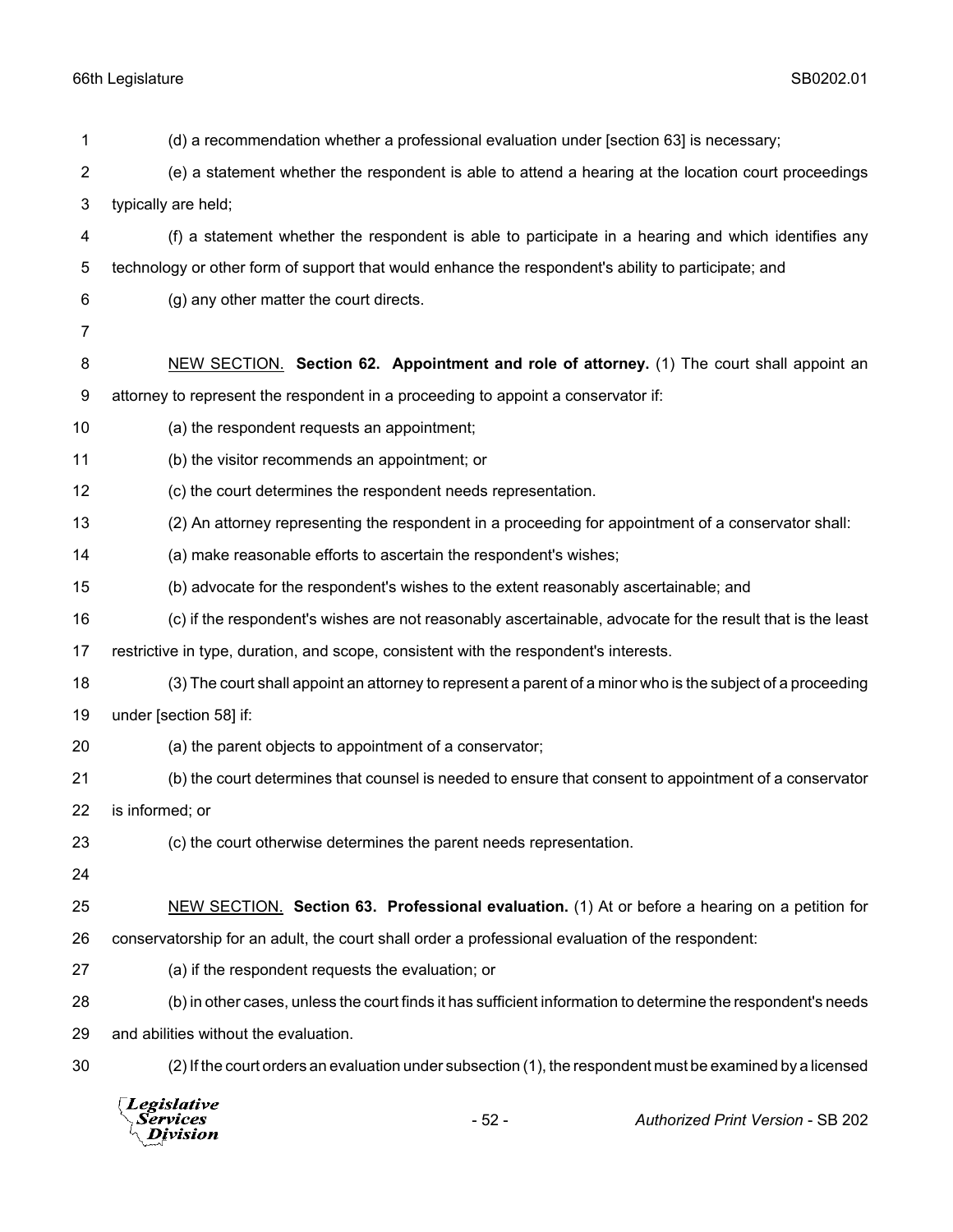by a decision to grant the petition or otherwise have a conflict of interest. The individual conducting the evaluation promptly shall file a report in a record with the court. Unless otherwise directed by the court, the report must contain: (a) a description of the nature, type, and extent of the respondent's cognitive and functional abilities and limitations with regard to the management of the respondent's property and financial affairs; (b) an evaluation of the respondent's mental and physical condition and, if appropriate, educational potential, adaptive behavior, and social skills; (c) a prognosis for improvement with regard to the ability to manage the respondent's property and financial affairs; and (d) the date of the examination on which the report is based. (3) A respondent may decline to participate in an evaluation ordered under subsection (1). NEW SECTION. **Section 64. Attendance and rights at hearing.** (1) Except as otherwise provided in subsection (2), a hearing under [section 59] may not proceed unless the respondent attends the hearing. If it is not reasonably feasible for the respondent to attend a hearing at the location court proceedings typically are held, the court shall make reasonable efforts to hold the hearing at an alternative location convenient to the respondent or allow the respondent to attend the hearing using real-time audio-visual technology. (2) A hearing under [section 59] may proceed without the respondent in attendance if the court finds by clear-and-convincing evidence that: (a) the respondent consistently and repeatedly has refused to attend the hearing after having been fully informed of the right to attend and the potential consequences of failing to do so; (b) there is no practicable way for the respondent to attend and participate in the hearing even with appropriate supportive services or technological assistance; or (c) the respondent is a minor who has received proper notice and attendance would be harmful to the minor. (3) The respondent may be assisted in a hearing under [section 59] by a person or persons of the respondent's choosing, assistive technology, or an interpreter or translator, or a combination of these supports. If assistance would facilitate the respondent's participation in the hearing, but is not otherwise available to the Legislative *Services* - 53 - *Authorized Print Version* - SB 202**Division** 

physician, psychologist, social worker, or other individual appointed by the court who is qualified to evaluate the

respondent's alleged cognitive and functional abilities and limitations and will not be advantaged or disadvantaged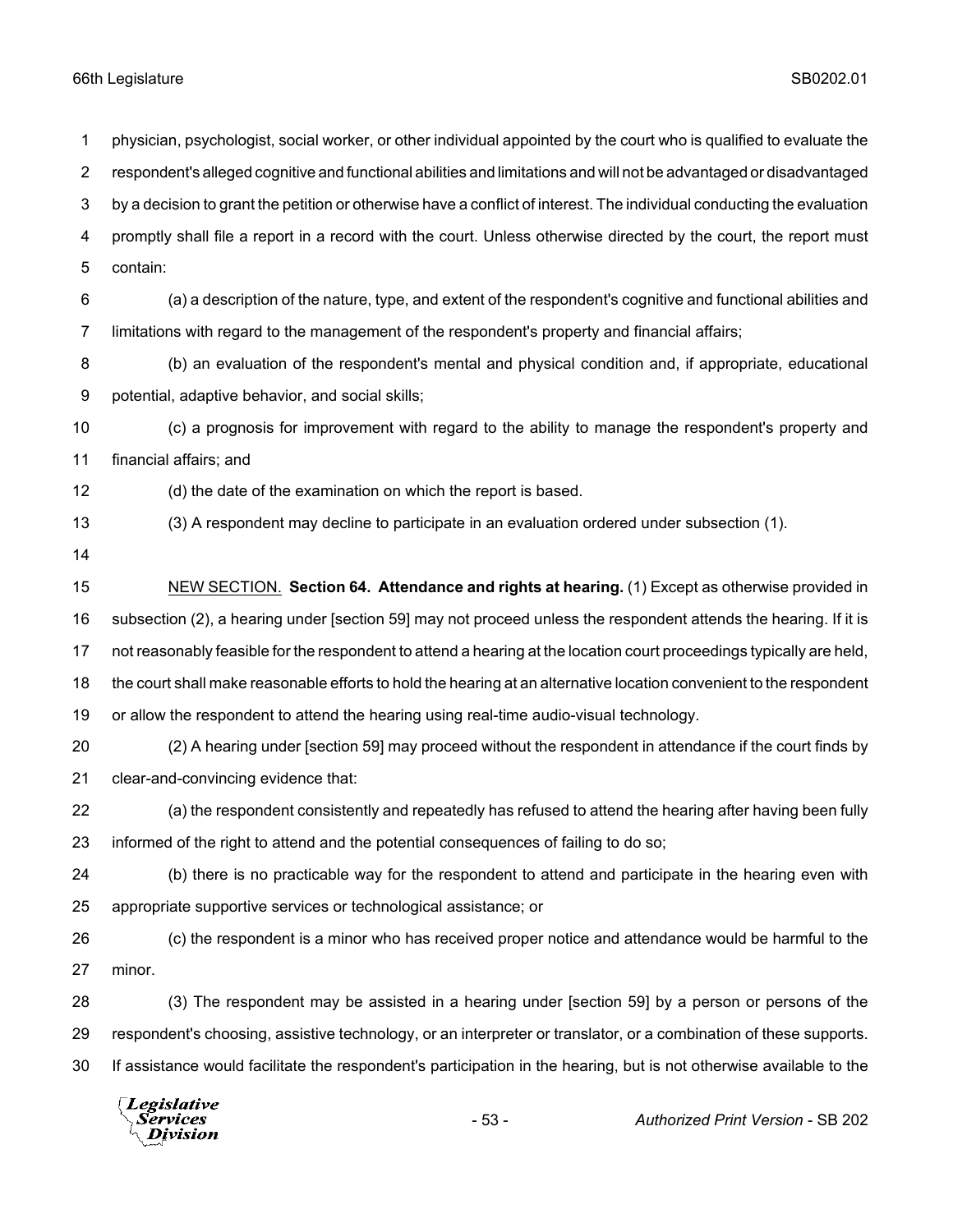respondent, the court shall make reasonable efforts to provide it.

 (4) The respondent has a right to choose an attorney to represent the respondent at a hearing under [section 59].

- (5) At a hearing under [section 59], the respondent may:
- (a) present evidence and subpoena witnesses and documents;
- (b) examine witnesses, including any court-appointed evaluator and the visitor; and
- (c) otherwise participate in the hearing.

 (6) Unless excused by the court for good cause, a proposed conservator shall attend a hearing under [section 59].

 (7) A hearing under [section 59] must be closed on request of the respondent and a showing of good cause.

 (8) Any person may request to participate in a hearing under [section 59]. The court may grant the request, with or without a hearing, on determining that the best interest of the respondent will be served. The court may impose appropriate conditions on the person's participation.

 NEW SECTION. **Section 65. Confidentiality of records.** (1) The existence of a proceeding for or the existence of conservatorship is a matter of public record unless the court seals the record after:

 (a) the respondent, the individual subject to conservatorship, or the parent of a minor subject to conservatorship requests the record be sealed; and

- (b) either:
- (i) the petition for conservatorship is dismissed; or
- (ii) the conservatorship is terminated.

 (2) An individual subject to a proceeding for a conservatorship, whether or not a conservator is appointed, an attorney designated by the individual, and a person entitled to notice under [section 67(5)] or a subsequent order may access court records of the proceeding and resulting conservatorship, including the conservator's plan under [section 75] and the conservator's report under [section 79]. A person not otherwise entitled to access to court records under this section for good cause may petition the court for access to court records of the conservatorship, including the conservator's plan and report. The court shall grant access if access is in the best interest of the respondent or individual subject to conservatorship or furthers the public interest and does not endanger the welfare or financial interests of the respondent or individual.

**Legislative** Services **Division**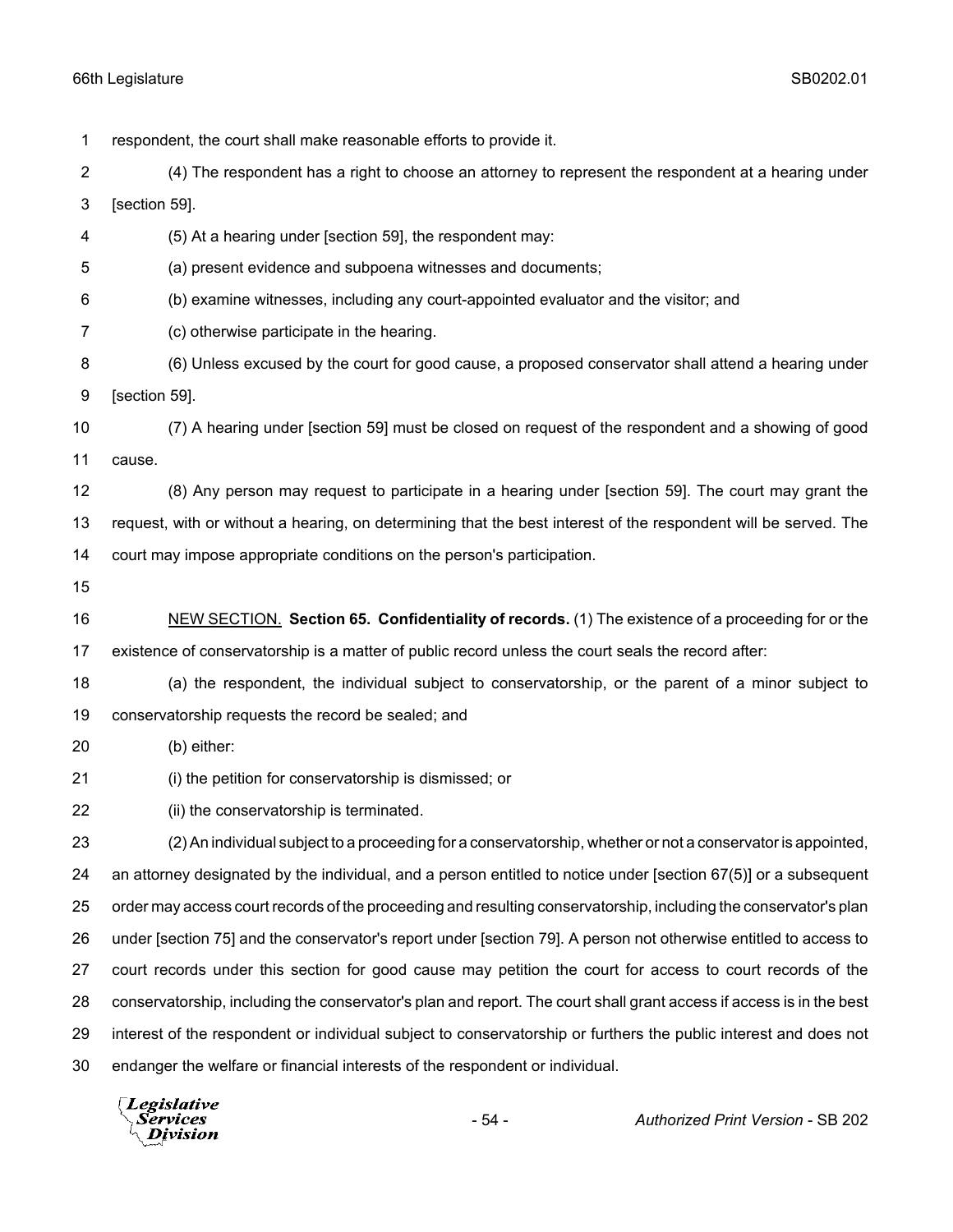| 1              |                                                                                                                   |        | (3) A report under [section 61] of a visitor or professional evaluation under [section 63] is confidential and |
|----------------|-------------------------------------------------------------------------------------------------------------------|--------|----------------------------------------------------------------------------------------------------------------|
| $\overline{c}$ | must be sealed on filing, but is available to:                                                                    |        |                                                                                                                |
| 3              | (a) the court;                                                                                                    |        |                                                                                                                |
| 4              | (b) the individual who is the subject of the report or evaluation, without limitation as to use;                  |        |                                                                                                                |
| 5              |                                                                                                                   |        | (c) the petitioner, visitor, and petitioner's and respondent's attorneys, for purposes of the proceeding;      |
| 6              |                                                                                                                   |        | (d) unless the court directs otherwise, an agent appointed under a power of attorney for finances in which     |
| 7              | the respondent is identified as the principal; and                                                                |        |                                                                                                                |
| 8              |                                                                                                                   |        | (e) any other person if it is in the public interest or for a purpose the court orders for good cause.         |
| 9              |                                                                                                                   |        |                                                                                                                |
| 10             |                                                                                                                   |        | NEW SECTION. Section 66. Who may be conservator -- order of priority. (1) Except as otherwise                  |
| 11             | provided in subsection (3), the court in appointing a conservator shall consider persons qualified to be a        |        |                                                                                                                |
| 12             | conservator in the following order of priority:                                                                   |        |                                                                                                                |
| 13             |                                                                                                                   |        | (a) a conservator, other than a temporary or emergency conservator, currently acting for the respondent        |
| 14             | in another jurisdiction;                                                                                          |        |                                                                                                                |
| 15             |                                                                                                                   |        | (b) a person nominated as conservator by the respondent, including the respondent's most recent                |
| 16             | nomination made in a power of attorney for finances;                                                              |        |                                                                                                                |
| 17             |                                                                                                                   |        | (c) an agent appointed by the respondent to manage the respondent's property under a power of attorney         |
| 18             | for finances;                                                                                                     |        |                                                                                                                |
| 19             | (d) a spouse of the respondent; and                                                                               |        |                                                                                                                |
| 20             |                                                                                                                   |        | (e) a family member or other individual who has shown special care and concern for the respondent.             |
| 21             |                                                                                                                   |        | (2) If two or more persons have equal priority under subsection (1), the court shall select as conservator     |
| 22             | the person the court considers best qualified. In determining the best qualified person, the court shall consider |        |                                                                                                                |
| 23             | the person's relationship with the respondent, the person's skills, the expressed wishes of the respondent, the   |        |                                                                                                                |
| 24             | extent to which the person and the respondent have similar values and preferences, and the likelihood the person  |        |                                                                                                                |
| 25             | will be able to perform the duties of a conservator successfully.                                                 |        |                                                                                                                |
| 26             |                                                                                                                   |        | (3) The court, acting in the best interest of the respondent, may decline to appoint as conservator a          |
| 27             | person having priority under subsection (1) and appoint a person having a lower priority or no priority.          |        |                                                                                                                |
| 28             | (4) The court may appoint the public administrator as conservator if there is no other appropriate person         |        |                                                                                                                |
| 29             | who is able and willing to serve.                                                                                 |        |                                                                                                                |
| 30             |                                                                                                                   |        | (5) A person that provides paid services to the respondent, or an individual who is employed by a person       |
|                | Legislative<br>Services<br>Division                                                                               | $-55-$ | Authorized Print Version - SB 202                                                                              |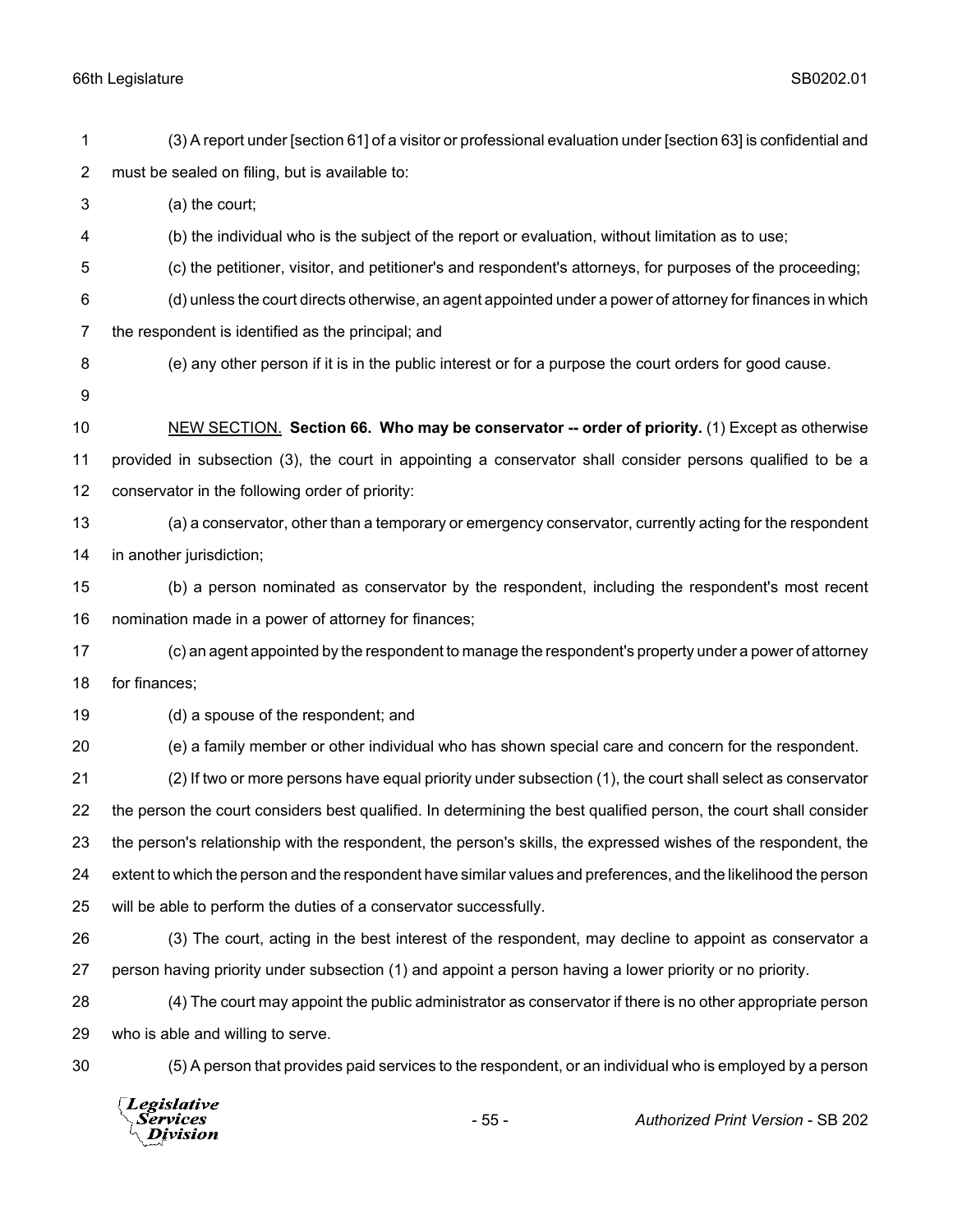- that provides paid services to the respondent or is the spouse, parent, or child of an individual who provides or is employed to provide paid services to the respondent, may not be appointed as conservator unless:
- 

(a) the individual is related to the respondent by blood, marriage, or adoption; or

- (b) the court finds by clear-and-convincing evidence that the person is the best qualified person available for appointment and the appointment is in the best interest of the respondent.
- 

 (6) An owner, operator, or employee of a long-term care facility, as defined in 50-5-101, or of a disability service provider that provides housing at which the respondent is receiving care may not be appointed as conservator unless the owner, operator, or employee is related to the respondent by blood, marriage, or adoption.

- 
- 

 NEW SECTION. **Section 67. Order of appointment of conservator.** (1) A court order appointing a conservator for a minor must include findings to support appointment of a conservator and, if a full conservatorship is granted, the reason a limited conservatorship would not meet the identified needs of the minor.

(2) A court order appointing a conservator for an adult must:

 (a) include a specific finding that clear-and-convincing evidence has established that the identified needs of the respondent cannot be met by a protective arrangement instead of conservatorship or other less restrictive alternative, including use of appropriate supportive services, technological assistance, or supported decisionmaking; and

 (b) include a specific finding that clear-and-convincing evidence established the respondent was given proper notice of the hearing on the petition.

 (3) A court order establishing a full conservatorship for an adult must state the basis for granting a full conservatorship and include specific findings to support the conclusion that a limited conservatorship would not meet the functional needs of the adult.

 (4) A court order establishing a limited conservatorship must state the specific property placed under the control of the conservator and the powers granted to the conservator.

 (5) The court, as part of an order establishing a conservatorship, shall identify any person that subsequently is entitled to:

(a) notice of the rights of the individual subject to conservatorship under [section 68(2)];

(b) notice of a sale of or surrender of a lease to the primary dwelling of the individual;

 (c) notice that the conservator has delegated a power that requires court approval under [section 70] or substantially all powers of the conservator;

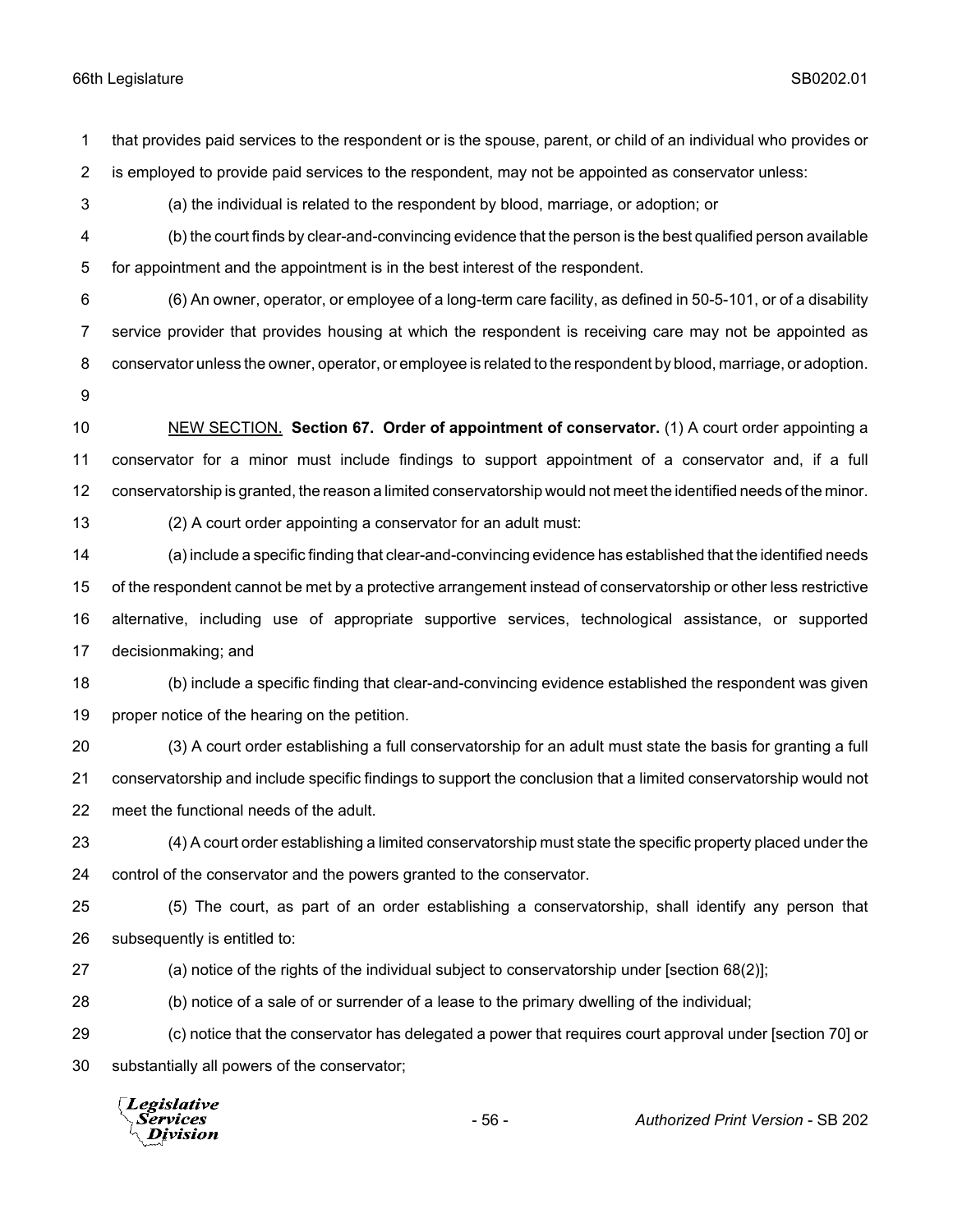- (d) notice that the conservator will be unavailable to perform the conservator's duties for more than 1 month;
- (e) a copy of the conservator's plan under [section 75] and the conservator's report under [section 79];
- (f) access to court records relating to the conservatorship;
- (g) notice of a transaction involving a substantial conflict between the conservator's fiduciary duties and personal interests;
- (h) notice of the death or significant change in the condition of the individual;
- (i) notice that the court has limited or modified the powers of the conservator; and
- (j) notice of the removal of the conservator.
- (6) If an individual subject to conservatorship is an adult, the spouse and adult children of the adult subject to conservatorship are entitled under subsection (5) to notice unless the court determines notice would be contrary to the preferences or prior directions of the adult subject to conservatorship or not in the best interest of the adult.
- (7) If an individual subject to conservatorship is a minor, each parent and adult sibling of the minor is entitled under subsection (5) to notice unless the court determines notice would not be in the best interest of the minor.
- 

 NEW SECTION. **Section 68. Notice of order of appointment -- rights.** (1) A conservator appointed under [section 67] shall give to the individual subject to conservatorship and to all other persons given notice under [section 59] a copy of the order of appointment, together with notice of the right to request termination or modification. The order and notice must be given not later than 14 days after the appointment.

 (2) Not later than 30 days after appointment of a conservator under [section 67], the court shall give to the individual subject to conservatorship, the conservator, and any other person entitled to notice under [section 67(5)] a statement of the rights of the individual subject to conservatorship and procedures to seek relief if the individual is denied those rights. The statement must be in plain language, in at least 16-point font, and to the extent feasible, in a language in which the individual subject to conservatorship is proficient. The statement must notify the individual subject to conservatorship of the right to:

 (a) seek termination or modification of the conservatorship, or removal of the conservator, and choose an attorney to represent the individual in these matters;

(b) participate in decisionmaking to the extent reasonably feasible;

**Legislative** Services **Division**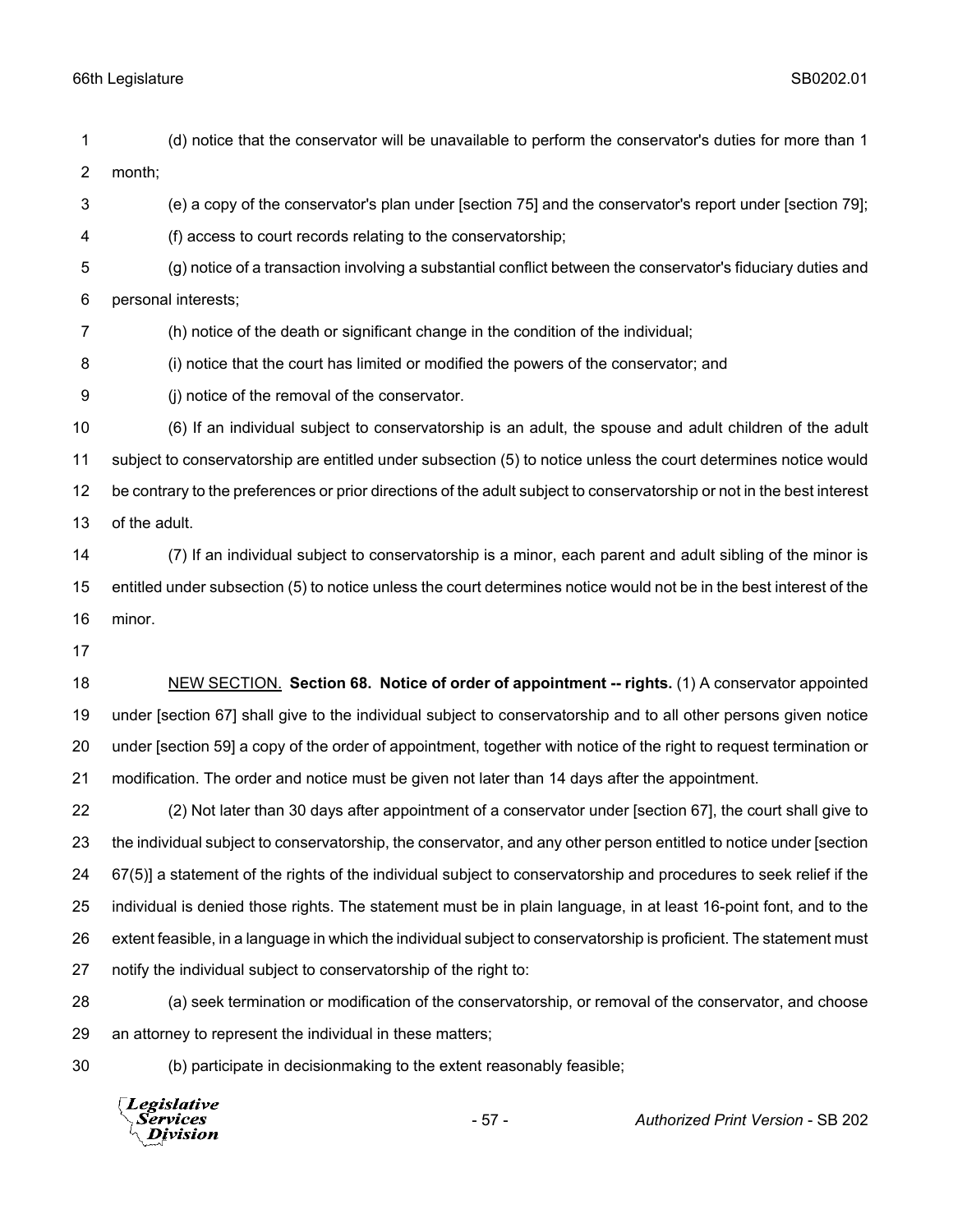66th Legislature SB0202.01

| 1              | (c) receive a copy of the conservator's plan under [section 75], the conservator's inventory under [section           |
|----------------|-----------------------------------------------------------------------------------------------------------------------|
| $\overline{2}$ | 76], and the conservator's report under [section 79]; and                                                             |
| 3              | (d) object to the conservator's inventory, plan, or report.                                                           |
| 4              | (3) If a conservator is appointed for the reasons stated in [section $57(2)(a)(ii)$ ] and the individual subject      |
| 5              | to conservatorship is missing, notice under this section to the individual is not required.                           |
| 6              |                                                                                                                       |
| 7              | NEW SECTION. Section 69. Emergency conservator. (1) On its own or on petition by a person                             |
| 8              | interested in an individual's welfare after a petition has been filed under [section 58], the court may appoint an    |
| 9              | emergency conservator for the individual if the court finds:                                                          |
| 10             | (a) appointment of an emergency conservator is likely to prevent substantial and irreparable harm to the              |
| 11             | individual's property or financial interests;                                                                         |
| 12             | (b) no other person appears to have authority and willingness to act in the circumstances; and                        |
| 13             | (c) there is reason to believe that a basis for appointment of a conservator under [section 57] exists.               |
| 14             | (2) The duration of authority of an emergency conservator may not exceed 60 days and the emergency                    |
| 15             | conservator may exercise only the powers specified in the order of appointment. The emergency conservator's           |
| 16             | authority may be extended once for not more than 60 days if the court finds that the conditions for appointment       |
| 17             | of an emergency conservator under subsection (1) continue.                                                            |
| 18             | (3) Immediately on filing of a petition for an emergency conservator, the court shall appoint an attorney             |
| 19             | to represent the respondent in the proceeding. Except as otherwise provided in subsection (4), reasonable notice      |
| 20             | of the date, time, and place of a hearing on the petition must be given to the respondent, the respondent's           |
| 21             | attorney, and any other person the court determines.                                                                  |
| 22             | (4) The court may appoint an emergency conservator without notice to the respondent and any attorney                  |
| 23             | for the respondent only if the court finds from an affidavit or testimony that the respondent's property or financial |
| 24             | interests will be substantially and irreparably harmed before a hearing with notice on the appointment can be held.   |
| 25             | If the court appoints an emergency conservator without giving notice under subsection (3), the court must give        |
| 26             | notice of the appointment not later than 48 hours after the appointment to:                                           |
| 27             | (a) the respondent;                                                                                                   |
| 28             | (b) the respondent's attorney; and                                                                                    |
| 29             | (c) any other person the court determines.                                                                            |
| 30             | (5) Not later than 5 days after the appointment, the court shall hold a hearing on the appropriateness of             |

*Legislative*<br>Services<br>*Division* 

- 58 - *Authorized Print Version* - SB 202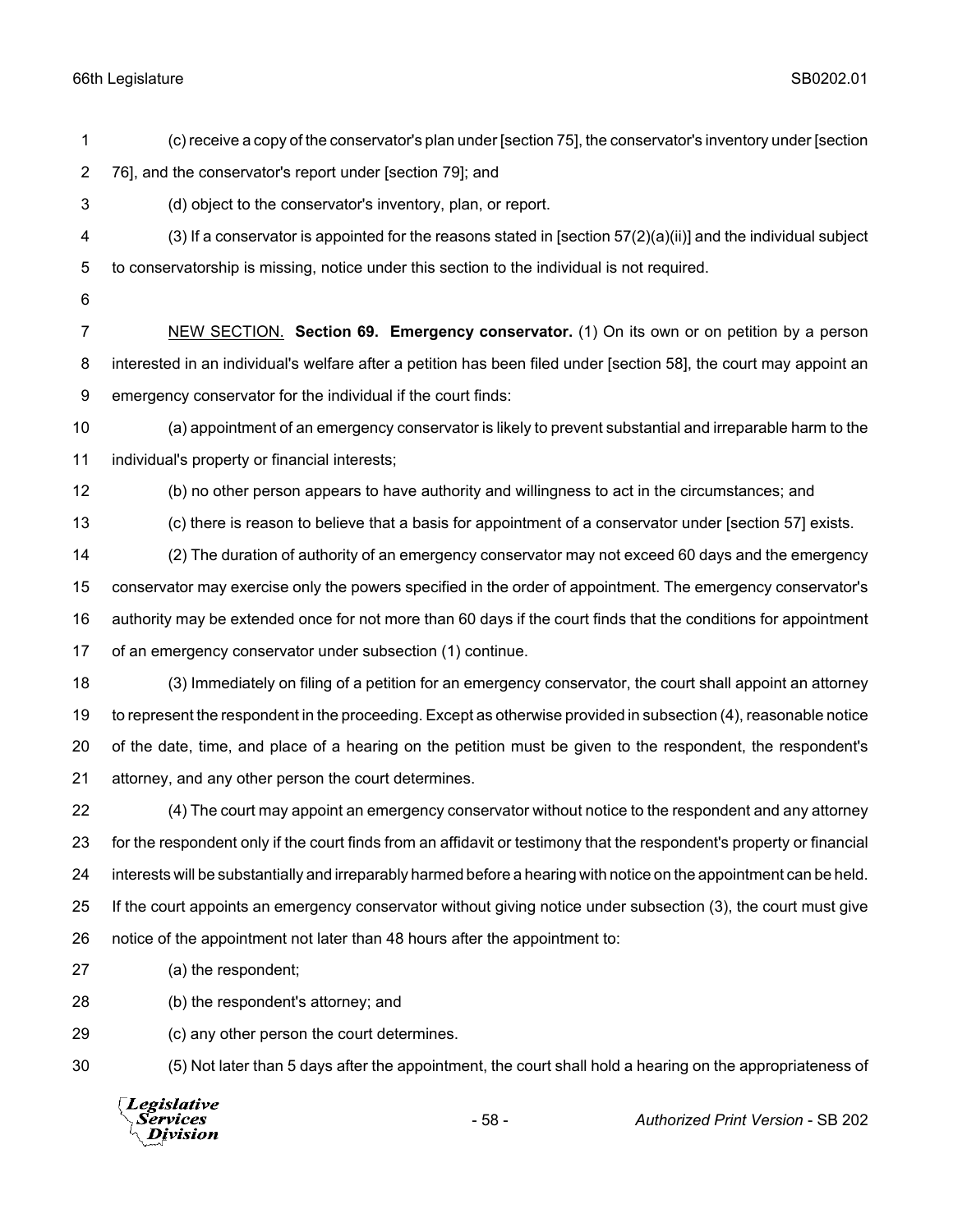the appointment. (6) Appointment of an emergency conservator under this section is not a determination that a basis exists for appointment of a conservator under [section 57]. (7) The court may remove an emergency conservator appointed under this section at any time. The emergency conservator shall make any report the court requires. NEW SECTION. **Section 70. Powers of conservator requiring court approval.** (1) Except as otherwise ordered by the court, a conservator must give notice to persons entitled to notice under [section 59(4)] and receive specific authorization by the court before the conservator may exercise with respect to the conservatorship the power to: (a) make a gift, except a gift of de minimis value; (b) sell, encumber an interest in, or surrender a lease to the primary dwelling of the individual subject to conservatorship; (c) convey, release, or disclaim a contingent or expectant interest in property, including marital property and any right of survivorship incident to joint tenancy or tenancy by the entireties; (d) exercise or release a power of appointment; (e) create a revocable or irrevocable trust of property of the conservatorship estate, whether or not the trust extends beyond the duration of the conservatorship, or revoke or amend a trust revocable by the individual subject to conservatorship; (f) exercise a right to elect an option or change a beneficiary under an insurance policy or annuity or surrender the policy or annuity for its cash value; (g) exercise a right to an elective share in the estate of a deceased spouse of the individual subject to conservatorship or renounce or disclaim a property interest; (h) grant a creditor priority for payment over creditors of the same or higher class if the creditor is providing property or services used to meet the basic living and care needs of the individual subject to conservatorship and preferential treatment otherwise would be impermissible under [section 84(5)]; and (i) make, modify, amend, or revoke the will of the individual subject to conservatorship in compliance with Title 72, chapter 2. (2) In approving a conservator's exercise of a power listed in subsection (1), the court shall consider primarily the decision the individual subject to conservatorship would make if able, to the extent the decision can

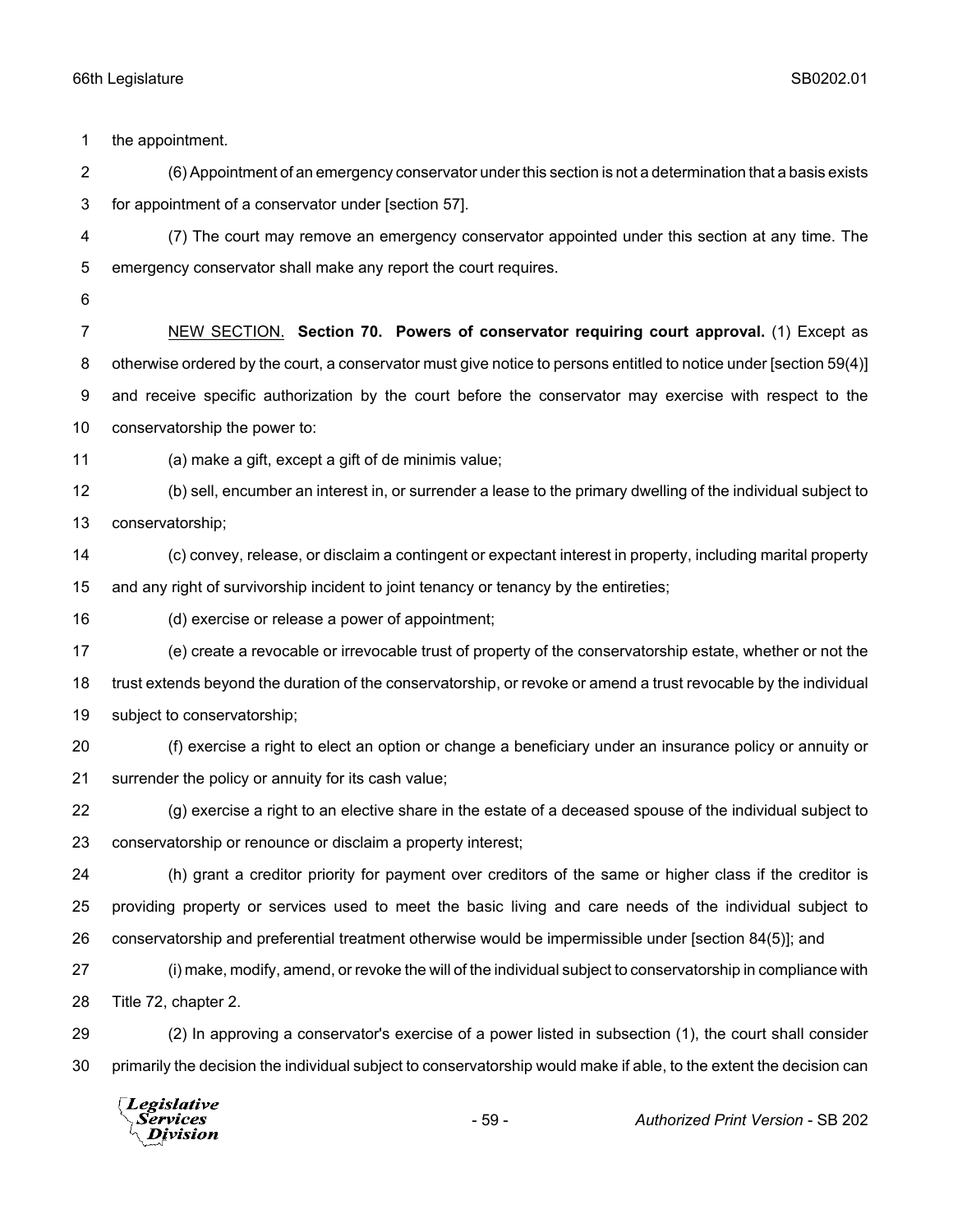be ascertained. (3) To determine under subsection (2) the decision the individual subject to conservatorship would make if able, the court shall consider the individual's prior or current directions, preferences, opinions, values, and actions, to the extent actually known or reasonably ascertainable by the conservator. The court also shall consider: (a) the financial needs of the individual subject to conservatorship and individuals who are in fact dependent on the individual subject to conservatorship for support, and the interests of creditors of the individual; (b) possible reduction of income, estate, inheritance, or other tax liabilities; (c) eligibility for governmental assistance; (d) the previous pattern of giving or level of support provided by the individual; (e) any existing estate plan or lack of estate plan of the individual; (f) the life expectancy of the individual and the probability the conservatorship will terminate before the individual's death; and (g) any other relevant factor. (4) A conservator may not revoke or amend a power of attorney for finances executed by the individual subject to conservatorship. If a power of attorney for finances is in effect, a decision of the agent takes precedence over that of the conservator, unless the court orders otherwise. NEW SECTION. **Section 71. Petition for order after appointment.** An individual subject to conservatorship or a person interested in the welfare of the individual may petition for an order: (1) requiring the conservator to furnish a bond or collateral or additional bond or collateral or allowing a reduction in a bond or collateral previously furnished; (2) requiring an accounting for the administration of the conservatorship estate; (3) directing distribution; (4) removing the conservator and appointing a temporary or successor conservator; (5) modifying the type of appointment or powers granted to the conservator, if the extent of protection or management previously granted is excessive or insufficient to meet the individual's needs, including because the individual's abilities or supports have changed; (6) rejecting or modifying the conservator's plan under [section 75], the conservator's inventory under [section 76], or the conservator's report under [section 79]; or

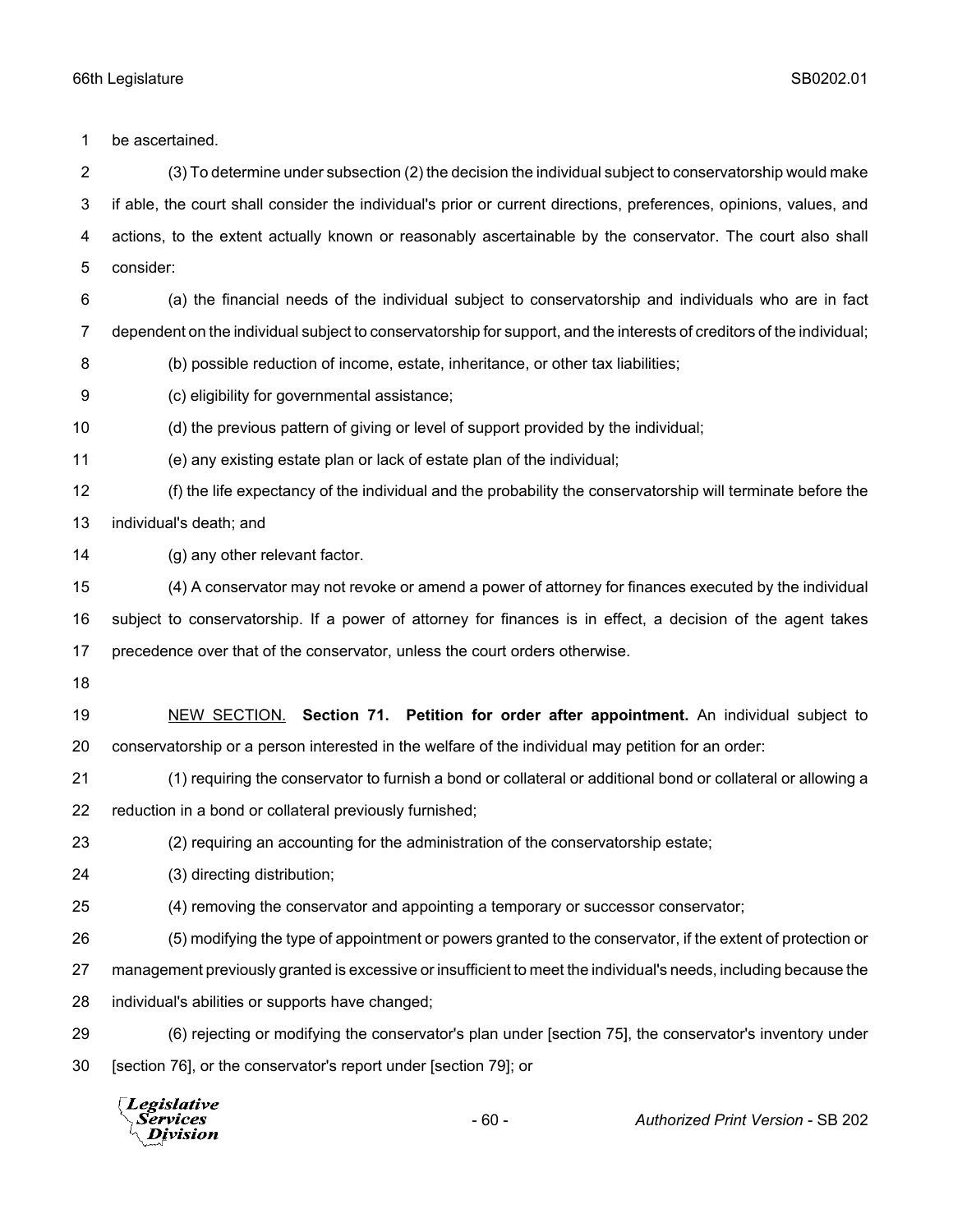(7) granting other appropriate relief.

 NEW SECTION. **Section 72. Bond -- alternative asset-protection arrangement.** (1) Except as otherwise provided in subsection (3), the court shall require a conservator to furnish a bond with a surety the court specifies, or require an alternative asset-protection arrangement, conditioned on faithful discharge of all duties of the conservator. The court may waive the requirement only if the court finds that a bond or other asset-protection arrangement is not necessary to protect the interests of the individual subject to conservatorship. Except as otherwise provided in subsection (3), the court may not waive the requirement if the conservator is in the business of serving as a conservator and is being paid for the conservator's service.

 (2) Unless the court directs otherwise, the bond required under this section must be in the amount of the aggregate capital value of the conservatorship estate, plus 1 year's estimated income, less the value of property deposited under an arrangement requiring a court order for its removal and real property the conservator lacks power to sell or convey without specific court authorization. The court, in place of surety on a bond, may accept collateral for the performance of the bond, including a pledge of securities or a mortgage of real property.

 (3) A regulated financial-service institution qualified to do trust business in this state is not required to give a bond under this section.

 NEW SECTION. **Section 73. Terms and requirements of bond.** (1) The following rules apply to the bond required under [section 72]:

 (a) Except as otherwise provided by the bond, the surety and the conservator are jointly and severally 21 liable.

 (b) By executing a bond provided by a conservator, the surety submits to the personal jurisdiction of the court that issued letters of office to the conservator in a proceeding relating to the duties of the conservator in which the surety is named as a party. Notice of the proceeding must be given to the surety at the address shown in the records of the court in which the bond is filed and any other address of the surety then known to the person required to provide the notice.

(c) On petition of a successor conservator or person affected by a breach of the obligation of the bond,

a proceeding may be brought against the surety for breach of the obligation of the bond.

(d) A proceeding against the bond may be brought until liability under the bond is exhausted.

(2) A proceeding may not be brought under this section against a surety of a bond on a matter as to which

Legislative *Services* **Division**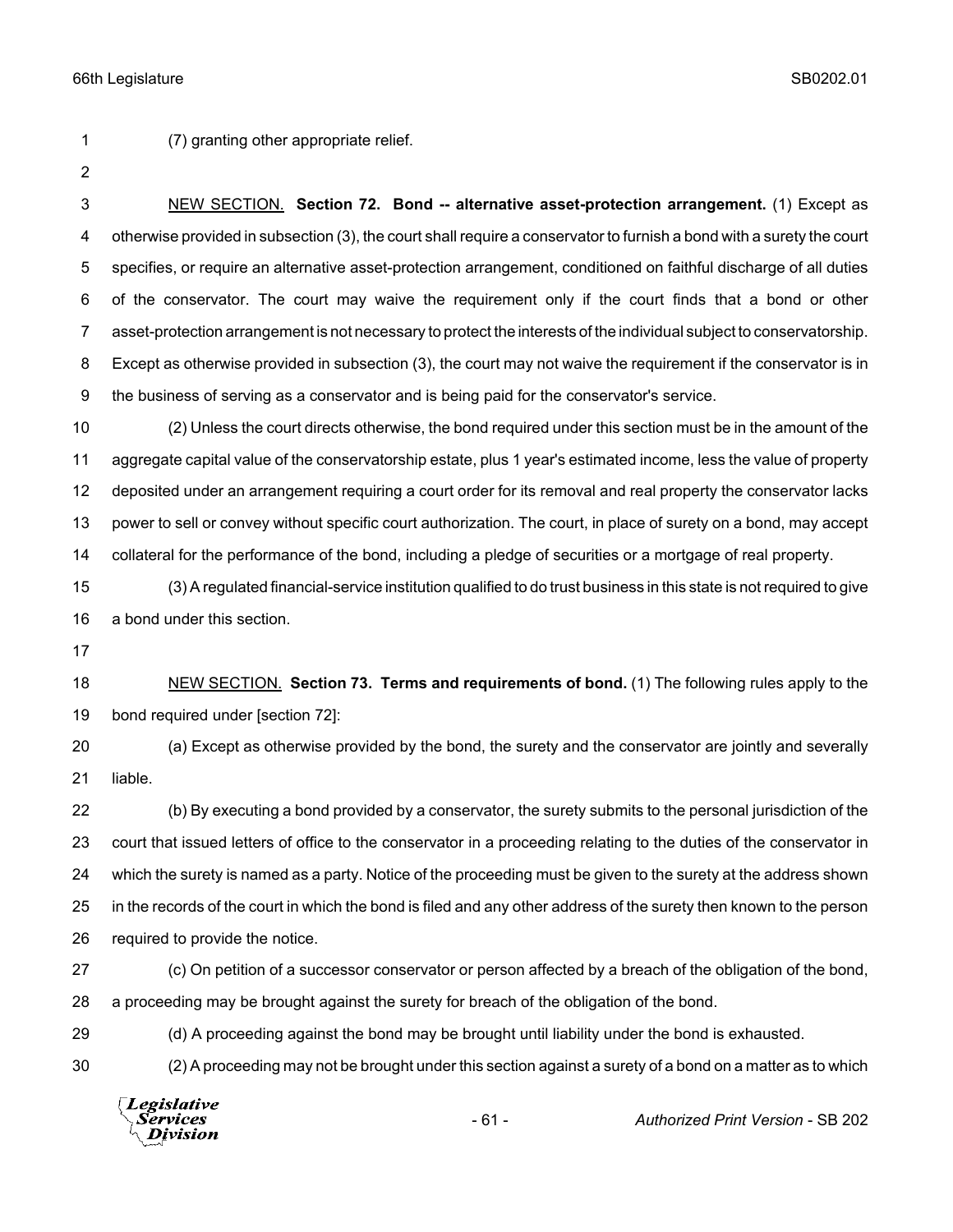a proceeding against the conservator is barred.

- (3) If a bond under [section 72] is not renewed by the conservator, the surety or sureties immediately shall give notice to the court and the individual subject to conservatorship.
- 

 NEW SECTION. **Section 74. Duties of conservator.** (1) A conservator is a fiduciary and has duties of prudence and loyalty to the individual subject to conservatorship.

 (2) A conservator shall promote the self-determination of the individual subject to conservatorship and, to the extent feasible, encourage the individual to participate in decisions, act on the individual's own behalf, and develop or regain the capacity to manage the individual's personal affairs.

 (3) In making a decision for an individual subject to conservatorship, the conservator shall make the decision the conservator reasonably believes the individual would make if able, unless doing so would fail to preserve the resources needed to maintain the individual's well-being and lifestyle or otherwise unreasonably harm or endanger the welfare or personal or financial interests of the individual. To determine the decision the individual would make if able, the conservator shall consider the individual's prior or current directions, preferences, opinions, values, and actions, to the extent actually known or reasonably ascertainable by the conservator.

 (4) If a conservator cannot make a decision under subsection (3) because the conservator does not know and cannot reasonably determine the decision the individual subject to conservatorship probably would make if able, or the conservator reasonably believes the decision the individual would make would fail to preserve resources needed to maintain the individual's well-being and lifestyle or otherwise unreasonably harm or endanger the welfare or personal or financial interests of the individual, the conservator shall act in accordance with the best interest of the individual. In determining the best interest of the individual, the conservator shall consider:

 (a) information received from professionals and persons that demonstrate sufficient interest in the welfare of the individual;

 (b) other information the conservator believes the individual would have considered if the individual were able to act; and

 (c) other factors a reasonable person in the circumstances of the individual would consider, including consequences for others.

(5) Except when inconsistent with the conservator's duties under subsections (1) through (4), a

Legislative *Services* **Division**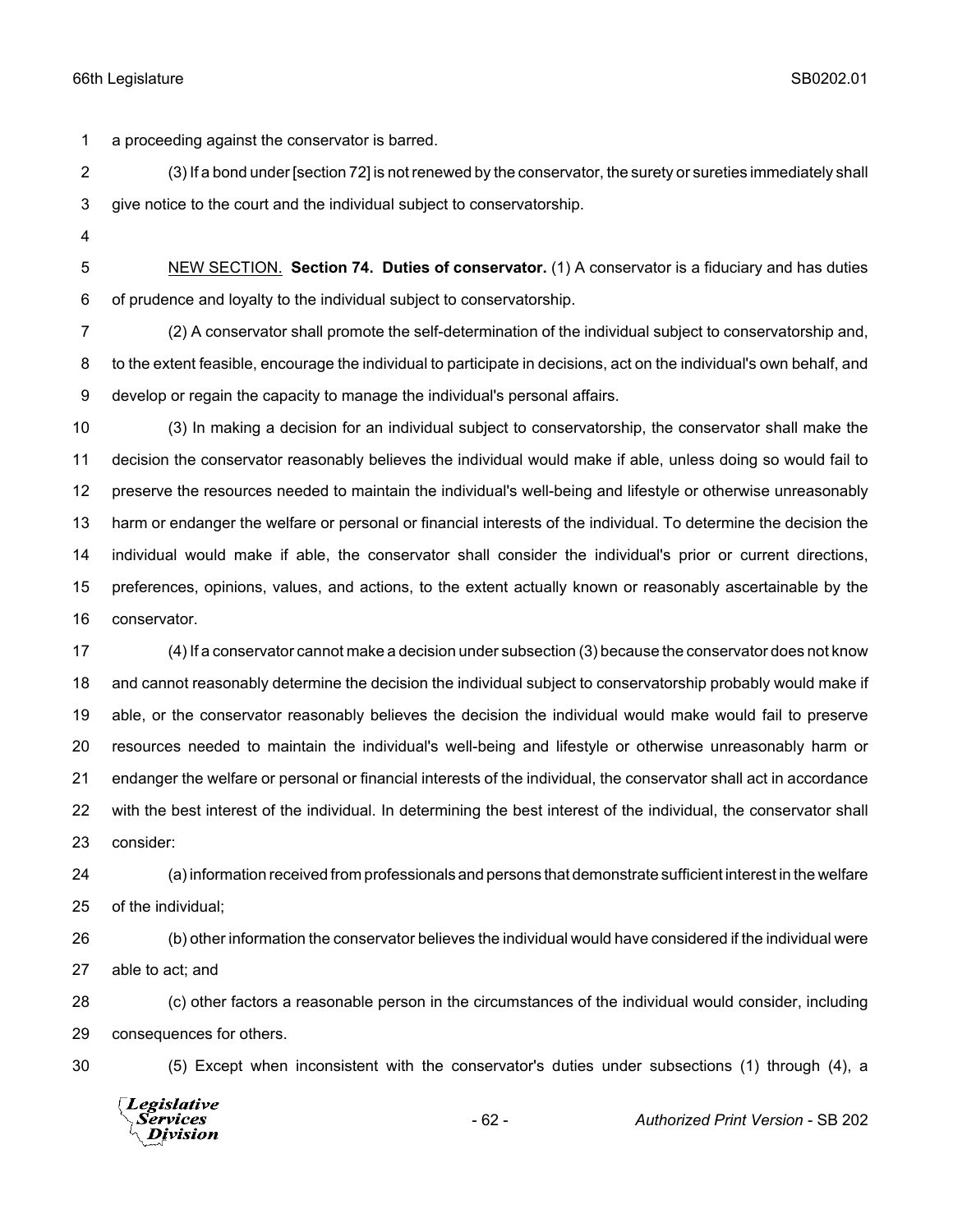conservator shall invest and manage the conservatorship estate as a prudent investor would, by considering:

(a) the circumstances of the individual subject to conservatorship and the conservatorship estate;

(b) general economic conditions;

(c) the possible effect of inflation or deflation;

(d) the expected tax consequences of an investment decision or strategy;

(e) the role of each investment or course of action in relation to the conservatorship estate as a whole;

(f) the expected total return from income and appreciation of capital;

(g) the need for liquidity, regularity of income, and preservation or appreciation of capital; and

(h) the special relationship or value, if any, of specific property to the individual subject to conservatorship.

 (6) The propriety of a conservator's investment and management of the conservatorship estate is determined in light of the facts and circumstances existing when the conservator decides or acts and not by hindsight.

 (7) A conservator shall make a reasonable effort to verify facts relevant to the investment and management of the conservatorship estate.

 (8) A conservator that has special skills or expertise, or is named conservator in reliance on the conservator's representation of special skills or expertise, has a duty to use the special skills or expertise in carrying out the conservator's duties.

 (9) In investing, selecting specific property for distribution, and invoking a power of revocation or withdrawal for the use or benefit of the individual subject to conservatorship, a conservator shall consider any estate plan of the individual known or reasonably ascertainable to the conservator and may examine the will or other donative, nominative, or appointive instrument of the individual.

 (10) A conservator shall maintain insurance on the insurable real and personal property of the individual subject to conservatorship, unless the conservatorship estate lacks sufficient funds to pay for insurance or the court finds:

(a) the property lacks sufficient equity; or

 (b) insuring the property would unreasonably dissipate the conservatorship estate or otherwise not be in the best interest of the individual.

 (11) If a power of attorney for finances is in effect, a conservator shall cooperate with the agent to the extent feasible.

(12) A conservator has access to and authority over a digital asset of the individual subject to

Legislative Services **Division**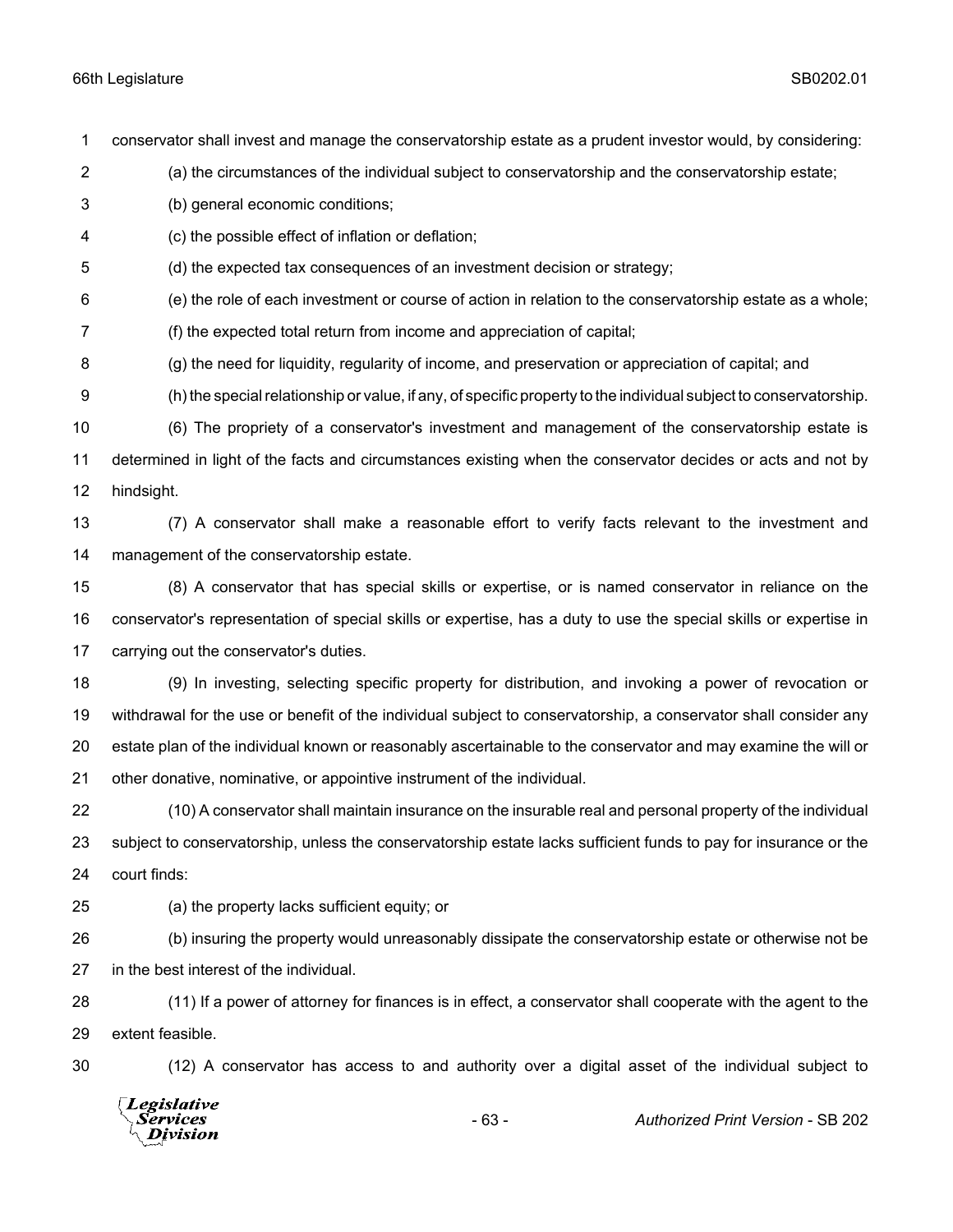conservatorship to the extent provided by Title 72, chapter 31, part 4, or court order.

 (13) A conservator for an adult shall notify the court if the condition of the adult has changed so that the adult is capable of exercising rights previously removed. The notice must be given immediately on learning of the change.

 NEW SECTION. **Section 75. Conservator's plan.** (1) A conservator, not later than 60 days after appointment and when there is a significant change in circumstances or the conservator seeks to deviate significantly from the conservator's plan, shall file with the court a plan for protecting, managing, expending, and distributing the assets of the conservatorship estate. The plan must be based on the needs of the individual subject to conservatorship and take into account the best interest of the individual as well as the individual's preferences, values, and prior directions, to the extent known to or reasonably ascertainable by the conservator. The conservator shall include in the plan:

 (a) a budget containing projected expenses and resources, including an estimate of the total amount of fees the conservator anticipates charging per year and a statement or list of the amount the conservator proposes to charge for each service the conservator anticipates providing to the individual;

 (b) how the conservator will involve the individual in decisions about management of the conservatorship estate;

 (c) any step the conservator plans to take to develop or restore the ability of the individual to manage the conservatorship estate; and

(d) an estimate of the duration of the conservatorship.

 (2) A conservator shall give notice of the filing of the conservator's plan under subsection (1), together with a copy of the plan, to the individual subject to conservatorship, a person entitled to notice under [section 67(5)] or a subsequent order, and any other person the court determines. The notice must include a statement of the right to object to the plan and be given not later than 14 days after the filing.

 (3) An individual subject to conservatorship and any person entitled under subsection (2) to receive notice and a copy of the conservator's plan may object to the plan.

 (4) The court shall review the conservator's plan filed under subsection (1) and determine whether to approve the plan or require a new plan. In deciding whether to approve the plan, the court shall consider an objection under subsection (3) and whether the plan is consistent with the conservator's duties and powers. The court may not approve the plan until 30 days after its filing.

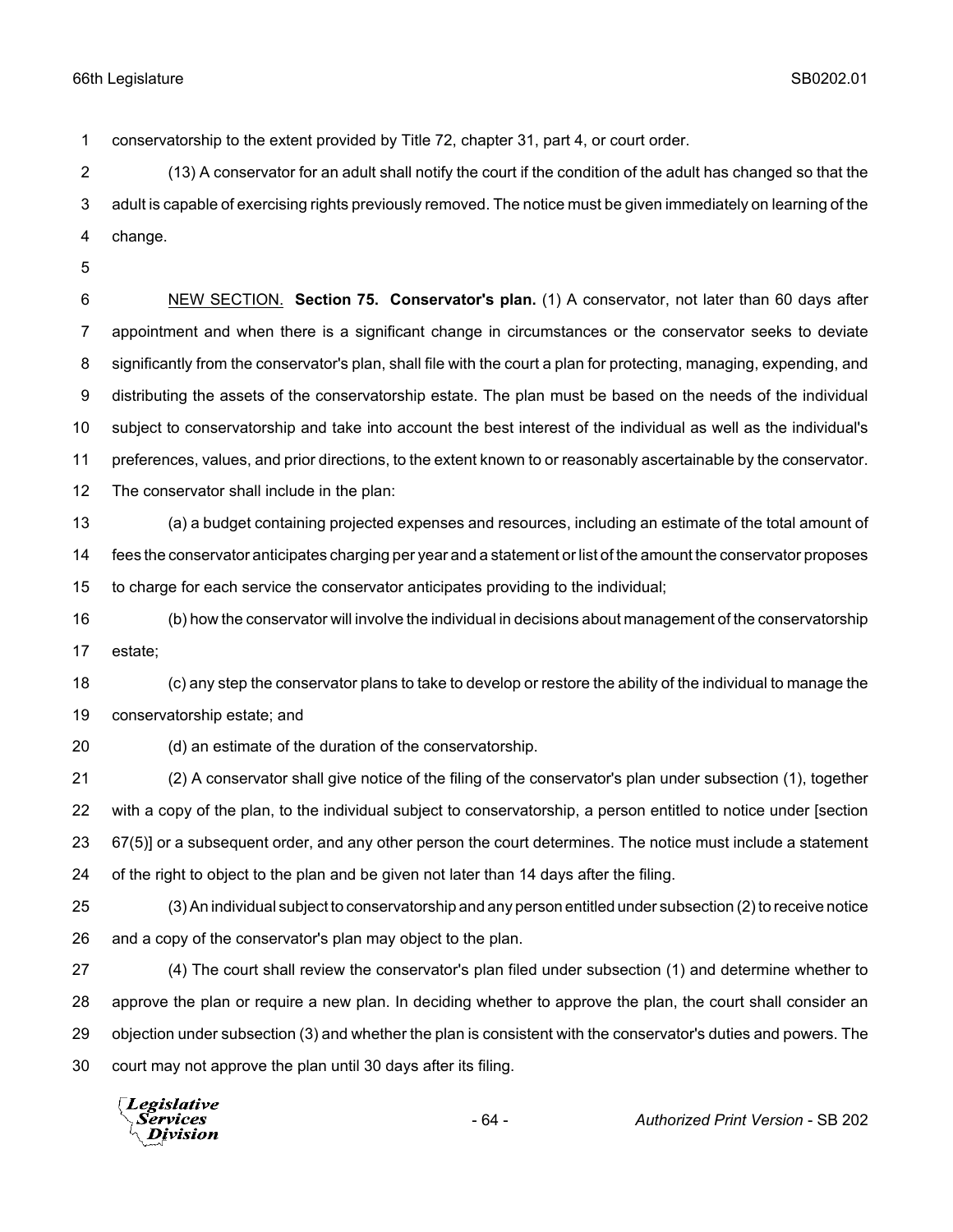66th Legislature SB0202.01

 a copy of the plan to the individual subject to conservatorship, a person entitled to notice under [section 67(5)] or a subsequent order, and any other person the court determines. NEW SECTION. **Section 76. Inventory -- records.** (1) Not later than 60 days after appointment, a conservator shall prepare and file with the appointing court a detailed inventory of the conservatorship estate, together with an oath or affirmation that the inventory is believed to be complete and accurate as far as information permits. (2) A conservator shall give notice of the filing of an inventory to the individual subject to conservatorship, a person entitled to notice under [section 67(5)] or a subsequent order, and any other person the court determines. The notice must be given not later than 14 days after the filing. (3) A conservator shall keep records of the administration of the conservatorship estate and make them available for examination on reasonable request of the individual subject to conservatorship, a guardian for the individual, or any other person the conservator or the court determines. NEW SECTION. **Section 77. Administrative powers of conservator not requiring court approval.** (1) Except as otherwise provided in [section 70] or qualified or limited in the court's order of appointment and stated in the letters of office, a conservator has all powers granted in this section and any additional power granted to a trustee by law of this state other than [sections 1 through 105]. (2) A conservator, acting reasonably and consistent with the fiduciary duties of the conservator to accomplish the purpose of the conservatorship, without specific court authorization or confirmation, may with respect to the conservatorship estate: (a) collect, hold, and retain property, including property in which the conservator has a personal interest and real property in another state, until the conservator determines disposition of the property should be made; (b) receive additions to the conservatorship estate; (c) continue or participate in the operation of a business or other enterprise; 27 (d) acquire an undivided interest in property in which the conservator, in a fiduciary capacity, holds an undivided interest; (e) invest assets; (f) deposit funds or other property in a financial institution, including one operated by the conservator; Legislative Services - 65 - *Authorized Print Version* - SB 202**Division** 

(5) After a conservator's plan under this section is approved by the court, the conservator shall provide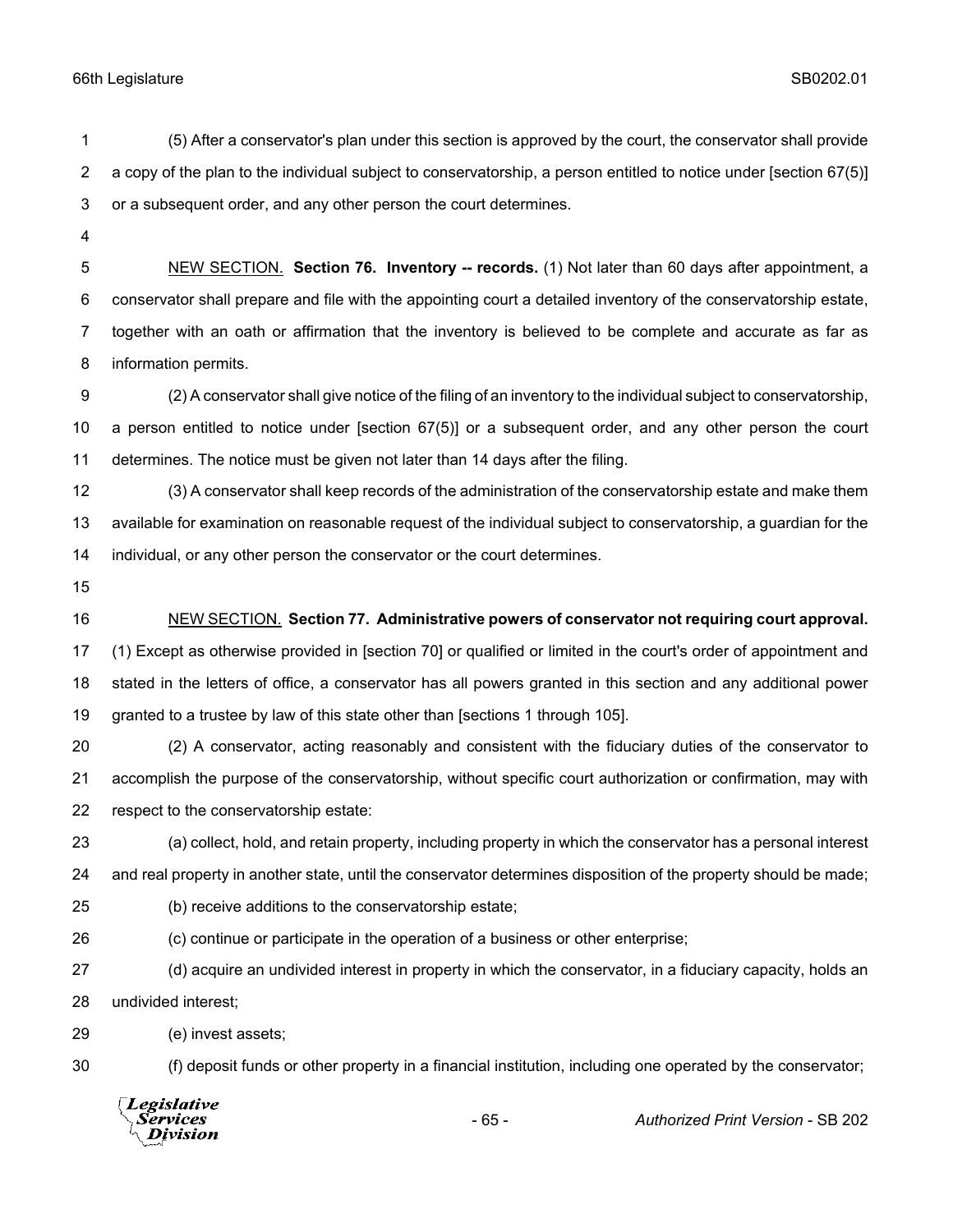(g) acquire or dispose of property, including real property in another state, for cash or on credit, at public or private sale, and manage, develop, improve, exchange, partition, change the character of, or abandon property;

 (h) make ordinary or extraordinary repairs or alterations in a building or other structure, demolish any improvement, or raze an existing or erect a new party wall or building;

 (i) subdivide or develop land, dedicate land to public use, make or obtain the vacation of a plat and adjust a boundary, adjust a difference in valuation of land, exchange or partition land by giving or receiving consideration, and dedicate an easement to public use without consideration;

 (j) enter for any purpose into a lease of property as lessor or lessee, with or without an option to purchase or renew, for a term within or extending beyond the term of the conservatorship;

 (k) enter into a lease or arrangement for exploration and removal of minerals or other natural resources or a pooling or unitization agreement;

 (l) grant an option involving disposition of property or accept or exercise an option for the acquisition of property;

(m) vote a security, in person or by general or limited proxy;

(n) pay a call, assessment, or other sum chargeable or accruing against or on account of a security;

(o) sell or exercise a stock subscription or conversion right;

 (p) consent, directly or through a committee or agent, to the reorganization, consolidation, merger, dissolution, or liquidation of a corporation or other business enterprise;

 (q) hold a security in the name of a nominee or in other form without disclosure of the conservatorship so that title to the security may pass by delivery;

(r) insure:

(i) the conservatorship estate, in whole or in part, against damage or loss in accordance with [section

74(10)]; and

(ii) the conservator against liability with respect to a third person;

(s) borrow funds, with or without security, to be repaid from the conservatorship estate or otherwise;

 (t) advance funds for the protection of the conservatorship estate or the individual subject to conservatorship and all expenses, losses, and liability sustained in the administration of the conservatorship estate or because of holding any property for which the conservator has a lien on the conservatorship estate;

(u) pay or contest a claim, settle a claim by or against the conservatorship estate or the individual subject

Legislative *Services* **Division**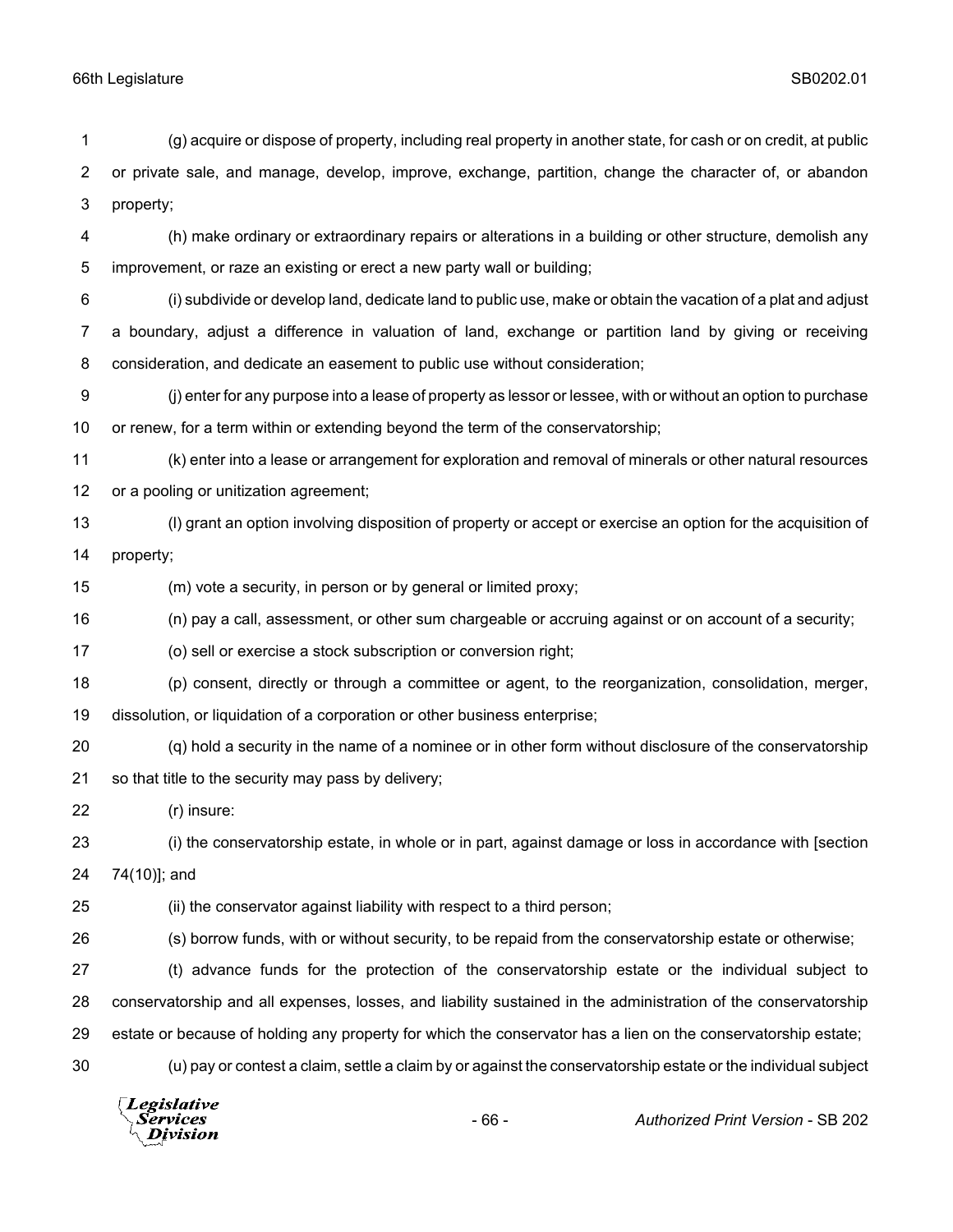to conservatorship by compromise, arbitration, or otherwise, or release, in whole or in part, a claim belonging to the conservatorship estate to the extent the claim is uncollectible;

 (v) pay a tax, assessment, compensation of the conservator or any guardian, and other expense incurred in the collection, care, administration, and protection of the conservatorship estate;

 (w) pay a sum distributable to the individual subject to conservatorship or an individual who is in fact dependent on the individual subject to conservatorship by paying the sum to the distributee or for the use of the distributee:

(i) to the guardian for the distributee;

 (ii) to the custodian of the distributee under Title 72, chapter 26, or custodial trustee under a custodial trust; or

 (iii) if there is no guardian, custodian, or custodial trustee, to a relative or other person having physical custody of the distributee;

 (x) bring or defend an action, claim, or proceeding in any jurisdiction for the protection of the conservatorship estate or the conservator in the performance of the conservator's duties;

 (y) structure the finances of the individual subject to conservatorship to establish eligibility for a public benefit, including by making gifts consistent with the individual's preferences, values, and prior directions, if the conservator's action does not jeopardize the individual's welfare and otherwise is consistent with the conservator's duties; and

 (z) execute and deliver any instrument that will accomplish or facilitate the exercise of a power of the conservator.

 NEW SECTION. **Section 78. Distribution from conservatorship estate.** Except as otherwise provided in [section 70] or qualified or limited in the court's order of appointment and stated in the letters of office, and unless contrary to a conservator's plan under [section 75], the conservator may expend or distribute income or principal of the conservatorship estate without specific court authorization or confirmation for the support, care, education, health, or welfare of the individual subject to conservatorship or an individual who is in fact dependent on the individual subject to conservatorship, including the payment of child or spousal support, in accordance with the following rules:

 (1) The conservator shall consider a recommendation relating to the appropriate standard of support, care, education, health, or welfare for the individual subject to conservatorship or individual who is dependent

**Legislative** *Services* **Division**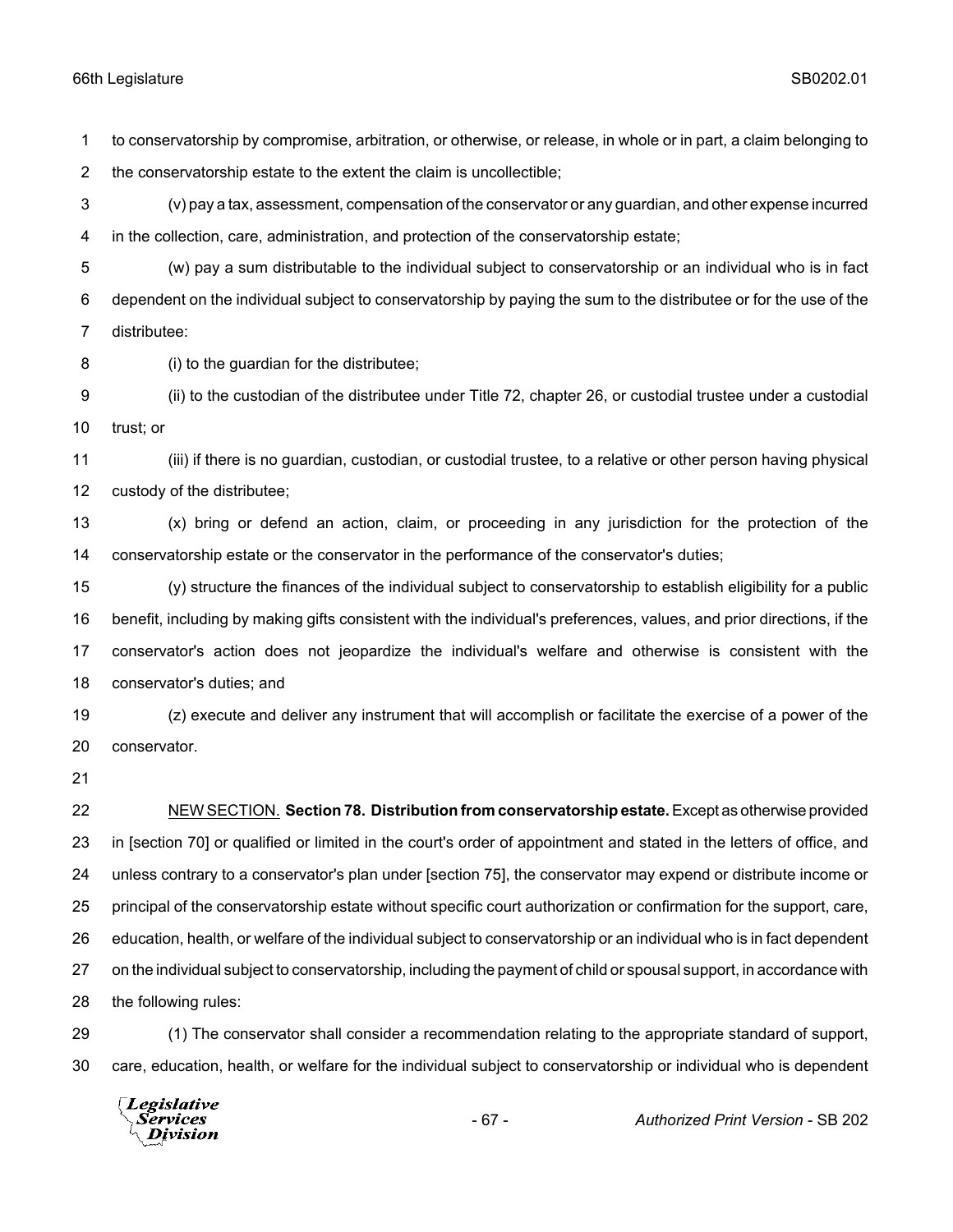on the individual subject to conservatorship, made by a guardian for the individual subject to conservatorship,

 if any, and, if the individual subject to conservatorship is a minor, a recommendation made by a parent of the minor.

 (2) The conservator acting in compliance with the conservator's duties under [section 74] is not liable for an expenditure or distribution made based on a recommendation under subsection (1) unless the conservator knows the expenditure or distribution is not in the best interest of the individual subject to conservatorship.

(3) In making an expenditure or distribution under this section, the conservator shall consider:

 (a) the size of the conservatorship estate, the estimated duration of the conservatorship, and the likelihood the individual subject to conservatorship, at some future time, may be fully self-sufficient and able to manage the individual's financial affairs and the conservatorship estate;

 (b) the accustomed standard of living of the individual subject to conservatorship and individual who is dependent on the individual subject to conservatorship;

(c) other funds or source used for the support of the individual subject to conservatorship; and

(d) the preferences, values, and prior directions of the individual subject to conservatorship.

 (4) Funds expended or distributed under this section may be paid by the conservator to any person, including the individual subject to conservatorship, as reimbursement for expenditures the conservator might have made, or in advance for services to be provided to the individual subject to conservatorship or individual who is dependent on the individual subject to conservatorship if it is reasonable to expect the services will be performed and advance payment is customary or reasonably necessary under the circumstances.

 NEW SECTION. **Section 79. Conservator's report and accounting -- monitoring.** (1) A conservator shall file with the court a report in a record regarding the administration of the conservatorship estate annually unless the court otherwise directs, on resignation or removal, on termination of the conservatorship, and at any other time the court directs.

(2) A report under subsection (1) must state or contain:

 (a) an accounting that lists property included in the conservatorship estate and the receipts, disbursements, liabilities, and distributions during the period for which the report is made;

(b) a list of the services provided to the individual subject to conservatorship;

 (c) a copy of the conservator's most recently approved plan and a statement whether the conservator has deviated from the plan and, if so, how the conservator has deviated and why;

Legislative *Services* - 68 - *Authorized Print Version* - SB 202**Division**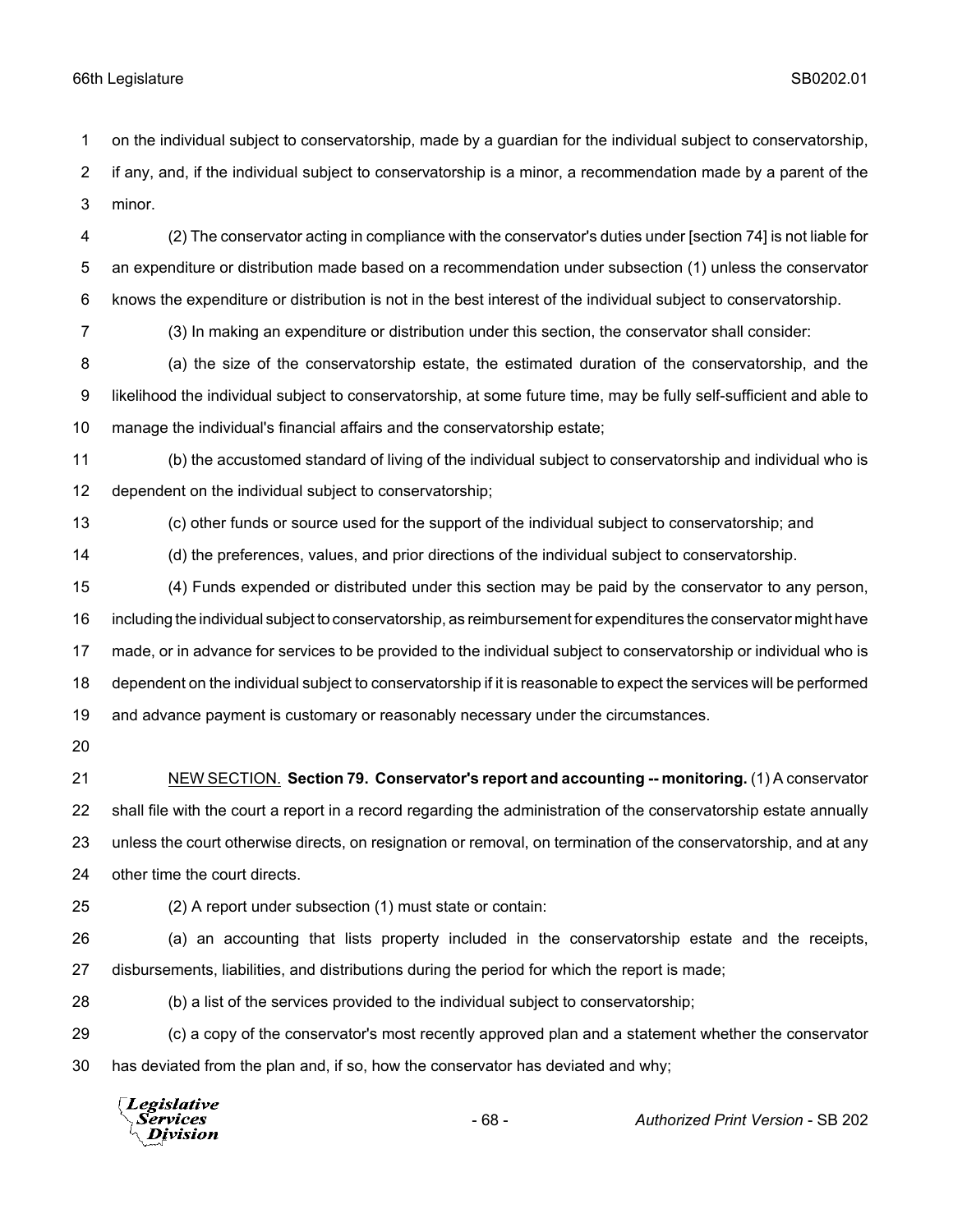(d) a recommendation as to the need for continued conservatorship and any recommended change in the scope of the conservatorship;

 (e) to the extent feasible, a copy of the most recent reasonably available financial statements evidencing the status of bank accounts, investment accounts, and mortgages or other debts of the individual subject to conservatorship with all but the last four digits of the account numbers and social security number redacted;

 (f) anything of more than de minimis value which the conservator, any individual who resides with the conservator, or the spouse, parent, child, or sibling of the conservator has received from a person providing goods or services to the individual subject to conservatorship;

 (g) any business relation the conservator has with a person the conservator has paid or that has benefited from the property of the individual subject to conservatorship; and

 (h) whether any coconservator or successor conservator appointed to serve when a designated event occurs is alive and able to serve.

 (3) The court may appoint a visitor to review a report under this section or conservator's plan under [section 75], interview the individual subject to conservatorship or conservator, or investigate any other matter involving the conservatorship. In connection with the report, the court may order the conservator to submit the conservatorship estate to appropriate examination in a manner the court directs.

 (4) Notice of the filing under this section of a conservator's report, together with a copy of the report, must be provided to the individual subject to conservatorship, a person entitled to notice under [section 67(5)] or a subsequent order, and other persons the court determines. The notice and report must be given not later than 14 days after filing.

 (5) The court shall establish procedures for monitoring a report submitted under this section and review each report at least annually to determine whether:

 (a) the reports provide sufficient information to establish the conservator has complied with the conservator's duties;

(b) the conservatorship should continue; and

(c) the conservator's requested fees, if any, should be approved.

 (6) If the court determines there is reason to believe a conservator has not complied with the conservator's duties or the conservatorship should not continue, the court:

 (a) shall notify the individual subject to conservatorship, the conservator, and any other person entitled to notice under [section 67(5)] or a subsequent order;

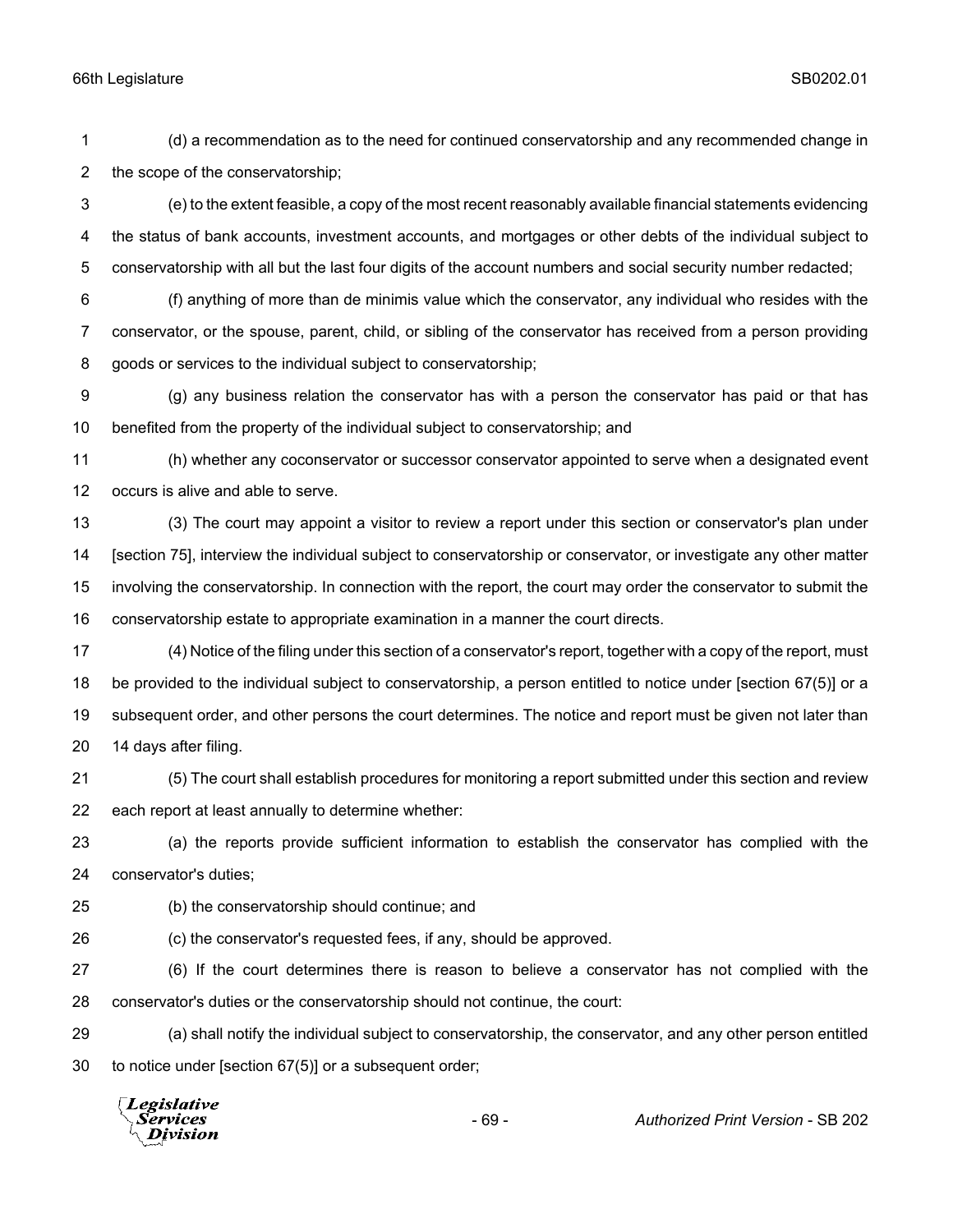(b) may require additional information from the conservator; (c) may appoint a visitor to interview the individual subject to conservatorship or conservator or investigate any matter involving the conservatorship; and (d) consistent with [sections 86 and 87], may hold a hearing to consider removal of the conservator, termination of the conservatorship, or a change in the powers granted to the conservator or terms of the conservatorship. (7) If the court has reason to believe fees requested by a conservator are not reasonable, the court shall hold a hearing to determine whether to adjust the requested fees. (8) A conservator may petition the court for approval of a report filed under this section. The court after review may approve the report. If the court approves the report, there is a rebuttable presumption the report is accurate as to a matter adequately disclosed in the report. (9) An order, after notice and hearing, approving an interim report of a conservator filed under this section adjudicates liabilities concerning a matter adequately disclosed in the report, as to a person given notice of the report or accounting.

 (10) An order, after notice and hearing, approving a final report filed under this section discharges the conservator from all liabilities, claims, and causes of action by a person given notice of the report and the hearing as to a matter adequately disclosed in the report.

 NEW SECTION. **Section 80. Attempted transfer of property by individual subject to conservatorship.** (1) The interest of an individual subject to conservatorship in property included in the conservatorship estate is not transferrable or assignable by the individual and is not subject to levy, garnishment, or similar process for claims against the individual unless allowed under [section 84].

 (2) If an individual subject to conservatorship enters into a contract after having the right to enter the contract removed by the court, the contract is void against the individual and the individual's property but is enforceable against the person that contracted with the individual.

 (3) A person other than the conservator that deals with an individual subject to conservatorship with respect to property included in the conservatorship estate is entitled to protection provided by law of this state other than [sections 1 through 105].

NEW SECTION. **Section 81. Transaction involving conflict of interest.** A transaction involving a

Legislative *Services* Division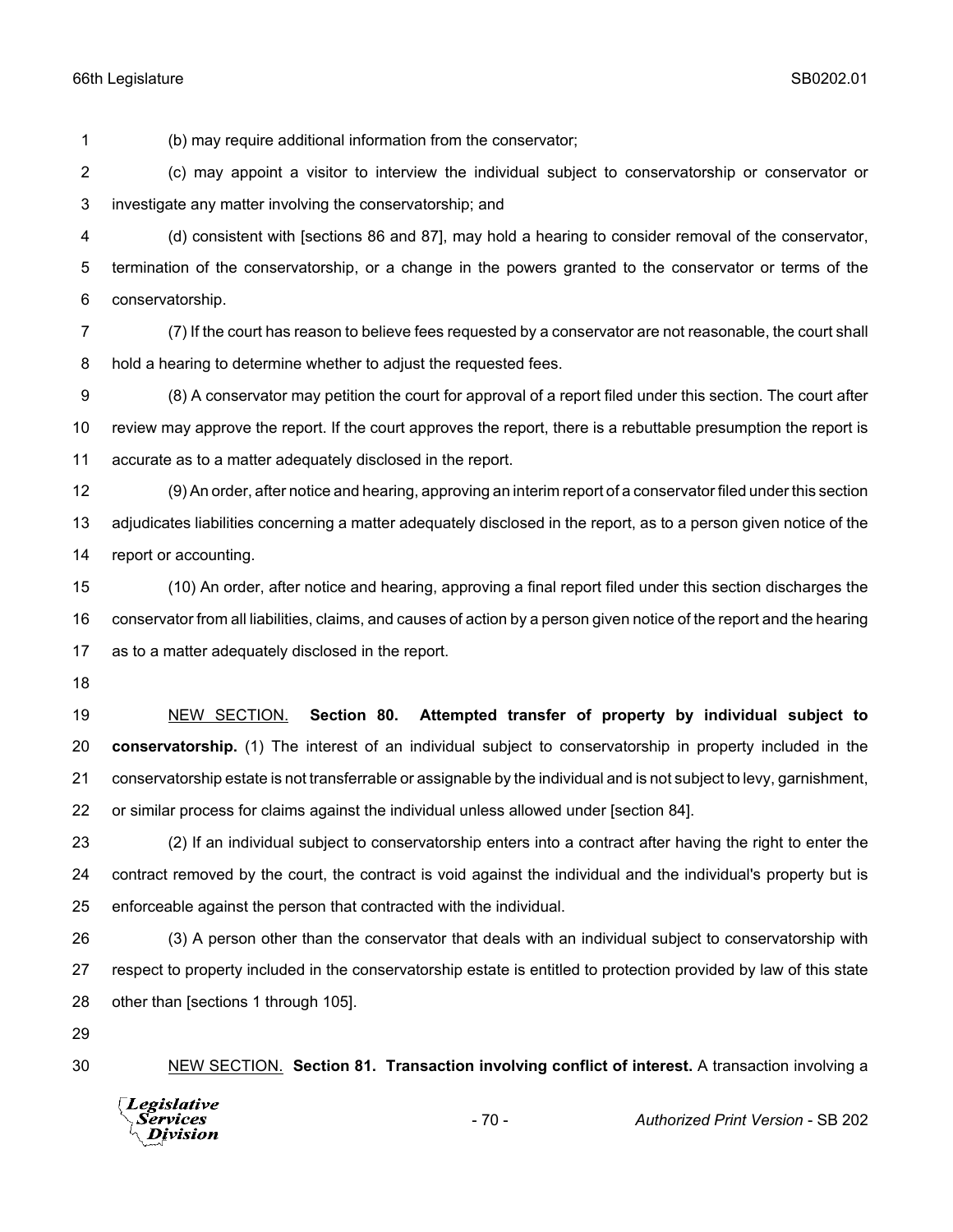conservatorship estate which is affected by a substantial conflict between the conservator's fiduciary duties and personal interests is voidable unless the transaction is authorized by court order after notice to persons entitled to notice under [section 67(5)] or a subsequent order. A transaction affected by a substantial conflict includes a sale, encumbrance, or other transaction involving the conservatorship estate entered into by the conservator, an individual with whom the conservator resides, the spouse, descendant, sibling, agent, or attorney of the conservator, or a corporation or other enterprise in which the conservator has a substantial beneficial interest. 

- NEW SECTION. **Section 82. Protection of person dealing with conservator.** (1) A person that assists or deals with a conservator in good faith and for value in any transaction, other than a transaction requiring a court order under [section 70], is protected as though the conservator properly exercised any power in question. Knowledge by a person that the person is dealing with a conservator alone does not require the person to inquire into the existence of authority of the conservator or the propriety of the conservator's exercise of authority, but restrictions on authority stated in letters of office, or otherwise provided by law, are effective as to the person. A person that pays or delivers property to a conservator is not responsible for proper application of the property.
- (2) Protection under subsection (1) extends to a procedural irregularity or jurisdictional defect in the proceeding leading to the issuance of letters of office and does not substitute for protection for a person that assists or deals with a conservator provided by comparable provisions in law of this state other than [sections 1 through 105] relating to a commercial transaction or simplifying a transfer of securities by a fiduciary.
- 

 NEW SECTION. **Section 83. Death of individual subject to conservatorship.** (1) If an individual subject to conservatorship dies, the conservator shall deliver to the court for safekeeping any will of the individual in the conservator's possession and inform the personal representative named in the will if feasible, or if not feasible, a beneficiary named in the will, of the delivery.

 (2) If 40 days after the death of an individual subject to conservatorship no personal representative has been appointed and no application or petition for appointment is before the court, the conservator may apply to exercise the powers and duties of a personal representative to administer and distribute the decedent's estate. The conservator shall give notice to a person nominated as personal representative by a will of the decedent of which the conservator is aware. The court may grant the application if there is no objection and endorse the letters of office to note that the individual formerly subject to conservatorship is deceased and the conservator

Legislative Services **Division**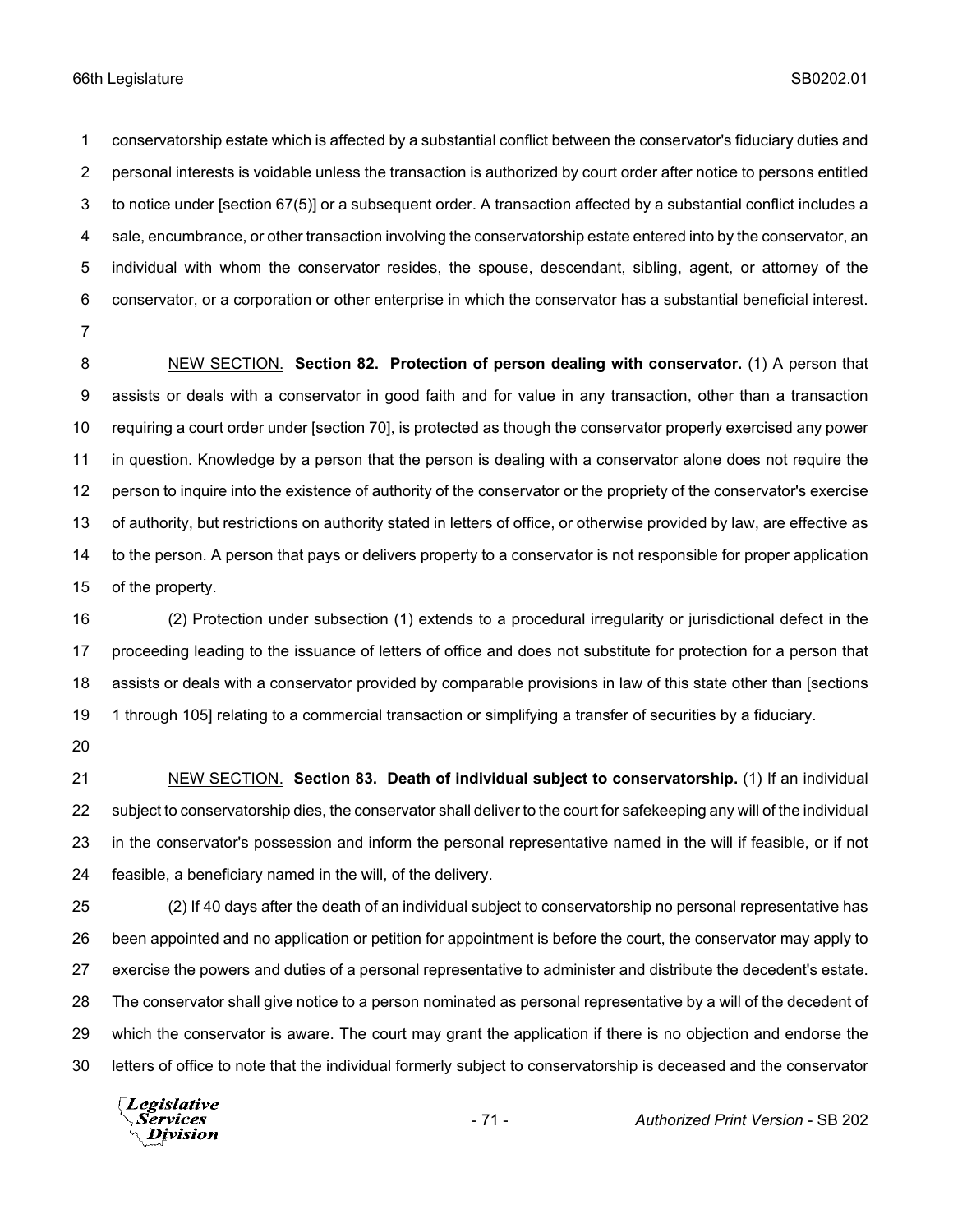has acquired the powers and duties of a personal representative.

 (3) Issuance of an order under this section has the effect of an order of appointment of a personal representative under the Uniform Probate Code.

 (4) On the death of an individual subject to conservatorship, the conservator shall conclude the administration of the conservatorship estate as provided in [section 87].

 NEW SECTION. **Section 84. Presentation and allowance of claim.** (1) A conservator may pay, or secure by encumbering property included in the conservatorship estate, a claim against the conservatorship estate or the individual subject to conservatorship arising before or during the conservatorship, on presentation and allowance in accordance with the priorities under subsection (4). A claimant may present a claim by:

 (a) sending or delivering to the conservator a statement in a record of the claim, indicating its basis, the name and address of the claimant, and the amount claimed; or

 (b) filing the claim with the court, in a form acceptable to the court, and sending or delivering a copy of the claim to the conservator.

 (2) A claim under subsection (1) is presented on receipt by the conservator of the statement of the claim or the filing with the court of the claim, whichever first occurs. A presented claim is allowed if it is not disallowed in whole or in part by the conservator in a record sent or delivered to the claimant not later than 60 days after its presentation. Before payment, the conservator may change an allowance of the claim to a disallowance in whole or in part, but not after allowance under a court order or order directing payment of the claim. Presentation of a claim tolls until 30 days after disallowance of the claim the running of a statute of limitations that has not expired relating to the claim.

 (3) A claimant whose claim under subsection (1) has not been paid may petition the court to determine the claim at any time before it is barred by a statute of limitations, and the court may order its allowance, payment, or security by encumbering property included in the conservatorship estate. If a proceeding is pending against the individual subject to conservatorship at the time of appointment of the conservator or is initiated thereafter, the moving party shall give the conservator notice of the proceeding if it could result in creating a claim against the conservatorship estate.

 (4) If a conservatorship estate is likely to be exhausted before all existing claims are paid, the conservator shall distribute the estate in money or in kind in payment of claims in the following order:

(a) costs and expenses of administration;

Legislative Services **Division**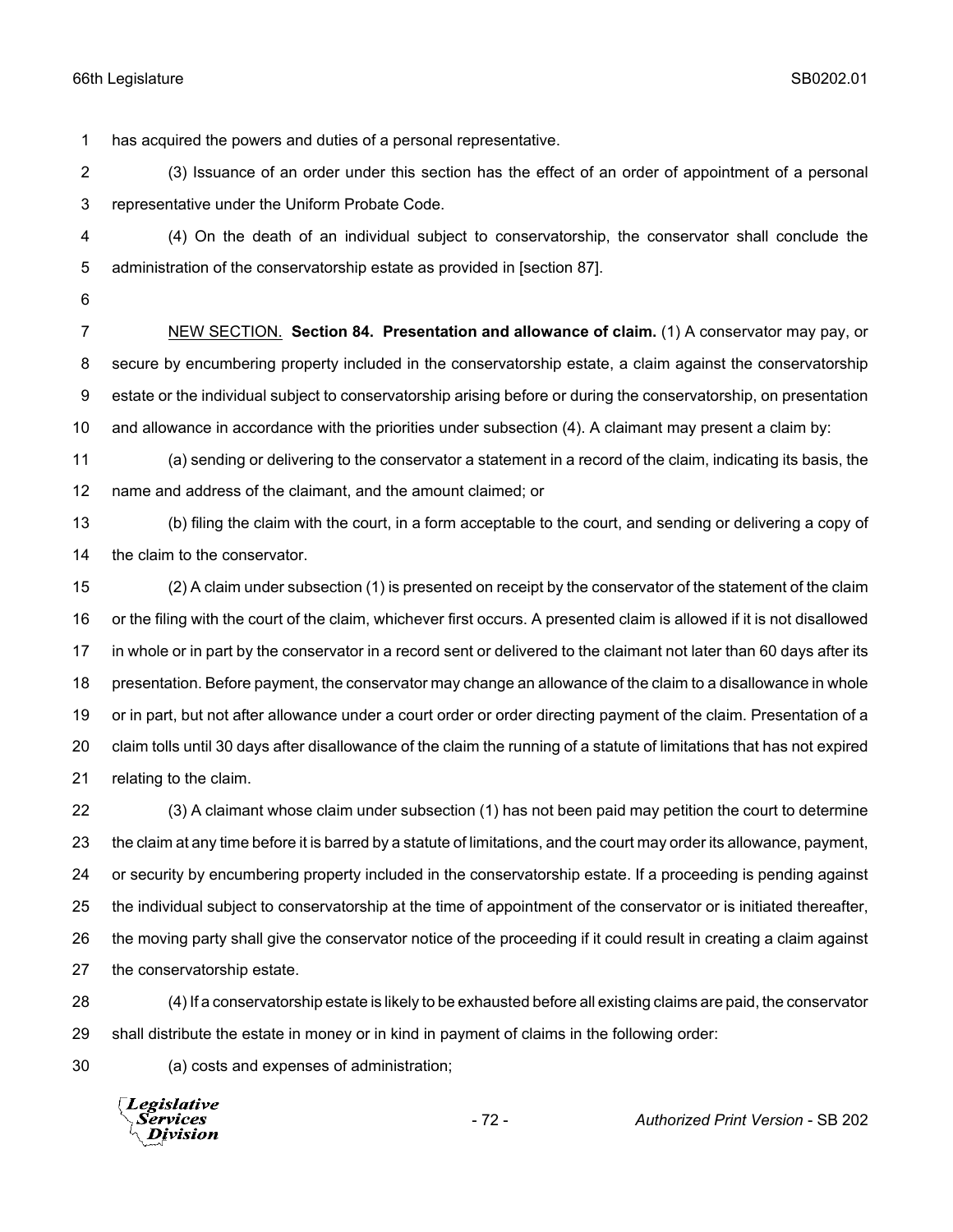(b) a claim of the federal or state government having priority under law other than [sections 1 through 105];

 (c) a claim incurred by the conservator for support, care, education, health, or welfare previously provided to the individual subject to conservatorship or an individual who is in fact dependent on the individual subject to conservatorship;

(d) a claim arising before the conservatorship; and

(e) all other claims.

 (5) Preference may not be given in the payment of a claim under subsection (4) over another claim of the same class. A claim due and payable may not be preferred over a claim not due unless:

 (a) doing so would leave the conservatorship estate without sufficient funds to pay the basic living and health care expenses of the individual subject to conservatorship; and

(b) the court authorizes the preference under [section 70(1)(h)].

 (6) If assets of a conservatorship estate are adequate to meet all existing claims, the court, acting in the best interest of the individual subject to conservatorship, may order the conservator to grant a security interest in the conservatorship estate for payment of a claim at a future date.

 NEW SECTION. **Section 85. Personal liability of conservator.** (1) Except as otherwise agreed by a conservator, the conservator is not personally liable on a contract properly entered into in a fiduciary capacity in the course of administration of the conservatorship estate unless the conservator fails to reveal the conservator's representative capacity in the contract or before entering into the contract.

 (2) A conservator is personally liable for an obligation arising from control of property of the conservatorship estate or an act or omission occurring in the course of administration of the conservatorship estate only if the conservator is personally at fault.

 (3) A claim based on a contract entered into by a conservator in a fiduciary capacity, an obligation arising from control of property included in the conservatorship estate, or a tort committed in the course of administration of the conservatorship estate may be asserted against the conservatorship estate in a proceeding against the conservator in a fiduciary capacity, whether or not the conservator is personally liable for the claim.

 (4) A question of liability between a conservatorship estate and the conservator personally may be determined in a proceeding for accounting, surcharge, or indemnification or another appropriate proceeding or action.

**Legislative** ervices Division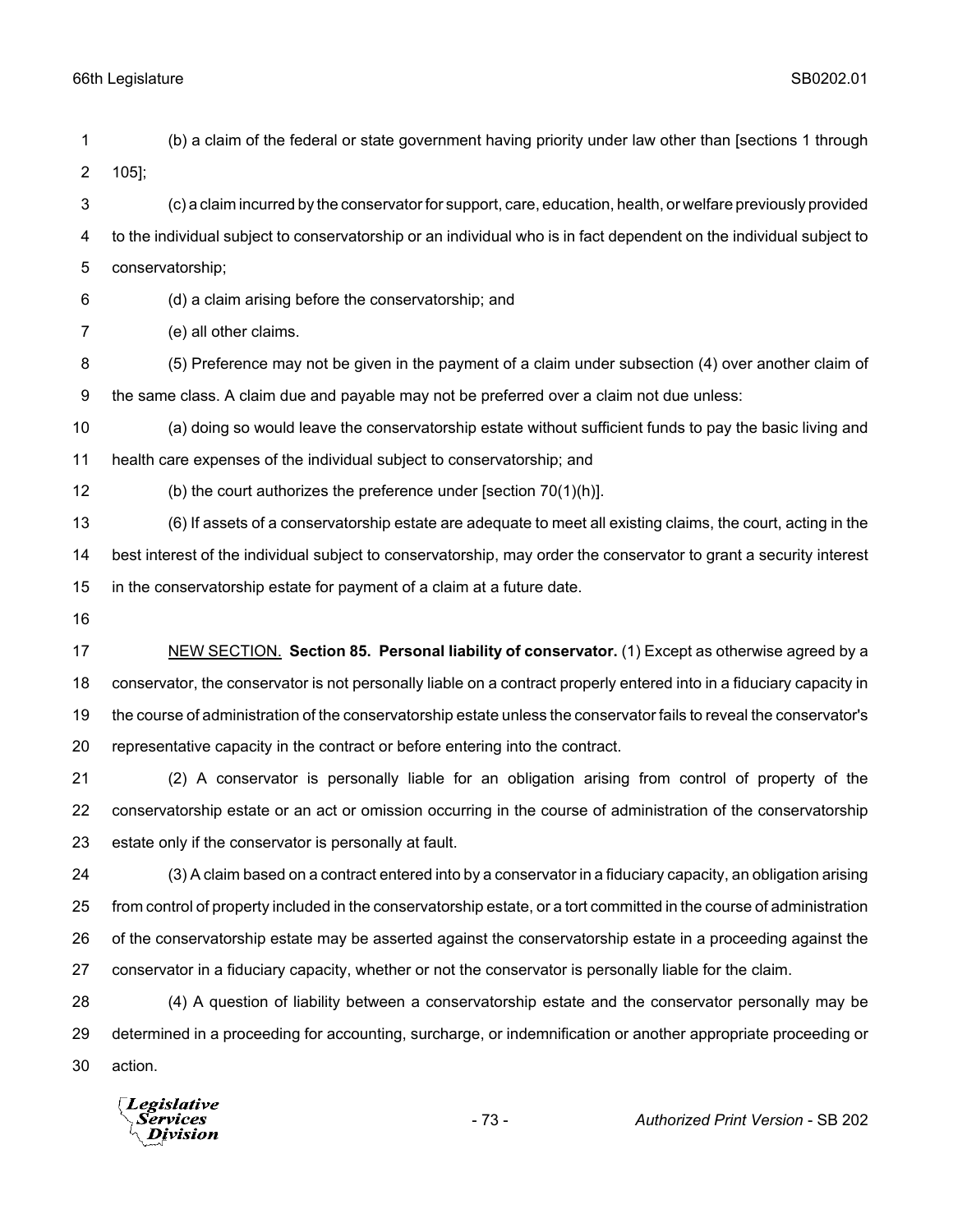| $\overline{c}$ | NEW SECTION. Section 86. Removal of conservator -- appointment of successor. (1) The court                         |  |  |
|----------------|--------------------------------------------------------------------------------------------------------------------|--|--|
| 3              | may remove a conservator for failure to perform the conservator's duties or other good cause and appoint a         |  |  |
| 4              | successor conservator to assume the duties of the conservator.                                                     |  |  |
| 5              | (2) The court shall hold a hearing to determine whether to remove a conservator and appoint a successor            |  |  |
| 6              | on:                                                                                                                |  |  |
| 7              | (a) petition of the individual subject to conservatorship, conservator, or person interested in the welfare        |  |  |
| 8              | of the individual which contains allegations that, if true, would support a reasonable belief that removal of the  |  |  |
| 9              | conservator and appointment of a successor may be appropriate, but the court may decline to hold a hearing if      |  |  |
| 10             | a petition based on the same or substantially similar facts was filed during the preceding 6 months;               |  |  |
| 11             | (b) communication from the individual subject to conservatorship, conservator, or person interested in             |  |  |
| 12             | the welfare of the individual which supports a reasonable belief that removal of the conservator and appointment   |  |  |
| 13             | of a successor may be appropriate; or                                                                              |  |  |
| 14             | (c) determination by the court that a hearing would be in the best interest of the individual subject to           |  |  |
| 15             | conservatorship.                                                                                                   |  |  |
| 16             | (3) Notice of a petition under subsection (2)(a) must be given to the individual subject to conservatorship,       |  |  |
| 17             | the conservator, and any other person the court determines.                                                        |  |  |
| 18             | (4) An individual subject to conservatorship who seeks to remove the conservator and have a successor              |  |  |
| 19             | appointed has the right to choose an attorney to represent the individual in this matter. If the individual is not |  |  |
| 20             | represented by an attorney, the court shall appoint an attorney under the same conditions as in [section 62]. The  |  |  |
| 21             | court shall award reasonable attorney's fees to the attorney as provided in [section 18].                          |  |  |
| 22             | (5) In selecting a successor conservator, the court shall follow the priorities under [section 66].                |  |  |
| 23             | (6) Not later than 30 days after appointing a successor conservator, the court shall give notice of the            |  |  |
| 24             | appointment to the individual subject to conservatorship and any person entitled to notice under [section 67(5)]   |  |  |
| 25             | or a subsequent order.                                                                                             |  |  |
| 26             |                                                                                                                    |  |  |
| 27             | NEW SECTION. Section 87. Termination or modification of conservatorship. (1) A conservatorship                     |  |  |
| 28             | for a minor terminates on the earliest of:                                                                         |  |  |
| 29             | (a) a court order terminating the conservatorship;                                                                 |  |  |
| 30             | (b) the minor becoming an adult or, if the minor consents or the court finds by clear-and-convincing               |  |  |
|                | <b>Legislative</b><br>- 74 -<br><b>Authorized Print Version - SB 202</b><br>Services<br>ivision                    |  |  |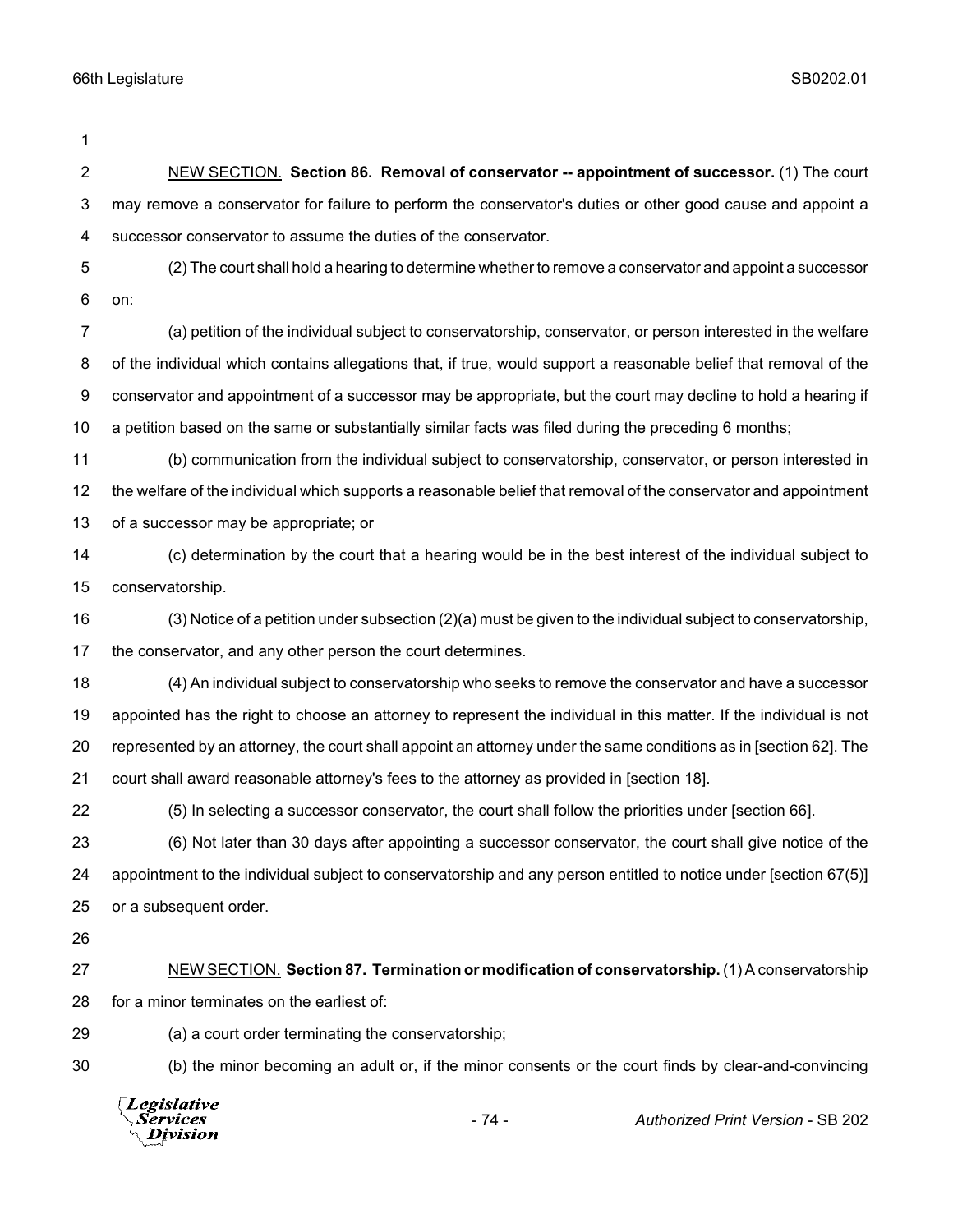evidence that substantial harm to the minor's interests is otherwise likely, attaining 21 years of age;

(c) emancipation of the minor; or

(d) death of the minor.

(2) A conservatorship for an adult terminates on order of the court or when the adult dies.

 (3) An individual subject to conservatorship, the conservator, or a person interested in the welfare of the individual may petition for:

 (a) termination of the conservatorship on the ground that a basis for appointment under [section 57] does not exist or termination would be in the best interest of the individual or for other good cause; or

 (b) modification of the conservatorship on the ground that the extent of protection or assistance granted is not appropriate or for other good cause.

 (4) The court shall hold a hearing to determine whether termination or modification of a conservatorship is appropriate on:

 (a) petition under subsection (3) which contains allegations that, if true, would support a reasonable belief that termination or modification of the conservatorship may be appropriate, but the court may decline to hold a hearing if a petition based on the same or substantially similar facts was filed within the preceding 6 months;

 (b) a communication from the individual subject to conservatorship, conservator, or person interested in the welfare of the individual which supports a reasonable belief that termination or modification of the conservatorship may be appropriate, including because the functional needs of the individual or supports or services available to the individual have changed;

 (c) a report from a guardian or conservator which indicates that termination or modification may be appropriate because the functional needs or supports or services available to the individual have changed or a protective arrangement instead of conservatorship or other less restrictive alternative is available; or

(d) a determination by the court that a hearing would be in the best interest of the individual.

 (5) Notice of a petition under subsection (3) must be given to the individual subject to conservatorship, the conservator, and any such other person the court determines.

 (6) On presentation of prima facie evidence for termination of a conservatorship, the court shall order termination unless it is proven that a basis for appointment of a conservator under [section 57] exists.

 (7) The court shall modify the powers granted to a conservator if the powers are excessive or inadequate due to a change in the abilities or limitations of the individual subject to conservatorship, the individual's supports, or other circumstances.

Legislative *Services* Division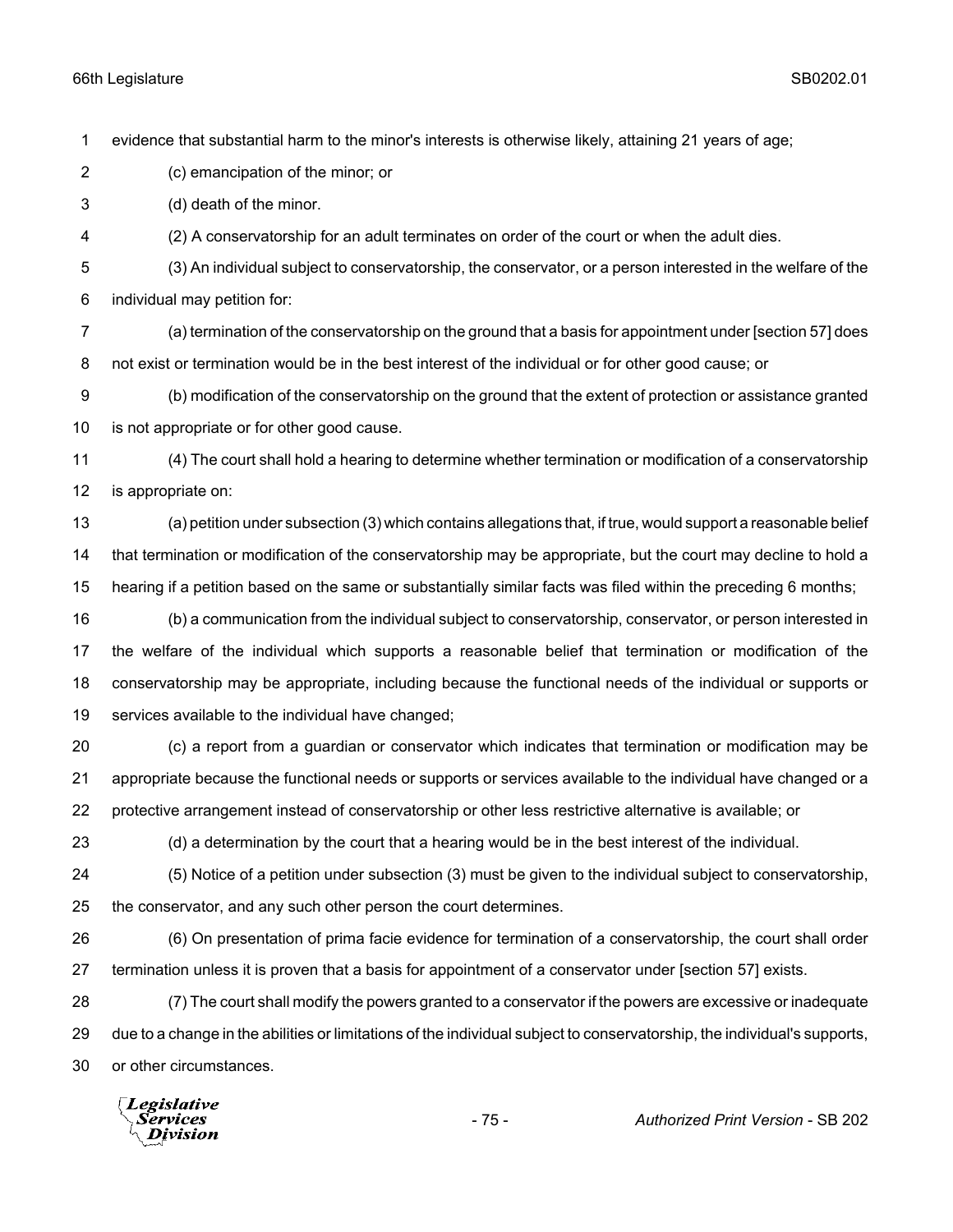(8) Unless the court otherwise orders for good cause, before terminating a conservatorship, the court shall follow the same procedures to safeguard the rights of the individual subject to conservatorship which apply to a petition for conservatorship.

 (9) An individual subject to conservatorship who seeks to terminate or modify the terms of the conservatorship has the right to choose an attorney to represent the individual in this matter. If the individual is not represented by an attorney, the court shall appoint an attorney under the same conditions as in [section 62]. The court shall award reasonable attorney's fees to the attorney as provided in [section 18].

 (10) On termination of a conservatorship other than by reason of the death of the individual subject to conservatorship, property of the conservatorship estate passes to the individual. The order of termination must direct the conservator to file a final report and petition for discharge on approval by the court of the final report.

 (11) On termination of a conservatorship by reason of the death of the individual subject to conservatorship, the conservator promptly shall file a final report and petition for discharge on approval by the court of the final report. On approval of the final report, the conservator shall proceed expeditiously to distribute the conservatorship estate to the individual's estate or as otherwise ordered by the court. The conservator may take reasonable measures necessary to preserve the conservatorship estate until distribution can be made.

 (12) The court shall issue a final order of discharge on the approval by the court of the final report and satisfaction by the conservator of any other condition the court imposed on the conservator's discharge.

NEW SECTION. **Section 88. Transfer for benefit of minor without appointment of conservator.**

 (1) Unless a person required to transfer funds or other property to a minor knows that a conservator for the minor has been appointed or a proceeding is pending for conservatorship, the person may transfer an amount or value not exceeding \$15,000 in a 12-month period to:

(a) a person that has care or custody of the minor and with whom the minor resides;

(b) a guardian for the minor;

(c) a custodian under Title 72, chapter 26; or

 (d) a financial institution as a deposit in an interest-bearing account or certificate solely in the name of the minor and shall give notice to the minor of the deposit.

 (2) A person that transfers funds or other property under this section is not responsible for its proper application.

(3) A person that receives funds or other property for a minor under subsection (1)(a) or (1)(b) may apply

Legislative *Services* **Division**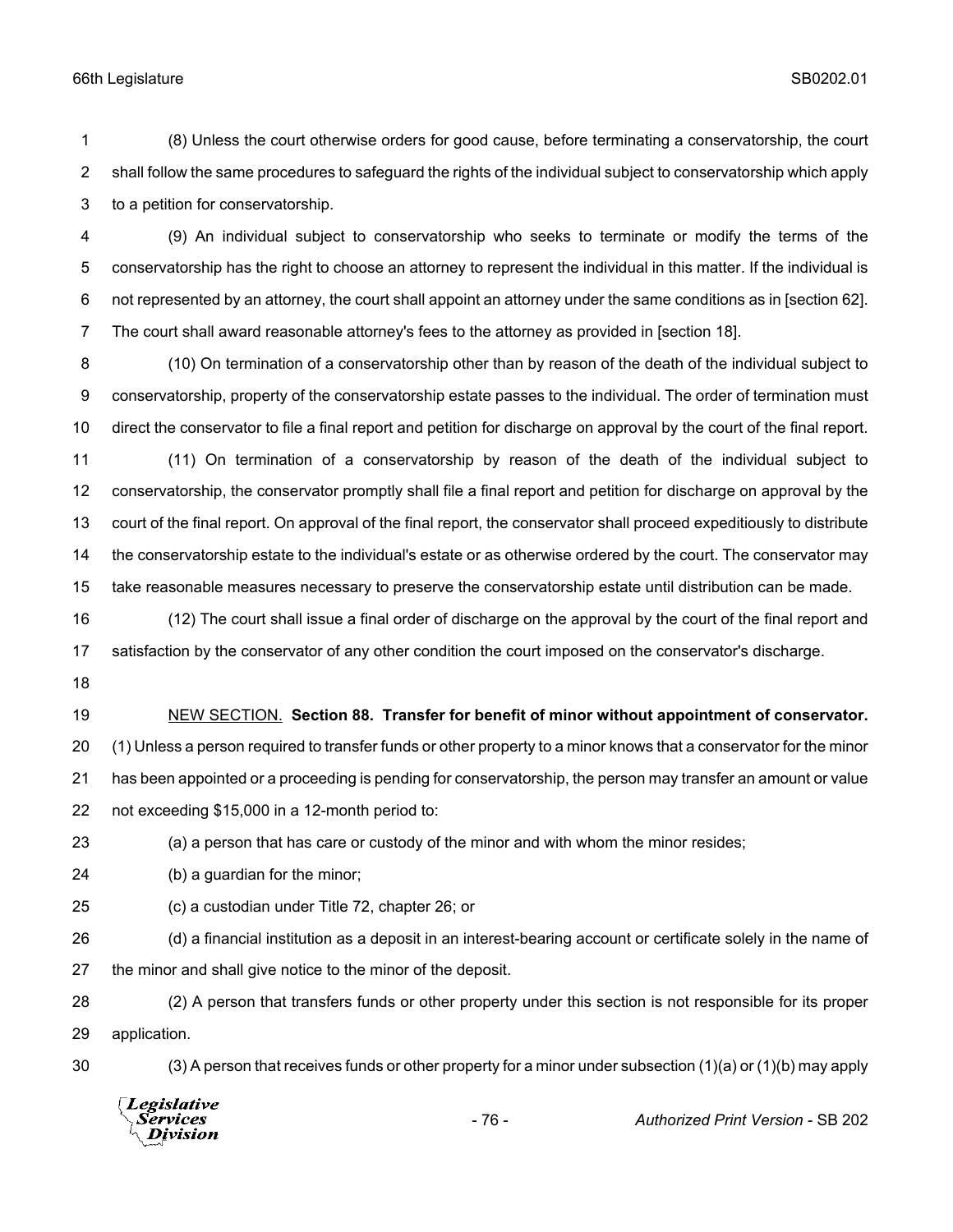it only to the support, care, education, health, or welfare of the minor, and may not derive a personal financial benefit from it, except for reimbursement for necessary expenses. Funds not applied for these purposes must be preserved for the future support, care, education, health, or welfare of the minor, and the balance, if any, transferred to the minor when the minor becomes an adult or otherwise is emancipated. NEW SECTION. **Section 89. Authority for protective arrangement.** (1) Under [sections 89 through 99], a court: (a) on receiving a petition for a guardianship for an adult may order a protective arrangement instead of guardianship as a less restrictive alternative to guardianship; and (b) on receiving a petition for a conservatorship for an individual may order a protective arrangement instead of conservatorship as a less restrictive alternative to conservatorship. (2) A person interested in an adult's welfare, including the adult or a conservator for the adult, may petition under [sections 89 through 99] for a protective arrangement instead of guardianship. (3) The following persons may petition under [sections 89 through 99] for a protective arrangement instead of conservatorship: (a) the individual for whom the protective arrangement is sought; (b) a person interested in the property, financial affairs, or welfare of the individual, including a person that would be affected adversely by lack of effective management of property or financial affairs of the individual; and (c) the guardian for the individual. NEW SECTION. **Section 90. Basis for protective arrangement instead of guardianship for adult.** (1) After the hearing on a petition under [section 39] for a guardianship or under [section 89(2)] for a protective arrangement instead of guardianship, the court may issue an order under subsection (2) for a protective arrangement instead of guardianship if the court finds by clear-and-convincing evidence that: (a) the respondent lacks the ability to meet essential requirements for physical health, safety, or self-care because the respondent is unable to receive and evaluate information or make or communicate decisions, even with appropriate supportive services, technological assistance, or supported decisionmaking; and (b) the respondent's identified needs cannot be met by a less restrictive alternative. (2) If the court makes the findings under subsection (1), the court, instead of appointing a guardian, may:

**Legislative** Services **Division**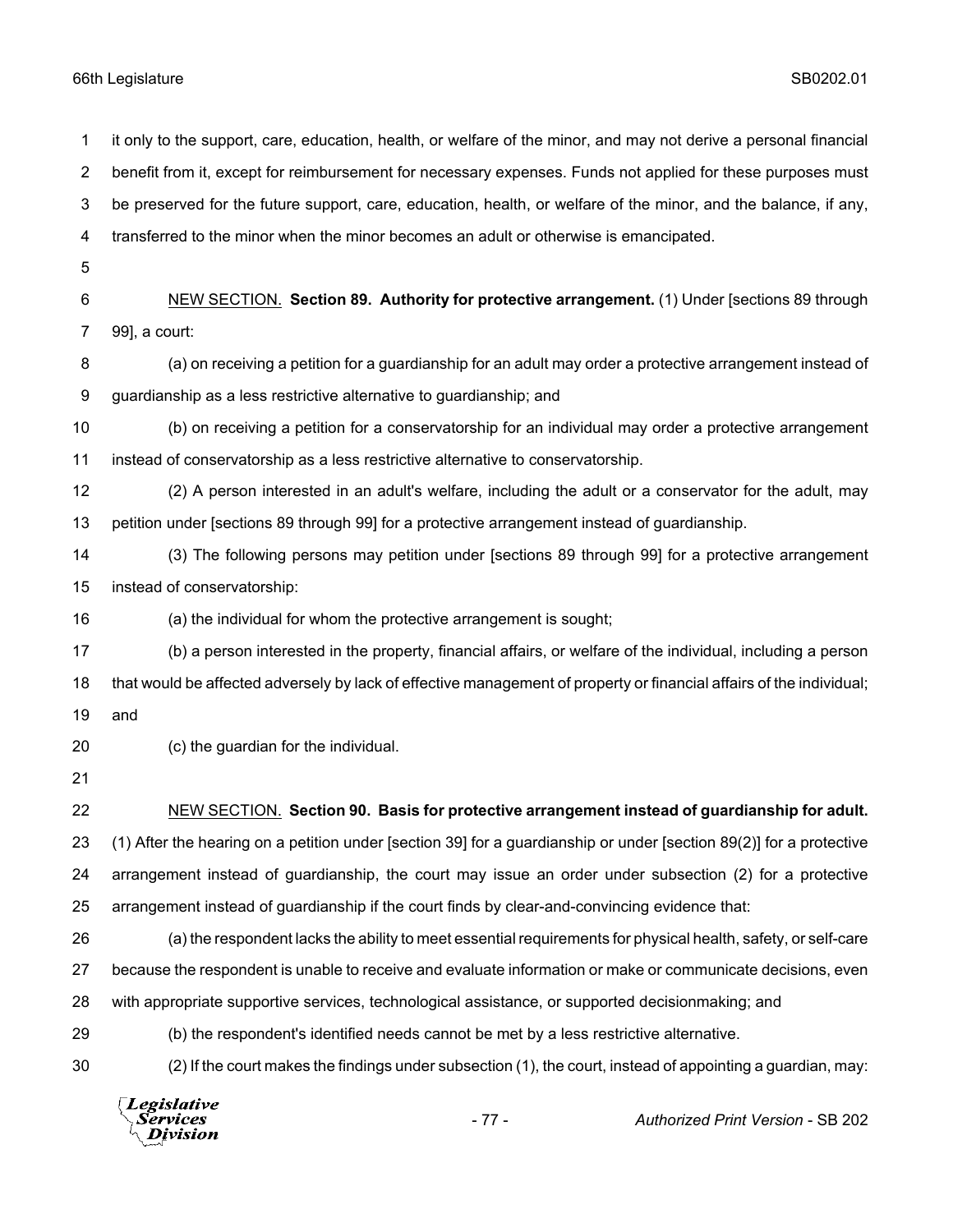|                     | Legislative<br>)ivision                                                                                             | $-78-$ | Authorized Print Version - SB 202                                                                          |
|---------------------|---------------------------------------------------------------------------------------------------------------------|--------|------------------------------------------------------------------------------------------------------------|
| 30                  | preponderance of the evidence that the arrangement is in the minor's best interest, and:                            |        |                                                                                                            |
| 29                  | subsection (3) for a protective arrangement instead of conservatorship for the respondent if the court finds by a   |        |                                                                                                            |
| 28                  | 89(3)] for a protective arrangement instead of conservatorship for a minor, the court may issue an order under      |        |                                                                                                            |
| 27                  |                                                                                                                     |        | (2) After the hearing on a petition under [section 58] for conservatorship for a minor or under [section   |
| 26                  | (c) the respondent's identified needs cannot be met by a less restrictive alternative.                              |        |                                                                                                            |
| 25                  | of the adult or an individual entitled to the adult's support; and                                                  |        |                                                                                                            |
| 24                  |                                                                                                                     |        | (ii) obtain or provide funds or other property needed for the support, care, education, health, or welfare |
| 23                  | (i) avoid harm to the adult or significant dissipation of the property of the adult; or                             |        |                                                                                                            |
| 22                  | (b) an order under subsection (3) is necessary to:                                                                  |        |                                                                                                            |
| 21                  | (ii) the adult is missing, detained, or unable to return to the United States;                                      |        |                                                                                                            |
| 20                  | even with appropriate supportive services, technological assistance, or supported decisionmaking; or                |        |                                                                                                            |
| 19                  |                                                                                                                     |        | (i) of a limitation in the ability to receive and evaluate information or make or communicate decisions,   |
| 18                  | (a) the adult is unable to manage property or financial affairs because:                                            |        |                                                                                                            |
| 17                  | clear-and-convincing evidence that:                                                                                 |        |                                                                                                            |
| 16                  | subsection (3) for a protective arrangement instead of conservatorship for the adult if the court finds by          |        |                                                                                                            |
| 15                  | 89(3)] for a protective arrangement instead of conservatorship for an adult, the court may issue an order under     |        |                                                                                                            |
| 14                  | or minor. (1) After the hearing on a petition under [section 58] for conservatorship for an adult or under [section |        |                                                                                                            |
| 13                  |                                                                                                                     |        | NEW SECTION. Section 91. Basis for protective arrangement instead of conservatorship for adult             |
| 12                  |                                                                                                                     |        |                                                                                                            |
| 11                  | guardianship.                                                                                                       |        |                                                                                                            |
| 10                  | [sections 50 and 51] which a guardian must consider when making a decision on behalf of an adult subject to         |        |                                                                                                            |
| 9                   |                                                                                                                     |        | (3) In deciding whether to issue an order under this section, the court shall consider the factors under   |
| 8                   | (c) order other arrangements on a limited basis that are appropriate.                                               |        |                                                                                                            |
| 7                   | serious risk of physical, psychological, or financial harm; and                                                     |        |                                                                                                            |
| 6                   |                                                                                                                     |        | (b) restrict access to the respondent by a specified person whose access places the respondent at          |
| 5                   | (iii) visitation or supervised visitation between the respondent and another person;                                |        |                                                                                                            |
| 4                   | (ii) a move to a specified place of dwelling; or                                                                    |        |                                                                                                            |
| 3                   | (i) a particular medical treatment or refusal of a particular medical treatment;                                    |        |                                                                                                            |
| 1<br>$\overline{2}$ | including:                                                                                                          |        |                                                                                                            |
|                     |                                                                                                                     |        | (a) authorize or direct a transaction necessary to meet the respondent's need for health, safety, or care, |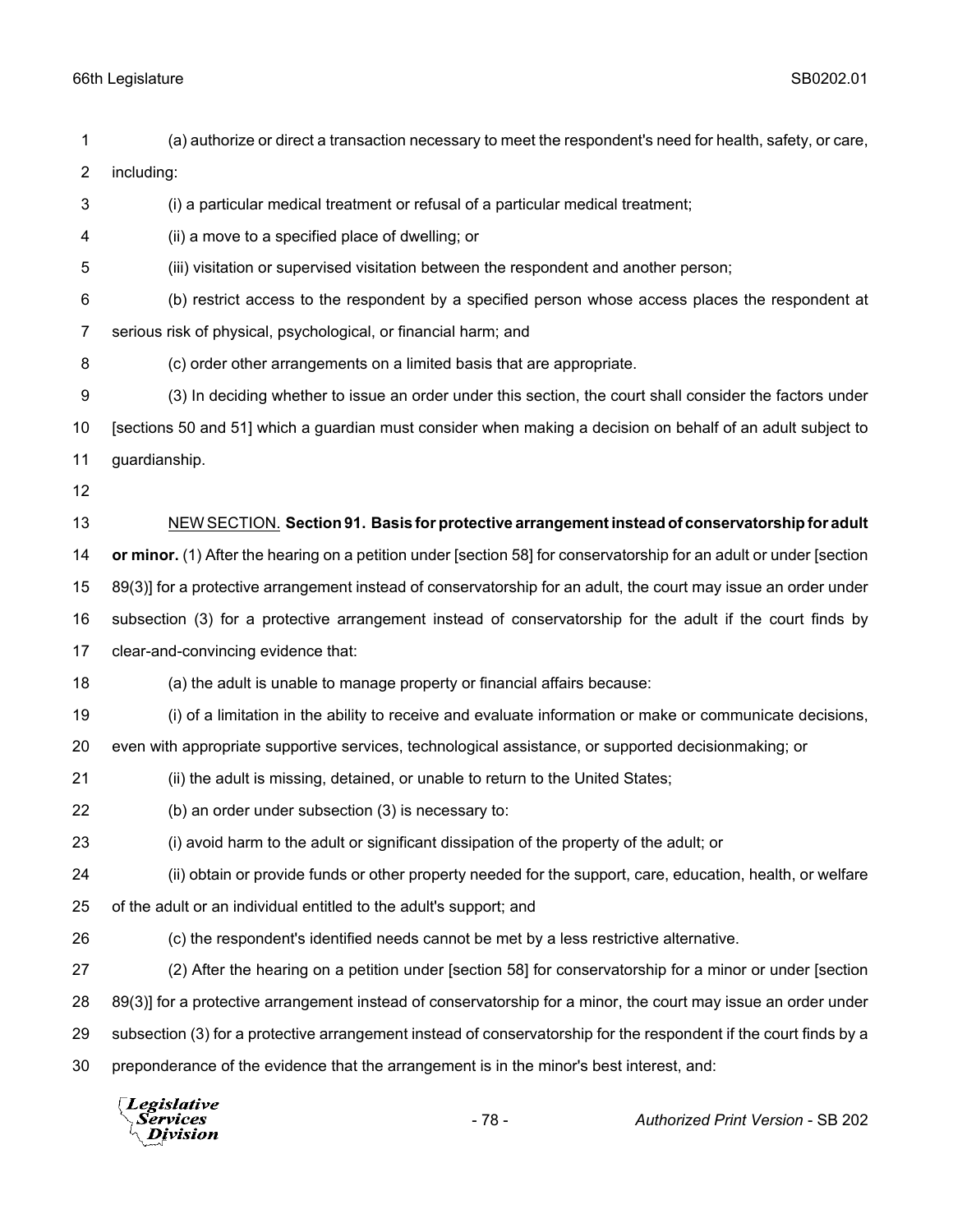(a) if the minor has a parent, the court gives weight to any recommendation of the parent whether an arrangement is in the minor's best interest; (b) either: (i) the minor owns money or property requiring management or protection that otherwise cannot be provided; (ii) the minor has or may have financial affairs that may be put at unreasonable risk or hindered because of the minor's age; or (iii) the arrangement is necessary or desirable to obtain or provide funds or other property needed for the support, care, education, health, or welfare of the minor; and (c) the order under subsection (3) is necessary or desirable to obtain or provide money needed for the support, care, education, health, or welfare of the minor. (3) If the court makes the findings under subsection (1) or (2), the court, instead of appointing a conservator, may: (a) authorize or direct a transaction necessary to protect the financial interest or property of the respondent, including: (i) an action to establish eligibility for benefits; (ii) payment, delivery, deposit, or retention of funds or property; (iii) sale, mortgage, lease, or other transfer of property; (iv) purchase of an annuity; (v) entry into a contractual relationship, including a contract to provide for personal care, supportive services, education, training, or employment; (vi) addition to or establishment of a trust; (vii) ratification or invalidation of a contract, trust, will, or other transaction, including a transaction related to the property or business affairs of the respondent; or (viii) settlement of a claim; or (b) restrict access to the respondent's property by a specified person whose access to the property places the respondent at serious risk of financial harm. (4) After the hearing on a petition under [section 89(1)(b) or (3)], whether or not the court makes the findings under subsection (1) or (2), the court may issue an order to restrict access to the respondent or the respondent's property by a specified person that the court finds by clear-and-convincing evidence: **Legislative** *Services* - 79 - *Authorized Print Version* - SB 202**Division**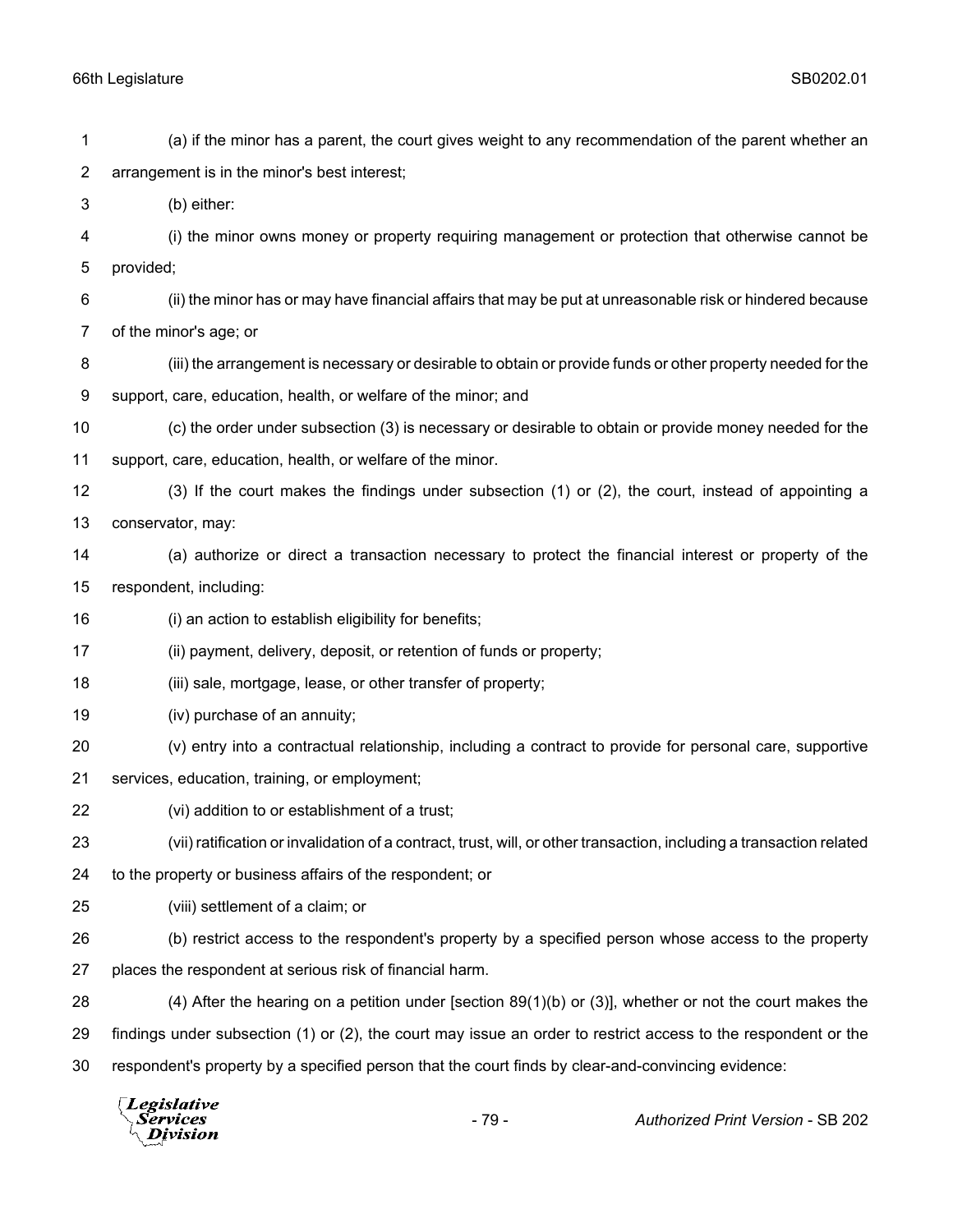(a) through fraud, coercion, duress, or the use of deception and control caused or attempted to cause an action that would have resulted in financial harm to the respondent or the respondent's property; and (b) poses a serious risk of substantial financial harm to the respondent or the respondent's property. (5) Before issuing an order under subsection (3) or (4), the court shall consider the factors under [section 74] a conservator must consider when making a decision on behalf of an individual subject to conservatorship. (6) Before issuing an order under subsection (3) or (4) for a respondent who is a minor, the court also shall consider the best interest of the minor, the preference of the parents of the minor, and the preference of the minor, if the minor is 12 years of age or older. NEW SECTION. **Section 92. Petition for protective arrangement.** A petition for a protective arrangement instead of guardianship or conservatorship must state the petitioner's name, principal residence, current street address, if different, relationship to the respondent, interest in the protective arrangement, the name and address of any attorney representing the petitioner, and, to the extent known, the following: (1) the respondent's name, age, principal residence, current street address, if different, and, if different, address of the dwelling in which it is proposed the respondent will reside if the petition is granted; (2) the name and address of the respondent's: (a) spouse or, if the respondent has none, an adult with whom the respondent has shared household responsibilities for more than 6 months in the 12-month period before the filing of the petition; (b) adult children or, if none, each parent and adult sibling of the respondent, or, if none, at least one adult nearest in kinship to the respondent who can be found with reasonable diligence; and (c) adult stepchildren whom the respondent actively parented during the stepchildren's minor years and with whom the respondent had an ongoing relationship in the 2-year period immediately before the filing of the petition; (3) the name and current address of each of the following, if applicable: (a) a person responsible for the care or custody of the respondent; (b) any attorney currently representing the respondent; (c) the representative payee appointed by the social security administration for the respondent; (d) a guardian or conservator acting for the respondent in this state or another jurisdiction; (e) a trustee or custodian of a trust or custodianship of which the respondent is a beneficiary; (f) the fiduciary appointed for the respondent by the department of veterans affairs; **Legislative** Services - 80 - *Authorized Print Version* - SB 202Division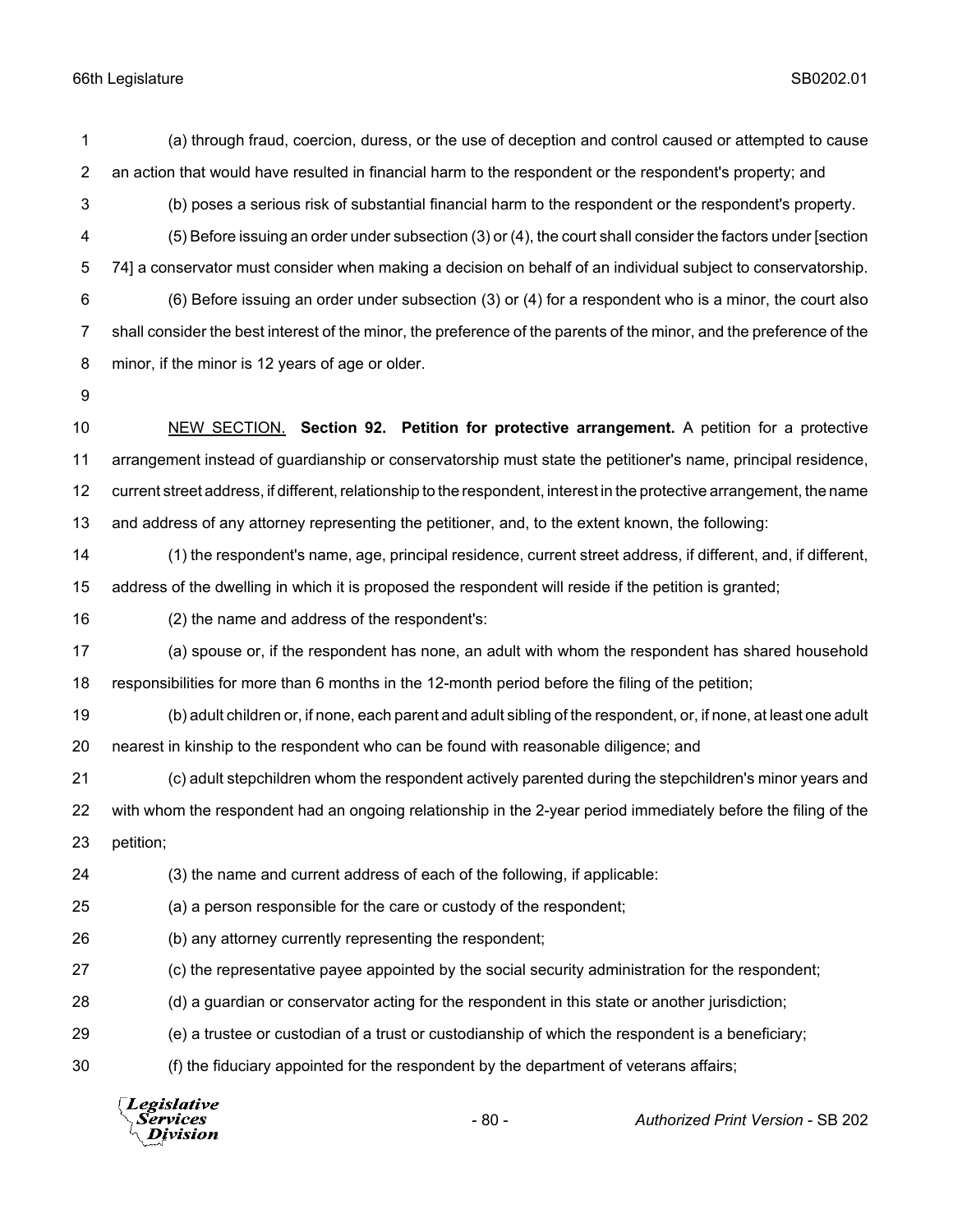| 1              | (g) an agent designated under a health care power of attorney in which the respondent is identified as            |
|----------------|-------------------------------------------------------------------------------------------------------------------|
| $\overline{2}$ | the principal;                                                                                                    |
| 3              | (h) an agent designated under a power of attorney for finances in which the respondent is identified as           |
| 4              | the principal;                                                                                                    |
| 5              | (i) a person nominated as guardian or conservator by the respondent if the respondent is 12 years of age          |
| 6              | or older;                                                                                                         |
| 7              | (j) a person nominated as guardian by the respondent's parent, or spouse in a will or other signed record;        |
| 8              | (k) a person known to have routinely assisted the respondent with decisionmaking in the 6-month period            |
| 9              | immediately before the filing of the petition; and                                                                |
| 10             | (I) if the respondent is a minor:                                                                                 |
| 11             | (i) an adult not otherwise listed with whom the respondent resides; and                                           |
| 12             | (ii) each person not otherwise listed that had primary care or custody of the respondent for at least 60          |
| 13             | days during the 2 years immediately before the filing of the petition or for at least 730 days during the 5 years |
| 14             | immediately before the filing of the petition;                                                                    |
| 15             | (4) the nature of the protective arrangement sought;                                                              |
| 16             | (5) the reason the protective arrangement sought is necessary, including a brief description of:                  |
| 17             | (a) the nature and extent of the respondent's alleged need;                                                       |
| 18             | (b) any less restrictive alternative for meeting the respondent's alleged need which has been considered          |
| 19             | or implemented;                                                                                                   |
| 20             | (c) if no less restrictive alternative has been considered or implemented, the reason less restrictive            |
| 21             | alternatives have not been considered or implemented; and                                                         |
| 22             | (d) the reason other less restrictive alternatives are insufficient to meet the respondent's alleged need;        |
| 23             | (6) the name and current address, if known, of any person with whom the petitioner seeks to limit the             |
| 24             | respondent's contact;                                                                                             |
| 25             | (7) whether the respondent needs an interpreter, translator, or other form of support to communicate              |
| 26             | effectively with the court or understand court proceedings;                                                       |
| 27             | (8) if a protective arrangement instead of guardianship is sought and the respondent has property other           |
| 28             | than personal effects, a general statement of the respondent's property with an estimate of its value, including  |
| 29             | any insurance or pension, and the source and amount of any other anticipated income or receipts; and              |
| 30             | (9) if a protective arrangement instead of conservatorship is sought, a general statement of the                  |
|                |                                                                                                                   |

*Legislative*<br>*Services*<br>*Division*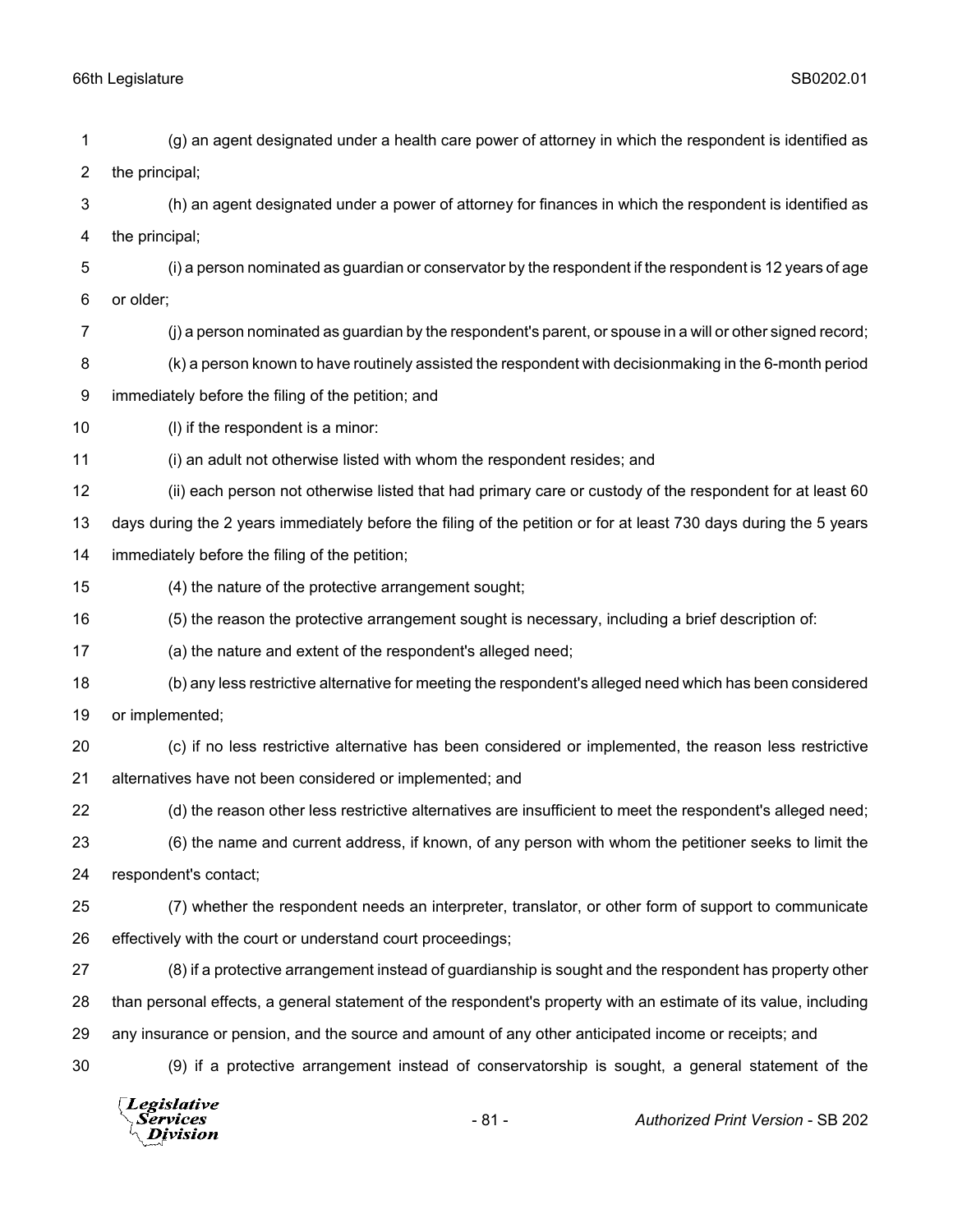respondent's property with an estimate of its value, including any insurance or pension, and the source and amount of other anticipated income or receipts.

 NEW SECTION. **Section 93. Notice and hearing.** (1) On filing of a petition under [section 89], the court shall set a date, time, and place for a hearing on the petition.

 (2) A copy of a petition under [section 89] and notice of a hearing on the petition must be served personally on the respondent. The notice must inform the respondent of the respondent's rights at the hearing, including the right to an attorney and to attend the hearing. The notice must include a description of the nature, purpose, and consequences of granting the petition. The court may not grant the petition if notice substantially complying with this subsection is not served on the respondent.

 (3) In a proceeding on a petition under [section 89], the notice required under subsection (2) must be given to the persons required to be listed in the petition under [section 92(1) through (3)] and any other person interested in the respondent's welfare the court determines. Failure to give notice under this subsection does not preclude the court from granting the petition.

 (4) After the court has ordered a protective arrangement under [sections 89 through 99], notice of a hearing on a petition filed under [sections 1 through 105], together with a copy of the petition, must be given to the respondent and any other person the court determines.

 NEW SECTION. **Section 94. Appointment and role of visitor.** (1) On filing of a petition under [section 89] for a protective arrangement instead of guardianship, the court shall appoint a visitor. The visitor must be an individual with training or experience in the type of abilities, limitations, and needs alleged in the petition.

 (2) On filing of a petition under [section 89] for a protective arrangement instead of conservatorship for a minor, the court may appoint a visitor to investigate a matter related to the petition or inform the minor or a parent of the minor about the petition or a related matter.

 (3) On filing of a petition under [section 89] for a protective arrangement instead of conservatorship for an adult, the court shall appoint a visitor. The visitor must be an individual with training or experience in the types of abilities, limitations, and needs alleged in the petition.

 (4) A visitor appointed under subsection (1) or (3) shall interview the respondent in person and in a manner the respondent is best able to understand:

(a) explain to the respondent the substance of the petition, the nature, purpose, and effect of the

Legislative *Services* **Division** 

- 82 - *Authorized Print Version* - SB 202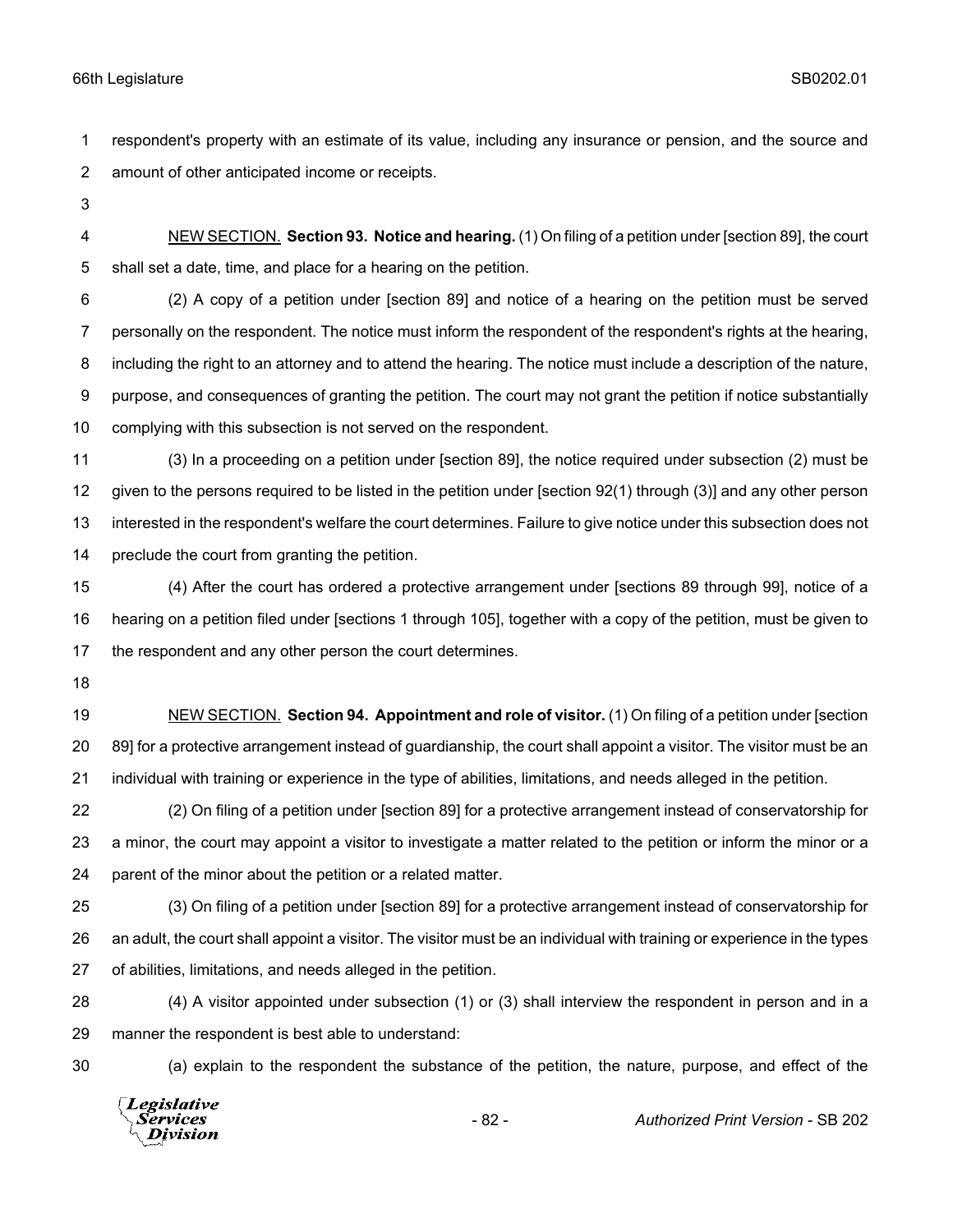proceeding, and the respondent's rights at the hearing on the petition;

(b) determine the respondent's views with respect to the order sought;

 (c) inform the respondent of the respondent's right to employ and consult with an attorney at the respondent's expense and the right to request a court-appointed attorney;

 (d) inform the respondent that all costs and expenses of the proceeding, including respondent's attorney's fees, may be paid from the respondent's assets;

 (e) if the petitioner seeks an order related to the dwelling of the respondent, visit the respondent's present dwelling and any dwelling in which it is reasonably believed the respondent will live if the order is granted;

 (f) if a protective arrangement instead of guardianship is sought, obtain information from any physician or other person known to have treated, advised, or assessed the respondent's relevant physical or mental condition;

 (g) if a protective arrangement instead of conservatorship is sought, review financial records of the respondent, if relevant to the visitor's recommendation under subsection (5)(c); and

(h) investigate the allegations in the petition and any other matter relating to the petition the court directs.

 (5) A visitor appointed under this section promptly shall file a report in a record with the court, which must include:

(a) a recommendation whether an attorney should be appointed to represent the respondent;

 (b) to the extent relevant to the order sought, a summary of self-care, independent-living tasks, and financial-management tasks the respondent:

(i) can manage without assistance or with existing supports;

 (ii) could manage with the assistance of appropriate supportive services, technological assistance, or supported decisionmaking; and

(iii) cannot manage;

 (c) a recommendation regarding the appropriateness of the protective arrangement sought and whether a less restrictive alternative for meeting the respondent's needs is available;

 (d) if the petition seeks to change the physical location of the dwelling of the respondent, a statement whether the proposed dwelling meets the respondent's needs and whether the respondent has expressed a preference as to the respondent's dwelling;

(e) a recommendation whether a professional evaluation under [section 96] is necessary;

(f) a statement whether the respondent is able to attend a hearing at the location court proceedings

**Legislative** *Services* **Division**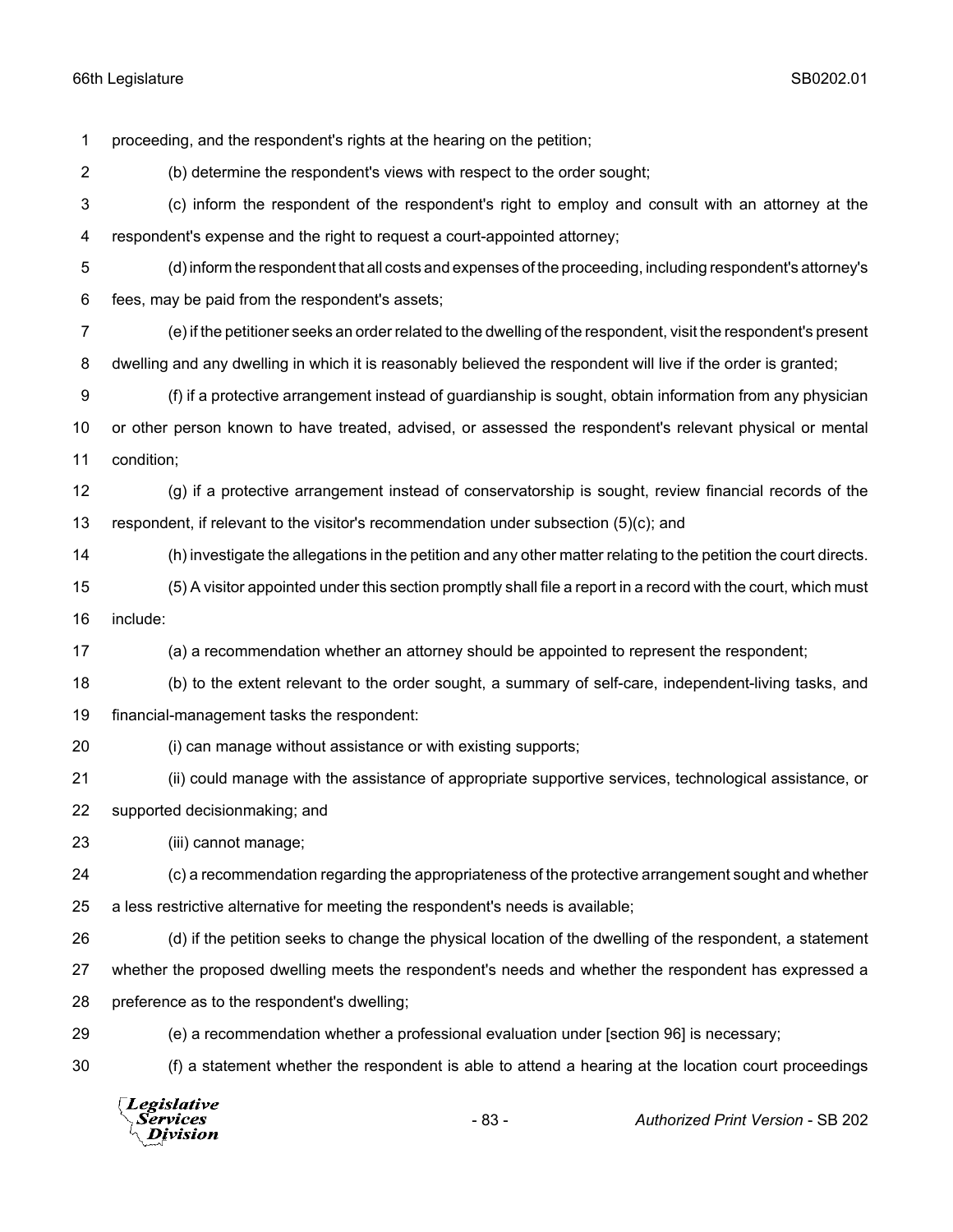| 1              | typically are held;                                                                                            |  |  |
|----------------|----------------------------------------------------------------------------------------------------------------|--|--|
| $\overline{c}$ | (g) a statement whether the respondent is able to participate in a hearing and which identifies any            |  |  |
| 3              | technology or other form of support that would enhance the respondent's ability to participate; and            |  |  |
| 4              | (h) any other matter the court directs.                                                                        |  |  |
| 5              |                                                                                                                |  |  |
| 6              | NEW SECTION. Section 95. Appointment and role of attorney. (1) The court shall appoint an                      |  |  |
| 7              | attorney to represent the respondent in a proceeding under [sections 89 through 99] if:                        |  |  |
| 8              | (a) the respondent requests the appointment;                                                                   |  |  |
| 9              | (b) the visitor recommends the appointment; or                                                                 |  |  |
| 10             | (c) the court determines the respondent needs representation.                                                  |  |  |
| 11             | (2) An attorney representing the respondent in a proceeding under [sections 89 through 99] shall:              |  |  |
| 12             | (a) make reasonable efforts to ascertain the respondent's wishes;                                              |  |  |
| 13             | (b) advocate for the respondent's wishes to the extent reasonably ascertainable; and                           |  |  |
| 14             | (c) if the respondent's wishes are not reasonably ascertainable, advocate for the result that is the least     |  |  |
| 15             | restrictive alternative in type, duration, and scope, consistent with the respondent's interests.              |  |  |
| 16             | (3) The court shall appoint an attorney to represent a parent of a minor who is the subject of a proceeding    |  |  |
| 17             | under [sections 89 through 99] if:                                                                             |  |  |
| 18             | (a) the parent objects to the entry of an order for a protective arrangement instead of guardianship or        |  |  |
| 19             | conservatorship;                                                                                               |  |  |
| 20             | (b) the court determines that counsel is needed to ensure that consent to the entry of an order for a          |  |  |
| 21             | protective arrangement is informed; or                                                                         |  |  |
| 22             | (c) the court otherwise determines the parent needs representation.                                            |  |  |
| 23             |                                                                                                                |  |  |
| 24             | NEW SECTION. Section 96. Professional evaluation. (1) At or before a hearing on a petition under               |  |  |
| 25             | [sections 89 through 99] for a protective arrangement, the court shall order a professional evaluation of the  |  |  |
| 26             | respondent:                                                                                                    |  |  |
| 27             | (a) if the respondent requests the evaluation; or                                                              |  |  |
| 28             | (b) or in other cases, unless the court finds that it has sufficient information to determine the respondent's |  |  |
| 29             | needs and abilities without the evaluation.                                                                    |  |  |
| 30             | (2) If the court orders an evaluation under subsection (1), the respondent must be examined by a licensed      |  |  |
|                | <b>Legislative</b><br>Authorized Print Version - SB 202<br>- 84 -<br>Services<br>ivision                       |  |  |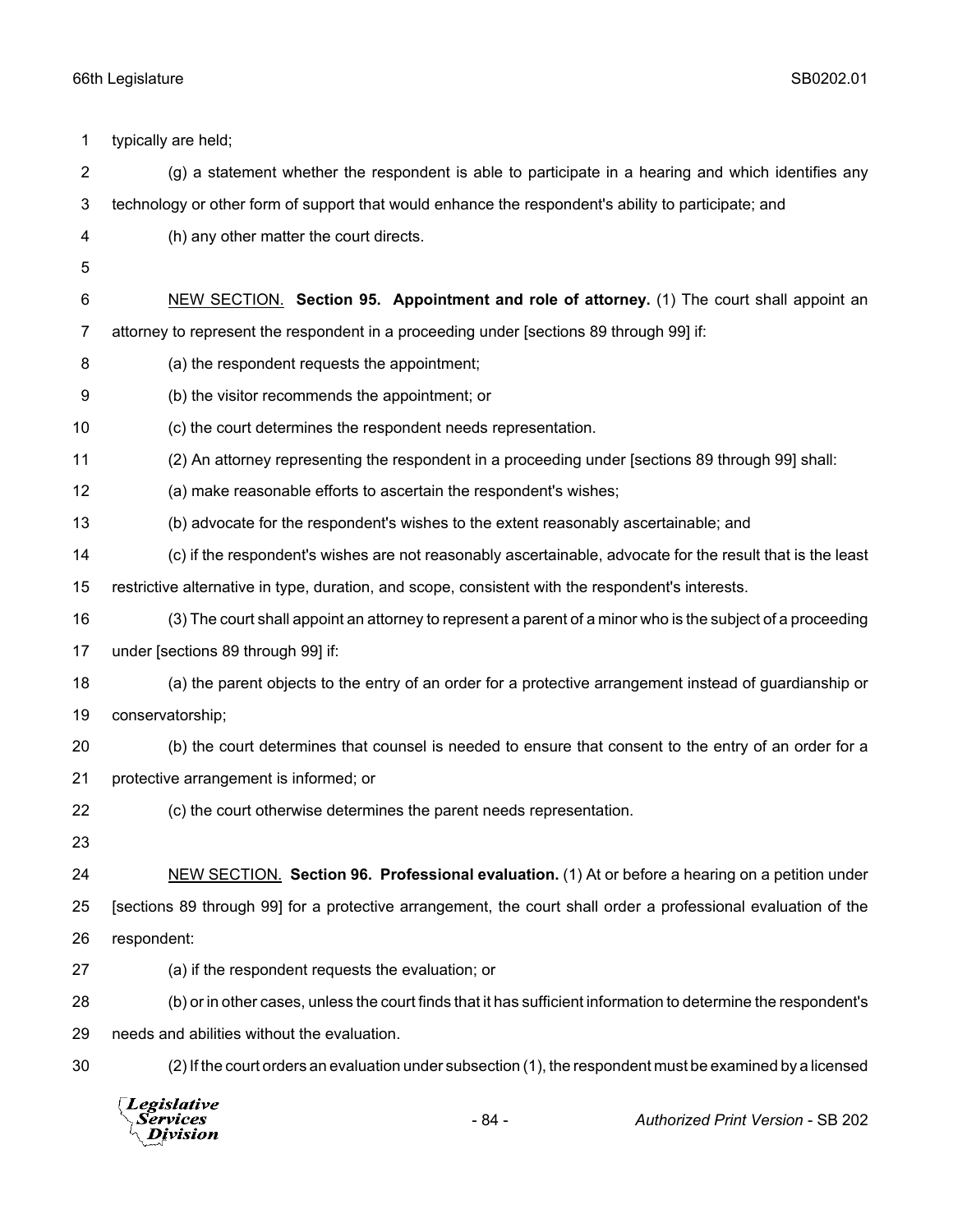physician, psychologist, social worker, or other individual appointed by the court who is qualified to evaluate the respondent's alleged cognitive and functional abilities and limitations and will not be advantaged or disadvantaged by a decision to grant the petition or otherwise have a conflict of interest. The individual conducting the evaluation promptly shall file a report in a record with the court. Unless otherwise directed by the court, the report must contain:

 (a) a description of the nature, type, and extent of the respondent's cognitive and functional abilities and limitations;

 (b) an evaluation of the respondent's mental and physical condition and, if appropriate, educational potential, adaptive behavior, and social skills;

 (c) a prognosis for improvement, including with regard to the ability to manage the respondent's property and financial affairs if a limitation in that ability is alleged, and recommendation for the appropriate treatment, support, or habilitation plan; and

(d) the date of the examination on which the report is based.

- (3) The respondent may decline to participate in an evaluation ordered under subsection (1).
- 

 NEW SECTION. **Section 97. Attendance and rights at hearing.** (1) Except as otherwise provided in subsection (2), a hearing under [sections 89 through 99] may not proceed unless the respondent attends the hearing. If it is not reasonably feasible for the respondent to attend a hearing at the location court proceedings typically are held, the court shall make reasonable efforts to hold the hearing at an alternative location convenient to the respondent or allow the respondent to attend the hearing using real-time audio-visual technology.

 (2) A hearing under [sections 89 through 99] may proceed without the respondent in attendance if the court finds by clear-and-convincing evidence that:

 (a) the respondent consistently and repeatedly has refused to attend the hearing after having been fully informed of the right to attend and the potential consequences of failing to do so;

 (b) there is no practicable way for the respondent to attend and participate in the hearing even with appropriate supportive services and technological assistance; or

 (c) the respondent is a minor who has received proper notice and attendance would be harmful to the minor.

 (3) The respondent may be assisted in a hearing under [sections 89 through 99] by a person or persons of the respondent's choosing, assistive technology, or an interpreter or translator, or a combination of these

**Legislative** *Services* **Division**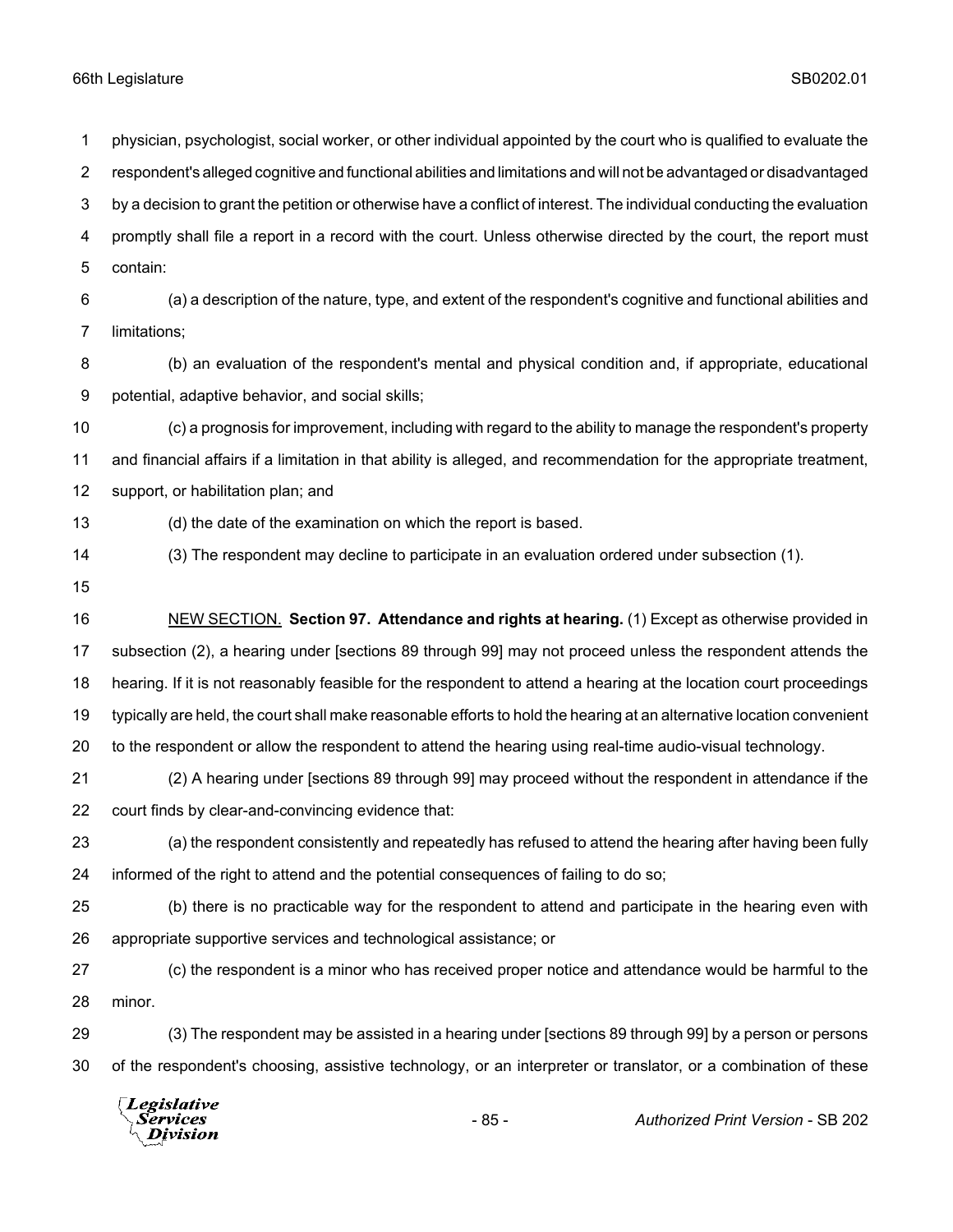supports. If assistance would facilitate the respondent's participation in the hearing, but is not otherwise available to the respondent, the court shall make reasonable efforts to provide it. (4) The respondent has a right to choose an attorney to represent the respondent at a hearing under [sections 89 through 99]. (5) At a hearing under [sections 89 through 99], the respondent may: (a) present evidence and subpoena witnesses and documents; (b) examine witnesses, including any court-appointed evaluator and the visitor; and (c) otherwise participate in the hearing. (6) A hearing under [sections 89 through 99] must be closed on request of the respondent and a showing of good cause. (7) Any person may request to participate in a hearing under [sections 89 through 99]. The court may grant the request, with or without a hearing, on determining that the best interest of the respondent will be served. The court may impose appropriate conditions on the person's participation. NEW SECTION. **Section 98. Notice of order.** The court shall give notice of an order under [sections 89 through 99] to the individual who is subject to the protective arrangement instead of guardianship or conservatorship, a person whose access to the individual is restricted by the order, and any other person the court determines. NEW SECTION. **Section 99. Confidentiality of records.** (1) The existence of a proceeding for or the existence of a protective arrangement instead of guardianship or conservatorship is a matter of public record unless the court seals the record after: (a) the respondent, the individual subject to the protective arrangement, or the parent of a minor subject 24 to the protective arrangement requests the record be sealed; and (b) either: (i) the proceeding is dismissed; (ii) the protective arrangement is no longer in effect; or (iii) an act authorized by the order granting the protective arrangement has been completed. (2) A respondent, an individual subject to a protective arrangement instead of guardianship or conservatorship, an attorney designated by the respondent or individual, a parent of a minor subject to a

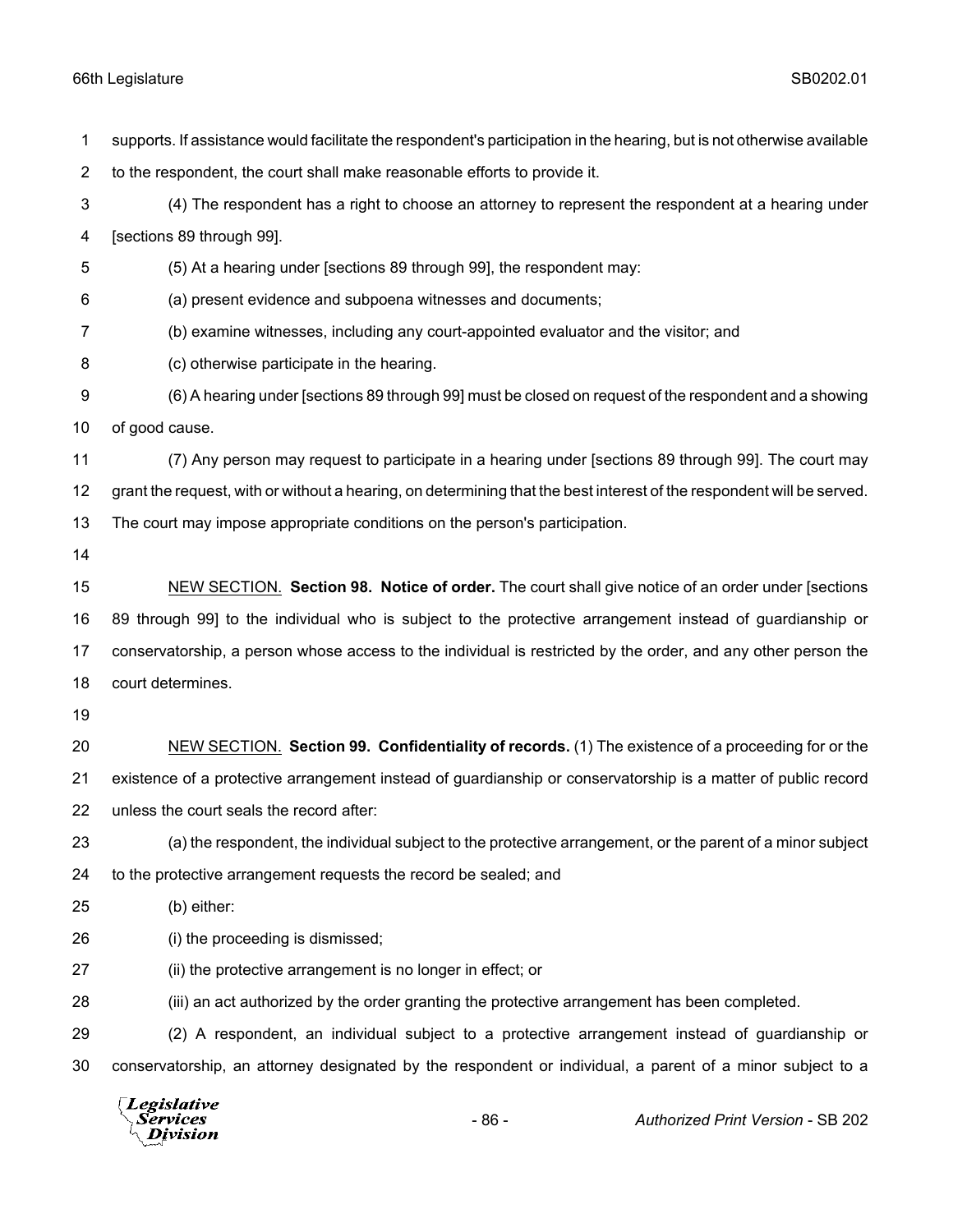protective arrangement, and any other person the court determines are entitled to access court records of the proceeding and resulting protective arrangement. A person not otherwise entitled to access to court records under this subsection for good cause may petition the court for access. The court shall grant access if access is in the best interest of the respondent or individual subject to the protective arrangement or furthers the public interest and does not endanger the welfare or financial interests of the respondent or individual. (3) A report of a visitor or professional evaluation generated in the course of a proceeding under [sections 89 through 99] must be sealed on filing but is available to: (a) the court; (b) the individual who is the subject of the report or evaluation, without limitation as to use; (c) the petitioner, visitor, and petitioner's and respondent's attorneys, for purposes of the proceeding; (d) unless the court orders otherwise, an agent appointed under a power of attorney for finances in which the respondent is the principal; (e) if the order is for a protective arrangement instead of guardianship and unless the court orders otherwise, an agent appointed under a health care power of attorney in which the respondent is identified as the principal; and (f) any other person if it is in the public interest or for a purpose the court orders for good cause. NEW SECTION. **Section 100. Use of forms.** Use of the forms contained in [sections 100 through 103] is optional. Failure to use these forms does not prejudice any party. NEW SECTION. **Section 101. Petition for guardianship for minor.** The following form may be used to petition for guardianship for a minor: **Petition for Guardianship for Minor State of: County of: Name and address of attorney representing Petitioner, if applicable: Note to Petitioner:** This form can be used to petition for a guardian for a minor. A court may appoint a guardian for a minor who does not have a guardian if the court finds the appointment is in the minor's best interest, and: (1) the parents, after being fully informed of the nature and consequences of guardianship, consent; (2) all parental rights have been terminated; or (3) the court finds by clear-and-convincing evidence that the parents are

Legislative Services **Division**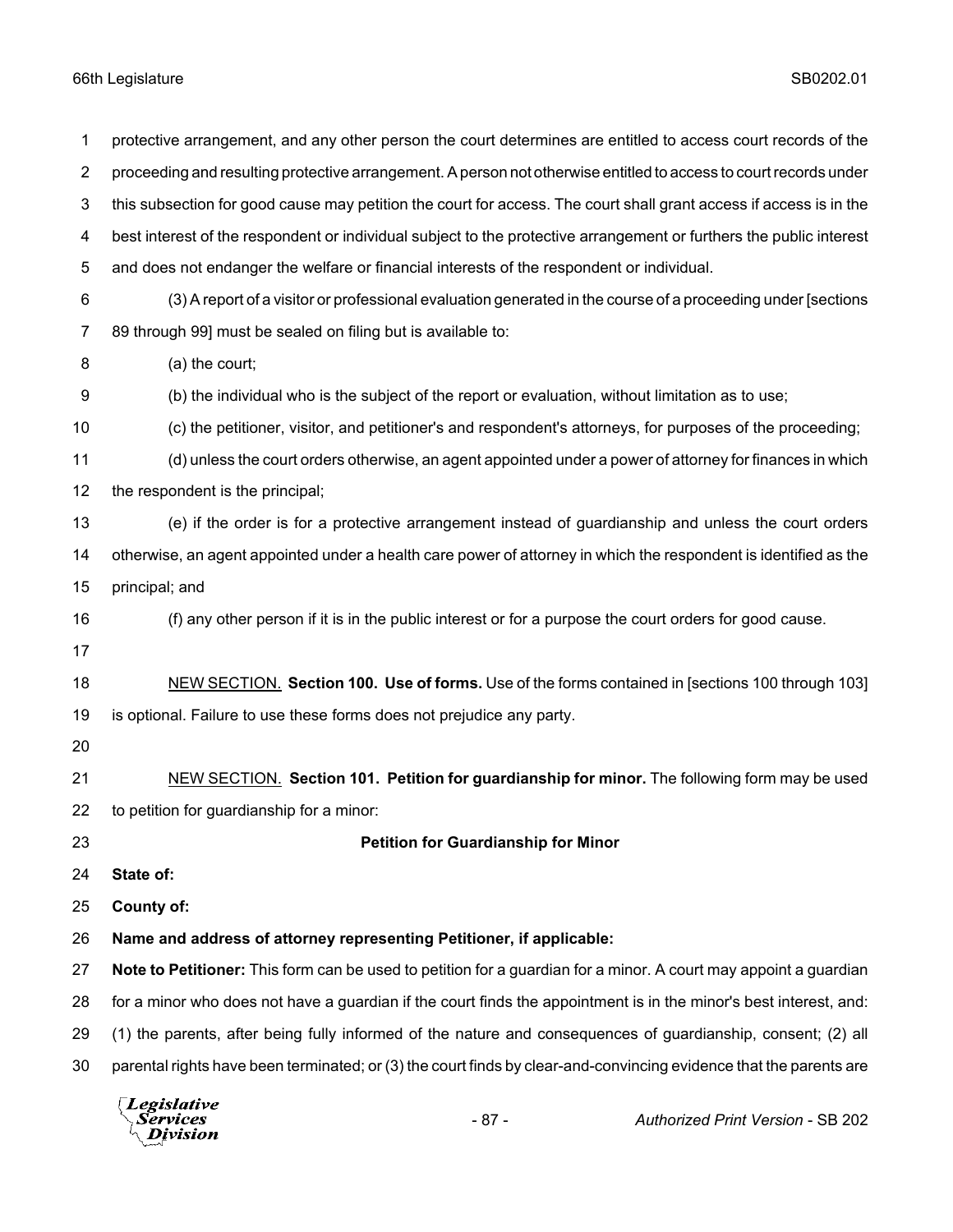|        | Legislative<br>Services<br>Division                                                                                                 | $-88-$ | Authorized Print Version - SB 202                                                                          |
|--------|-------------------------------------------------------------------------------------------------------------------------------------|--------|------------------------------------------------------------------------------------------------------------|
| 30     |                                                                                                                                     |        | (6) State why Petitioner seeks the appointment. Include a description of the nature and extent of the      |
| 29     | the proposed guardian should be selected.                                                                                           |        |                                                                                                            |
| 28     |                                                                                                                                     |        | (5) Appointment requested. State the name and address of any proposed guardian and the reason              |
| 27     | the people listed in Appendix A.                                                                                                    |        |                                                                                                            |
| 26     | (4) People who are required to be notified of this petition. State the name and current address of                                  |        |                                                                                                            |
| 25     | court or understand court proceedings? If so, please explain.                                                                       |        |                                                                                                            |
| 24     | (c) Does any parent need an interpreter, translator, or other form of support to communicate with the                               |        |                                                                                                            |
| 23     | (b) Current street address(es) of living parent(s):                                                                                 |        |                                                                                                            |
| 22     | (a) Name(s) of living parent(s):                                                                                                    |        |                                                                                                            |
| 21     | (3) Information about the minor's parent(s).                                                                                        |        |                                                                                                            |
| 20     | (h) Email address (optional):                                                                                                       |        |                                                                                                            |
| 19     | (g) Telephone number (optional):                                                                                                    |        |                                                                                                            |
| 18     | or understand court proceedings? If so, please explain.                                                                             |        |                                                                                                            |
| 17     |                                                                                                                                     |        | (f) Does the minor need an interpreter, translator, or other form of support to communicate with the court |
| 16     |                                                                                                                                     |        | (e) If Petitioner anticipates the minor moving, or seeks to move the minor, proposed new address:          |
| 15     | (d) Current street address (if different):                                                                                          |        |                                                                                                            |
| 14     | (c) Principal residence:                                                                                                            |        |                                                                                                            |
| 13     | $(b)$ Age:                                                                                                                          |        |                                                                                                            |
| 12     | (a) Name:                                                                                                                           |        |                                                                                                            |
| 11     | Provide the following information to the extent known.                                                                              |        |                                                                                                            |
| 10     | (2) Information about the minor alleged to need a guardian.                                                                         |        |                                                                                                            |
| 9      | (g) Email address (optional):                                                                                                       |        |                                                                                                            |
| 8      | (f) Telephone number (optional):                                                                                                    |        |                                                                                                            |
| 7      | (e) Interest in this petition:                                                                                                      |        |                                                                                                            |
| 6      | (d) Relationship to minor:                                                                                                          |        |                                                                                                            |
| 5      | (c) Current street address (if different):                                                                                          |        |                                                                                                            |
| 4      | (b) Principal residence:                                                                                                            |        |                                                                                                            |
| 3      | (a) Name:                                                                                                                           |        |                                                                                                            |
| 1<br>2 | unwilling or unable to exercise their parental rights.<br>(1) Information about the person filing this petition (the "Petitioner"). |        |                                                                                                            |
|        |                                                                                                                                     |        |                                                                                                            |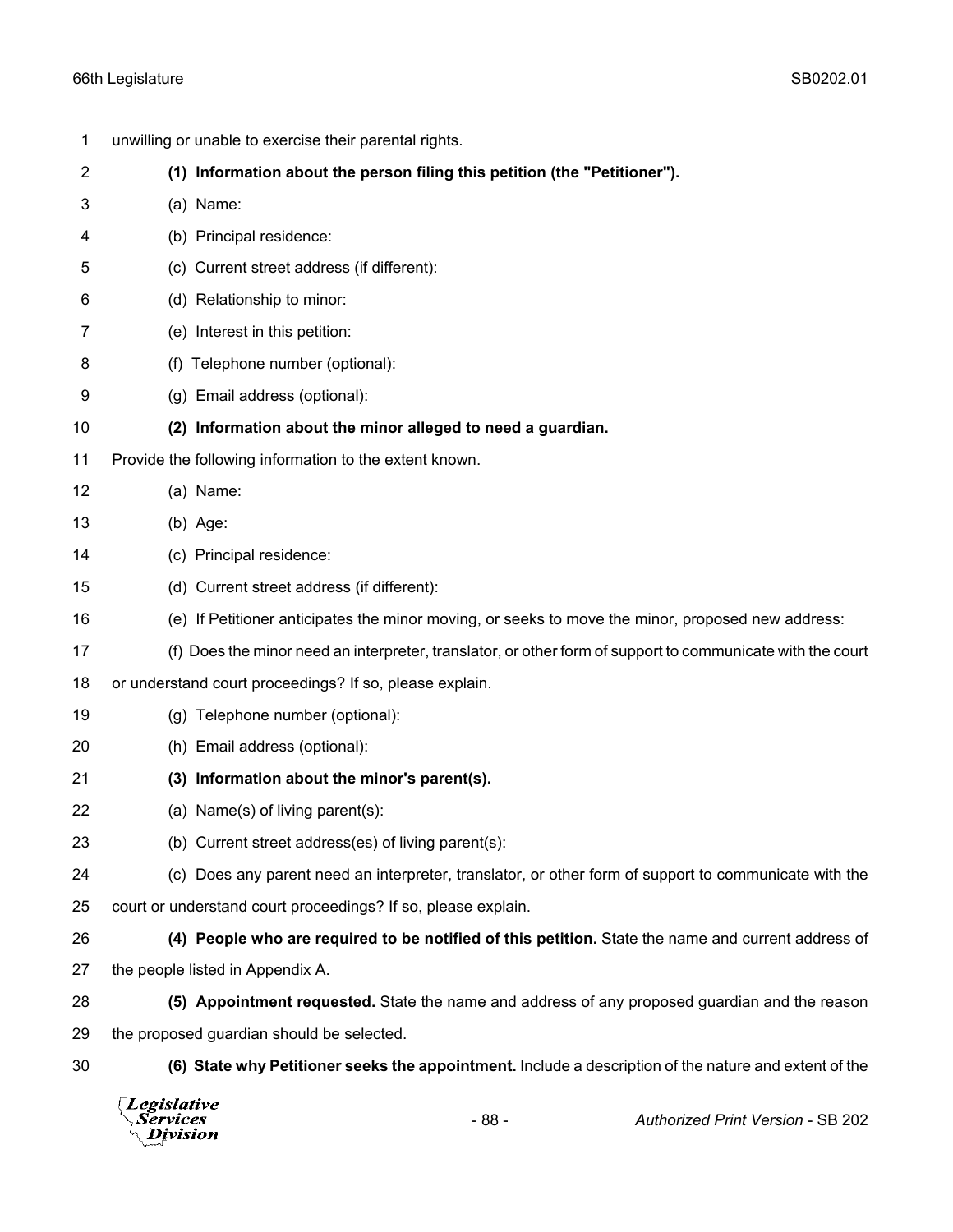| 1              | minor's alleged need.                                                                        |                                                                                                                         |  |  |
|----------------|----------------------------------------------------------------------------------------------|-------------------------------------------------------------------------------------------------------------------------|--|--|
| $\overline{2}$ |                                                                                              | (7) Property. If the minor has property other than personal effects, state the minor's property with an                 |  |  |
| $\mathbf{3}$   | estimate of its value.                                                                       |                                                                                                                         |  |  |
| 4              |                                                                                              | (8) Other proceedings. If there are any other proceedings concerning the care or custody of the minor                   |  |  |
| 5              | currently pending in any court in this state or another jurisdiction, please describe them.  |                                                                                                                         |  |  |
| 6              |                                                                                              | (9) Attorney(s). If the minor or the minor's parent is represented by an attorney in this matter, state the             |  |  |
| $\overline{7}$ | name, telephone number, email address, and address of the attorney(s).                       |                                                                                                                         |  |  |
| 8              |                                                                                              | <b>SIGNATURE</b>                                                                                                        |  |  |
| 9              |                                                                                              |                                                                                                                         |  |  |
| 10             | <b>Signature of Petitioner</b><br>Date                                                       |                                                                                                                         |  |  |
| 11             |                                                                                              |                                                                                                                         |  |  |
| 12             | Signature of Petitioner's Attorney<br>Date                                                   |                                                                                                                         |  |  |
| 13             | if Petitioner is Represented by Counsel                                                      |                                                                                                                         |  |  |
| 14             |                                                                                              | <b>APPENDIX A:</b>                                                                                                      |  |  |
| 15             |                                                                                              | People whose name and address must be listed in Section 4 of this petition if they are not the Petitioner.              |  |  |
| 16             | (1) The minor, if the minor is 12 years of age or older;                                     |                                                                                                                         |  |  |
| 17             |                                                                                              | (2) Each parent of the minor or, if there are none, the adult nearest in kinship that can be found;                     |  |  |
| 18             | (3) An adult with whom the minor resides;                                                    |                                                                                                                         |  |  |
| 19             |                                                                                              | (4) Each person that had primary care or custody of the minor for at least 60 days during the 2 years                   |  |  |
| 20             |                                                                                              | immediately before the filing of the petition or for at least 730 days during the 5 years immediately before the filing |  |  |
| 21             | of the petition;                                                                             |                                                                                                                         |  |  |
| 22             | (5) If the minor is 12 years of age or older, any person nominated as guardian by the minor; |                                                                                                                         |  |  |
| 23             | (6) Any person nominated as guardian by a parent of the minor;                               |                                                                                                                         |  |  |
| 24             | (7) The grandparents of the minor;                                                           |                                                                                                                         |  |  |
| 25             | (8) Adult siblings of the minor; and                                                         |                                                                                                                         |  |  |
| 26             |                                                                                              | (9) Any current guardian or conservator for the minor appointed in this state or another jurisdiction.                  |  |  |
| 27             |                                                                                              |                                                                                                                         |  |  |
| 28             | Section 102.<br>NEW SECTION.                                                                 | Petition for guardianship, conservatorship, or protective                                                               |  |  |
| 29             | arrangement. The following form may be used to petition for:                                 |                                                                                                                         |  |  |
| 30             | (1) guardianship for an adult;                                                               |                                                                                                                         |  |  |
|                | Legislative<br>Services<br>Division                                                          | $-89-$<br><b>Authorized Print Version - SB 202</b>                                                                      |  |  |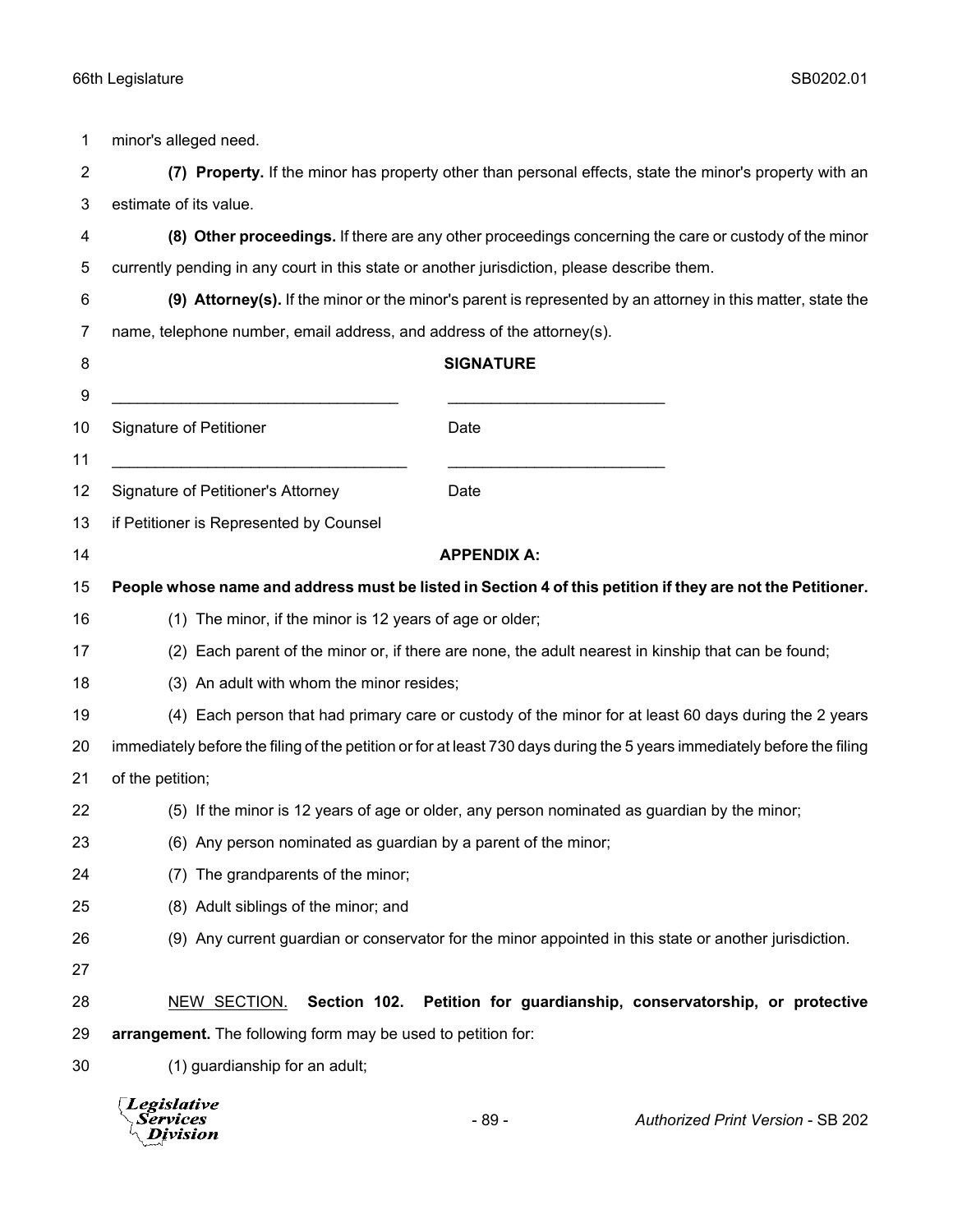- (2) conservatorship for an adult or minor;
- (3) a protective arrangement instead of guardianship for an adult; or
- (4) a protective arrangement instead of conservatorship for an adult or minor.
- **Petition for Guardianship, Conservatorship, or Protective Arrangement**
- **State of:**
- **County of:**
- **Name and address of attorney representing Petitioner, if applicable:**

 **Note to Petitioner:** This form can be used to petition for a guardian, conservator, or both, or for a protective arrangement instead of either a guardianship or conservatorship. This form should not be used to petition for guardianship for a minor.

 The court may appoint a guardian or order a protective arrangement instead of guardianship for an adult if the adult lacks the ability to meet essential requirements for physical health, safety, or self-care because (1) the adult is unable to receive and evaluate information or make or communicate decisions even with the use of supportive services, technological assistance, and supported decisionmaking, and (2) the adult's identified needs cannot be met by a less restrictive alternative.

 The court may appoint a conservator or order a protective arrangement instead of conservatorship for an adult if (1) the adult is unable to manage property and financial affairs because of a limitation in the ability to receive and evaluate information or make or communicate decisions even with the use of supportive services, technological assistance, and supported decisionmaking or the adult is missing, detained, or unable to return to the United States, and (2) appointment is necessary to avoid harm to the adult or significant dissipation of the property of the adult, or to obtain or provide funds or other property needed for the support, care, education, health, or welfare of the adult, or of an individual who is entitled to the adult's support, and protection is necessary or desirable to provide funds or other property for that purpose.

 The court may appoint a conservator or order a protective arrangement instead of conservatorship for a minor if (1) the minor owns funds or other property requiring management or protection that cannot otherwise be provided; or (2) it would be in the minor's best interest, and the minor has or may have financial affairs that may be put at unreasonable risk or hindered because of the minor's age, or appointment is necessary or desirable to provide funds or other property needed for the support, care, education, health, or welfare of the minor.

The court may also order a protective arrangement instead of conservatorship that restricts access to

Legislative Services **Division**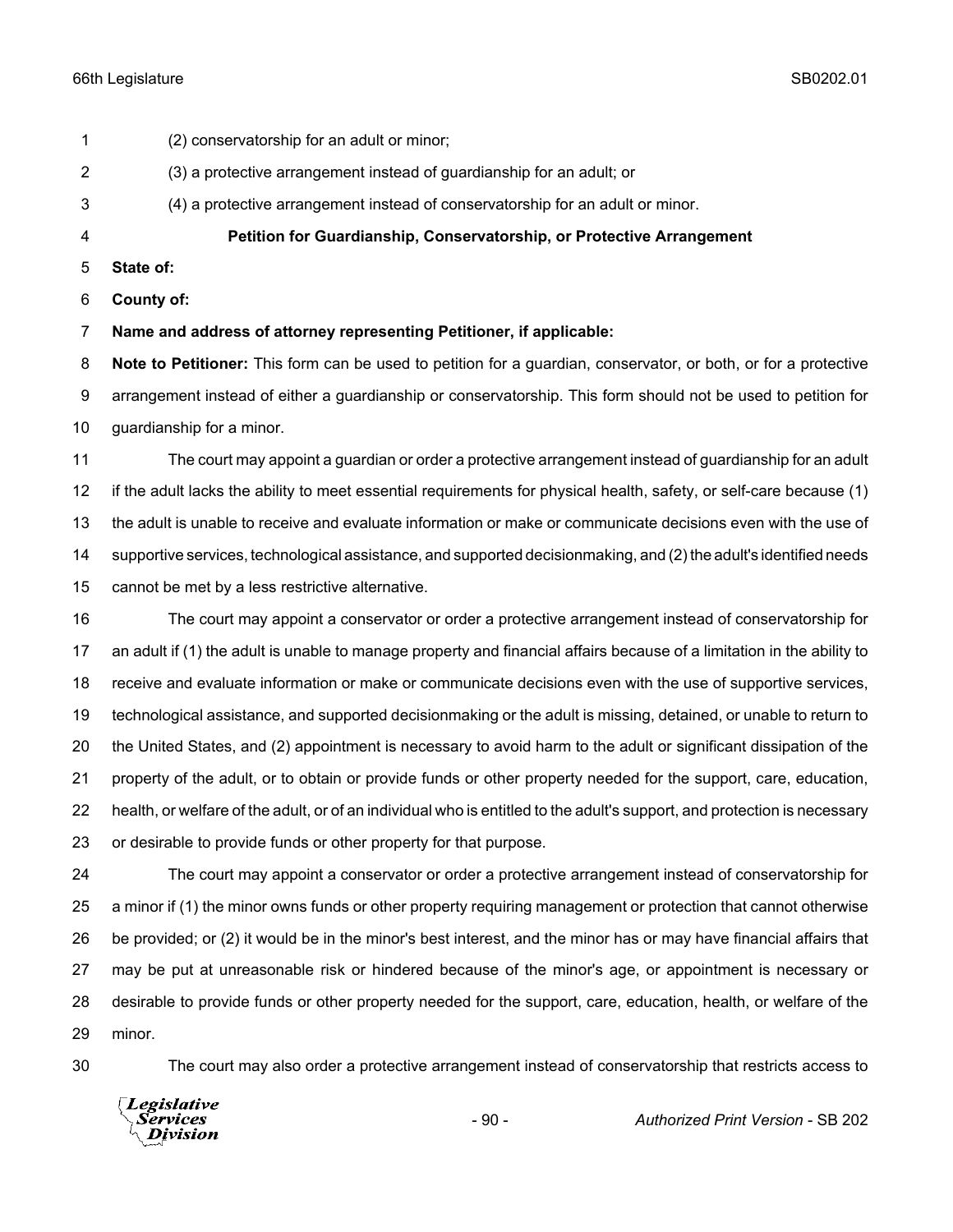| 1              | an individual or an individual's property by a person that the court finds: (1) through fraud, coercion, duress, or    |
|----------------|------------------------------------------------------------------------------------------------------------------------|
| $\overline{c}$ | the use of deception and control, caused, or attempted to cause, an action that would have resulted in financial       |
| 3              | harm to the individual or the individual's property; and (2) poses a serious risk of substantial financial harm to the |
| 4              | individual or the individual's property.                                                                               |
| 5              | (1) Information about the person filing this petition (the "Petitioner").                                              |
| 6              | (a) Name:                                                                                                              |
| 7              | (b) Principal residence:                                                                                               |
| 8              | (c) Current street address (if different):                                                                             |
| 9              | (d) Relationship to Respondent:                                                                                        |
| 10             | (e) Interest in this petition:                                                                                         |
| 11             | (f) Telephone number (optional):                                                                                       |
| 12             | (g) Email address (optional):                                                                                          |
| 13             | (2) Information about the individual alleged to need protection (the "Respondent"). Provide the                        |
| 14             | following information to the extent known.                                                                             |
| 15             | (a) Name:                                                                                                              |
| 16             | $(b)$ Age:                                                                                                             |
| 17             | (c) Principal residence:                                                                                               |
| 18             | (d) Current street address (if different):                                                                             |
| 19             | (e) If Petitioner anticipates Respondent moving, or seeks to move Respondent, proposed new address:                    |
| 20             | (f) Does Respondent need an interpreter, translator, or other form of support to communicate with the                  |
| 21             | court or understand court proceedings? If so, please explain.                                                          |
| 22             | (g) Telephone number (optional):                                                                                       |
| 23             | (h) Email address (optional):                                                                                          |
| 24             | (3) People who are required to be notified of this petition. State the name and address of the people                  |
| 25             | listed in Appendix A.                                                                                                  |
| 26             | (4) Existing agents. State the name and address of any person appointed as an agent under a power                      |
| 27             | of attorney for finances or health care power of attorney, or who has been appointed as the individual's               |
| 28             | representative for payment of benefits.                                                                                |
| 29             | (5) Action requested. State whether Petitioner is seeking appointment of a guardian, a conservator,                    |
| 30             | or a protective arrangement instead of an appointment.                                                                 |
|                |                                                                                                                        |

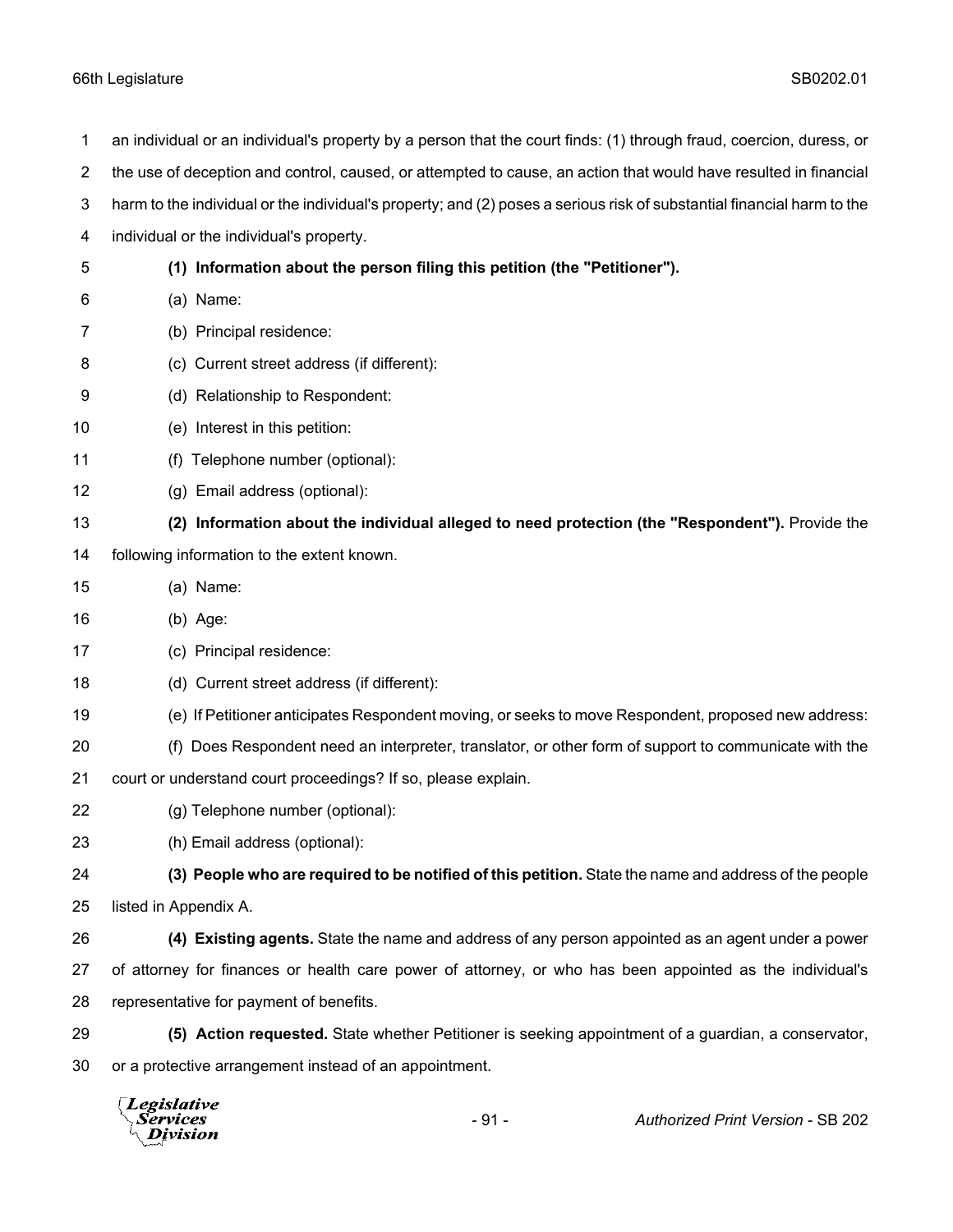**(6) Order requested or appointment requested.** If seeking a protective arrangement instead of a guardianship or conservatorship, state the transaction or other action you want the court to order. If seeking appointment of a guardian or conservator, state the powers Petitioner requests the court grant to a guardian or conservator. **(7) State why the appointment or protective arrangement sought is necessary.** Include a description of the nature and extent of Respondent's alleged need. **(8) State all less restrictive alternatives to meeting Respondent's alleged need that have been considered or implemented.** Less restrictive alternatives could include supported decision making, technological assistance, or the appointment of an agent by Respondent including appointment under a health care power of attorney or power of attorney for finances. If no alternative has been considered or implemented, state the reason why not. **(9) Explain why less restrictive alternatives will not meet Respondent's alleged need. (10) Provide a general statement of Respondent's property and an estimate of its value.** Include any real property such as a house or land, insurance or pension, and the source and amount of any other

 anticipated income or receipts. As part of this statement, indicate, if known, how the property is titled (for example, is it jointly owned?).

 **(11) For a petition seeking appointment of a conservator.** (skip this section if not asking for appointment of a conservator)

 (a) If seeking appointment of a conservator with all powers permissible under this state's law, explain why appointment of a conservator with fewer powers (i.e., a "limited conservatorship") or other protective arrangement instead of conservatorship will not meet the individual's alleged needs.

 (b) If seeking a limited conservatorship, state the property Petitioner requests be placed under the conservator's control and any proposed limitation on the conservator's powers and duties.

 (c) State the name and address of any proposed conservator and the reason the proposed conservator should be selected.

 (d) If Respondent is 12 years of age or older, state the name and address of any person Respondent nominates as conservator.

 (e) If alleging a limitation in Respondent's ability to receive and evaluate information, provide a brief description of the nature and extent of Respondent's alleged limitation.

(f) If alleging that Respondent is missing, detained, or unable to return to the United States, state the

Legislative *Services* **Division**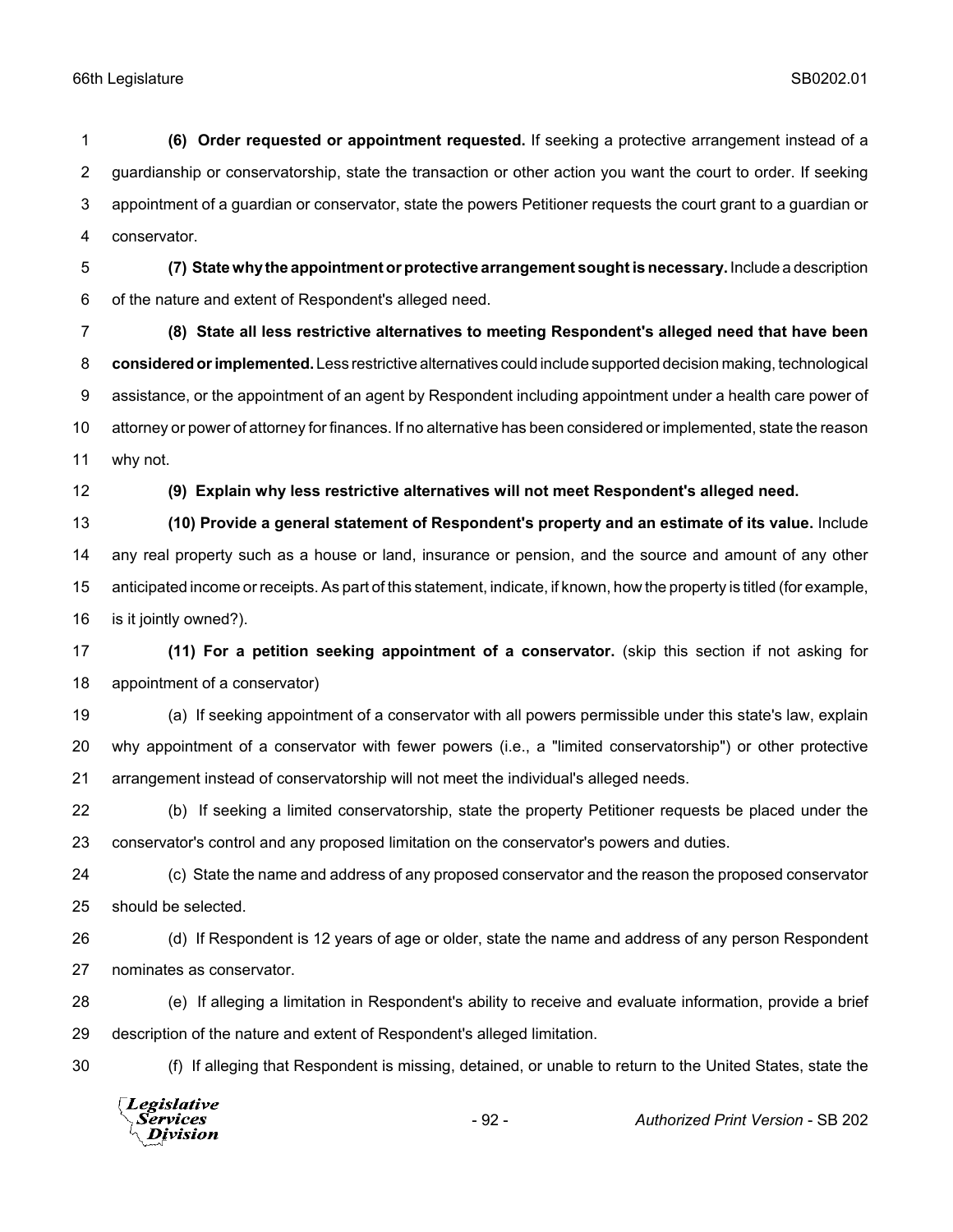| $\mathbf 1$    | relevant circumstances, including the time and nature of the disappearance or detention and a description of any |  |  |
|----------------|------------------------------------------------------------------------------------------------------------------|--|--|
| $\overline{2}$ | search or inquiry concerning Respondent's whereabouts.                                                           |  |  |
| $\mathsf 3$    | (12) For a petition seeking appointment of a guardian. (skip this section if not asking for appointment          |  |  |
| 4              | of a guardian)                                                                                                   |  |  |
| 5              | (a) If seeking appointment of a guardian with all powers permissible under this state's law, explain why         |  |  |
| 6              | appointment of a guardian with fewer powers (i.e., a "limited guardianship") or other protective arrangement     |  |  |
| $\overline{7}$ | instead of guardianship will not meet the individual's alleged needs.                                            |  |  |
| 8              | (b) If seeking a limited guardianship, state the powers Petitioner requests be granted to the guardian.          |  |  |
| 9              | (c) State the name and address of any proposed guardian and the reason the proposed guardian should              |  |  |
| 10             | be selected.                                                                                                     |  |  |
| 11             | (d) State the name and address of any person nominated as guardian by Respondent, or, in a will or               |  |  |
| 12             | other signed writing or other record, by Respondent's parent or spouse.                                          |  |  |
| 13             | (13) Attorney. If Petitioner, Respondent, or, if Respondent is a minor, Respondent's parent is                   |  |  |
| 14             | represented by an attorney in this matter, state the name, telephone number, email address, and address of the   |  |  |
| 15             | attorney(s).                                                                                                     |  |  |
| 16             | <b>SIGNATURE</b>                                                                                                 |  |  |
| 17             |                                                                                                                  |  |  |
| 18             | <b>Signature of Petitioner</b><br>Date                                                                           |  |  |
| 19             |                                                                                                                  |  |  |
| 20             | Signature of Petitioner's Attorney if<br>Date                                                                    |  |  |
| 21             | Petitioner is Represented by Counsel                                                                             |  |  |
| 22             | <b>APPENDIX A:</b>                                                                                               |  |  |
| 23             | People whose name and address must be listed in Section 3 of this petition, if they are not the Petitioner.      |  |  |
| 24             | (1) Respondent's spouse, or if Respondent has none, any adult with whom Respondent has shared                    |  |  |
| 25             | household responsibilities in the past 6 months;                                                                 |  |  |
| 26             | (2) Respondent's adult children, or, if Respondent has none, Respondent's parents and adult siblings,            |  |  |
| 27             | or if Respondent has none, one or more adults nearest in kinship to Respondent who can be found with             |  |  |
| 28             | reasonable diligence;                                                                                            |  |  |
| 29             | (3) Respondent's adult stepchildren whom Respondent actively parented during the stepchildren's minor            |  |  |
| 30             | years and with whom Respondent had an ongoing relationship within 2 years of this petition;                      |  |  |
|                | Legislative<br>$-93-$<br>Authorized Print Version - SB 202<br>Services<br>rision                                 |  |  |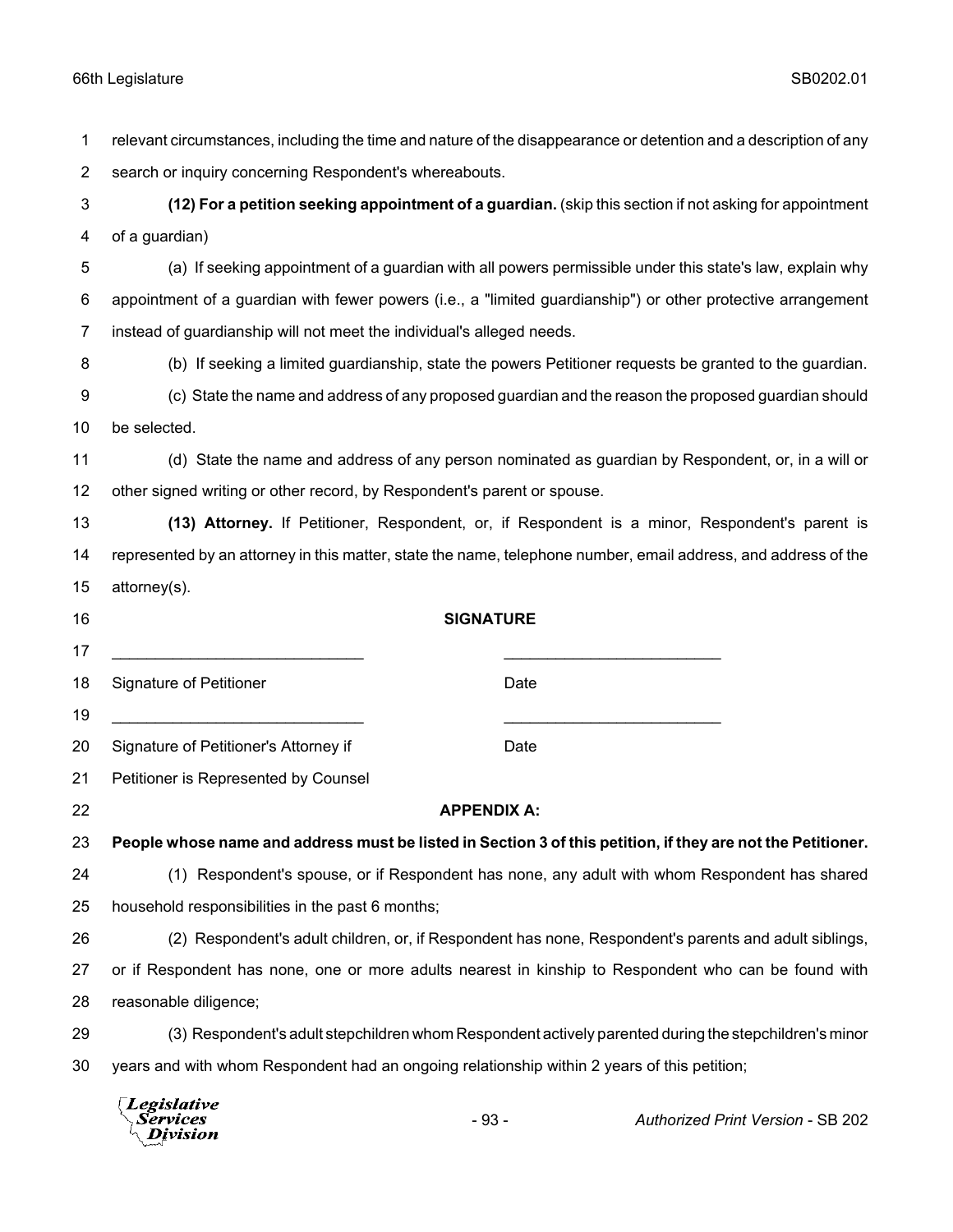|                | Legislative<br>$-94-$<br><b>Authorized Print Version - SB 202</b><br>Services<br>Division                                                               |  |  |  |
|----------------|---------------------------------------------------------------------------------------------------------------------------------------------------------|--|--|--|
| 30             | You also have a right to hire an attorney to help you do any of these things.                                                                           |  |  |  |
| 29             | (4) replace the person that was appointed with someone else.                                                                                            |  |  |  |
| 28             | (3) make other changes that affect what your guardian or conservator can do or how they do it; and                                                      |  |  |  |
| 27             | (2) increase or decrease the powers granted to your guardian, conservator, or both;                                                                     |  |  |  |
| 26             | (1) end your guardianship, conservatorship, or both;                                                                                                    |  |  |  |
| 25             | You also have the right to ask the court to:                                                                                                            |  |  |  |
| 24             | You have the right to exercise any right the court has not given to your guardian or conservator.                                                       |  |  |  |
| 23             | <b>General rights:</b>                                                                                                                                  |  |  |  |
| 22             | understand your rights.                                                                                                                                 |  |  |  |
| 21             | your rights, you can ask an attorney or another person, including your guardian or conservator, to help you                                             |  |  |  |
| 20             | you about some important rights you have. It does not tell you about all your rights. If you have questions about                                       |  |  |  |
| 19             | You are getting this notice because a guardian, conservator, or both have been appointed for you. It tells                                              |  |  |  |
| 18             | <b>Notification of Rights</b>                                                                                                                           |  |  |  |
| 17             | of the adult's rights under [sections 48 and 68]:                                                                                                       |  |  |  |
| 16             | conservatorship. The following form may be used to notify an adult subject to guardianship or conservatorship                                           |  |  |  |
| 15             | NEW SECTION. Section 103. Notification of rights for adult subject to guardianship or                                                                   |  |  |  |
| 14             |                                                                                                                                                         |  |  |  |
| 13             | or other record.                                                                                                                                        |  |  |  |
| 12             | (14) Any person nominated as guardian by Respondent's parent or spouse in a will or other signed writing                                                |  |  |  |
| 11             | (13) Any person Respondent nominates as guardian or conservator; and                                                                                    |  |  |  |
| 10             | months;                                                                                                                                                 |  |  |  |
| 9              | (12) Any person known to have routinely assisted the individual with decisionmaking in the previous 6                                                   |  |  |  |
| 8              | (11) Any person Respondent has designated as agent under a health care power of attorney;                                                               |  |  |  |
| 6<br>7         | (9) Any Veterans Administration fiduciary for Respondent;<br>(10) Any person Respondent has designated as agent under a power of attorney for finances; |  |  |  |
| 5              | (8) Any trustee or custodian of a trust or custodianship of which Respondent is a beneficiary;                                                          |  |  |  |
| 4              | (7) Any current guardian or conservator for Respondent appointed in this state or another jurisdiction;                                                 |  |  |  |
| 3              | (6) Any representative payee for Respondent appointed by the Social Security Administration;                                                            |  |  |  |
| $\overline{2}$ | (5) Any attorney currently representing Respondent;                                                                                                     |  |  |  |
| 1              | (4) Any person responsible for the care or custody of Respondent;                                                                                       |  |  |  |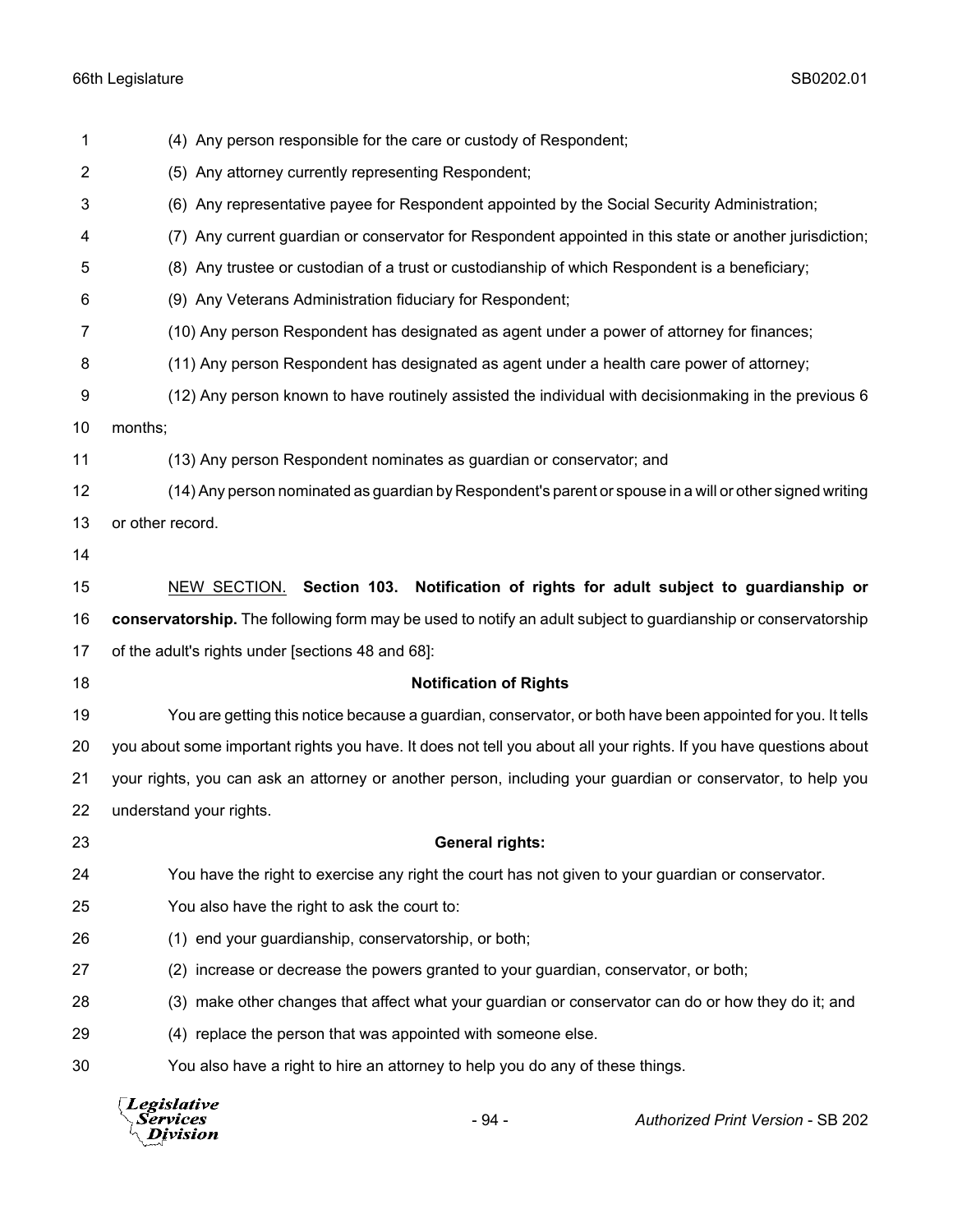### **Additional rights for persons for whom a guardian has been appointed:**

As an adult subject to guardianship, you have a right to:

 (1) be involved in decisions affecting you, including decisions about your care, where you live, your activities, and your social interactions, to the extent reasonably feasible;

 (2) be involved in decisions about your health care to the extent reasonably feasible, and to have other people help you understand the risks and benefits of health care options;

 (3) be notified at least 14 days in advance of a change in where you live or a permanent move to a nursing home, mental health facility, or other facility that places restrictions on your ability to leave or have visitors, unless the guardian has proposed this change in the guardian's plan or the court has expressly authorized it;

 (4) ask the court to prevent your guardian from changing where you live or selling or surrendering your primary dwelling by filing a grievance in accordance with [section 26];

(5) vote and get married unless the court order appointing your guardian states that you cannot do so;

(6) receive a copy of your guardian's report and your guardian's plan; and

- (7) communicate, visit, or interact with other people (this includes the right to have visitors, to make and receive telephone calls, personal mail, or electronic communications) unless:
- (a) your guardian has been authorized by the court by specific order to restrict these communications, visits, or interactions;

(b) a protective order is in effect that limits contact between you and other people; or

 (c) your guardian has good cause to believe the restriction is needed to protect you from significant physical, psychological, or financial harm and the restriction is for not more than 7 business days if the person has a family or preexisting social relationship with you or not more than 60 days if the person does not have that

kind of relationship with you.

# **Additional rights for persons for whom a conservator has been appointed:**

- As an adult subject to conservatorship, you have a right to:
- (1) participate in decisions about how your property is managed to the extent feasible; and
- (2) receive a copy of your conservator's inventory, report, and plan.
- 

 NEW SECTION. **Section 104. Uniformity of application and construction.** In applying and construing [sections 1 through 105], consideration must be given to the need to promote uniformity of the law with respect

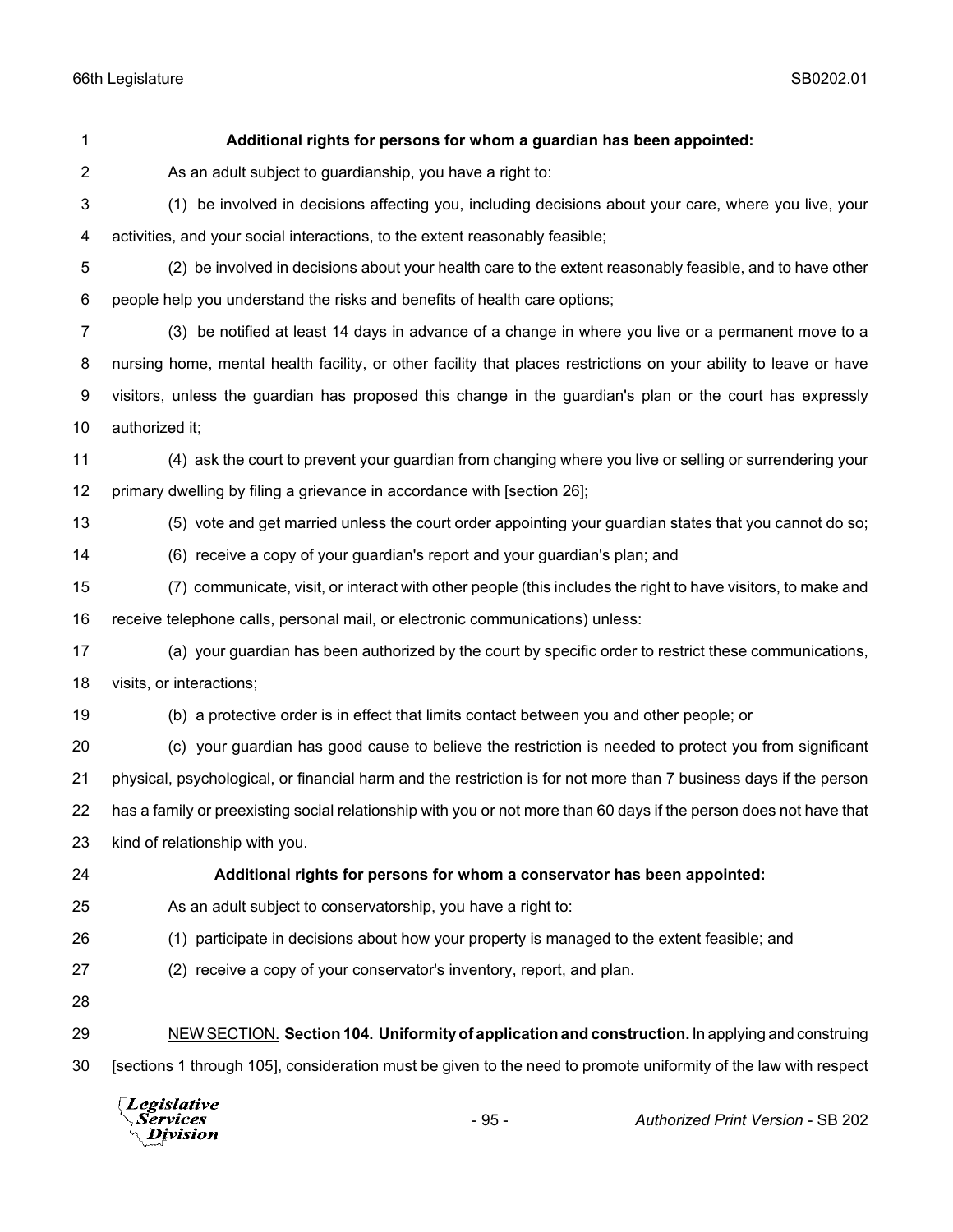| 1              | to its subject matter among states that enact it.                                                                       |
|----------------|-------------------------------------------------------------------------------------------------------------------------|
| $\overline{c}$ |                                                                                                                         |
| 3              | NEW SECTION. Section 105. Relation to electronic signatures in global and national commerce                             |
| 4              | act. [Sections 1 through 105] modify, limit, or supersede the Electronic Signatures in Global and National              |
| 5              | Commerce Act, 15 U.S.C. 7001, et seq., but does not modify, limit, or supersede section 101(c) of that act, 15          |
| 6              | U.S.C. 7001(c), or authorize electronic delivery of any of the notices described in section 103(b) of that act, 15      |
| 7              | U.S.C. 7003(b).                                                                                                         |
| 8              |                                                                                                                         |
| 9              | Section 106. Section 7-4-3004, MCA, is amended to read:                                                                 |
| 10             | "7-4-3004. Office of public administrator. The powers and duties of the public administrator are                        |
| 11             | defined by Title 72, chapter $15$ , and $72-5-415(2)$ ."                                                                |
| 12             |                                                                                                                         |
| 13             | Section 107. Section 19-2-803, MCA, is amended to read:                                                                 |
| 14             | "19-2-803. Payment to custodian of minor beneficiary. (1) Except as provided in subsection (2), if                      |
| 15             | any benefit from a system is payable to a minor, the benefit must be paid to one of the following:                      |
| 16             | (a) a surviving parent, if any;                                                                                         |
| 17             | (b) a parent awarded custody of the minor in a divorce proceeding;                                                      |
| 18             | (c) a custodian designated under Title 72, chapter 26;                                                                  |
| 19             | (d) a guardian appointed pursuant to Title 72, chapter 5, $part 2$ [sections 27 through 37]; or                         |
| 20             | (e) a conservator appointed pursuant to Title 72, chapter 5, $part 4$ [sections 57 through 88].                         |
| 21             | (2) If any benefit payable from the highway patrol officers' retirement system under chapter 6 of this title,           |
| 22             | the municipal police officers' retirement system under chapter 9 of this title, or the firefighters' unified retirement |
| 23             | system under chapter 13 of this title is payable to a statutory beneficiary who is a dependent child, as defined        |
| 24             | under the provisions of that system, of a system member and the system member has established a trust for the           |
| 25             | dependent child, then the benefit must be paid to the trustee of that trust.                                            |
| 26             | (3) The payment must be in full and complete discharge and acquittance of the board and system on                       |
| 27             | account of the benefit. The person receiving benefit payments pursuant to this section shall account to the minor       |
| 28             | for the money when the minor reaches the age of majority."                                                              |
| 29             |                                                                                                                         |
| 30             | Section 108. Section 20-5-320, MCA, is amended to read:                                                                 |

*Legislative*<br>Services<br>*Division*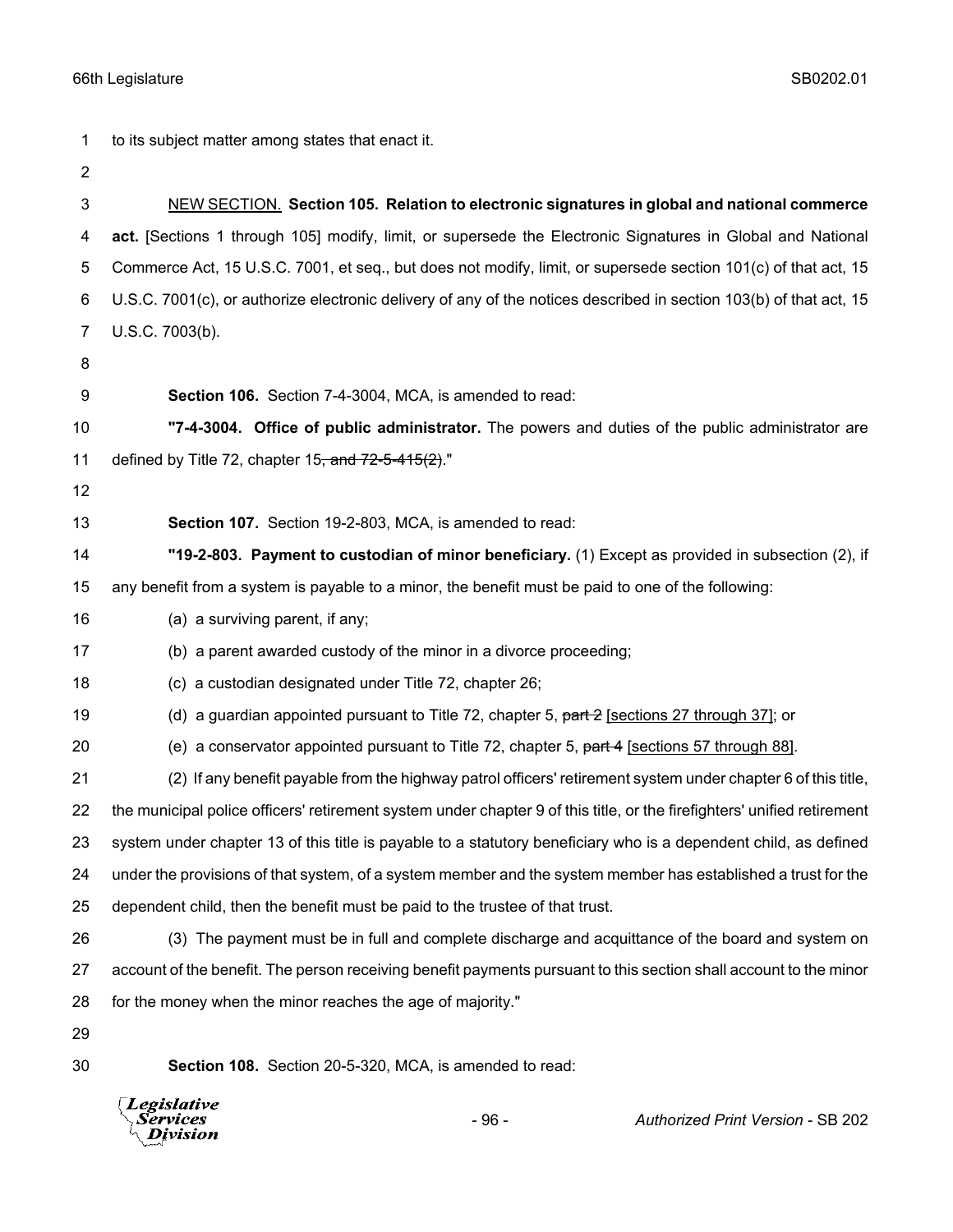**"20-5-320. Attendance with discretionary approval.** (1) A child may be enrolled in and attend a school in a Montana school district that is outside of the child's district of residence or a public school in a district of another state or province that is adjacent to the county of the child's residence, subject to discretionary approval by the trustees of the resident district and the district of choice. If the trustees grant discretionary approval of the child's attendance in a school of the district, the parent or guardian may be charged tuition and may be charged for transportation.

 (2) (a) Whenever a parent or guardian of a child wishes to have the child attend a school under the provisions of this section, the parent or guardian shall apply to the trustees of the district where the child wishes to attend. The application must be made on an out-of-district attendance agreement form supplied by the district and developed by the superintendent of public instruction.

 (b) The attendance agreement must set forth the financial obligations, if any, for tuition and for costs incurred for transporting the child under Title 20, chapter 10.

 (c) (i) The trustees of the district of choice may waive any or all of the tuition rate. The trustees of the district of choice may waive the tuition for all students whose tuition is required to be paid by one type of entity and may charge tuition for all students whose tuition is required to be paid by another type of entity. However, any waiver of tuition must be applied equally to all students whose tuition is paid by the same type of entity.

 (ii) As used in this subsection (2)(c), "entity" means a parent or guardian or the trustees of the district of residence.

 (3) An out-of-district attendance agreement approved under this section requires that the parent or guardian initiate the request for an out-of-district attendance agreement and that the trustees of both the district of residence and the district of choice approve the agreement.

 (4) If the trustees of the district of choice waive tuition, approval of the resident district trustees is not required.

 (5) The trustees of a school district may approve or disapprove the out-of-district attendance agreement consistent with this part and the policy adopted by the local board of trustees for out-of-district attendance agreements.

 (6) The approval of an out-of-district attendance agreement by the applicable approval agents or as the result of an appeal must authorize the child named in the agreement to enroll in and attend the school named in the agreement for the designated school year.

(7) The trustees of the district where the child wishes to attend have the discretion to approve any

Legislative Services **Division**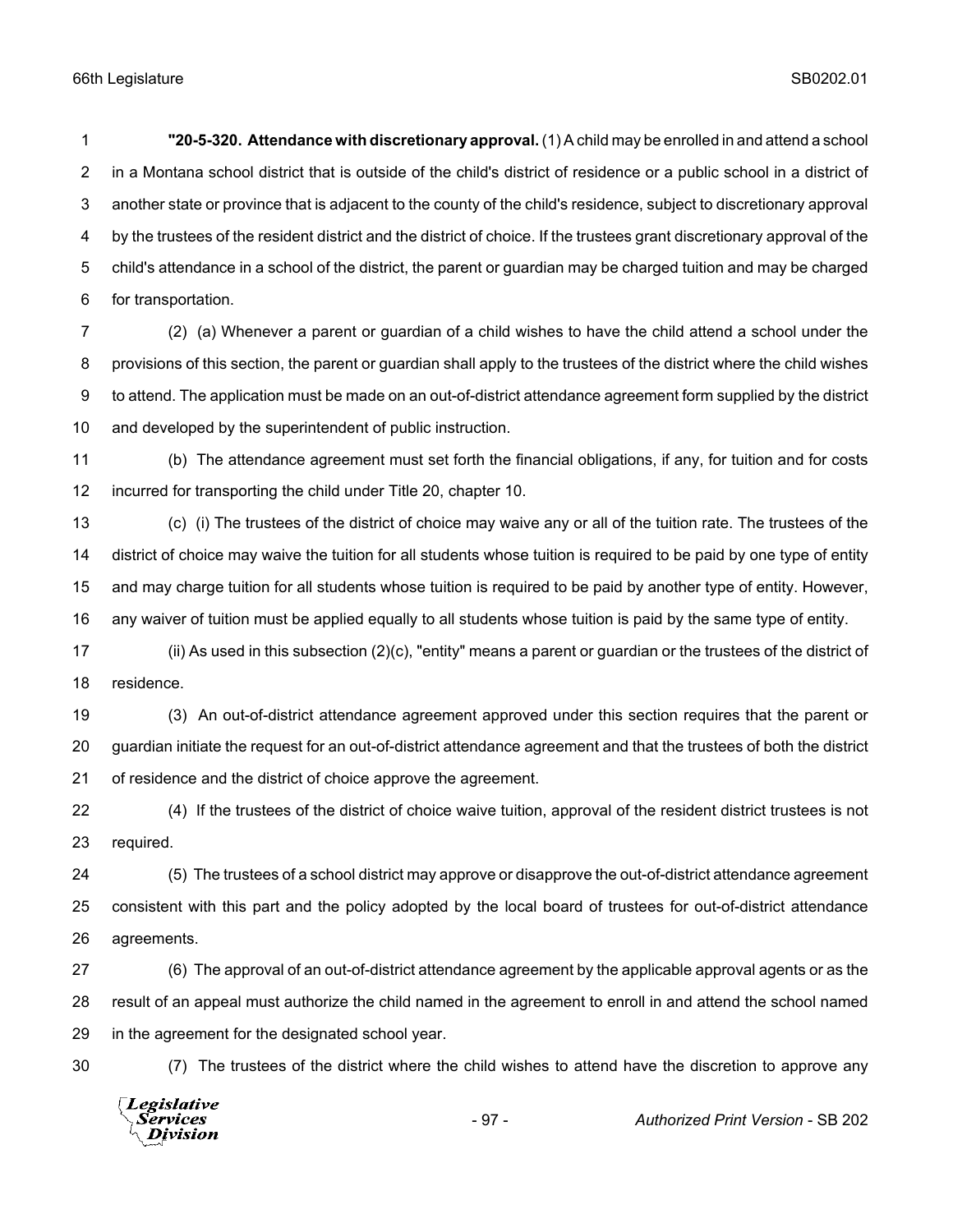attendance agreement.

 (8) This section does not preclude the trustees of a district from approving an attendance agreement for educational program offerings not provided by the resident district, such as the kindergarten or grades 7 and 8 programs, if the trustees of both districts agree to the terms and conditions for attendance and any tuition and transportation requirement. For purposes of this subsection, the trustees of the resident district shall initiate the out-of-district agreement.

 (9) (a) A provision of this title may not be construed to deny a parent or guardian the right to send a child, at personal expense, to any school of a district other than the resident district when the trustees of the district of choice have approved an out-of-district attendance agreement and the parent or guardian has agreed to pay the tuition as prescribed by 20-5-323. However, under this subsection (9), the tuition rate must be reduced by the amount that the parent or guardian of the child paid in district property taxes during the immediately preceding school fiscal year for the benefit and support of the district in which the child will attend school.

 (b) For the purposes of this section, "parent or guardian" includes an individual shareholder of a domestic corporation as defined in 35-1-113 whose shares are 95% held by related family members to the sixth degree of consanguinity or by marriage to the sixth degree of affinity.

 (c) The tax amount to be credited to reduce any tuition charge to a parent or guardian under subsection (9)(a) is determined in the following manner:

 (i) determine the percentage of the total shares of the corporation held by the shareholder parent or parents or guardian;

 (ii) determine the portion of property taxes paid in the preceding school fiscal year by the corporation, parent, or guardian for the benefit and support of the district in which the child will attend school.

22 (d) The percentage of total shares as determined in subsection  $(9)(c)(i)$  is the percentage of taxes paid 23 as determined in subsection  $(9)(c)(ii)$  that is to be credited to reduce the tuition charge.

 (10) As used in 20-5-320 through 20-5-324, the term "guardian" means the guardian of a minor as 25 provided in Title 72, chapter 5, part 2 [sections 27 through 37]."

**Section 109.** Section 30-10-103, MCA, is amended to read:

 **"30-10-103. (Temporary) Definitions.** When used in parts 1 through 3 and 10 of this chapter, unless the context requires otherwise, the following definitions apply:

(1) (a) "Broker-dealer" means any person engaged in the business of effecting transactions in securities

Legislative *Services* - 98 - *Authorized Print Version* - SB 202**Division**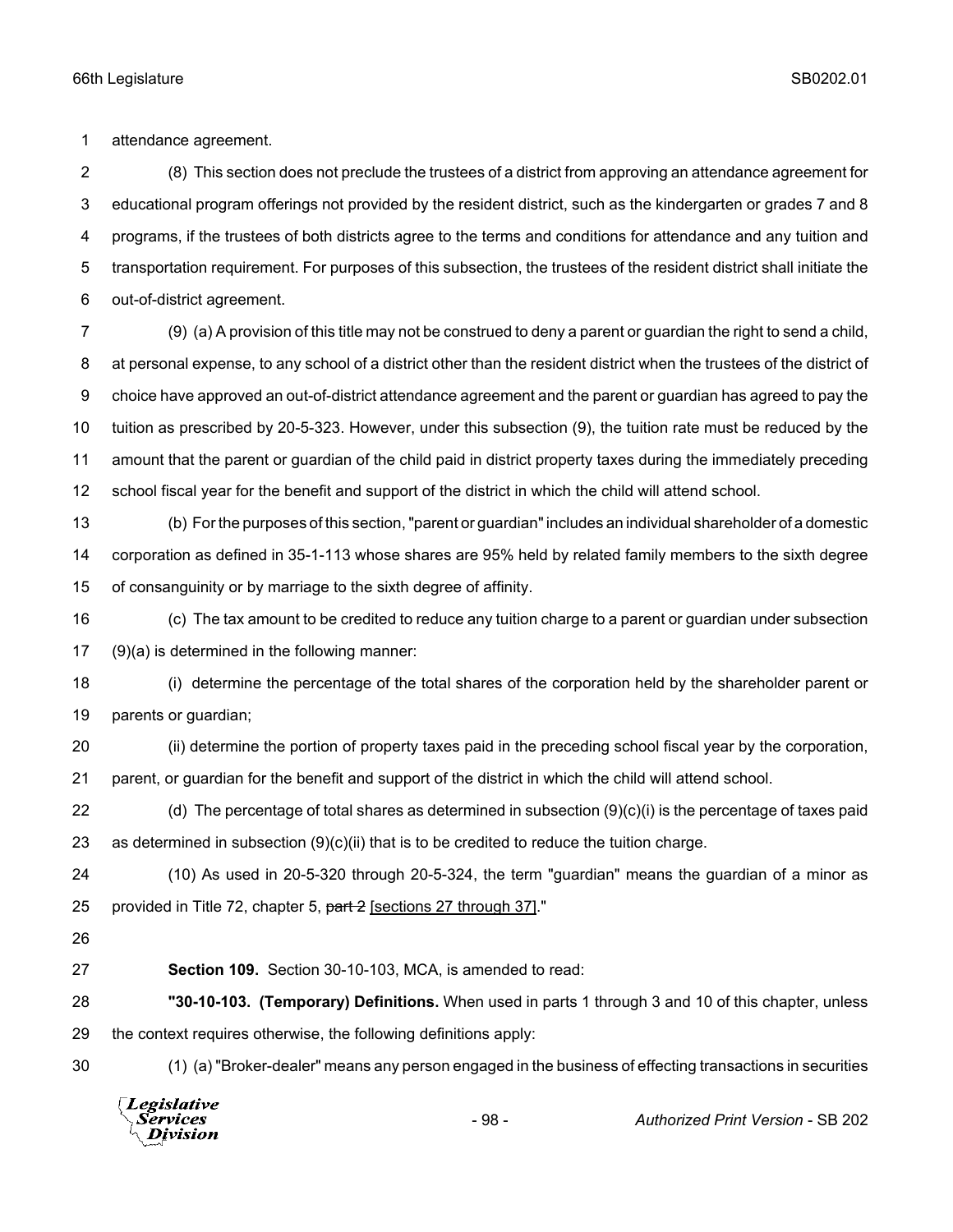for the account of others or for the person's own account.

(b) The term does not include:

(i) a salesperson, issuer, bank, savings institution, trust company, or insurance company; or

(ii) a person who does not have a place of business in this state if the person effects transactions in this

state exclusively with or through the issuers of the securities involved in the transactions, other broker-dealers,

or banks, savings institutions, trust companies, insurance companies, investment companies as defined in the

Investment Company Act of 1940, pension or profit-sharing trusts, or other financial institutions or institutional

- buyers, whether acting for themselves or as trustee.
- (2) "Commissioner" means the securities commissioner provided for in 2-15-1901.

(3) (a) "Commodity" means:

- (i) any agricultural, grain, or livestock product or byproduct;
- (ii) any metal or mineral, including a precious metal, or any gem or gem stone, whether characterized as
- precious, semiprecious, or otherwise;
- (iii) any fuel, whether liquid, gaseous, or otherwise;
- (iv) foreign currency; and
- (v) all other goods, articles, products, or items of any kind.
- (b) Commodity does not include:
- (i) a numismatic coin with a fair market value at least 15% higher than the value of the metal it contains;
- (ii) real property or any timber, agricultural, or livestock product grown or raised on real property and
- offered and sold by the owner or lessee of the real property; or
- (iii) any work of art offered or sold by an art dealer at public auction or offered or sold through a private sale by the owner.
- (4) "Commodity Exchange Act" means the federal statute of that name.
- (5) "Commodity futures trading commission" means the independent regulatory agency established by congress to administer the Commodity Exchange Act.
- (6) (a) "Commodity investment contract" means any account, agreement, or contract for the purchase or sale, primarily for speculation or investment purposes and not for use or consumption by the offeree or purchaser, of one or more commodities, whether for immediate or subsequent delivery or whether delivery is intended by the parties and whether characterized as a cash contract, deferred shipment or deferred delivery contract, forward contract, futures contract, installment or margin contract, leverage contract, or otherwise. Any

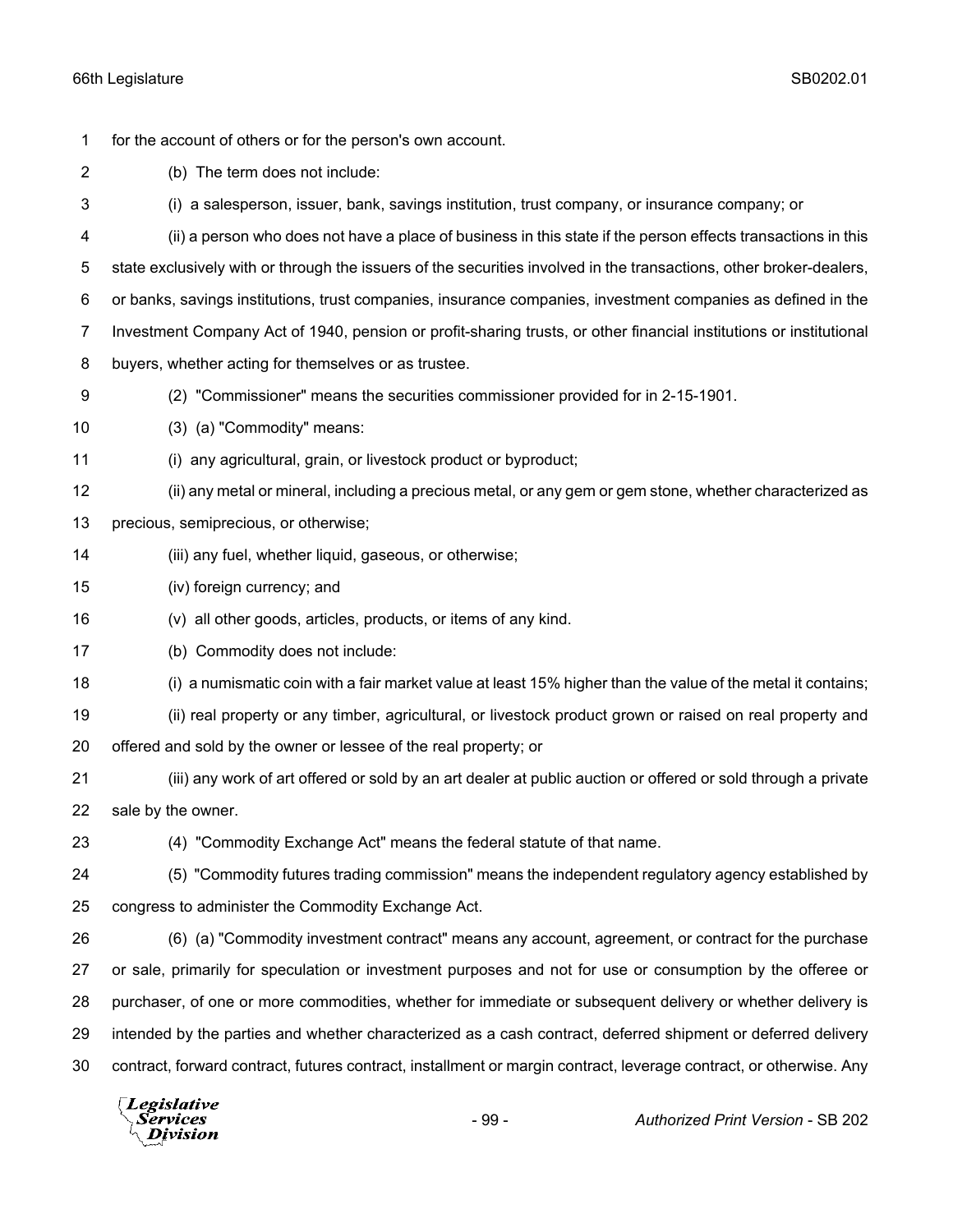commodity investment contract offered or sold, in the absence of evidence to the contrary, is presumed to be offered or sold for speculation or investment purposes.

 (b) A commodity investment contract does not include a contract or agreement that requires, and under which the purchaser receives, within 28 calendar days after the payment in good funds of any portion of the purchase price, physical delivery of the total amount of each commodity to be purchased under the contract or agreement. The purchaser is not considered to have received physical delivery of the total amount of each commodity to be purchased under the contract or agreement when the commodity or commodities are held as collateral for a loan or are subject to a lien of any person when the loan or lien arises in connection with the purchase of each commodity or commodities.

 (7) (a) "Commodity option" means any account, agreement, or contract giving a party to the account, agreement, or contract the right but not the obligation to purchase or sell one or more commodities or one or more commodity contracts, whether characterized as an option, privilege, indemnity, bid, offer, put, call, advance 13 guaranty, decline quaranty, or otherwise.

 (b) The term does not include an option traded on a national securities exchange registered with the U.S. securities and exchange commission.

 (8) (a) "Federal covered adviser" means a person who is registered under section 203 of the Investment Advisers Act of 1940.

(b) A federal covered adviser is not an investment adviser as defined in subsection (12).

 (9) "Federal covered security" means a security that is a covered security under section 18(b) of the Securities Act of 1933 or rules promulgated by the commissioner.

(10) "Financial exploitation" means:

 (a) the wrongful or unauthorized taking, withholding, appropriation, or use of money, assets, or property of a vulnerable person; or

(b) an act or omission taken by a person, including through the use of a power of attorney, guardianship,

protective arrangement under [sections 89 through 99], or conservatorship of a vulnerable person, to:

 (i) obtain control through deception, intimidation, fraud, menace, or undue influence over the vulnerable person's money, assets, or property to deprive the vulnerable person of the ownership, use, benefit, or possession of the vulnerable person's money, assets, or property; or

 (ii) convert money, assets, or property of the vulnerable person to deprive the vulnerable person of the ownership, use, benefit, or possession of the vulnerable person's money, assets, or property.

Legislative *Services* **Division**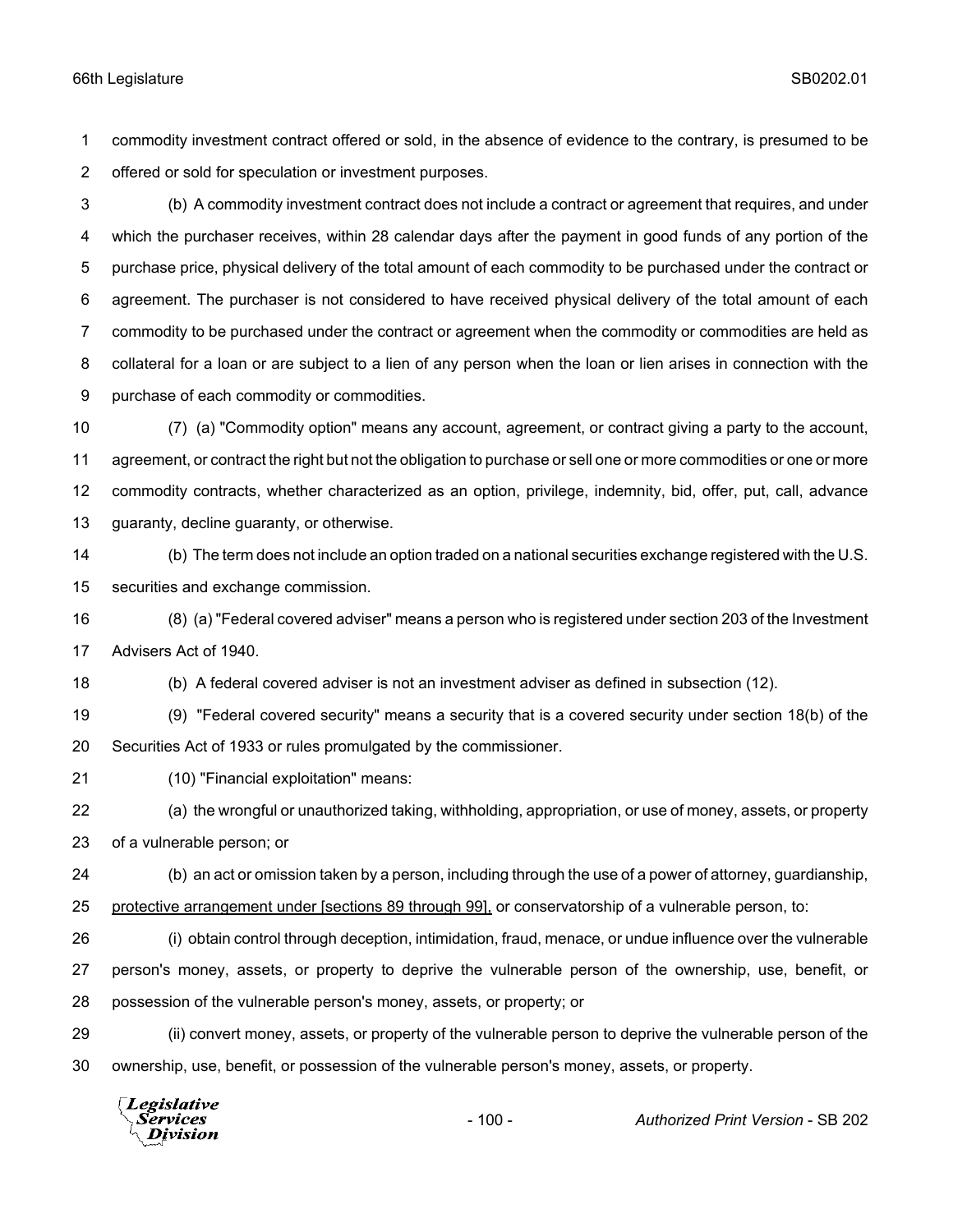(11) "Guaranteed" means guaranteed as to payment of principal, interest, or dividends. (12) (a) "Investment adviser" means a person who, for compensation, engages in the business of advising others, either directly or through publications or writings, as to the value of securities or as to the advisability of investing in, purchasing, or selling securities or who, for compensation and as a part of a regular business, issues or promulgates analyses or reports concerning securities. (b) The term includes a financial planner or other person who: (i) as an integral component of other financially related services, provides the investment advisory services described in subsection (12)(a) to others for compensation, as part of a business; or (ii) represents to any person that the financial planner or other person provides the investment advisory services described in subsection (12)(a) to others for compensation. (c) The term does not include: (i) an investment adviser representative; (ii) a bank, savings institution, trust company, or insurance company; (iii) a lawyer or accountant whose performance of these services is solely incidental to the practice of the person's profession or who does not accept or receive, directly or indirectly, any commission, payment, referral, or other remuneration as a result of the purchase or sale of securities by a client, does not recommend the purchase or sale of specific securities, and does not have custody of client funds or securities for investment purposes; (iv) a registered broker-dealer whose performance of services described in subsection (12)(a) is solely incidental to the conduct of business and for which the broker-dealer does not receive special compensation; (v) a publisher of any newspaper, news column, newsletter, news magazine, or business or financial publication or service, whether communicated in hard copy form or by electronic means or otherwise, that does not consist of the rendering of advice on the basis of the specific investment situation of each client; (vi) a person whose advice, analyses, or reports relate only to securities exempted by 30-10-104(1); (vii) an engineer or teacher whose performance of the services described in subsection (12)(a) is solely incidental to the practice of the person's profession; (viii) a federal covered adviser; or (ix) other persons not within the intent of this subsection (12) as the commissioner may by rule or order designate.

(13) (a) "Investment adviser representative" means:

Legislative *Services* **Division** 

- 101 - *Authorized Print Version* - SB 202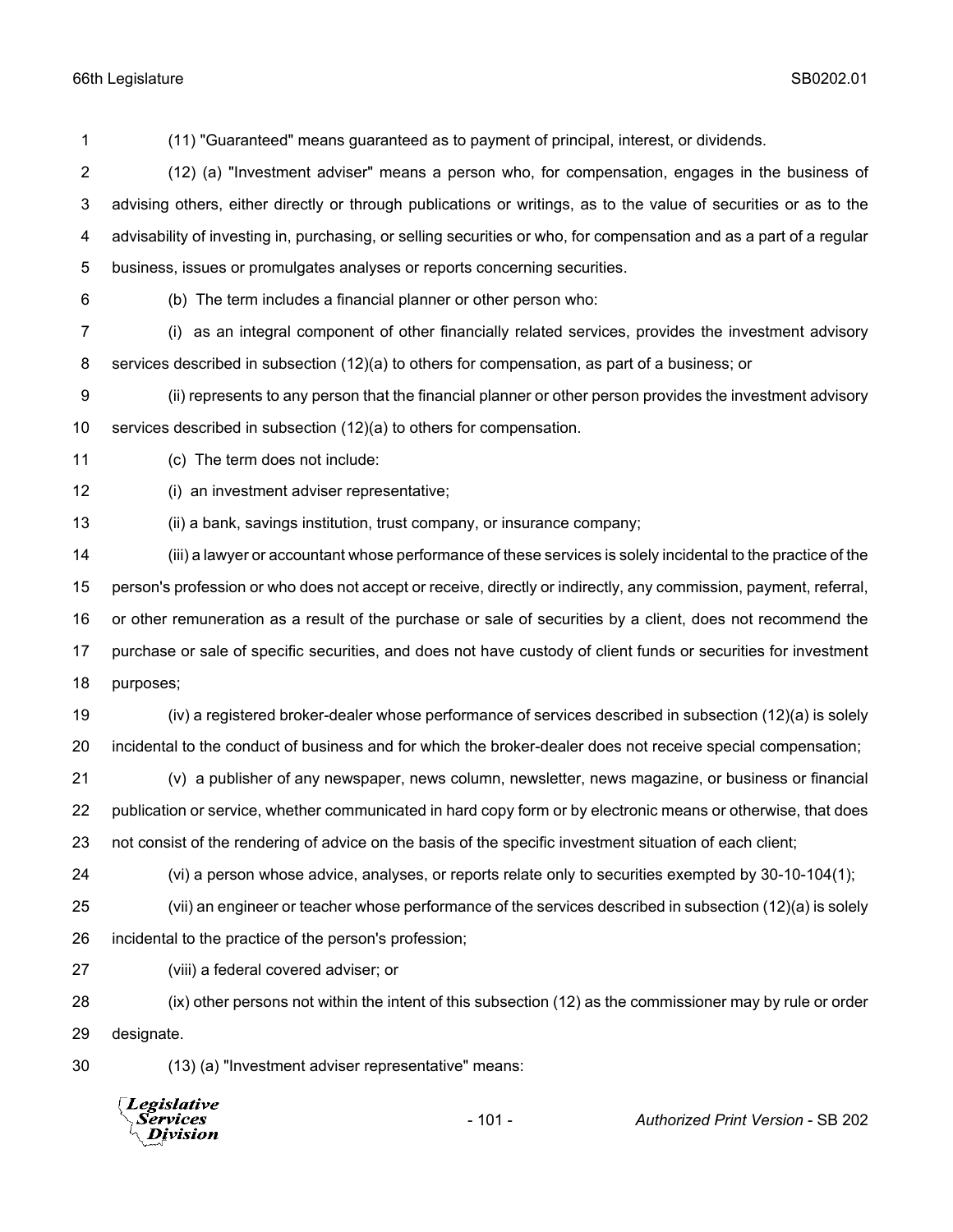(i) any partner of, officer of, director of, or a person occupying a similar status or performing similar functions, or other individual, except clerical or ministerial personnel, employed by or associated with an investment adviser who:

(A) makes any recommendation or otherwise renders advice regarding securities to clients;

(B) manages accounts or portfolios of clients;

(C) solicits, offers, or negotiates for the sale of or sells investment advisory services; or

(D) supervises employees who perform any of the foregoing; and

 (ii) with respect to a federal covered adviser, any person who is an investment adviser representative with a place of business in this state as those terms are defined by the securities and exchange commission under the Investment Advisers Act of 1940.

 (b) The term does not include a salesperson registered pursuant to 30-10-201(1) whose performance of the services described in subsection (13)(a) of this section is solely incidental to the conduct of business as a salesperson and for which the salesperson does not receive special compensation other than fees relating to the solicitation or offering of investment advisory services of a registered investment adviser or of a federal covered adviser who has made a notice filing under parts 1 through 3 and 10 of this chapter.

 (14) "Issuer" means any person who issues or proposes to issue any security, except that with respect to certificates of deposit, voting-trust certificates, or collateral-trust certificates or with respect to certificates of interest or shares in an unincorporated investment trust not having a board of directors, or persons performing similar functions, or of the fixed, restricted management, or unit type, the term "issuer" means the person or persons performing the acts and assuming the duties of depositor or manager pursuant to the provisions of the trust or other agreement or instrument under which the security is issued.

(15) "Nonissuer" means not directly or indirectly for the benefit of the issuer.

 (16) "Offer" or "offer to sell" includes each attempt or offer to dispose of or solicitation of an offer to buy a security or interest in a security for value.

 (17) "Person" means an individual, a corporation, a partnership, an association, a joint-stock company, a trust in which the interests of the beneficiaries are evidenced by a security, an unincorporated organization, a government, or a political subdivision of a government.

(18) "Precious metal" means the following, in coin, bullion, or other form:

(a) silver;

(b) gold;

**Legislative** Division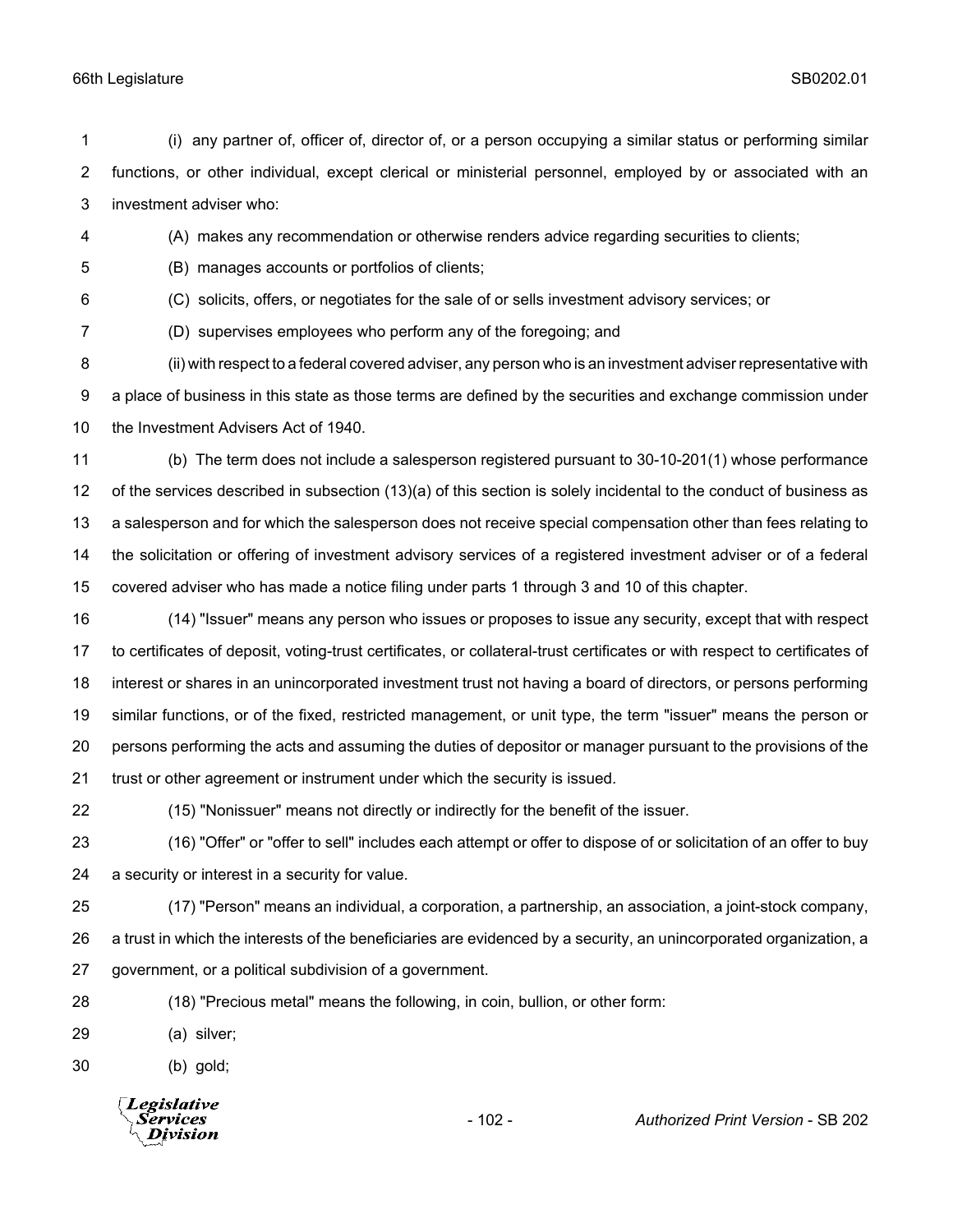| 1              | (c) platinum;                                                                                                          |                                                                   |                                          |  |  |
|----------------|------------------------------------------------------------------------------------------------------------------------|-------------------------------------------------------------------|------------------------------------------|--|--|
| $\overline{2}$ | (d) palladium;                                                                                                         |                                                                   |                                          |  |  |
| 3              | (e) copper; and                                                                                                        |                                                                   |                                          |  |  |
| 4              |                                                                                                                        | (f) other items as the commissioner may by rule or order specify. |                                          |  |  |
| 5              | (19) "Qualified individual" means a person who serves in a supervisory, compliance, or legal capacity for              |                                                                   |                                          |  |  |
| 6              | a broker-dealer or investment adviser.                                                                                 |                                                                   |                                          |  |  |
| 7              | (20) "Registered broker-dealer" means a broker-dealer registered pursuant to 30-10-201.                                |                                                                   |                                          |  |  |
| 8              | (21) "Sale" or "sell" includes each contract of sale of, contract to sell, or disposition of a security or             |                                                                   |                                          |  |  |
| 9              | interest in a security for value.                                                                                      |                                                                   |                                          |  |  |
| 10             | (22) (a) "Salesperson" means an individual other than a broker-dealer who represents a broker-dealer                   |                                                                   |                                          |  |  |
| 11             | or issuer in effecting or attempting to effect sales of securities. A partner, officer, or director of a broker-dealer |                                                                   |                                          |  |  |
| 12             | or issuer is a salesperson only if the person otherwise comes within this definition.                                  |                                                                   |                                          |  |  |
| 13             | (b) Salesperson does not include an individual who represents:                                                         |                                                                   |                                          |  |  |
| 14             | (i) an issuer in:                                                                                                      |                                                                   |                                          |  |  |
| 15             | (A) effecting a transaction in a security exempted by $30-10-104(1)$ through (3) or (8) through (11);                  |                                                                   |                                          |  |  |
| 16             | (B) effecting transactions exempted by 30-10-105, except when registration as a salesperson, pursuant                  |                                                                   |                                          |  |  |
| 17             | to 30-10-201, is required by 30-10-105 or by any rule promulgated under 30-10-105;                                     |                                                                   |                                          |  |  |
| 18             | (C) effecting transactions in a federal covered security described in section $18(b)(4)(D)$ of the Securities          |                                                                   |                                          |  |  |
| 19             | Act of 1933 if a commission or other remuneration is not paid or given directly or indirectly for soliciting a         |                                                                   |                                          |  |  |
| 20             | prospective buyer; or                                                                                                  |                                                                   |                                          |  |  |
| 21             | (D) effecting transactions with existing employees, partners, or directors of the issuer if no commission              |                                                                   |                                          |  |  |
| 22             | or other remuneration is paid or given directly or indirectly for soliciting any person in this state; or              |                                                                   |                                          |  |  |
| 23             | (ii) a broker-dealer in effecting in this state solely those transactions described in section $15(h)(2)$ of the       |                                                                   |                                          |  |  |
| 24             | Securities Exchange Act of 1934.                                                                                       |                                                                   |                                          |  |  |
| 25             | (23) "Securities Act of 1933", "Securities Exchange Act of 1934", "Energy Policy Act of 2005", "Investment             |                                                                   |                                          |  |  |
| 26             | Advisors Act of 1940", and "Investment Company Act of 1940" mean the federal statutes of those names.                  |                                                                   |                                          |  |  |
| 27             | (24) (a) "Security" means any:                                                                                         |                                                                   |                                          |  |  |
| 28             | $(i)$ note;                                                                                                            |                                                                   |                                          |  |  |
| 29             | (ii) stock;                                                                                                            |                                                                   |                                          |  |  |
| 30             | (iii) treasury stock;                                                                                                  |                                                                   |                                          |  |  |
|                | Legislative<br>Services<br>Division                                                                                    | $-103 -$                                                          | <b>Authorized Print Version - SB 202</b> |  |  |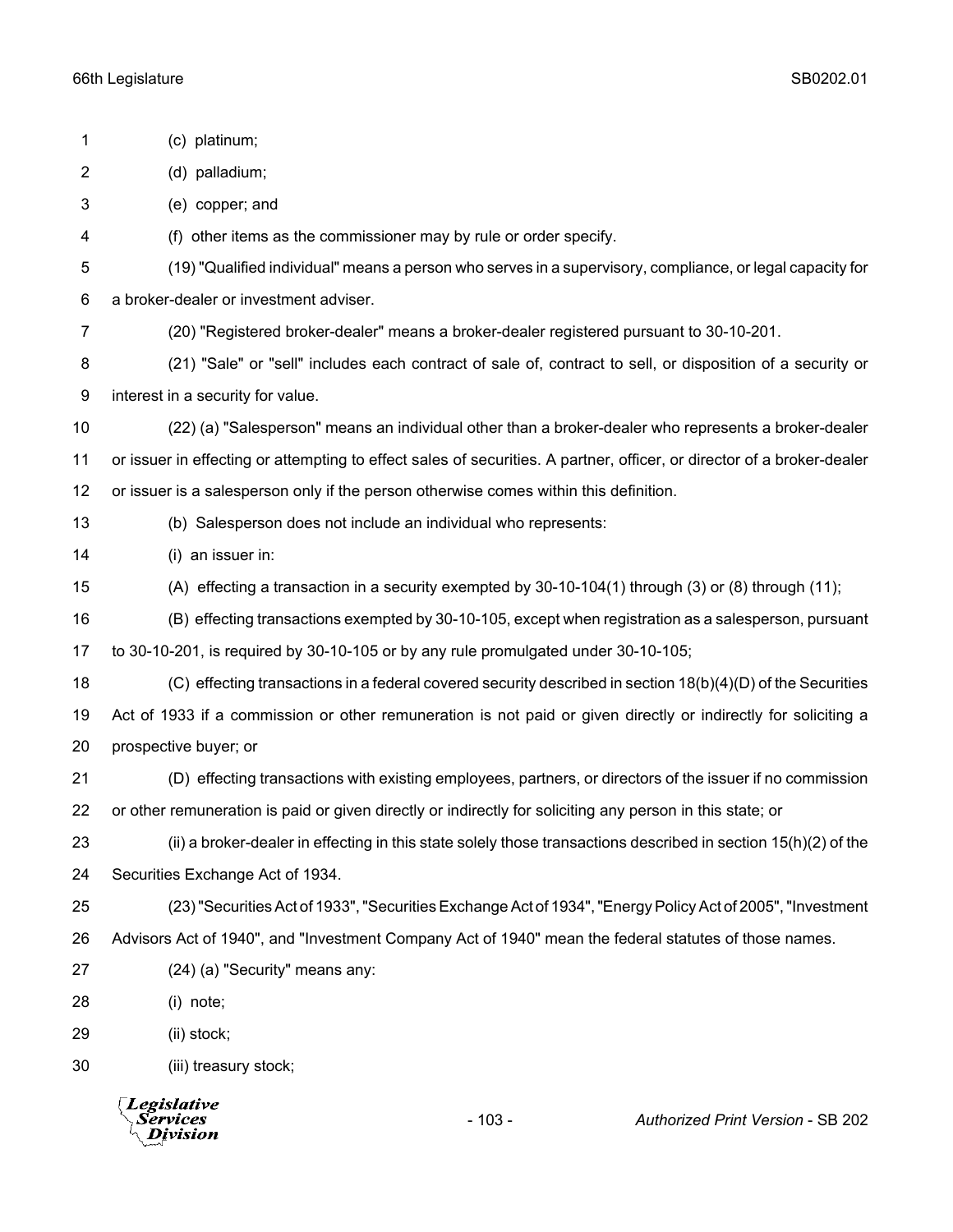| 1              | (iv) bond;                                                                                                        |
|----------------|-------------------------------------------------------------------------------------------------------------------|
| $\overline{2}$ | (v) commodity investment contract;                                                                                |
| 3              | (vi) commodity option;                                                                                            |
| 4              | (vii) debenture;                                                                                                  |
| 5              | (viii) evidence of indebtedness;                                                                                  |
| 6              | (ix) certificate of interest or participation in any profit-sharing agreement;                                    |
| 7              | (x) collateral-trust certificate;                                                                                 |
| 8              | (xi) preorganization certificate or subscription;                                                                 |
| 9              | (xii) transferable shares;                                                                                        |
| 10             | (xiii) investment contract;                                                                                       |
| 11             | (xiv) voting-trust certificate;                                                                                   |
| 12             | (xv) certificate of deposit for a security;                                                                       |
| 13             | (xvi) viatical settlement purchase agreement;                                                                     |
| 14             | (xvii) certificate of interest or participation in an oil, gas, or mining title or lease or in payments out of    |
| 15             | production under a title or lease; or                                                                             |
| 16             | (xviii) in general:                                                                                               |
| 17             | (A) interest or instrument commonly known as a security;                                                          |
| 18             | (B) put, call, straddle, option, or privilege on any security, certificate of deposit, or group or index of       |
| 19             | securities, including any interest in a security or based on the value of a security; or                          |
| 20             | (C) certificate of interest or participation in, temporary or interim certificate for, receipt for, guarantee of, |
| 21             | or warrant or right to subscribe to or purchase any of the items in this subsection $(24)(a)(xviii)$ .            |
| 22             | (b) Security does not include an insurance or endowment policy or annuity contract under which an                 |
| 23             | insurance company promises to pay a fixed sum of money either in a lump sum or periodically for life or some      |
| 24             | other specified period.                                                                                           |
| 25             | (25) "State" means any state, territory, or possession of the United States, as well as the District of           |
| 26             | Columbia and Puerto Rico.                                                                                         |
| 27             | (26) "Transact", "transact business", or "transaction" includes the meanings of the terms "sale", "sell",         |
| 28             | and "offer".                                                                                                      |
| 29             | (27) "Vulnerable person" means:                                                                                   |
| 30             | (a) a person who is at least 60 years of age;                                                                     |

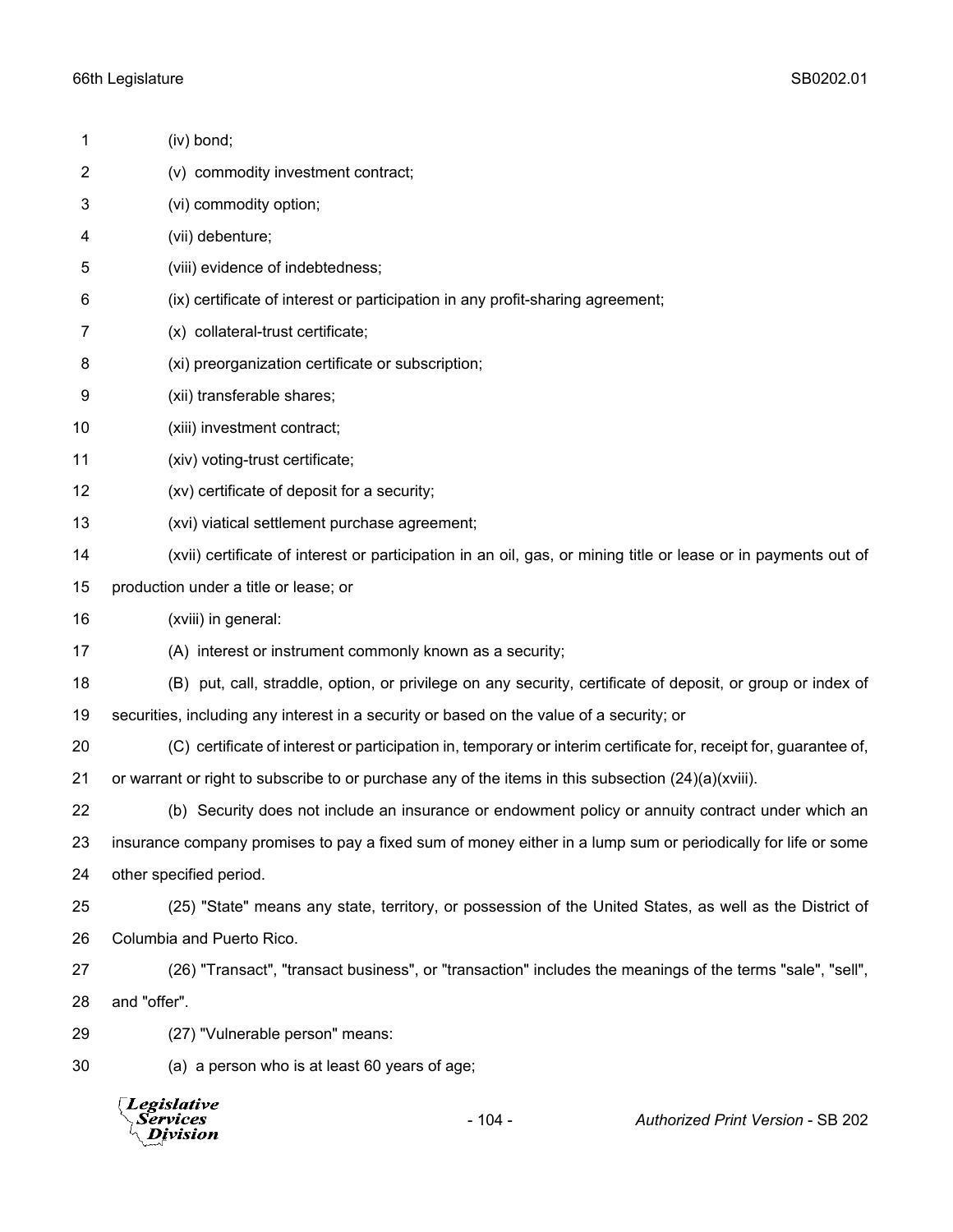| 1              | (b) a person who suffers from mental impairment because of frailties or dependencies typically related              |
|----------------|---------------------------------------------------------------------------------------------------------------------|
| $\overline{c}$ | to advanced age, such as dementia or memory loss;                                                                   |
| 3              | (c) a person who has a developmental disability as defined in 53-20-102; or                                         |
| 4              | (d) a person with a mental disorder. For the purposes of this subsection $(27)(d)$ , "mental disorder" means        |
| 5              | any organic, mental, or emotional impairment that has substantial adverse effects on an individual's cognitive or   |
| 6              | volitional functions. The term does not include:                                                                    |
| 7              | (i) addiction to drugs or alcohol;                                                                                  |
| 8              | (ii) drug or alcohol intoxication;                                                                                  |
| 9              | (iii) intellectual disability; or                                                                                   |
| 10             | (iv) epilepsy. (Terminates June 30, 2021--sec. 55, Ch. 151, L. 2017.)                                               |
| 11             | 30-10-103. (Effective July 1, 2021) Definitions. When used in parts 1 through 3 of this chapter, unless             |
| 12             | the context requires otherwise, the following definitions apply:                                                    |
| 13             | (1) (a) "Broker-dealer" means any person engaged in the business of effecting transactions in securities            |
| 14             | for the account of others or for the person's own account.                                                          |
| 15             | (b) The term does not include:                                                                                      |
| 16             | (i) a salesperson, issuer, bank, savings institution, trust company, or insurance company; or                       |
| 17             | (ii) a person who does not have a place of business in this state if the person effects transactions in this        |
| 18             | state exclusively with or through the issuers of the securities involved in the transactions, other broker-dealers, |
| 19             | or banks, savings institutions, trust companies, insurance companies, investment companies as defined in the        |
| 20             | Investment Company Act of 1940, pension or profit-sharing trusts, or other financial institutions or institutional  |
| 21             | buyers, whether acting for themselves or as trustee.                                                                |
| 22             | (2) "Commissioner" means the securities commissioner of this state.                                                 |
| 23             | (3) (a) "Commodity" means:                                                                                          |
| 24             | (i) any agricultural, grain, or livestock product or byproduct;                                                     |
| 25             | (ii) any metal or mineral, including a precious metal, or any gem or gem stone, whether characterized as            |
| 26             | precious, semiprecious, or otherwise;                                                                               |
| 27             | (iii) any fuel, whether liquid, gaseous, or otherwise;                                                              |
| 28             | (iv) foreign currency; and                                                                                          |
| 29             | (v) all other goods, articles, products, or items of any kind.                                                      |
| 30             | (b) Commodity does not include:                                                                                     |
|                |                                                                                                                     |

*Legislative*<br>Services<br>*Division* 

- 105 - *Authorized Print Version* - SB 202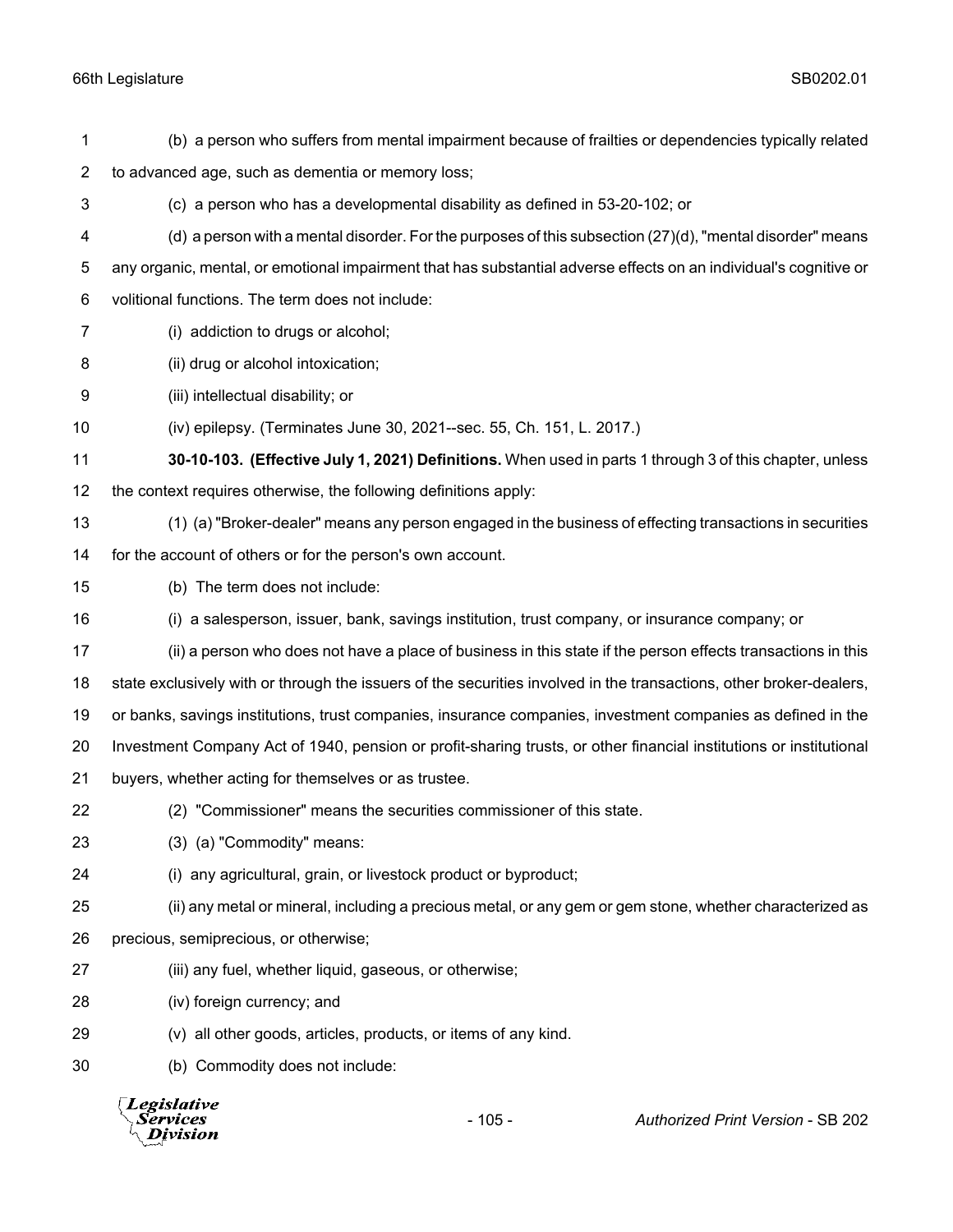(i) a numismatic coin with a fair market value at least 15% higher than the value of the metal it contains; (ii) real property or any timber, agricultural, or livestock product grown or raised on real property and offered and sold by the owner or lessee of the real property; or

 (iii) any work of art offered or sold by an art dealer at public auction or offered or sold through a private sale by the owner.

(4) "Commodity Exchange Act" means the federal statute of that name.

 (5) "Commodity futures trading commission" means the independent regulatory agency established by congress to administer the Commodity Exchange Act.

 (6) (a) "Commodity investment contract" means any account, agreement, or contract for the purchase or sale, primarily for speculation or investment purposes and not for use or consumption by the offeree or purchaser, of one or more commodities, whether for immediate or subsequent delivery or whether delivery is intended by the parties and whether characterized as a cash contract, deferred shipment or deferred delivery contract, forward contract, futures contract, installment or margin contract, leverage contract, or otherwise. Any commodity investment contract offered or sold, in the absence of evidence to the contrary, is presumed to be offered or sold for speculation or investment purposes.

 (b) A commodity investment contract does not include a contract or agreement that requires, and under which the purchaser receives, within 28 calendar days after the payment in good funds of any portion of the purchase price, physical delivery of the total amount of each commodity to be purchased under the contract or agreement. The purchaser is not considered to have received physical delivery of the total amount of each commodity to be purchased under the contract or agreement when the commodity or commodities are held as collateral for a loan or are subject to a lien of any person when the loan or lien arises in connection with the purchase of each commodity or commodities.

 (7) (a) "Commodity option" means any account, agreement, or contract giving a party to the account, agreement, or contract the right but not the obligation to purchase or sell one or more commodities or one or more commodity contracts, whether characterized as an option, privilege, indemnity, bid, offer, put, call, advance guaranty, decline guaranty, or otherwise.

 (b) The term does not include an option traded on a national securities exchange registered with the U.S. securities and exchange commission.

 (8) (a) "Federal covered adviser" means a person who is registered under section 203 of the Investment Advisers Act of 1940.

Legislative Services Division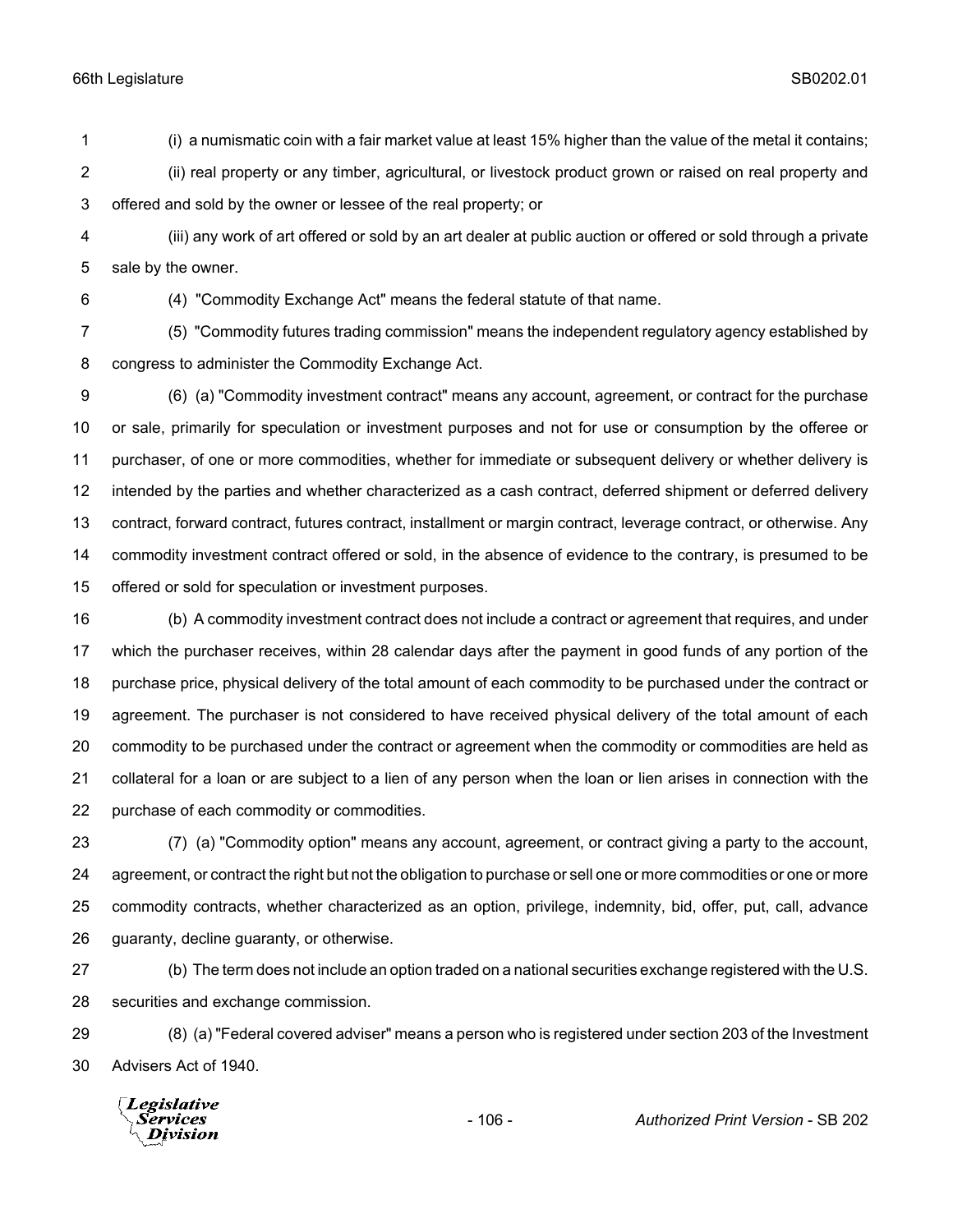(b) A federal covered adviser is not an investment adviser as defined in subsection (12). (9) "Federal covered security" means a security that is a covered security under section 18(b) of the Securities Act of 1933 or rules promulgated by the commissioner. (10) "Financial exploitation" means: (a) the wrongful or unauthorized taking, withholding, appropriation, or use of money, assets, or property of a vulnerable person; or (b) an act or omission taken by a person, including through the use of a power of attorney, guardianship, protective arrangement under [sections 89 through 99], or conservatorship of a vulnerable person, to: (i) obtain control through deception, intimidation, fraud, menace, or undue influence over the vulnerable person's money, assets, or property to deprive the vulnerable person of the ownership, use, benefit, or possession of the vulnerable person's money, assets, or property; or (ii) convert money, assets, or property of the vulnerable person to deprive the vulnerable person of the ownership, use, benefit, or possession of the vulnerable person's money, assets, or property. (11) "Guaranteed" means guaranteed as to payment of principal, interest, or dividends. (12) (a) "Investment adviser" means a person who, for compensation, engages in the business of advising others, either directly or through publications or writings, as to the value of securities or as to the advisability of investing in, purchasing, or selling securities or who, for compensation and as a part of a regular business, issues or promulgates analyses or reports concerning securities. (b) The term includes a financial planner or other person who: (i) as an integral component of other financially related services, provides the investment advisory services described in subsection (12)(a) to others for compensation, as part of a business; or (ii) represents to any person that the financial planner or other person provides the investment advisory services described in subsection (12)(a) to others for compensation. (c) The term does not include: (i) an investment adviser representative; (ii) a bank, savings institution, trust company, or insurance company; (iii) a lawyer or accountant whose performance of these services is solely incidental to the practice of the person's profession or who does not accept or receive, directly or indirectly, any commission, payment, referral, or other remuneration as a result of the purchase or sale of securities by a client, does not recommend the purchase or sale of specific securities, and does not have custody of client funds or securities for investment Legislative

*Services* **Division**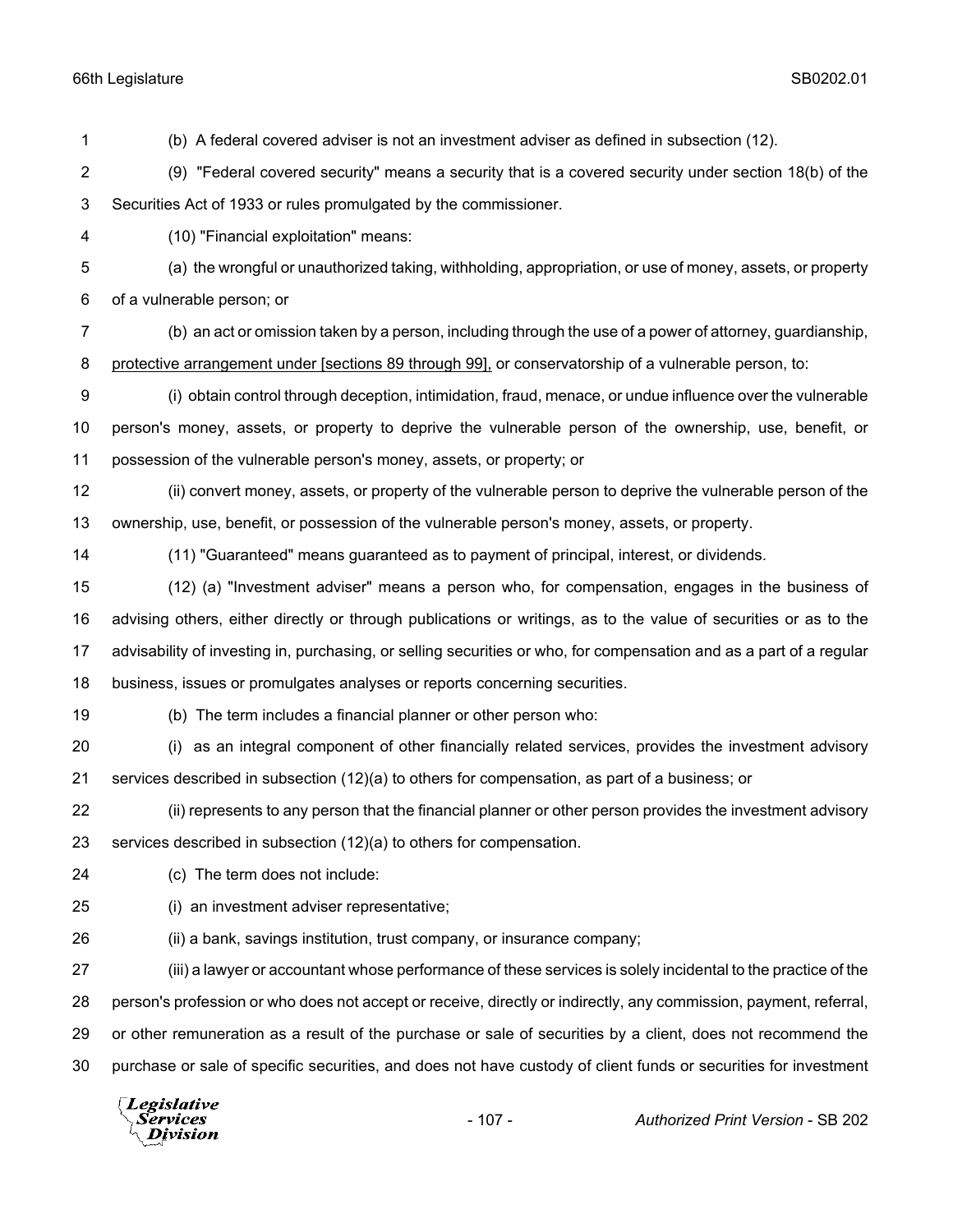**Division** 

 purposes; (iv) a registered broker-dealer whose performance of services described in subsection (12)(a) is solely incidental to the conduct of business and for which the broker-dealer does not receive special compensation; (v) a publisher of any newspaper, news column, newsletter, news magazine, or business or financial publication or service, whether communicated in hard copy form or by electronic means or otherwise, that does not consist of the rendering of advice on the basis of the specific investment situation of each client; (vi) a person whose advice, analyses, or reports relate only to securities exempted by 30-10-104(1); (vii) an engineer or teacher whose performance of the services described in subsection (12)(a) is solely incidental to the practice of the person's profession; (viii) a federal covered adviser; or (ix) other persons not within the intent of this subsection (12) as the commissioner may by rule or order designate. (13) (a) "Investment adviser representative" means: (i) any partner of, officer of, director of, or a person occupying a similar status or performing similar functions, or other individual, except clerical or ministerial personnel, employed by or associated with an investment adviser who: (A) makes any recommendation or otherwise renders advice regarding securities to clients; (B) manages accounts or portfolios of clients; (C) solicits, offers, or negotiates for the sale of or sells investment advisory services; or (D) supervises employees who perform any of the foregoing; and (ii) with respect to a federal covered adviser, any person who is an investment adviser representative with a place of business in this state as those terms are defined by the securities and exchange commission under the Investment Advisers Act of 1940. (b) The term does not include a salesperson registered pursuant to 30-10-201(1) whose performance of the services described in subsection (13)(a) of this section is solely incidental to the conduct of business as a salesperson and for which the salesperson does not receive special compensation other than fees relating to the solicitation or offering of investment advisory services of a registered investment adviser or of a federal covered adviser who has made a notice filing under parts 1 through 3 of this chapter. (14) "Issuer" means any person who issues or proposes to issue any security, except that with respect to certificates of deposit, voting-trust certificates, or collateral-trust certificates or with respect to certificates of Legislative Services - 108 - *Authorized Print Version* - SB 202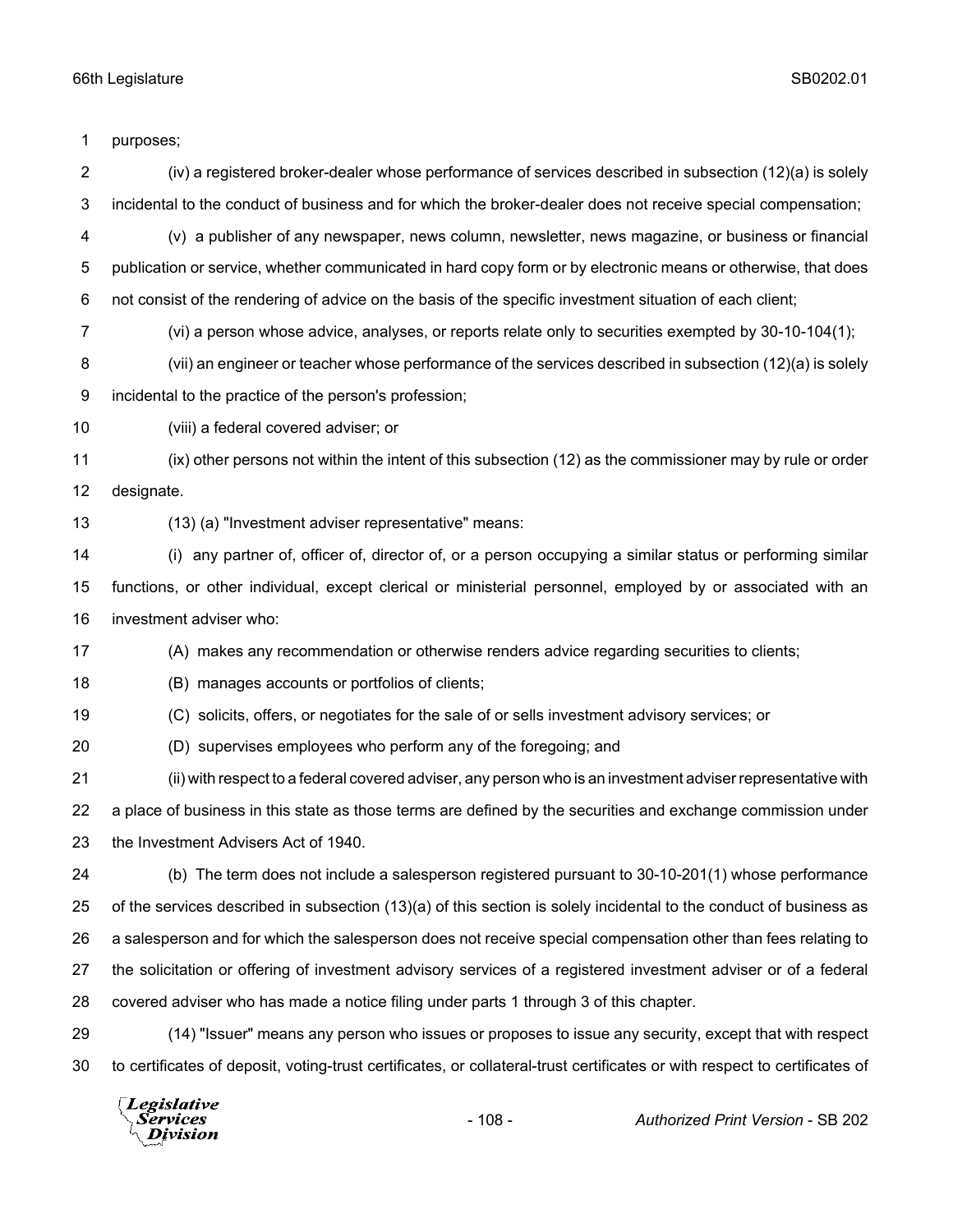| $\mathbf{1}$   | interest or shares in an unincorporated investment trust not having a board of directors, or persons performing        |  |  |  |
|----------------|------------------------------------------------------------------------------------------------------------------------|--|--|--|
| $\overline{2}$ | similar functions, or of the fixed, restricted management, or unit type, the term "issuer" means the person or         |  |  |  |
| 3              | persons performing the acts and assuming the duties of depositor or manager pursuant to the provisions of the          |  |  |  |
| 4              | trust or other agreement or instrument under which the security is issued.                                             |  |  |  |
| 5              | (15) "Nonissuer" means not directly or indirectly for the benefit of the issuer.                                       |  |  |  |
| 6              | (16) "Offer" or "offer to sell" includes each attempt or offer to dispose of or solicitation of an offer to buy        |  |  |  |
| 7              | a security or interest in a security for value.                                                                        |  |  |  |
| 8              | (17) "Person" means an individual, a corporation, a partnership, an association, a joint-stock company,                |  |  |  |
| 9              | a trust in which the interests of the beneficiaries are evidenced by a security, an unincorporated organization, a     |  |  |  |
| 10             | government, or a political subdivision of a government.                                                                |  |  |  |
| 11             | (18) "Precious metal" means the following, in coin, bullion, or other form:                                            |  |  |  |
| 12             | (a) silver;                                                                                                            |  |  |  |
| 13             | $(b)$ gold;                                                                                                            |  |  |  |
| 14             | (c) platinum;                                                                                                          |  |  |  |
| 15             | (d) palladium;                                                                                                         |  |  |  |
| 16             | (e) copper; and                                                                                                        |  |  |  |
| 17             | (f) other items as the commissioner may by rule or order specify.                                                      |  |  |  |
| 18             | (19) "Qualified individual" means a person who serves in a supervisory, compliance, or legal capacity for              |  |  |  |
| 19             | a broker-dealer or investment adviser.                                                                                 |  |  |  |
| 20             | (20) "Registered broker-dealer" means a broker-dealer registered pursuant to 30-10-201.                                |  |  |  |
| 21             | (21) "Sale" or "sell" includes each contract of sale of, contract to sell, or disposition of a security or             |  |  |  |
| 22             | interest in a security for value.                                                                                      |  |  |  |
| 23             | (22) (a) "Salesperson" means an individual other than a broker-dealer who represents a broker-dealer                   |  |  |  |
| 24             | or issuer in effecting or attempting to effect sales of securities. A partner, officer, or director of a broker-dealer |  |  |  |
| 25             | or issuer is a salesperson only if the person otherwise comes within this definition.                                  |  |  |  |
| 26             | (b) Salesperson does not include an individual who represents:                                                         |  |  |  |
| 27             | (i) an issuer in:                                                                                                      |  |  |  |
| 28             | (A) effecting a transaction in a security exempted by 30-10-104(1), (2), (3), (8), (9), (10), or (11);                 |  |  |  |
| 29             | (B) effecting transactions exempted by 30-10-105, except when registration as a salesperson, pursuant                  |  |  |  |
| 30             | to 30-10-201, is required by 30-10-105 or by any rule promulgated under 30-10-105;                                     |  |  |  |
|                |                                                                                                                        |  |  |  |

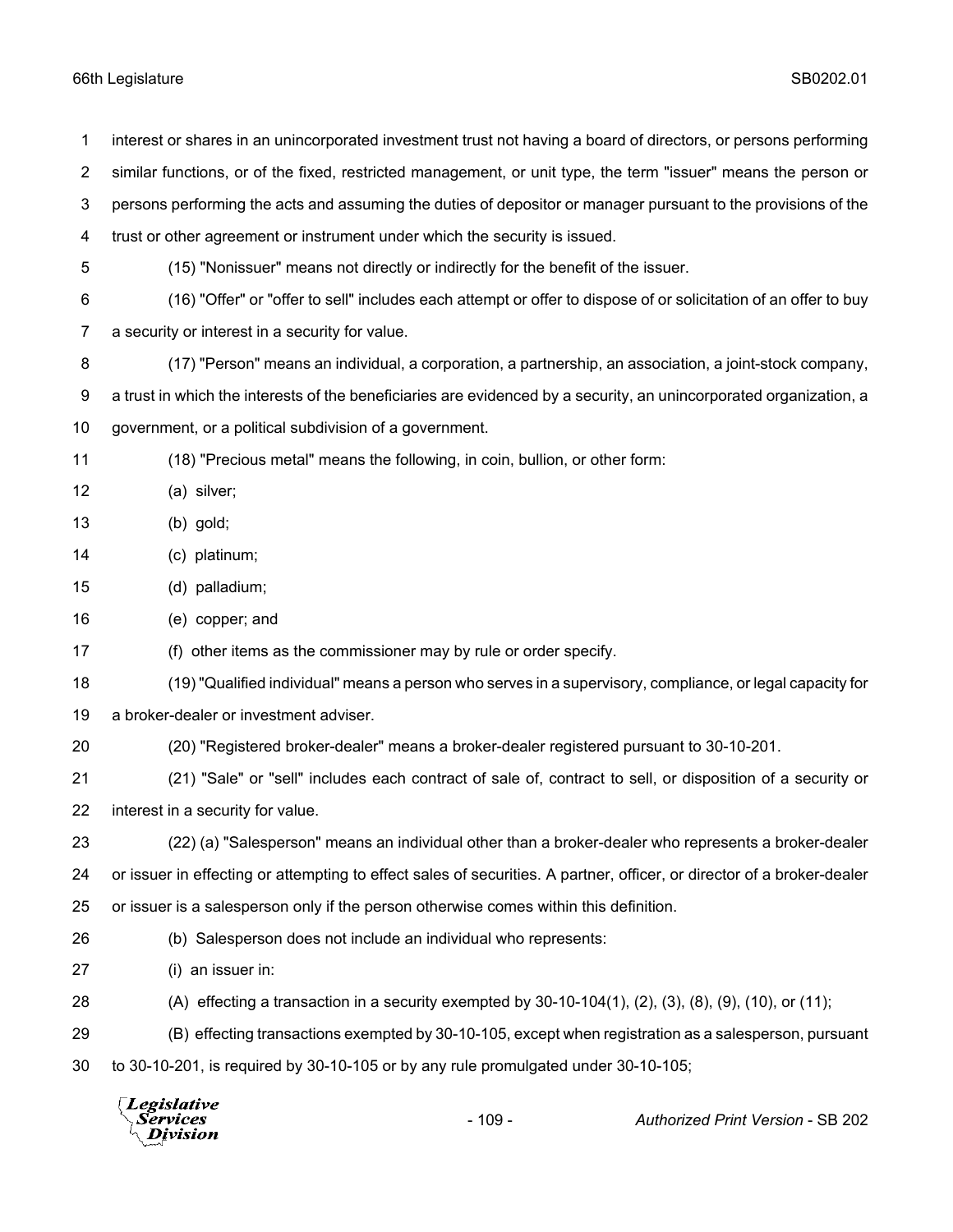| 1              | (C) effecting transactions in a federal covered security described in section $18(b)(4)(D)$ of the Securities    |  |  |
|----------------|------------------------------------------------------------------------------------------------------------------|--|--|
| $\overline{c}$ | Act of 1933 if a commission or other remuneration is not paid or given directly or indirectly for soliciting a   |  |  |
| 3              | prospective buyer; or                                                                                            |  |  |
| 4              | (D) effecting transactions with existing employees, partners, or directors of the issuer if no commission        |  |  |
| 5              | or other remuneration is paid or given directly or indirectly for soliciting any person in this state; or        |  |  |
| 6              | (ii) a broker-dealer in effecting in this state solely those transactions described in section $15(h)(2)$ of the |  |  |
| 7              | Securities Exchange Act of 1934.                                                                                 |  |  |
| 8              | (23) "Securities Act of 1933", "Securities Exchange Act of 1934", "Energy Policy Act of 2005", "Investment       |  |  |
| 9              | Advisors Act of 1940", and "Investment Company Act of 1940" mean the federal statutes of those names.            |  |  |
| 10             | (24) (a) "Security" means any:                                                                                   |  |  |
| 11             | (i) note;                                                                                                        |  |  |
| 12             | (ii) stock;                                                                                                      |  |  |
| 13             | (iii) treasury stock;                                                                                            |  |  |
| 14             | (iv) bond;                                                                                                       |  |  |
| 15             | (v) commodity investment contract;                                                                               |  |  |
| 16             | (vi) commodity option;                                                                                           |  |  |
| 17             | (vii) debenture;                                                                                                 |  |  |
| 18             | (viii) evidence of indebtedness;                                                                                 |  |  |
| 19             | (ix) certificate of interest or participation in any profit-sharing agreement;                                   |  |  |
| 20             | (x) collateral-trust certificate;                                                                                |  |  |
| 21             | (xi) preorganization certificate or subscription;                                                                |  |  |
| 22             | (xii) transferable shares;                                                                                       |  |  |
| 23             | (xiii) investment contract;                                                                                      |  |  |
| 24             | (xiv) voting-trust certificate;                                                                                  |  |  |
| 25             | (xv) certificate of deposit for a security;                                                                      |  |  |
| 26             | (xvi) viatical settlement purchase agreement;                                                                    |  |  |
| 27             | (xvii) certificate of interest or participation in an oil, gas, or mining title or lease or in payments out of   |  |  |
| 28             | production under a title or lease; or                                                                            |  |  |
| 29             | (xviii) in general:                                                                                              |  |  |
| 30             | (A) interest or instrument commonly known as a security;                                                         |  |  |
|                |                                                                                                                  |  |  |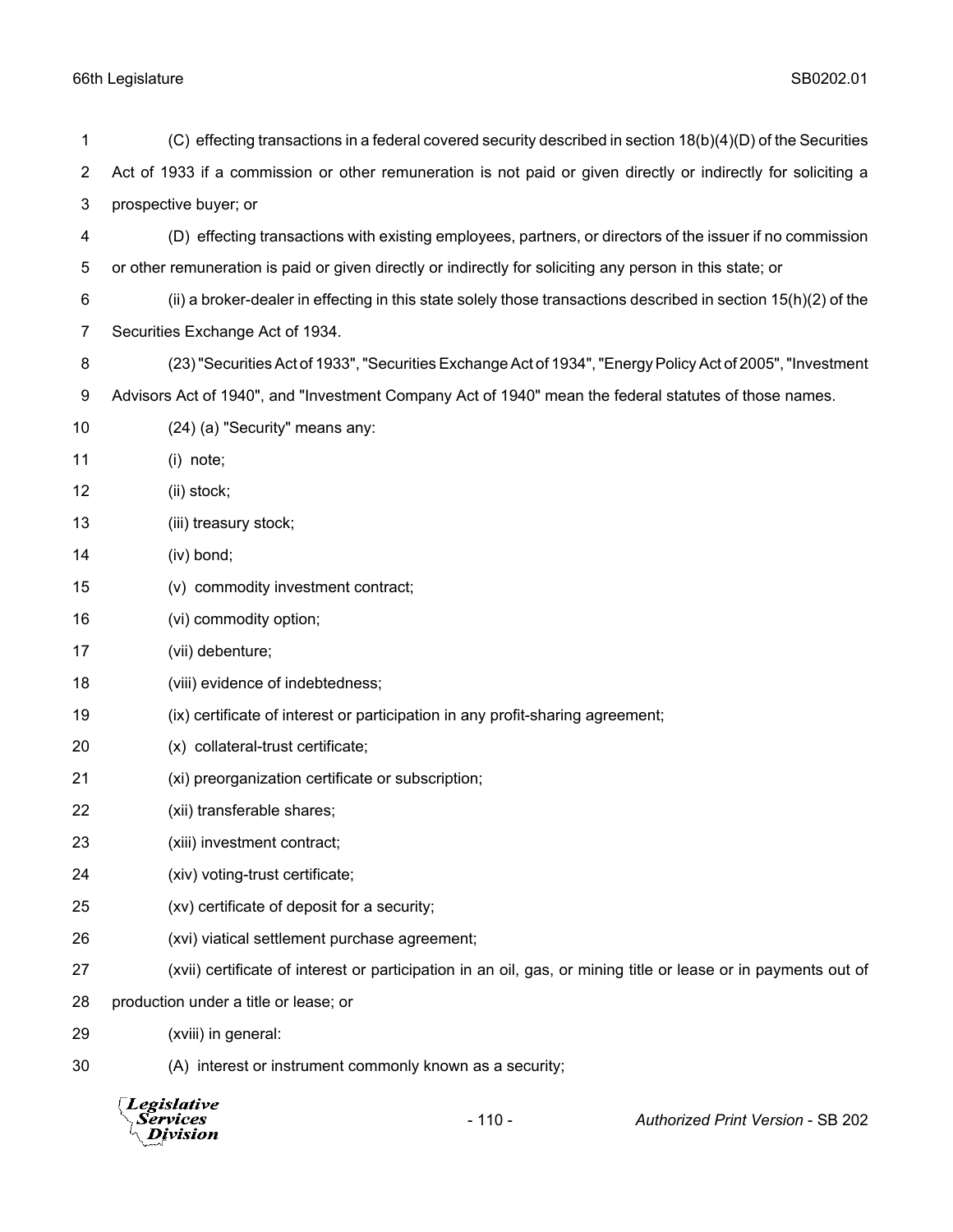| 1              | (B) put, call, straddle, option, or privilege on any security, certificate of deposit, or group or index of             |  |
|----------------|-------------------------------------------------------------------------------------------------------------------------|--|
| $\overline{c}$ | securities, including any interest in a security or based on the value of a security; or                                |  |
| 3              | (C) certificate of interest or participation in, temporary or interim certificate for, receipt for, guarantee of,       |  |
| 4              | or warrant or right to subscribe to or purchase any of the items in this subsection $(24)(a)(xviii)$ .                  |  |
| 5              | (b) Security does not include an insurance or endowment policy or annuity contract under which an                       |  |
| 6              | insurance company promises to pay a fixed sum of money either in a lump sum or periodically for life or some            |  |
| 7              | other specified period.                                                                                                 |  |
| 8              | (25) "State" means any state, territory, or possession of the United States, as well as the District of                 |  |
| 9              | Columbia and Puerto Rico.                                                                                               |  |
| 10             | (26) "Transact", "transact business", or "transaction" includes the meanings of the terms "sale", "sell",               |  |
| 11             | and "offer".                                                                                                            |  |
| 12             | (27) "Vulnerable person" means:                                                                                         |  |
| 13             | (a) a person who is at least 60 years of age;                                                                           |  |
| 14             | (b) a person who suffers from mental impairment because of frailties or dependencies typically related                  |  |
| 15             | to advanced age, such as dementia or memory loss;                                                                       |  |
| 16             | (c) a person who has a developmental disability as defined in 53-20-102; or                                             |  |
| 17             | (d) a person with a mental disorder. For the purposes of this subsection $(27)(d)$ , "mental disorder" means            |  |
| 18             | any organic, mental, or emotional impairment that has substantial adverse effects on an individual's cognitive or       |  |
| 19             | volitional functions. The term does not include:                                                                        |  |
| 20             | (i) addiction to drugs or alcohol;                                                                                      |  |
| 21             | (ii) drug or alcohol intoxication;                                                                                      |  |
| 22             | (iii) intellectual disability; or                                                                                       |  |
| 23             | (iv) epilepsy."                                                                                                         |  |
| 24             |                                                                                                                         |  |
| 25             | Section 110. Section 40-6-602, MCA, is amended to read:                                                                 |  |
| 26             | "40-6-602. Caretaker relative rights upon return of parent -- continuing custody affidavit -- review,                   |  |
| 27             | finding, and order by district court -- limited reconsideration -- immunity. (1) If custody of a child has been         |  |
| 28             | voluntarily given to a relative of the child by a parent of the child and the child has remained with that relative for |  |
| 29             | at least 6 months under circumstances in which it is unclear whether or when the parent will return and retake          |  |
| 30             | custody of the child, the provisions of this section apply unless, during that 6-month period, the parent expresses     |  |
|                |                                                                                                                         |  |

*Legislative*<br>*Services*<br>*Division*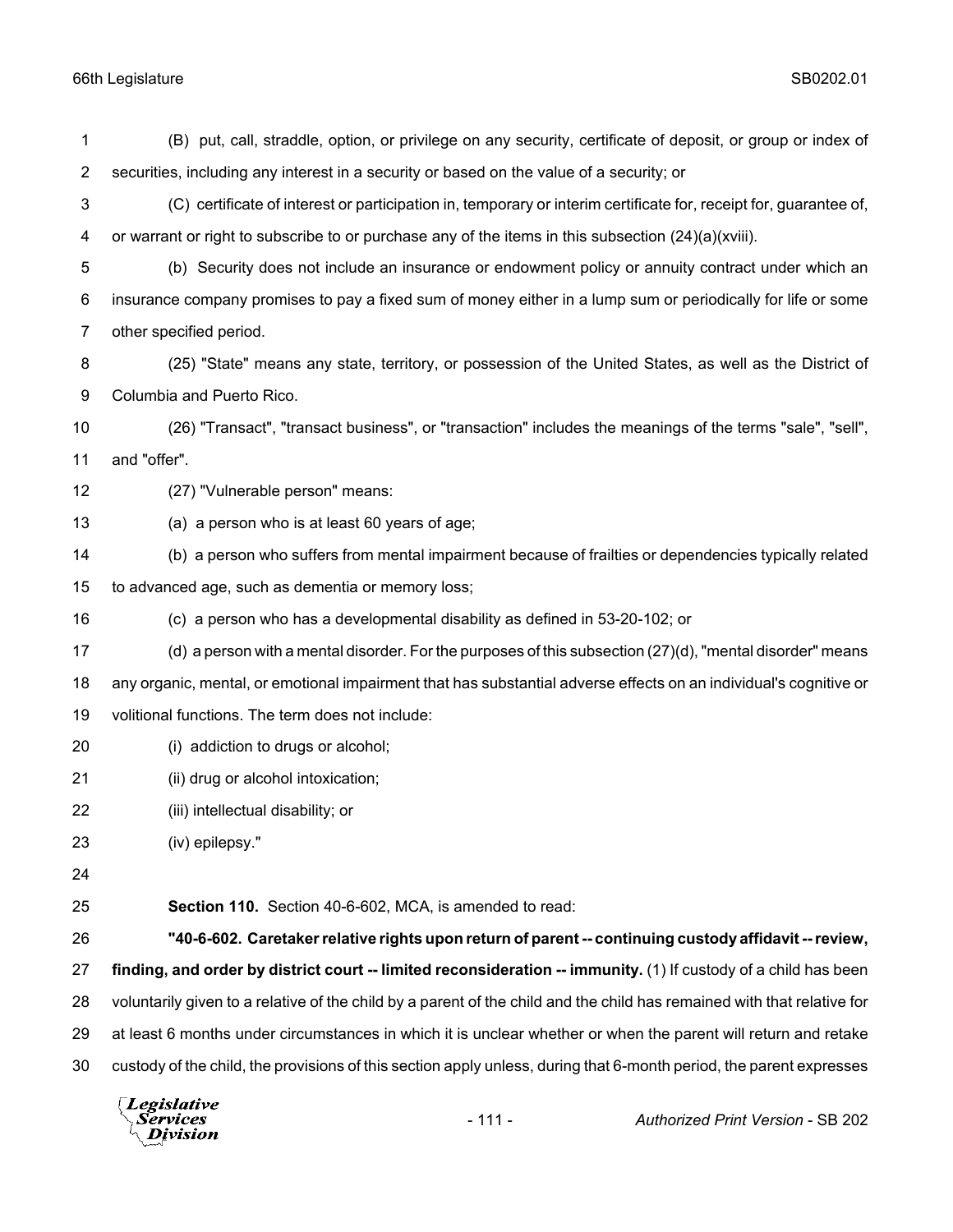to the relative a firm intention and a date on which the parent will return and resume custody of the child and subsequently adheres to that schedule.

 (2) Upon a return of the parent and an expression by the parent of an intent by that parent to reassert the parent's right of custody and control over the child, the caretaker relative may file, without payment of a filing fee, with the district court in the county of the relative's residence a detailed affidavit as provided in this section. The affidavit must contain the following matters, the exclusion of any of which makes the affidavit void:

- (a) the identification of:
- 8 (i) the caretaker relative, including the relative's address;
- (ii) the child in the custody of the relative; and
- (iii) the parent demanding custody of the child, including the parent's address, if known;
- (b) a statement of the facts, as nearly as can be determined, of:
- (i) the date, time, and circumstances surrounding the voluntary surrender of the custody of the child to
- the caretaker relative, including any conversation between the relative and the parent concerning the purpose
- of the parent's absence and when the parent would return and resume custody of the child;
- (ii) the reason for the surrender of the child to the relative, as far as is known by the relative;
- (iii) the efforts made by the relative to care for the child, including:
- (A) facts explaining the nature and permanency or stability of the home provided by the relative for the child;
- (B) the schooling of the child while in the relative's custody; and
- (C) the socialization of the child with other children and adults, both inside and outside the family of the caretaker relative; and
- (iv) whether any contact was made by the child's parent with the relative, the child, or both, during the absence of the parent and if so, the date, time, and circumstances of that contact, including any conversation between the relative and the parent concerning when the parent would return and resume custody of the child;
- 
- (c) a statement by the caretaker relative as to:
- (i) why the relative wishes to maintain custody of the child; and
- (ii) how the relative has offered and will continue to offer continuity of care by providing permanency or
- stability in residence, schooling, and activities outside of the home;
- (d) a warning, in at least 14-point type, to the caretaker relative in the following language: "WARNING: DO NOT SIGN THE FOREGOING AFFIDAVIT IF ANY OF THE ABOVE STATEMENTS ARE INCORRECT OR

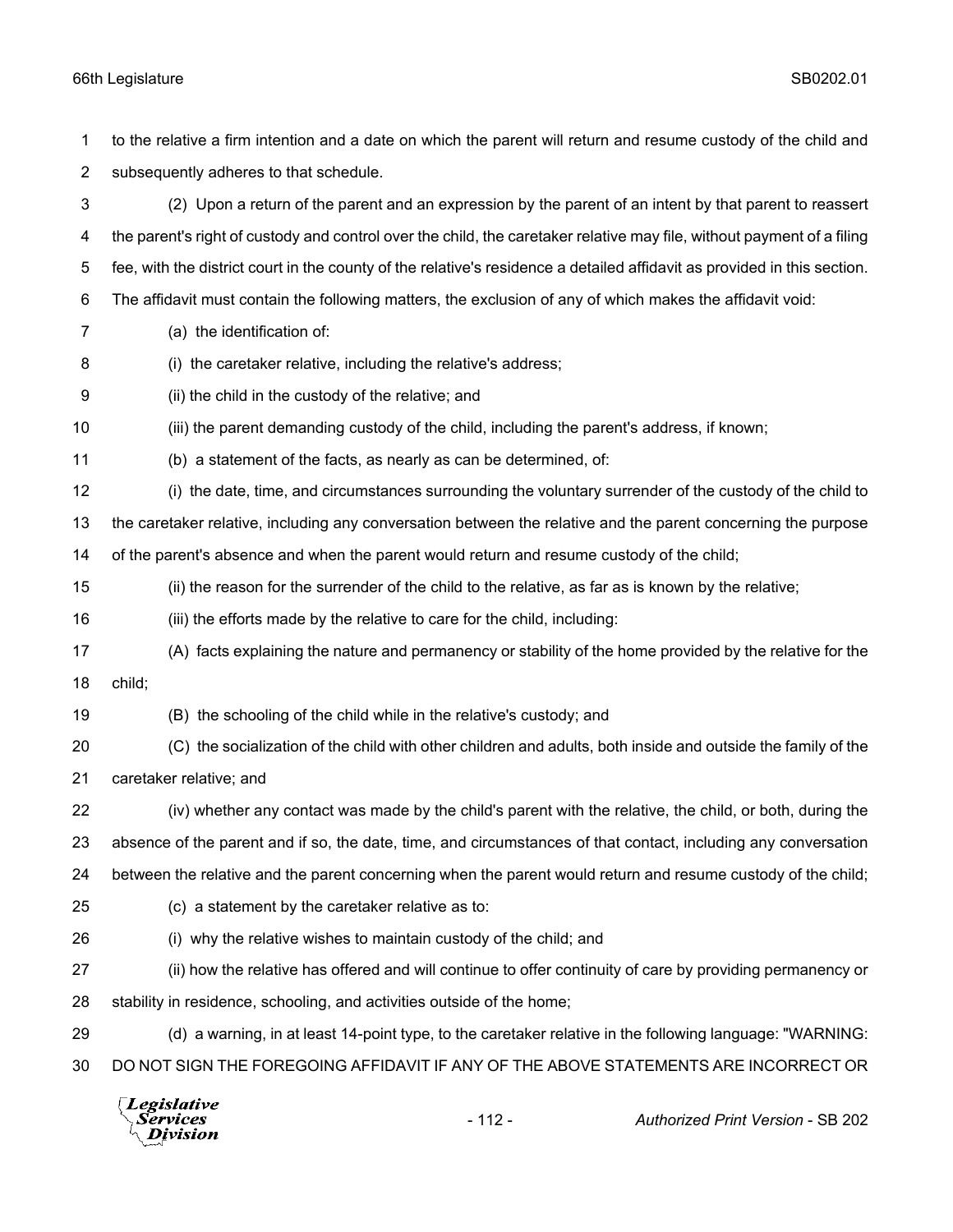YOU WILL BE COMMITTING AN OFFENSE PUNISHABLE BY FINE, IMPRISONMENT, OR BOTH"; and (e) a notarized signature of the caretaker relative following a written declaration that the affidavit is made under oath and under penalty of the laws of Montana governing the giving of false sworn testimony and that the information stated by the caretaker relative in the affidavit is true and correct. (3) A copy of the affidavit filed with the district court must be provided by the caretaker relative to the child's parent, if the address or location of the parent is known to the relative, and may be provided to the department of public health and human services. A caretaker relative may maintain temporary custody of the child for 5 days following the return of the parent and the demand by the parent for custody of the child pending completion of the affidavit and the order of the district court. During that 5-day period, the caretaker relative may not be deprived of the custody of the child by a peace officer or by the order of a court unless a court finds, upon petition by the child's parent and after a hearing and upon notice to the caretaker relative as the court shall

require, that:

(a) the child has not been in the custody of the caretaker relative for at least 6 months;

 (b) the caretaker relative has committed child abuse or neglect with regard to the child in the custody of the relative; or

 (c) the action by the caretaker relative to make and file the affidavit with the district court in accordance with this section was not made in good faith.

 (4) Upon receipt of the caretaker relative's affidavit pursuant to subsection (3), the department may proceed pursuant to 41-3-202 as if a report of abandonment of the child had been received.

 (5) (a) Within 48 hours of the filing of the affidavit, the district court shall review the affidavit and determine ex parte whether the affidavit contains prima facie evidence that the child was abandoned by the child's parent. If the court determines that there is prima facie evidence that the child was abandoned by the child's parent, the court shall within 3 business days of its determination of prima facie evidence enter appropriate findings of fact concerning the abandonment and enter an ex parte order approving and ordering continued custody and control of the child by the caretaker relative. An order of the district court pursuant to this subsection approving and ordering continued custody by the caretaker relative is effective for 14 days following entry of the order.

 (b) If the court determines that the affidavit does not provide prima facie evidence of abandonment by the parent, the court shall within 3 business days of its determination make appropriate findings of fact and order the child returned to the parent. Upon receipt of the written findings and order of the court, the caretaker relative

**Legislative** *Services* **Division**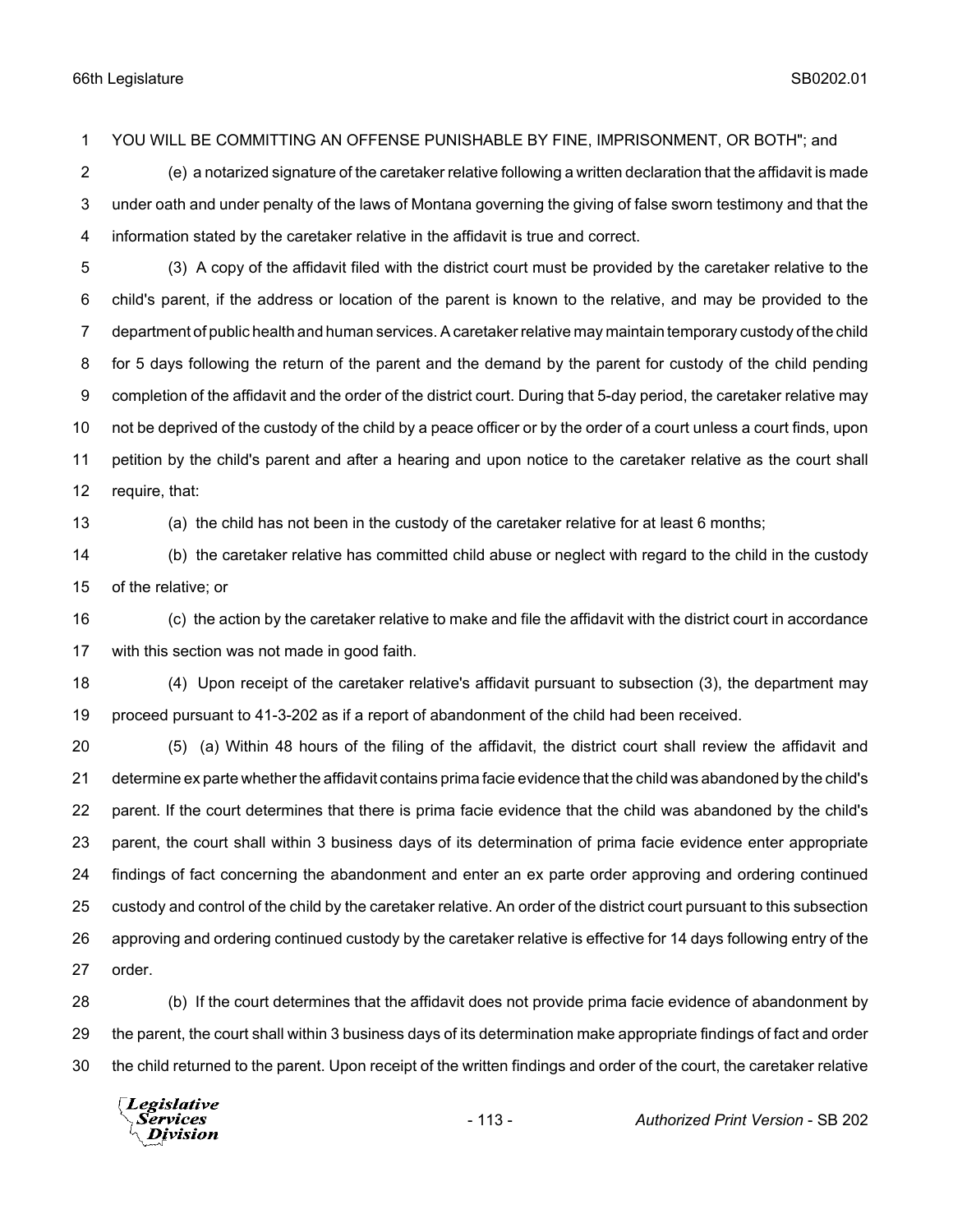shall surrender the custody and control of the child to the child's parent.

 (c) During or after the 14-day period established under subsection (5)(a), the caretaker relative may commence a parenting plan proceeding under 40-4-211 or petition the court to be appointed the guardian of the 4 minor under 72-5-225 [section 28].

 (6) Upon entry of an order by the district court pursuant to subsection (5)(a), a copy of the order must be sent to the child's parent, if the address of the parent is known.

 (7) The child's parent may, after receipt of the court's findings and order ordering continued custody of a child by a caretaker relative, apply to the court, upon notice to the caretaker relative as the court shall provide, for a reconsideration of the court's order approving continued custody of the child by the relative. The court shall reconsider its order and may reverse its order based upon presentation of evidence of nonabandonment. Pending a reconsideration pursuant to this subsection, custody of the child must remain with the relative unless the order of the district court approving that custody expires or a court has ordered a change of custody pursuant to subsection (3).

 (8) (a) A caretaker relative refusing to surrender custody of a child while acting in good faith and in accordance with this section is immune from civil or criminal action brought because of that refusal.

 (b) A peace officer acting in good faith and taking or refusing to take custody of a child from a relative in accordance with this section and the entity employing the officer is immune from civil or criminal action or professional discipline brought because of the taking of or refusal to take custody of the child.

 (9) Subject to availability of appropriations, the attorney general shall prepare a form for the affidavit 20 provided for in this section and shall distribute the form as the attorney general determines appropriate."

- 
- 

**Section 111.** Section 41-3-444, MCA, is amended to read:

 **"41-3-444. Abuse and neglect proceedings -- appointment of guardian -- financial subsidies.** (1) The court may, upon the petition of the department or guardian ad litem, enter an order appointing a guardian for a child who has been placed in the temporary or permanent custody of the department pursuant to 41-3-438, 41-3-445, or 41-3-607. The guardianship may be subsidized by the department under subsection (9) if the guardianship meets the department's criteria, or the guardianship may be nonsubsidized.

 (2) The court may appoint a guardian for a child pursuant to this section if the following facts are found by the court:

(a) the department has given its written consent to the appointment of the guardian, whether the

**Legislative** *Services* **Division**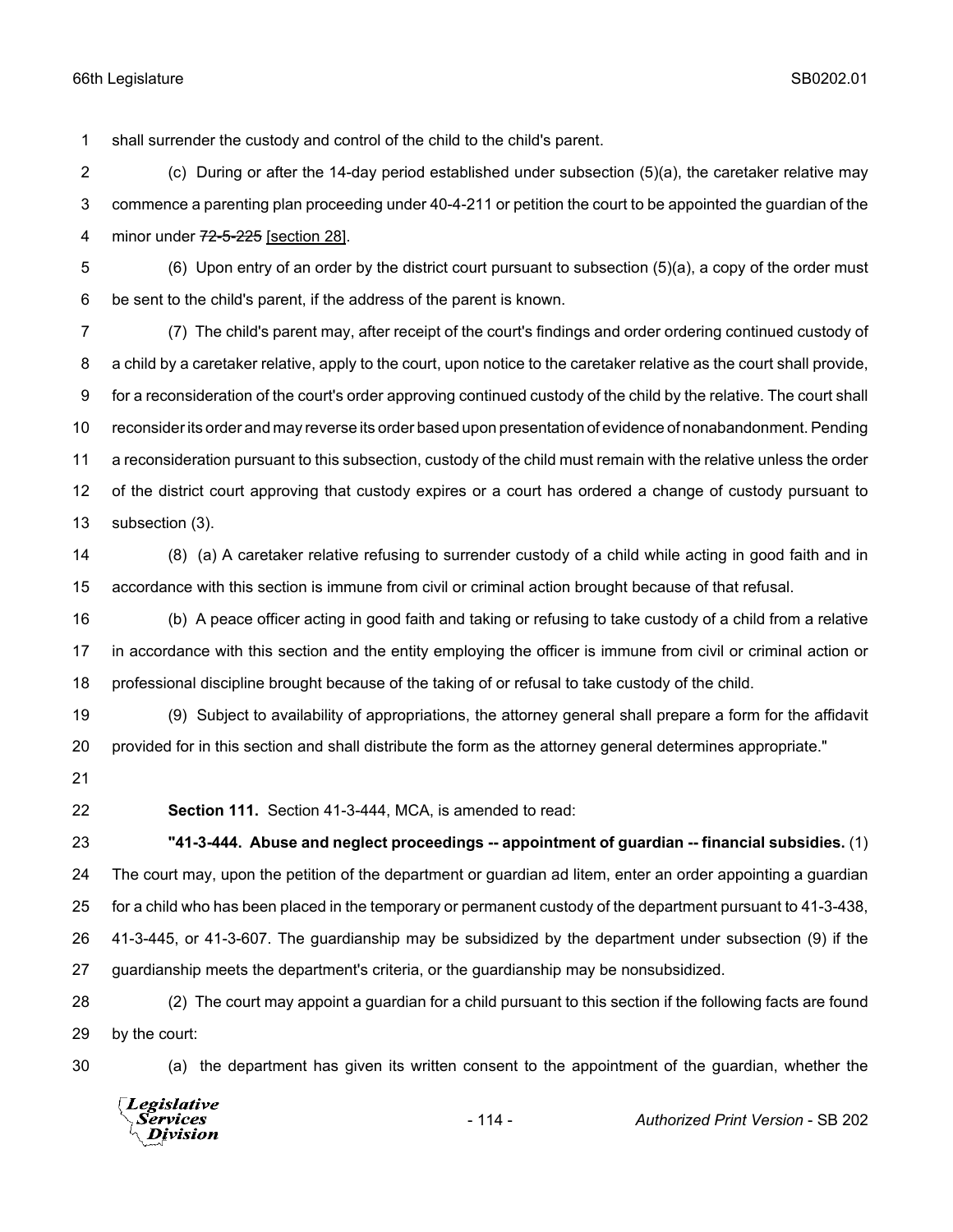guardianship is to be subsidized or not;

 (b) if the guardianship is to be subsidized, the department has given its written consent after the department has considered initiating or continuing financial subsidies pursuant to subsection (9);

(c) the child has been adjudicated a youth in need of care;

 (d) the department has made reasonable efforts to reunite the parent and child, further efforts to reunite the parent and child by the department would likely be unproductive, and reunification of the parent and child would be contrary to the best interests of the child;

 (e) the child has lived with the potential guardian in a family setting and the potential guardian is committed to providing a long-term relationship with the child;

(f) it is in the best interests of the child to remain or be placed with the potential guardian;

 (g) either termination of parental rights to the child is not in the child's best interests or parental rights to the child have been terminated, but adoption is not in the child's best interests; and

 (h) if the child concerning whom the petition for guardianship has been filed is an Indian child, as defined in the Indian Child Welfare Act, 25 U.S.C. 1901, et seq., the child's tribe has received notification from the state of the initiation of the proceedings.

 (3) In the case of an abandoned child, the court may give priority to a member of the abandoned child's extended family, including adult siblings, grandparents, great-grandparents, aunts, and uncles, if placement with the extended family member is in the best interests of the child. If more than one extended family member has requested to be appointed as guardian, the court may determine which extended family member to appoint in the same manner provided for in 41-3-438(4).

 (4) The entry of a decree of guardianship pursuant to this section terminates the custody of the department and the involvement of the department with the child and the child's parents except for the department's provision of a financial subsidy, if any, pursuant to subsection (9).

 (5) A guardian appointed under this section may exercise the powers and has the duties provided in 25 72-5-231 [sections 35 and 36].

 (6) The court may revoke a guardianship ordered pursuant to this section if the court finds, after hearing on a petition for removal of the child's guardian, that continuation of the guardianship is not in the best interests of the child. Notice of hearing on the petition must be provided by the moving party to the child's lawful guardian, the department, any court-appointed guardian ad litem, the child's parent if the rights of the parent have not been terminated, and other persons directly interested in the welfare of the child.

Legislative *Services* **Division**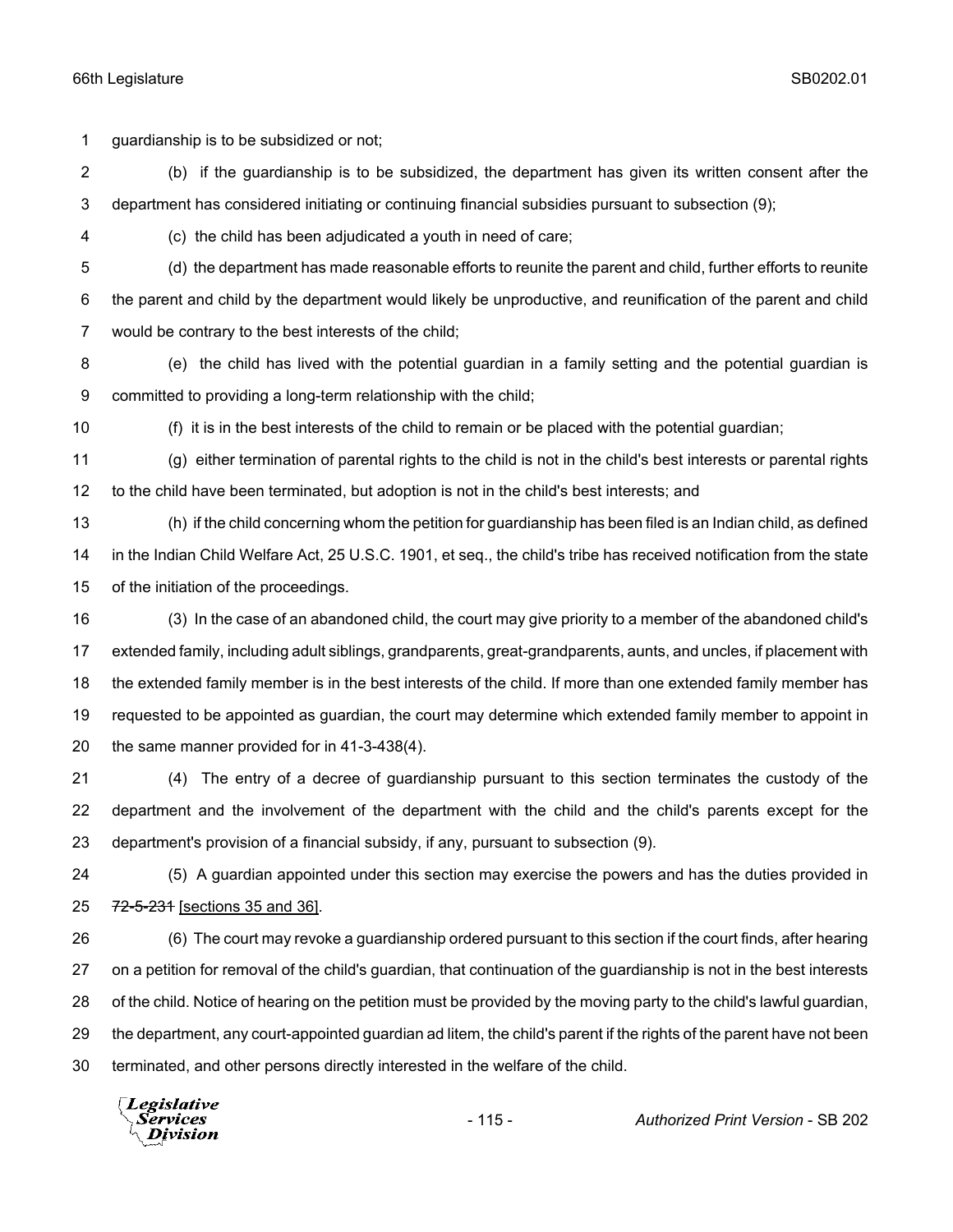(7) A guardian may petition the court for permission to resign the guardianship. A petition may include a request for appointment of a successor guardian. (8) After notice and hearing on a petition for removal or permission to resign, the court may appoint a

 successor guardian or may terminate the guardianship and restore temporary legal custody to the department pursuant to 41-3-438.

 (9) The department may provide a financial subsidy to a guardian appointed pursuant to this section if the guardianship meets the department's criteria and if the department determines that a subsidy is in the best interests of the child. The amount of the subsidy must be determined by the department.

(10) This section does not apply to guardians appointed pursuant to Title 72, chapter 5."

**Section 112.** Section 47-1-104, MCA, is amended to read:

 **"47-1-104. Statewide system -- structure and scope of services -- assignment of counsel at public expense.** (1) There is a statewide public defender system, which is required to deliver public defender services in all courts in this state. The system is supervised by the director.

 (2) The director shall approve a strategic plan for service delivery and divide the state into not more than 11 public defender regions. The director may establish a regional office to provide public defender services in each region, as provided in 47-1-215, establish a contracted services program to provide services in the region, or utilize other service delivery methods as appropriate and consistent with the purposes described in 47-1-102.

 (3) When a court orders the assignment of a public defender, the appropriate office shall immediately assign a public defender qualified to provide the required services. The director shall establish protocols to ensure that the offices make appropriate assignments in a timely manner.

(4) A court may order assignment of a public defender under this chapter in the following cases:

 (a) in cases in which a person is entitled to assistance of counsel at public expense because of financial inability to retain private counsel, subject to a determination of indigence pursuant to 47-1-111, as follows:

 (i) for a person charged with a felony or charged with a misdemeanor for which there is a possibility of incarceration, as provided in 46-8-101;

 (ii) for a party in a proceeding to determine parentage under the Uniform Parentage Act, as provided in 40-6-119;

 (iii) for a parent, guardian, or other person with physical or legal custody of a child or youth in any removal, placement, or termination proceeding pursuant 41-3-422 and as required under the federal Indian Child

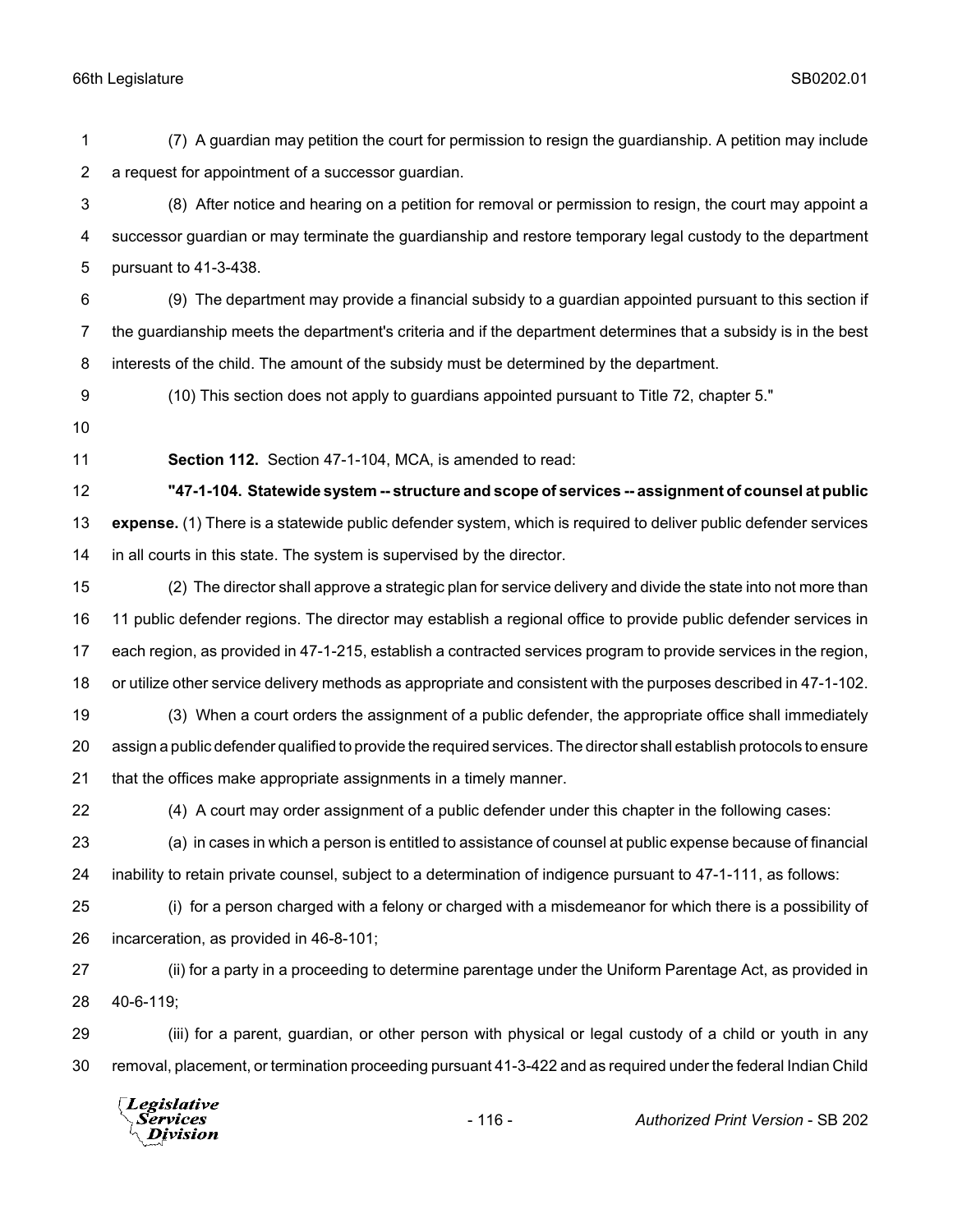| 1              | Welfare Act, as provided in 41-3-425;                                                                            |  |  |
|----------------|------------------------------------------------------------------------------------------------------------------|--|--|
| $\overline{c}$ | (iv) for an applicant for sentence review pursuant to Title 46, chapter 18, part 9;                              |  |  |
| 3              | (v) for a petitioner in a proceeding for postconviction relief, as provided in $46-21-201$ ;                     |  |  |
| 4              | (vi) for a petitioner in a habeas corpus proceeding pursuant to Title 46, chapter 22;                            |  |  |
| 5              | (vii) for a parent or guardian in a proceeding for the involuntary commitment of a developmentally               |  |  |
| 6              | disabled person to a residential facility, as provided in 53-20-112;                                             |  |  |
| $\overline{7}$ | (viii) for a respondent in a proceeding for involuntary commitment for a mental disorder, as provided in         |  |  |
| 8              | $53 - 21 - 116$ ;                                                                                                |  |  |
| 9              | (ix) for a respondent in a proceeding for the involuntary commitment of a person for alcoholism, as              |  |  |
| 10             | provided in 53-24-302; $and$                                                                                     |  |  |
| 11             | $(x)$ for a witness in a criminal grand jury proceeding, as provided in 46-4-304; and                            |  |  |
| 12             | (xi) for a person entitled to counsel under the provisions of Title 72, chapter 5.                               |  |  |
| 13             | (b) in cases in which a person is entitled by law to the assistance of counsel at public expense regardless      |  |  |
| 14             | of the person's financial ability to retain private counsel, as follows:                                         |  |  |
| 15             | (i) as provided for in $41-3-425$ ;                                                                              |  |  |
| 16             | (ii) for a youth in a proceeding under the Montana Youth Court Act alleging a youth is delinquent or in          |  |  |
| 17             | need of intervention, as provided in 41-5-1413, and in a prosecution under the Extended Jurisdiction Prosecution |  |  |
| 18             | Act, as provided in 41-5-1607;                                                                                   |  |  |
| 19             | (iii) for a juvenile entitled to assigned counsel in a proceeding under the Interstate Compact on Juveniles,     |  |  |
| 20             | as provided in 41-6-101;                                                                                         |  |  |
| 21             | (iv) for a minor who petitions for a waiver of parental consent requirements under the Parental Consent          |  |  |
| 22             | for Abortion Act of 2013, as provided in 50-20-509;                                                              |  |  |
| 23             | (v) for a respondent in a proceeding for the involuntary commitment of a developmentally disabled                |  |  |
| 24             | person to a residential facility, as provided in 53-20-112; and                                                  |  |  |
| 25             | (vi) for a minor voluntarily committed to a mental health facility, as provided in 53-21-112; and                |  |  |
| 26             | (vii) for a person who is the subject of a petition for the appointment of a guardian or conservator in a        |  |  |
| 27             | proceeding under the provisions of the Uniform Probate Code in Title 72, chapter 5;                              |  |  |
| 28             | (viii) for a ward when the ward's guardian has filed a petition to require medical treatment for a mental        |  |  |
| 29             | disorder of the ward, as provided in 72-5-322; and                                                               |  |  |
| 30             | (c) for an eligible appellant in an appeal of a proceeding listed in this subsection (4).                        |  |  |
|                | $\Box$ eqislative                                                                                                |  |  |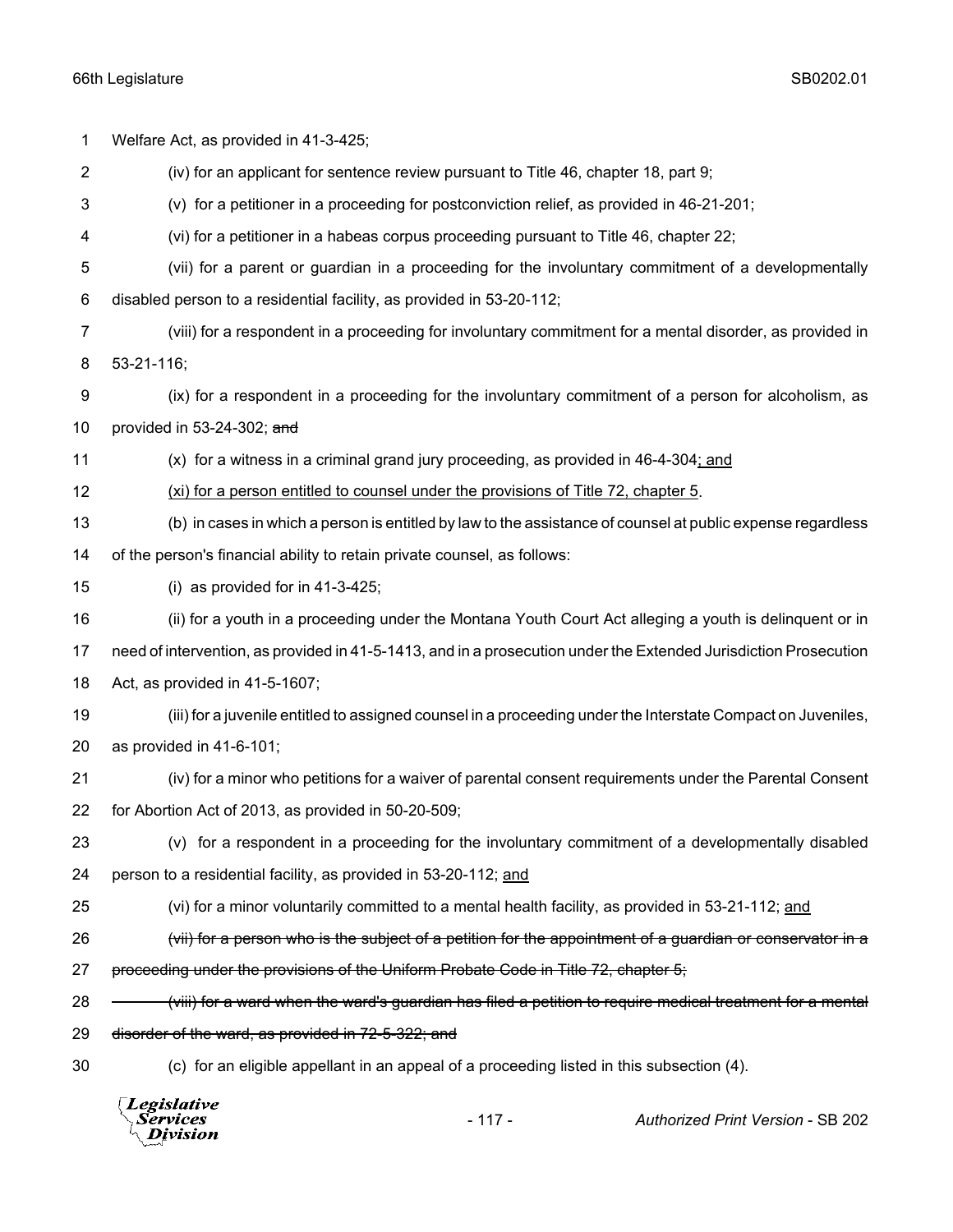|                | Legislative<br>$-118-$<br><b>Authorized Print Version - SB 202</b><br>Services<br>ivision                              |  |  |
|----------------|------------------------------------------------------------------------------------------------------------------------|--|--|
| 30             | medical proxy decisionmaker shall adhere to the following guidelines for proxy decisionmaking:                         |  |  |
| 29             | The attending health care provider and a health care provider appointed pursuant to 50-5-1304 to serve as a            |  |  |
| 28             | "50-5-1305. Treatment guidelines when health care providers serve as proxy decisionmakers. (1)                         |  |  |
| 27             | Section 114. Section 50-5-1305, MCA, is amended to read:                                                               |  |  |
| 26             |                                                                                                                        |  |  |
| 25             | defender account to the state general fund."                                                                           |  |  |
| 24             | (3) By August 1 of each year, the state treasurer shall transfer the unencumbered balance in the public                |  |  |
| 23             | ability to pay for a public defender and a judge orders payment under 47-1-111.                                        |  |  |
| 22             | disabled person when the respondent person for whom counsel was appointed is determined to have the financial          |  |  |
| 21             | Code in Title 72, chapter 5, or proceedings under 53-20-112 for the involuntary commitment of a developmentally        |  |  |
| 20             | (d) payments for the cost of a public defender in proceedings under the provisions of the Uniform Probate              |  |  |
| 19             | payment for public defender costs pursuant to 53-9-104; and                                                            |  |  |
| 18             | (c) payments made pursuant to The Crime Victims Compensation Act of Montana and designated as                          |  |  |
| 17             | (b) payments for public defender costs ordered pursuant to the Montana Youth Court Act;                                |  |  |
| 16             | sentence in a criminal case;                                                                                           |  |  |
| 15             | (a) payments for the cost of a public defender ordered by the court pursuant to 46-8-113 as part of a                  |  |  |
| 14             | (2) Money to be deposited in the account also includes:                                                                |  |  |
| 13             | the account may be used only for the operation of the system.                                                          |  |  |
| 12             | chapter. Gifts, grants, or donations provided to support the system must be deposited in the account. Money in         |  |  |
| 11             | fund to the credit of the office. The office may accept gifts, grants, and donations to carry out the purposes of this |  |  |
| 10             | "47-1-110. Public defender account. (1) There is a public defender account in the state special revenue                |  |  |
| 9              | Section 113. Section 47-1-110, MCA, is amended to read:                                                                |  |  |
| 8              |                                                                                                                        |  |  |
| 7              | statewide public defender system and does not result in a conflict of interest."                                       |  |  |
| 6              | proceeding described in subsection (5)(a) if the appointment is separate from the attorney's service for the           |  |  |
| 5              | services under this chapter may be appointed as a court-appointed special advocate or guardian ad litem in a           |  |  |
| 4              | (b) A private attorney who is contracted with under the provisions of 47-1-121 to provide public defender              |  |  |
| 3              | 41, chapter 5, or in an abuse and neglect proceeding under Title 41, chapter 3.                                        |  |  |
| $\overline{c}$ | court-appointed special advocate or guardian ad litem in a proceeding under the Montana Youth Court Act, Title         |  |  |
| 1              | $(5)$ (a) Except as provided in subsection $(5)(b)$ , a public defender may not be assigned to act as a                |  |  |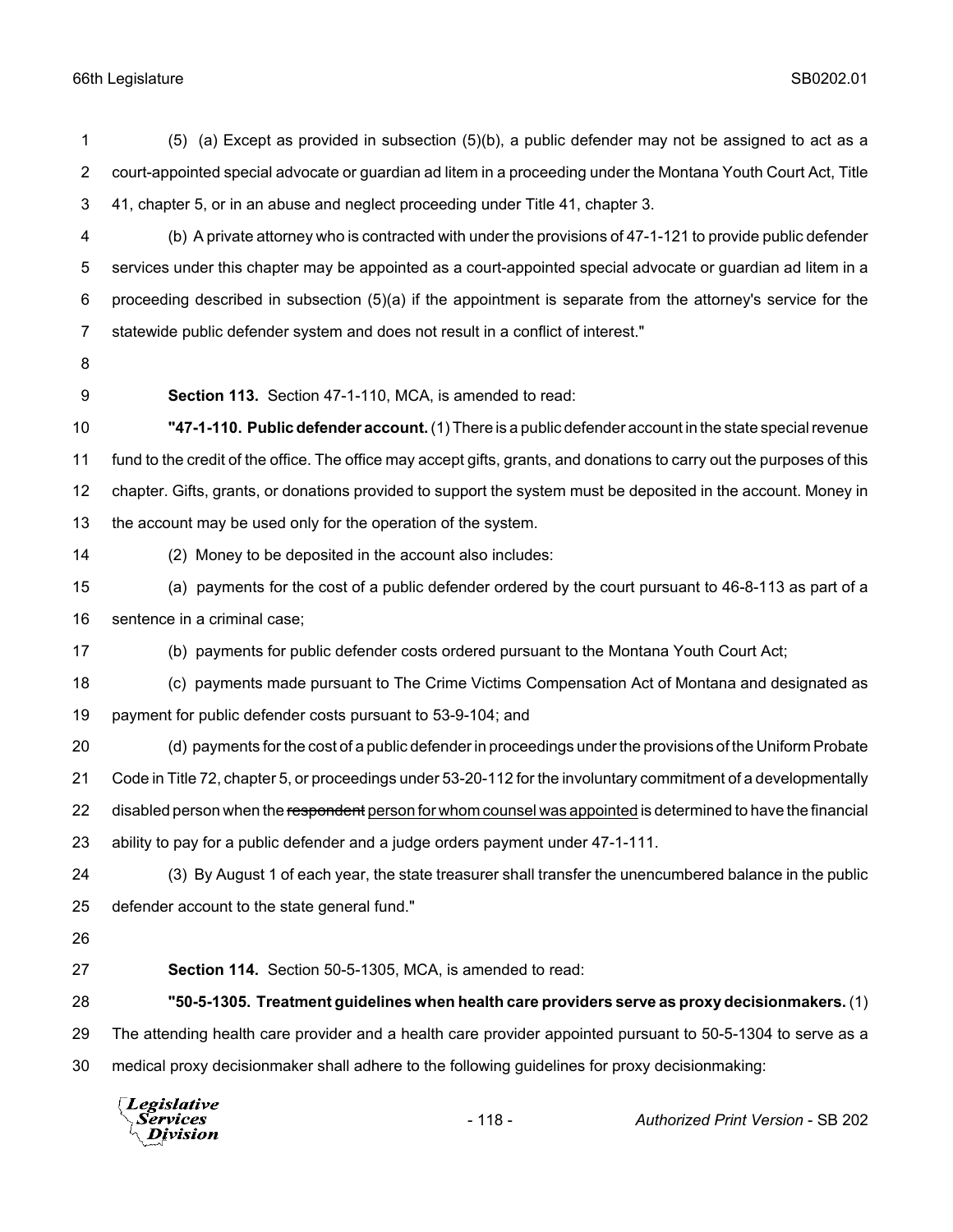(a) for routine treatments and procedures that are low-risk and within broadly accepted standards of medical practice, the attending health care provider may make health care treatment decisions;

 (b) for treatment involving anesthesia, invasive procedures, significant risk of complications, or otherwise requiring written, informed consent, the attending health care provider shall obtain the written consent of the medical proxy decisionmaker;

 (c) for end-of-life treatment that is nonbeneficial and involves withholding or withdrawing specific medical treatments, the attending health care provider shall obtain:

 (i) an independent concurring opinion from a physician or advanced practice registered nurse other than the medical proxy decisionmaker;

(ii) a consensus with the medical ethics committee, if available; and

(iii) a consensus with the health care facility's chaplain if a medical ethics committee is not available.

 (2) Artificial nourishment and hydration may be withheld or withdrawn from a patient upon a decision of a physician or advanced practice registered nurse serving as a medical proxy decisionmaker only when the attending health care provider and an independent physician trained in neurology or neurosurgery certify in the patient's medical record that the provision or continuation of artificial nourishment or hydration cannot reasonably be expected to prolong life, would be excessively burdensome for the patient, or would cause the patient significant physical discomfort, such as from complications from the procedures used.

 (3) (a) Nothing in this part may be construed as condoning, authorizing, or approving euthanasia or mercy killing.

 (b) Nothing in this part may be construed as permitting an affirmative or deliberate act to end a person's life except to permit natural death.

 (4) When a lay or medical proxy decisionmaker has not been appointed and the attending health care provider determines that a patient requires end-of-life treatment that includes artificial nourishment and hydration, before a lay or medical proxy decisionmaker may be appointed the attending health care provider or health care 25 facility shall petition the court to have a temporary an emergency guardian appointed as provided in 72-5-317 26 [section 49]. If the petition to have a temporary an emergency guardian appointed is not timely or successful considering the exigencies of the situation, a lay or medical proxy decisionmaker may be appointed."

**Section 115.** Section 50-9-106, MCA, is amended to read:

**"50-9-106. Consent by others to withholding or withdrawal of treatment.** (1) If a written consent to

**Legislative** Services **Division** 

- 119 - *Authorized Print Version* - SB 202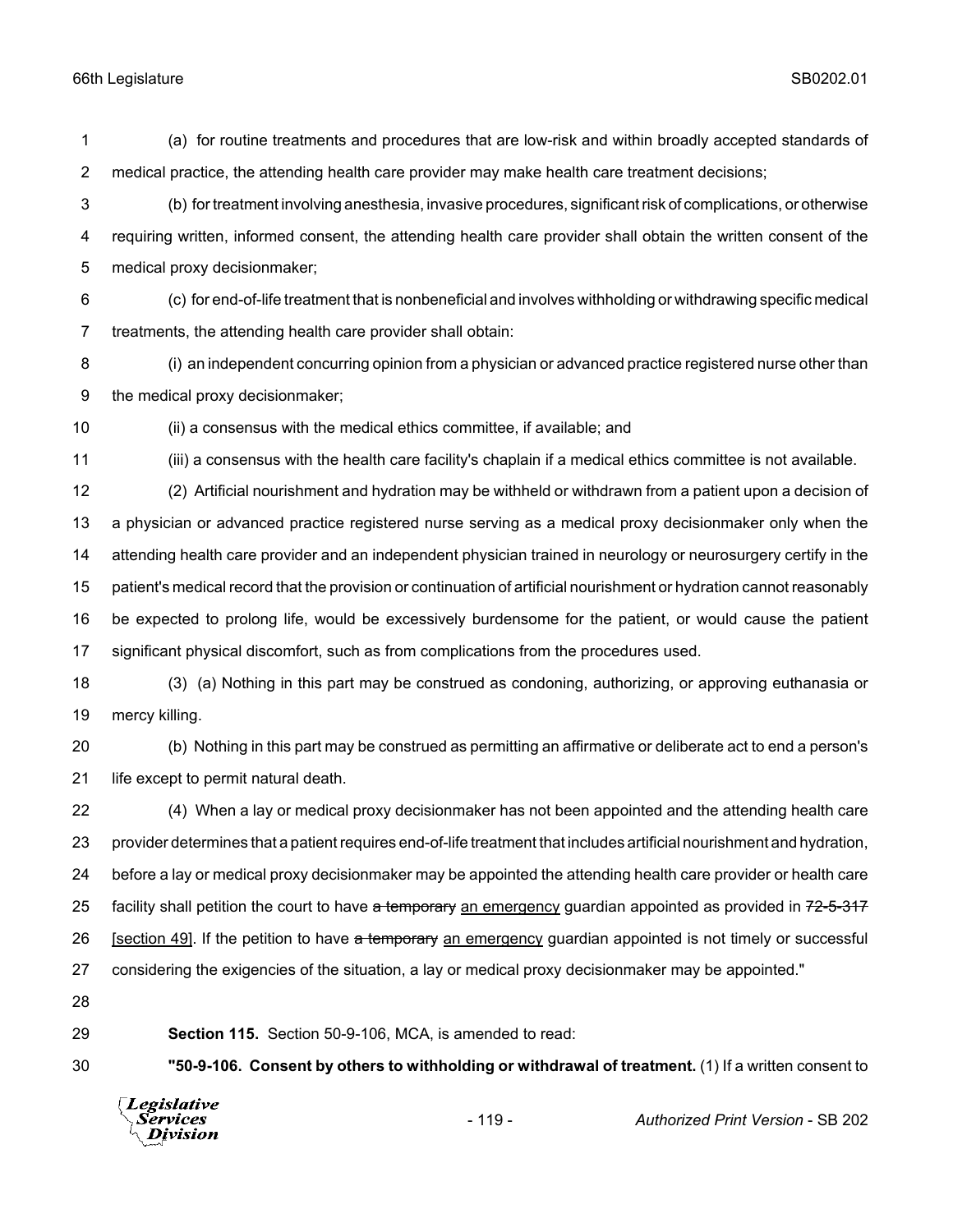the withholding or withdrawal of the treatment, witnessed by two individuals, is given to the attending physician or attending advanced practice registered nurse, the attending physician or attending advanced practice registered nurse may withhold or withdraw life-sustaining treatment from an individual who: (a) has been determined by the attending physician or attending advanced practice registered nurse to be in a terminal condition and no longer able to make decisions regarding administration of life-sustaining treatment; and (b) has no effective declaration. (2) The authority to consent or to withhold consent under subsection (1) may be exercised by the following individuals, in order of priority: (a) the spouse of the individual; (b) an adult child of the individual or, if there is more than one adult child, a majority of the adult children who are reasonably available for consultation; (c) the parents of the individual; (d) an adult sibling of the individual or, if there is more than one adult sibling, a majority of the adult siblings who are reasonably available for consultation; or (e) the nearest other adult relative of the individual by blood or adoption who is reasonably available for consultation. 18 (3) A full guardian may consent or withhold consent under subsection (1) as provided in  $72-5-321$  [section 52]. (4) If a class entitled to decide whether to consent is not reasonably available for consultation and competent to decide or if it declines to decide, the next class is authorized to decide. However, an equal division in a class does not authorize the next class to decide. (5) A decision to grant or withhold consent must be made in good faith. A consent is not valid if it conflicts with the expressed intention of the individual. (6) A decision of the attending physician or attending advanced practice registered nurse acting in good faith that a consent is valid or invalid is conclusive. (7) Life-sustaining treatment cannot be withheld or withdrawn pursuant to this section from an individual known to the attending physician or attending advanced practice registered nurse to be pregnant so long as it is probable that the fetus will develop to the point of live birth with continued application of life-sustaining treatment."

**Legislative** Services **Division**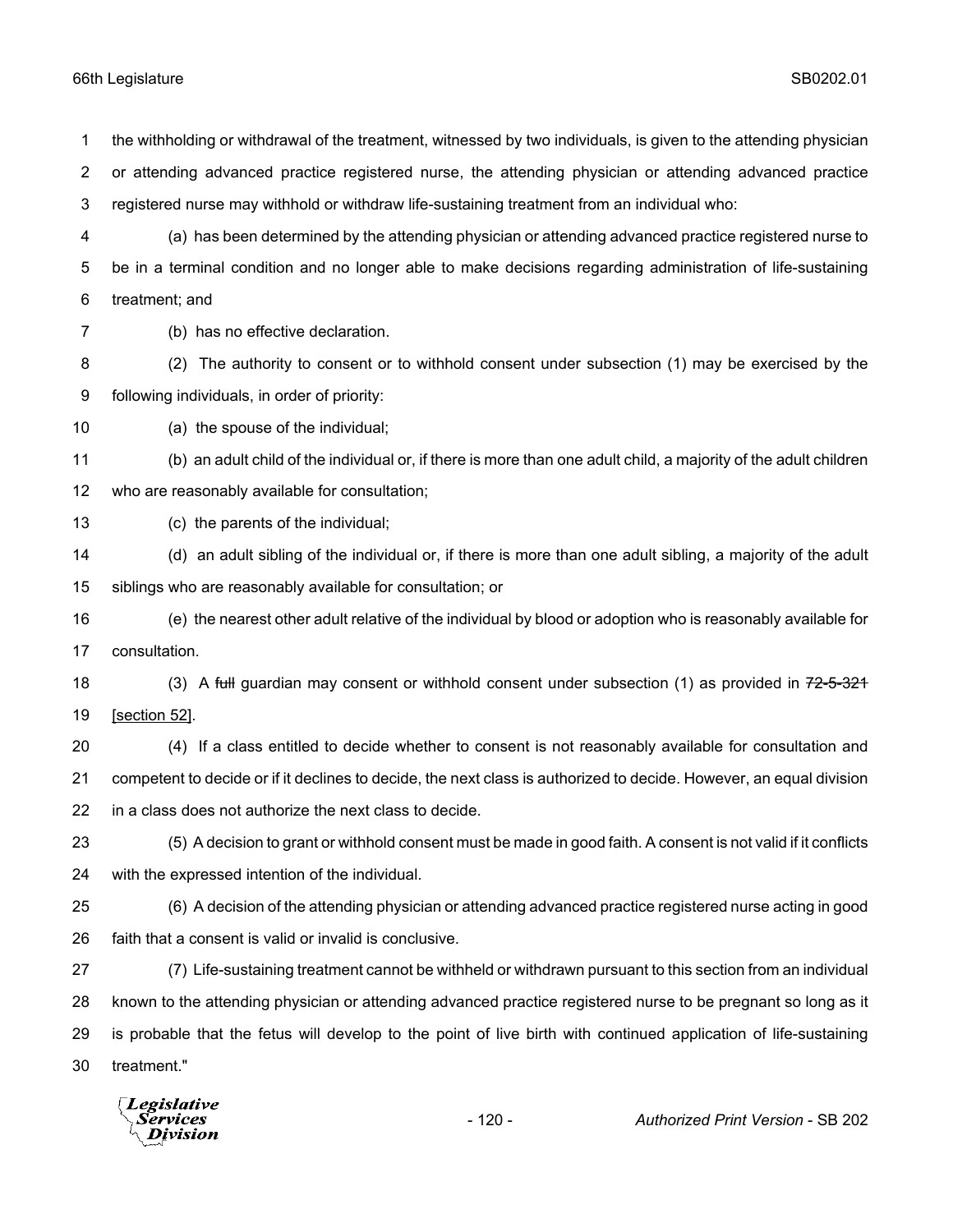| 1              |                                                                                                                     |
|----------------|---------------------------------------------------------------------------------------------------------------------|
| $\overline{c}$ | Section 116. Section 52-3-207, MCA, is amended to read:                                                             |
| 3              | "52-3-207. Protective services not creating guardianship or conservatorship. (1) The provision of                   |
| 4              | protective services does not create a guardianship or conservatorship relationship between the department and       |
| 5              | the aged person or disabled adult unless a guardianship or conservatorship is created in accordance with the        |
| 6              | requirements of Title 72, chapter 5, part 3 or 4.                                                                   |
| 7              | (2) The department may not provide protective services that impose a legal limitation or restriction on             |
| 8              | an aged person or a disabled adult:                                                                                 |
| 9              | (a) except emergency protective services provided under 52-3-804; or                                                |
| 10             | (b) unless the department has been appointed legal guardian or conservator for that person under the                |
| 11             | provisions of Title 72, chapter 5, part 3 or 4."                                                                    |
| 12             |                                                                                                                     |
| 13             | Section 117. Section 52-3-803, MCA, is amended to read:                                                             |
| 14             | "52-3-803. Definitions. As used in this part, the following definitions apply:                                      |
| 15             | (1) "Abuse" means:                                                                                                  |
| 16             | (a) the infliction of physical or mental injury; or                                                                 |
| 17             | (b) the deprivation of food, shelter, clothing, or services necessary to maintain the physical or mental            |
| 18             | health of an older person or a person with a developmental disability without lawful authority. A declaration made  |
| 19             | pursuant to 50-9-103 constitutes lawful authority.                                                                  |
| 20             | (2) "Department" means the department of public health and human services provided for in 2-15-2201.                |
| 21             | (3) "Exploitation" means:                                                                                           |
| 22             | (a) the unreasonable use of an older person or a person with a developmental disability or of a power               |
| 23             | of attorney, conservatorship, protective arrangement under [sections 89 through 99], or guardianship with regard    |
| 24             | to an older person or a person with a developmental disability in order to obtain control of or to divert to the    |
| 25             | advantage of another the ownership, use, benefit, or possession of or interest in the person's money, assets, or    |
| 26             | property by means of deception, duress, menace, fraud, undue influence, or intimidation with the intent or result   |
| 27             | of permanently depriving the older person or person with a developmental disability of the ownership, use, benefit, |
| 28             | or possession of or interest in the person's money, assets, or property;                                            |
| 29             | (b) an act taken by a person who has the trust and confidence of an older person or a person with a                 |
| 30             | developmental disability to obtain control of or to divert to the advantage of another the ownership, use, benefit, |

*Legislative*<br>Services<br>*Division*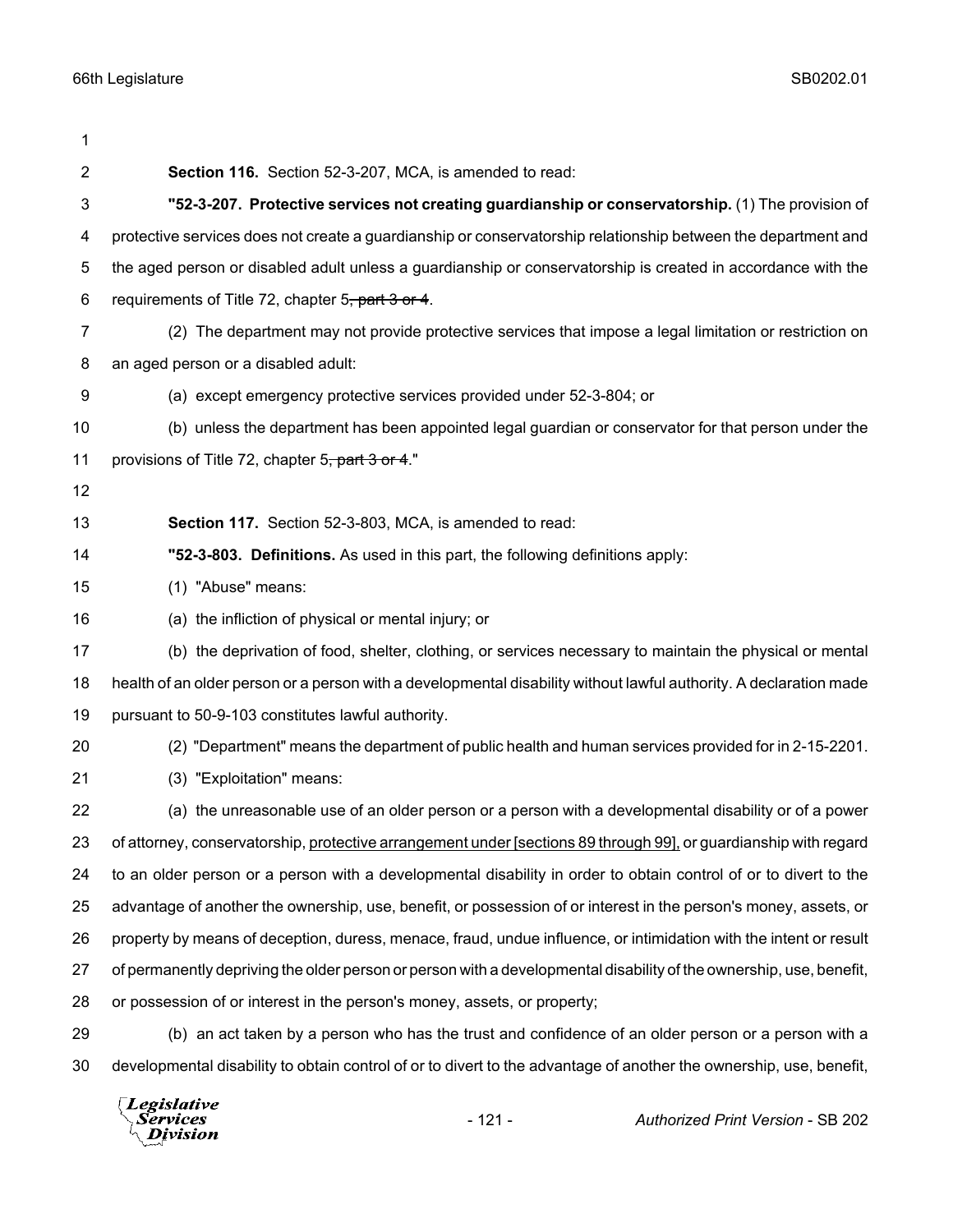or possession of or interest in the person's money, assets, or property by means of deception, duress, menace, fraud, undue influence, or intimidation with the intent or result of permanently depriving the older person or person with a developmental disability of the ownership, use, benefit, or possession of or interest in the person's money, assets, or property;

 (c) the unreasonable use of an older person or a person with a developmental disability or of a power of attorney, conservatorship, protective arrangement under [sections 89 through 99], or guardianship with regard to an older person or a person with a developmental disability done in the course of an offer or sale of insurance or securities in order to obtain control of or to divert to the advantage of another the ownership, use, benefit, or possession of the person's money, assets, or property by means of deception, duress, menace, fraud, undue influence, or intimidation with the intent or result of permanently depriving the older person or person with a developmental disability of the ownership, use, benefit, or possession of the person's money, assets, or property.

(4) "Incapacitated person" has the meaning given in 72-5-101.

(5) "Long-term care facility" means a facility defined in 50-5-101.

 (6) "Mental injury" means an identifiable and substantial impairment of a person's intellectual or psychological functioning or well-being.

 (7) "Neglect" means the failure of a person who has assumed legal responsibility or a contractual obligation for caring for an older person or a person with a developmental disability or who has voluntarily assumed responsibility for the person's care, including an employee of a public or private residential institution, facility, home, or agency, to provide food, shelter, clothing, or services necessary to maintain the physical or mental health of the older person or the person with a developmental disability.

(8) "Older person" means a person who is at least 60 years of age.

 (9) "Person with a developmental disability" means a person 18 years of age or older who has a developmental disability, as defined in 53-20-102.

 (10) "Physical injury" means death, permanent or temporary disfigurement, or impairment of any bodily organ or function.

 (11) "Sexual abuse" means the commission of sexual assault, sexual intercourse without consent, indecent exposure, deviate sexual conduct, incest, or sexual abuse of children as described in Title 45, chapter 5, part 5, and Title 45, chapter 8, part 2."

**Section 118.** Section 52-3-804, MCA, is amended to read:



- 122 - *Authorized Print Version* - SB 202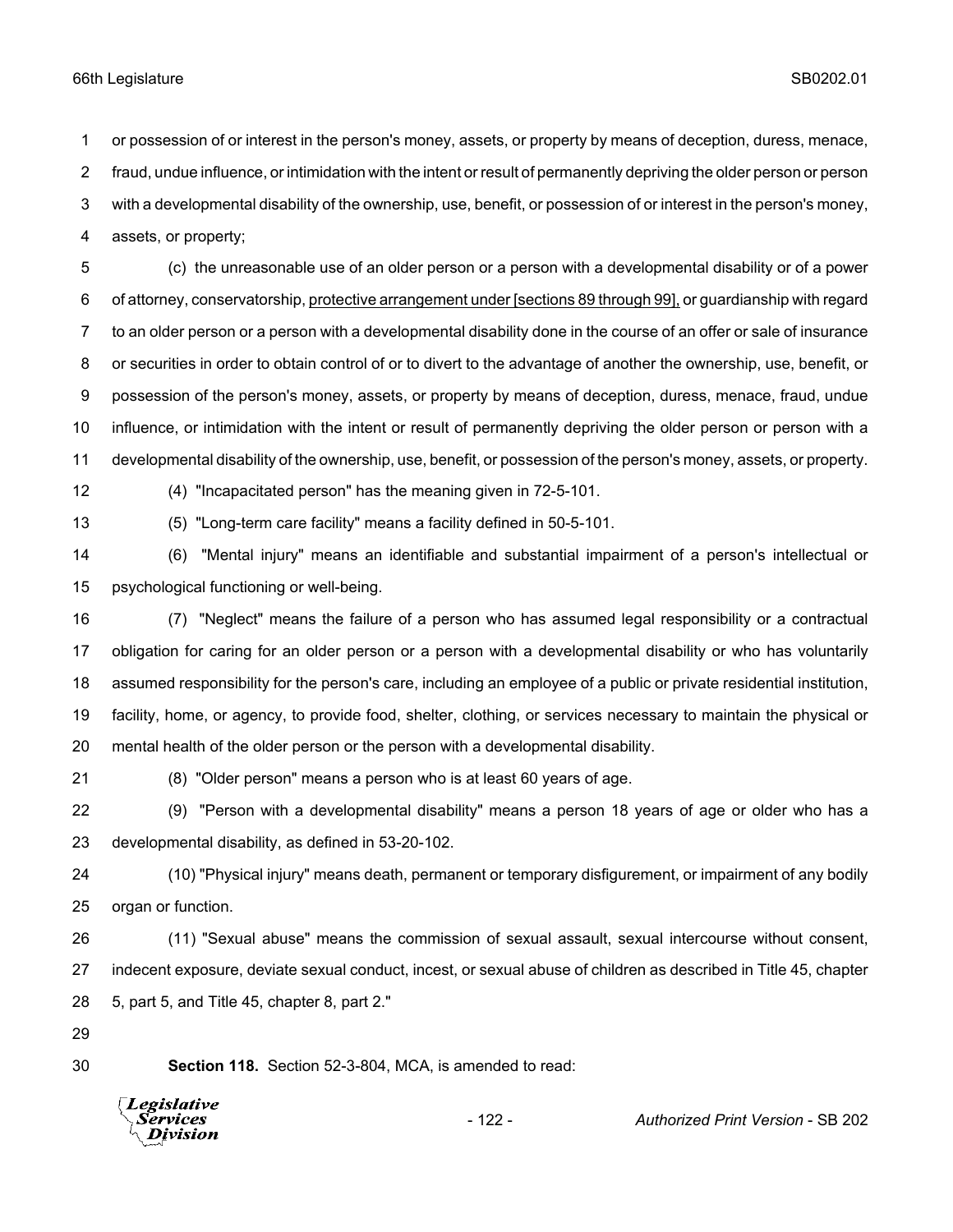**"52-3-804. Duties of department.** (1) The department shall investigate reports of abuse, sexual abuse, neglect, or exploitation received pursuant to 52-3-811(1)(a).

 (2) The department shall prepare an annual report of the information obtained pursuant to the reporting requirement of this part.

 (3) The department shall, when appropriate, provide protective services under Title 52, chapter 3, part 2, for an older person or a person with a developmental disability alleged to have been abused, sexually abused, neglected, or exploited.

 (4) If a person alleged to be abused, sexually abused, neglected, or exploited pursuant to this part or the person's caretaker refuses to allow a representative of the department entrance to the premises for the purpose of investigating a report made pursuant to 52-3-811(1)(a), the district court in the county where the person is found may order a law enforcement officer or a department social worker to enter the premises to conduct an investigation upon finding that there is probable cause to believe that the person is abused, sexually abused, neglected, or exploited.

 (5) If a representative of the department has reasonable grounds to believe that an older person or a person with a developmental disability alleged to be abused, sexually abused, neglected, or exploited is suffering from abuse, sexual abuse, neglect, or exploitation that presents a substantial risk of death or serious physical injury, the department may:

(a) provide voluntary protective services as provided in subsection (3); or

(b) if the department representative has reasonable grounds to believe that the person is incapacitated,

20 provide emergency protective services as follows:

(i) arrange or facilitate an appropriate emergency protective service placement;

(ii) transport or arrange for the transport of the person to the appropriate placement;

(iii) not later than 2 judicial days following placement of the person, either:

(A) provide voluntary protective services as provided under subsection (3); or

25 (B) petition the district court to act as temporary emergency guardian or appoint a temporary an 26 emergency guardian as provided in 72-5-317 [section 49]."

**Section 119.** Section 72-1-103, MCA, is amended to read:

 **"72-1-103. General definitions.** Subject to additional definitions contained in the subsequent chapters that are applicable to specific chapters, parts, or sections and unless the context otherwise requires, in chapters

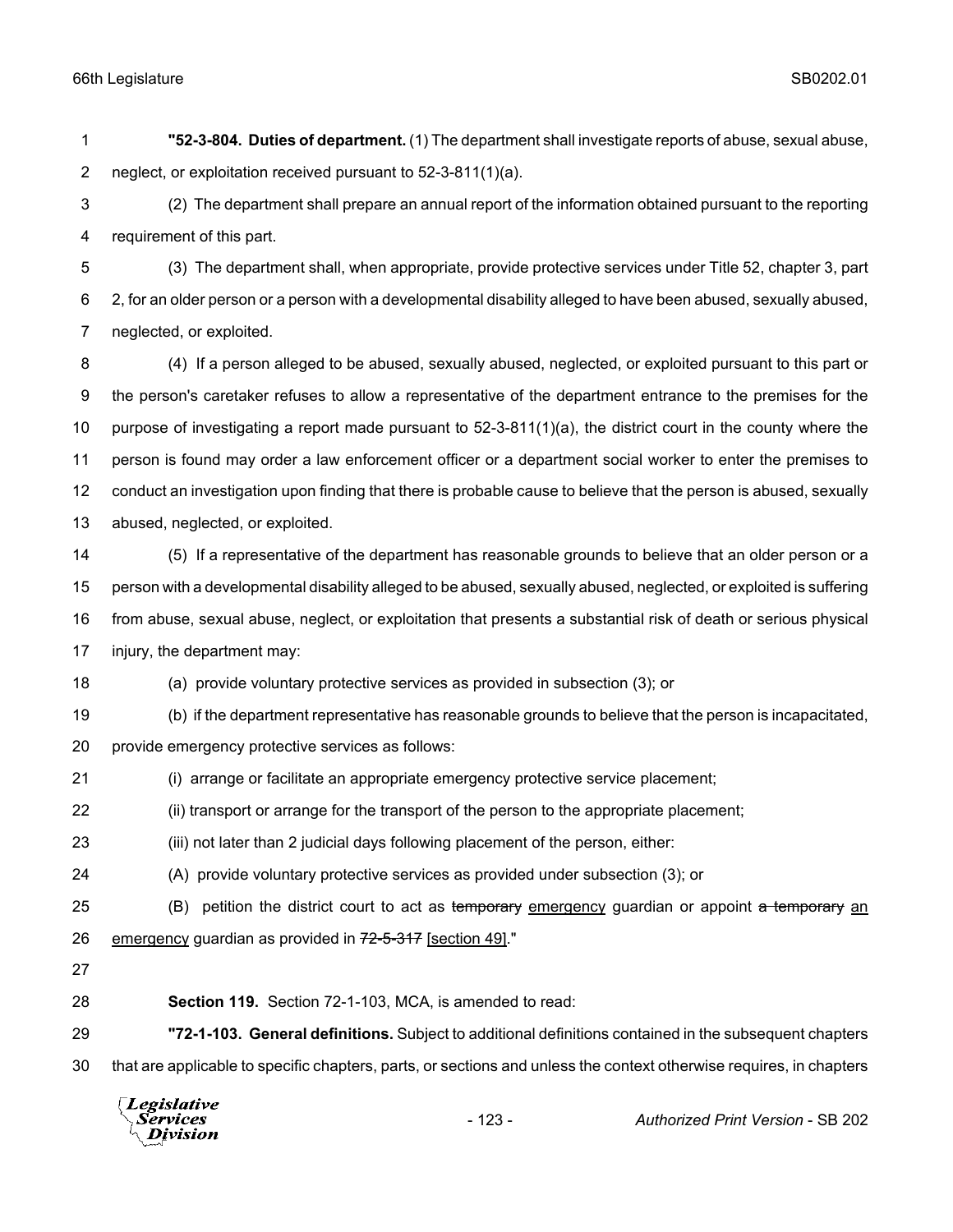| 1                        | 1 through 6, the following definitions apply:                                                                        |  |  |
|--------------------------|----------------------------------------------------------------------------------------------------------------------|--|--|
| $\overline{2}$           | (1) "Agent" includes an attorney-in-fact under a durable or nondurable power of attorney, an individual              |  |  |
| $\sqrt{3}$               | authorized to make decisions concerning another's health care, and an individual authorized to make decisions        |  |  |
| $\overline{\mathcal{A}}$ | for another under a natural death act.                                                                               |  |  |
| 5                        | (2) "Application" means a written request to the clerk for an order of informal probate or appointment               |  |  |
| $\,6$                    | under chapter 3, part 2.                                                                                             |  |  |
| 7                        | (3) "Beneficiary", as it relates to:                                                                                 |  |  |
| 8                        | (a) a trust beneficiary, includes a person who has any present or future interest, vested or contingent,             |  |  |
| 9                        | and also includes the owner of an interest by assignment or other transfer;                                          |  |  |
| 10                       | (b) a charitable trust, includes any person entitled to enforce the trust;                                           |  |  |
| 11                       | (c) a beneficiary of a beneficiary designation, refers to a beneficiary of:                                          |  |  |
| 12                       | (i) an account with POD designation or a security registered in beneficiary form (TOD); or                           |  |  |
| 13                       | (ii) any other nonprobate transfer at death; and                                                                     |  |  |
| 14                       | (d) a beneficiary designated in a governing instrument, includes a grantee of a deed, a devisee, a trust             |  |  |
| 15                       | beneficiary, a beneficiary of a beneficiary designation, a donee, and a person in whose favor a power of attorney    |  |  |
| 16                       | or a power held in any individual, fiduciary, or representative capacity is exercised.                               |  |  |
| 17                       | (4) "Beneficiary designation" refers to a governing instrument naming a beneficiary of:                              |  |  |
| 18                       | (a) an account with POD designation or a security registered in beneficiary form (TOD); or                           |  |  |
| 19                       | (b) any other nonprobate transfer at death.                                                                          |  |  |
| 20                       | "Child" includes an individual entitled to take as a child under chapters 1 through 5 by intestate<br>(5)            |  |  |
| 21                       | succession from the parent whose relationship is involved and excludes a person who is only a stepchild, a foster    |  |  |
| 22                       | child, a grandchild, or any more remote descendant.                                                                  |  |  |
| 23                       | (6) (a) "Claims", in respect to estates of decedents and protected persons, includes liabilities of the              |  |  |
| 24                       | decedent or protected person, whether arising in contract, in tort, or otherwise, and liabilities of the estate that |  |  |
| 25                       | arise at or after the death of the decedent or after the appointment of a conservator, including funeral expenses    |  |  |
| 26                       | and expenses of administration.                                                                                      |  |  |
| 27                       | (b) The term does not include estate taxes or demands or disputes regarding title of a decedent or                   |  |  |
| 28                       | protected person to specific assets alleged to be included in the estate.                                            |  |  |
| 29                       | (7) "Clerk" or "clerk of court" means the clerk of the district court.                                               |  |  |
| 30                       | (8) "Conservator" means a person who is appointed by a court to manage the estate of a protected                     |  |  |
|                          | Legislative<br>$-124-$<br>Services<br><b>Authorized Print Version - SB 202</b><br>Division                           |  |  |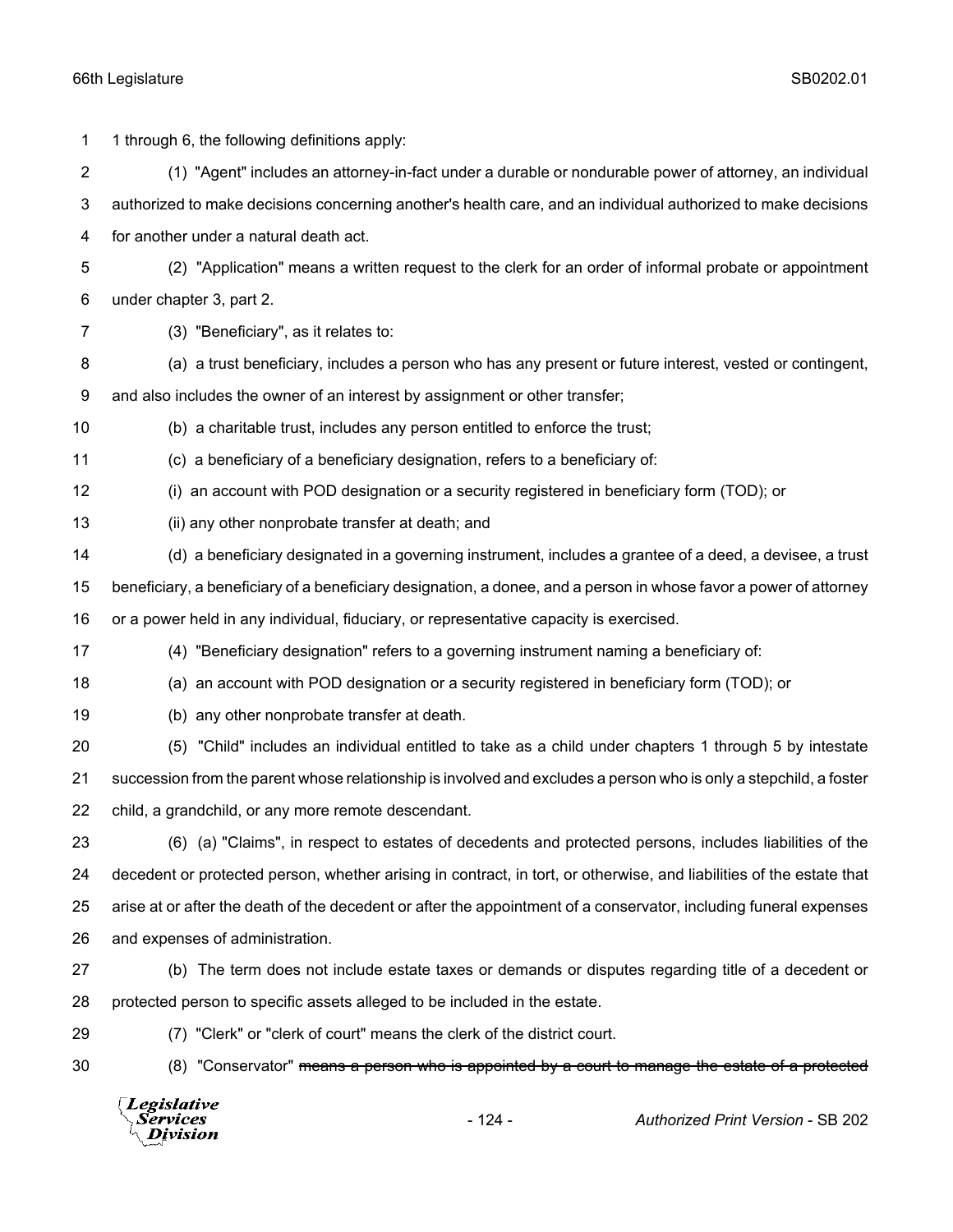1 <del>person</del> has the meaning provided in [section 2].

 (9) "Court" means the district court in this state having jurisdiction in matters relating to the affairs of decedents.

 (10) "Descendant" of an individual means all of the individual's descendants of all generations, with the relationship of parent and child at each generation being determined by the definition of child and parent contained in this section.

 (11) "Devise" when used as a noun means a testamentary disposition of real or personal property and when used as a verb means to dispose of real or personal property by will.

 (12) "Devisee" means a person designated in a will to receive a devise. For purposes of chapter 3, in the case of a devise to an existing trust or trustee or to a trustee or trust described by will, the trust or trustee is the devisee and the beneficiaries are not devisees.

12 (13) "Disability" means cause for a protective order as described by 72-5-409 appointing a conservator or ordering a protective arrangement instead of a conservatorship.

 (14) "Distributee" means any person who has received property of a decedent from the decedent's personal representative other than as a creditor or purchaser. A testamentary trustee is a distributee only to the extent of distributed assets or increment to distributed assets remaining in the trustee's hands. A beneficiary of a testamentary trust to whom the trustee has distributed property received from a personal representative is a distributee of the personal representative. For purposes of this provision, "testamentary trustee" includes a trustee to whom assets are transferred by will, to the extent of the devised assets.

 (15) "Estate" includes the property of the decedent, trust, or other person whose affairs are subject to chapters 1 through 5 as originally constituted and as it exists from time to time during administration.

(16) "Exempt property" means that property of a decedent's estate that is described in 72-2-413.

(17) "Fiduciary" includes a personal representative, guardian, conservator, and trustee.

(18) "Foreign personal representative" means a personal representative appointed by another jurisdiction.

 (19) "Formal proceedings" means proceedings conducted before a judge with notice to interested persons.

 (20) "Governing instrument" means a deed; will; trust; insurance or annuity policy; account with POD designation; security registered in beneficiary form (TOD); pension, profit-sharing, retirement, or similar benefit plan; instrument creating or exercising a power of appointment or a power of attorney; or dispositive, appointive, or nominative instrument of any similar type.

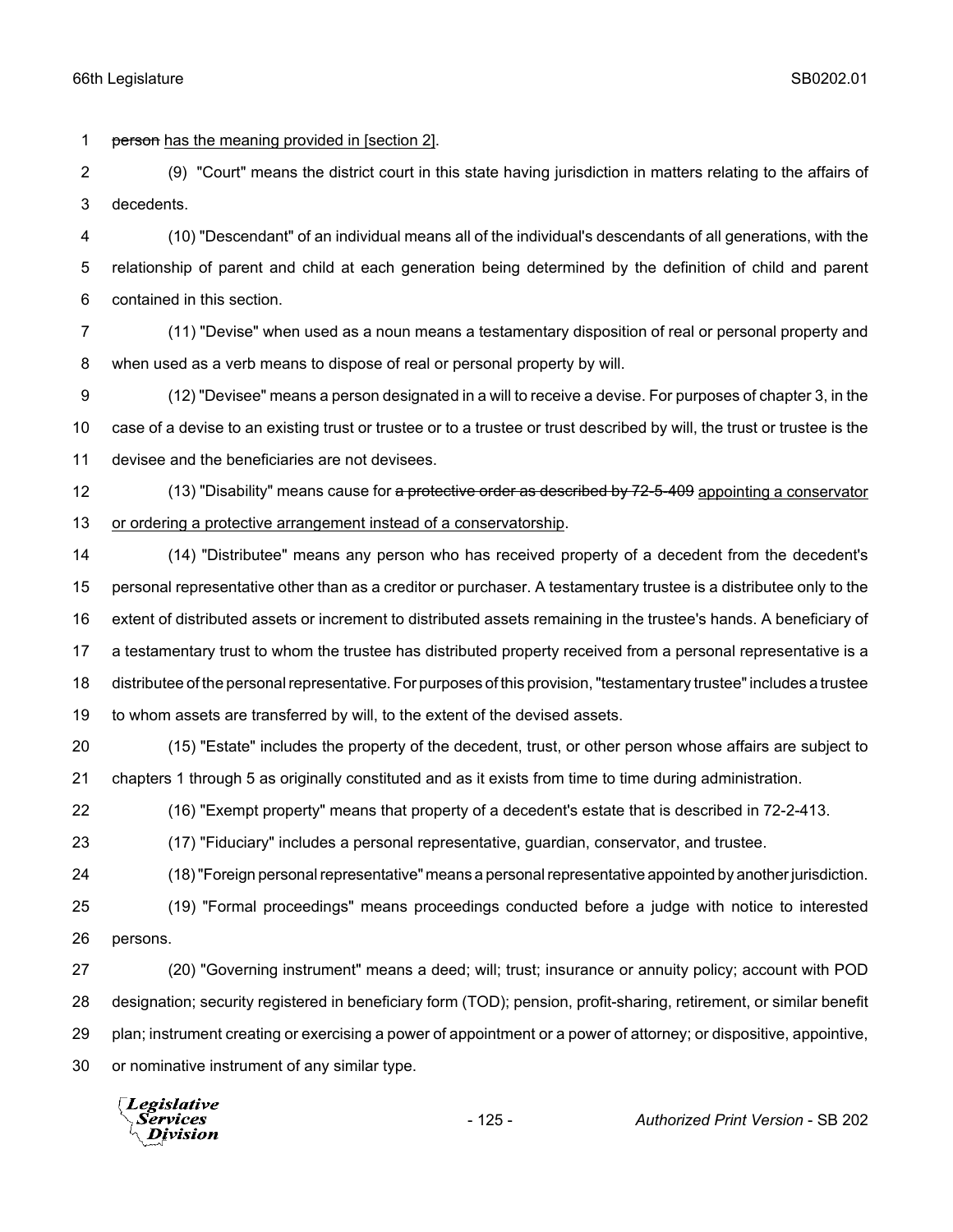1 (21) "Guardian" means a person who has qualified as a guardian of a minor or incapacitated person 2 pursuant to testamentary or court appointment but excludes one who is merely a guardian ad litem has the meaning provided in [section 2].

- (22) "Heirs", except as controlled by 72-2-721, means persons, including the surviving spouse and the state, who are entitled under the statutes of intestate succession to the property of a decedent.
- 

(23) "Incapacitated person" has the meaning provided in 72-5-101.

 (24) "Informal proceedings" means proceedings conducted without notice to interested persons by the clerk of court for probate of a will or appointment of a personal representative.

 (25) "Interested person" includes heirs, devisees, children, spouses, creditors, beneficiaries, and any others having a property right in or claim against a trust estate or the estate of a decedent, ward, or protected person. The term also includes persons having priority for appointment as personal representative and other fiduciaries representing interested persons. The meaning as it relates to particular persons may vary from time to time and must be determined according to the particular purposes of and matter involved in any proceeding.

(26) "Issue" of a person means a descendant.

 (27) "Joint tenants with the right of survivorship" includes co-owners of property held under circumstances that entitle one or more to the whole of the property on the death of the other or others but excludes forms of co-ownership registration in which the underlying ownership of each party is in proportion to that party's contribution.

(28) "Lease" includes an oil, gas, coal, or other mineral lease.

20 (29) "Letters" includes letters testamentary, letters of guardianship, letters of administration, and letters 21 of conservatorship office as defined in [section 2].

(30) "Minor" means a person who is under 18 years of age.

 (31) "Mortgage" means any conveyance, agreement, or arrangement in which property is used as security.

 (32) "Nonresident decedent" means a decedent who was domiciled in another jurisdiction at the time of death.

 (33) "Organization" means a corporation, business trust, estate, trust, partnership, joint venture, association, government or governmental subdivision or agency, or any other legal or commercial entity.

 (34) "Parent" includes any person entitled to take, or who would be entitled to take if the child died without a will, as a parent under chapters 1 through 5 by intestate succession from the child whose relationship is in

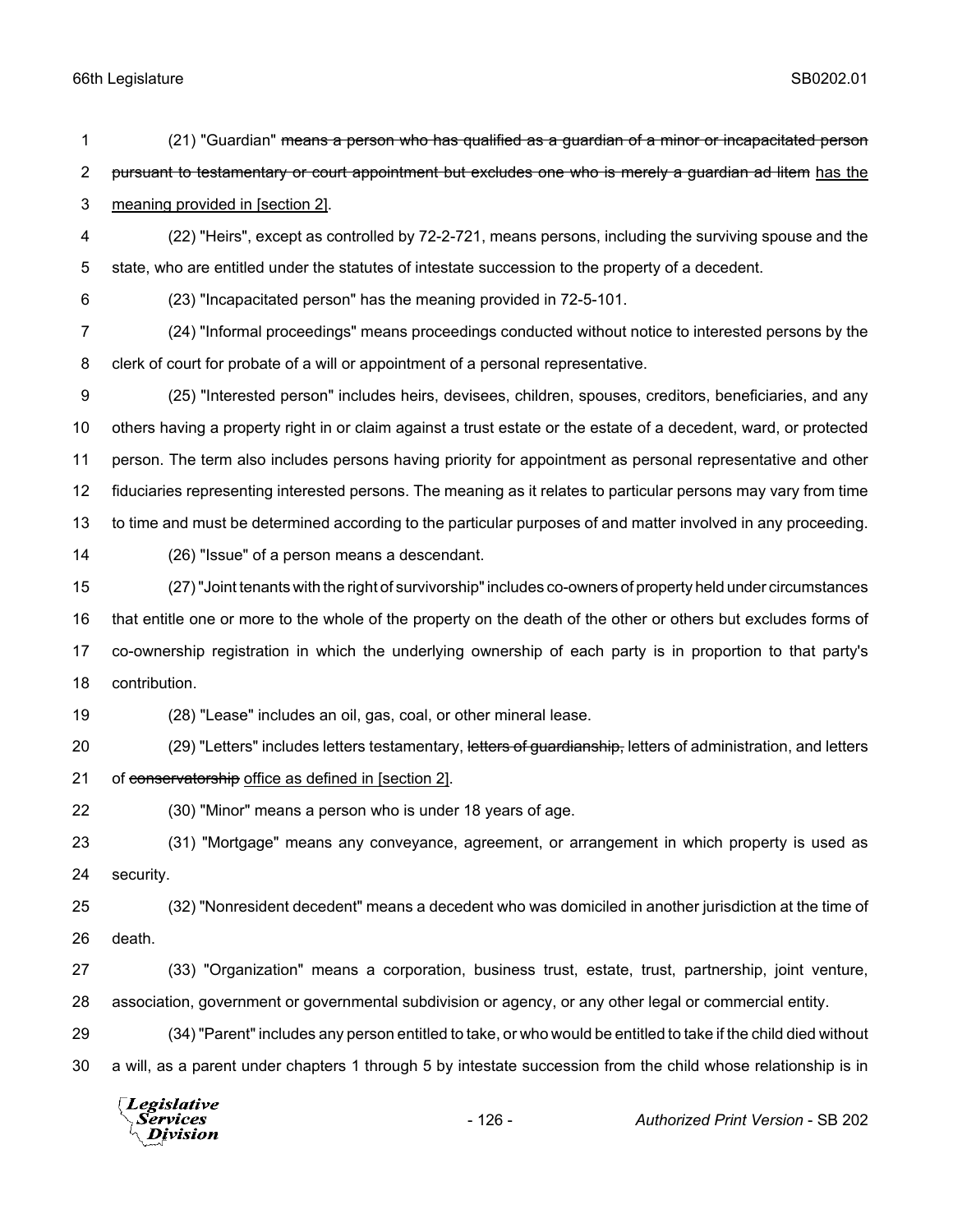question and excludes any person who is only a stepparent, foster parent, or grandparent.

- (35) "Payor" means a trustee, insurer, business entity, employer, government, governmental agency or subdivision, or any other person authorized or obligated by law or a governing instrument to make payments.
- (36) "Person" means an individual, a corporation, an organization, or other legal entity.
- (37) "Personal representative" includes executor, administrator, successor personal representative, special administrator, and persons who perform substantially the same function under the law governing their status. "General personal representative" excludes special administrator.
- (38) "Petition" means a written request to the court for an order after notice.
- (39) "Proceeding" includes action at law and suit in equity.
- (40) "Property" includes both real and personal property or any interest in that property and means anything that may be the subject of ownership.
- (41) "Protected person" has the meaning provided in 72-5-101.
- (42) "Protective proceeding" has the meaning provided in 72-5-101.
- (43) "Security" includes any note; stock; treasury stock; bond; debenture; evidence of indebtedness; certificate of interest or participation in an oil, gas, or mining title or lease or in payments out of production under such a title or lease; collateral trust certificate; transferable share; voting trust certificate; in general, any interest or instrument commonly known as a security; any certificate of interest or participation; or any temporary or interim certificate, receipt, or certificate of deposit for or any warrant or right to subscribe to or purchase any of the foregoing.
- (44) "Settlement", in reference to a decedent's estate, includes the full process of administration, distribution, and closing.
- (45) "Special administrator" means a personal representative as described by chapter 3, part 7.
- (46) "State" means a state of the United States, the District of Columbia, the Commonwealth of Puerto Rico, or any territory or insular possession subject to the jurisdiction of the United States.
- (47) "Successor personal representative" means a personal representative, other than a special administrator, who is appointed to succeed a previously appointed personal representative.
- (48) "Successors" means persons, other than creditors, who are entitled to property of a decedent under the decedent's will or chapters 1 through 5.
- (49) "Supervised administration" refers to the proceedings described in chapter 3, part 4.
- (50) "Survive" means that an individual has neither predeceased an event, including the death of another

Legislative *Services* **Division**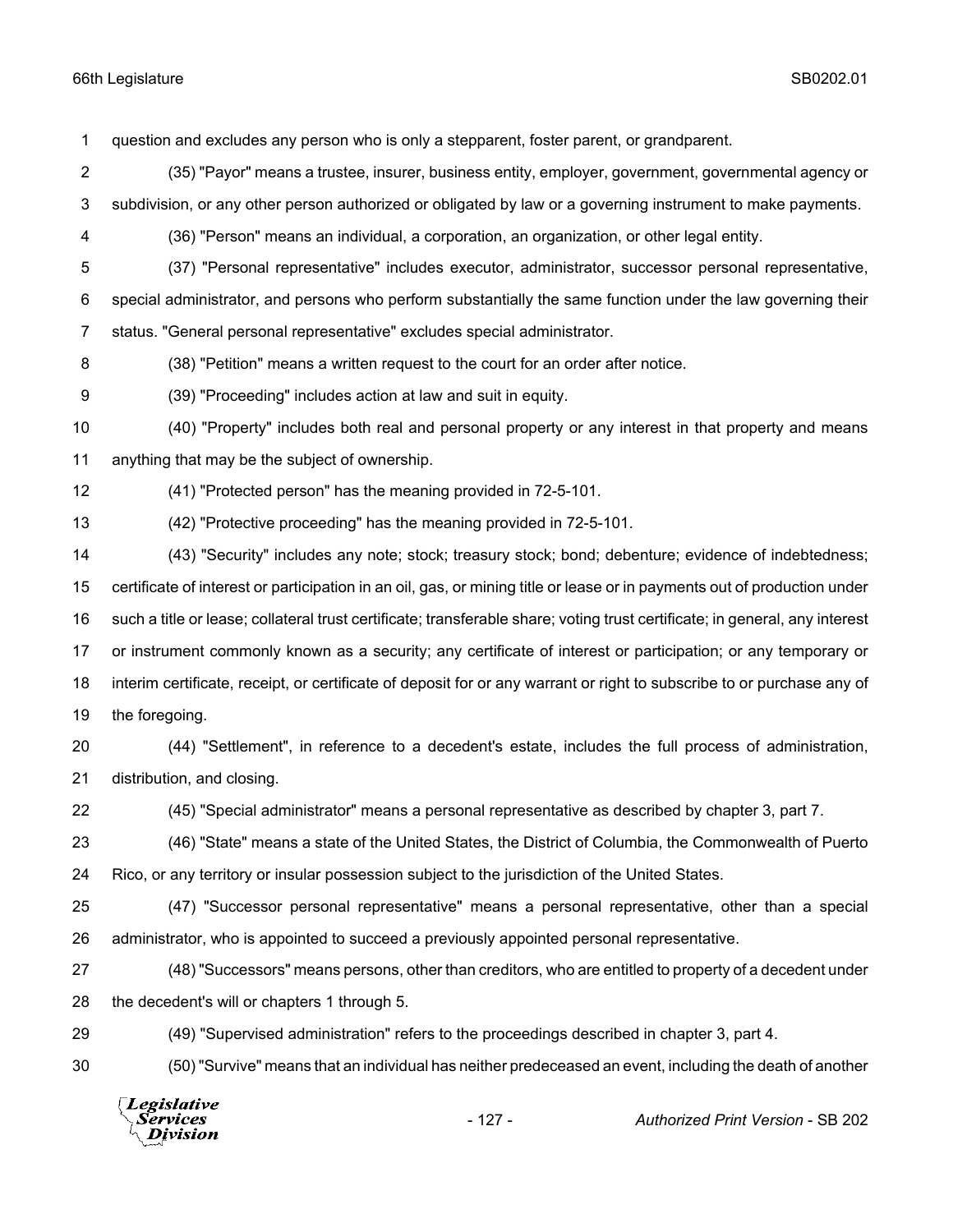individual, nor is considered to have predeceased an event under 72-2-114 or 72-2-712. The term includes its derivatives, such as "survives", "survived", "survivor", and "surviving". (51) "Testacy proceeding" means a proceeding to establish a will or determine intestacy. (52) "Testator" includes an individual of either sex. (53) "Trust" includes an express trust, private or charitable, with additions to the trust, wherever and however created. The term also includes a trust created or determined by judgment or decree under which the trust is to be administered in the manner of an express trust. The term excludes other constructive trusts and excludes resulting trusts; conservatorships; personal representatives; trust accounts as defined in 72-6-111 and Title 72, chapter 6, parts 2 and 3; custodial arrangements pursuant to chapter 26; business trusts providing for certificates to be issued to beneficiaries; common trust funds; voting trusts; security arrangements; liquidation trusts; trusts for the primary purpose of paying debts, dividends, interest, salaries, wages, profits, pensions, or employee benefits of any kind; and any arrangement under which a person is nominee or escrowee for another. (54) "Trustee" includes an original, additional, or successor trustee, whether or not appointed or confirmed by court. 15 (55) "Ward" means an individual described has the meaning provided in 72-5-101. (56) "Will" includes codicil and any testamentary instrument that merely appoints an executor, revokes or revises another will, nominates a guardian, or expressly excludes or limits the right of an individual or class to succeed to property of the decedent passing by intestate succession." **Section 120.** Section 72-3-917, MCA, is amended to read: **"72-3-917. Distribution to person under disability.** (1) A personal representative may discharge the personal representative's obligation to distribute to any person under legal disability by distributing in a manner expressly provided in the will. (2) Unless contrary to an express provision in the will, the personal representative may discharge the personal representative's obligation to distribute to a minor or person under other disability as authorized by 26 72-5-104 [section 88] or any other statute. If the personal representative knows that a conservator has been appointed or that a proceeding for appointment of a conservator is pending, the personal representative is authorized to distribute only to the conservator.

 (3) (a) If the heir or devisee is under disability other than minority, the personal representative is authorized to distribute to:

Legislative Services **Division**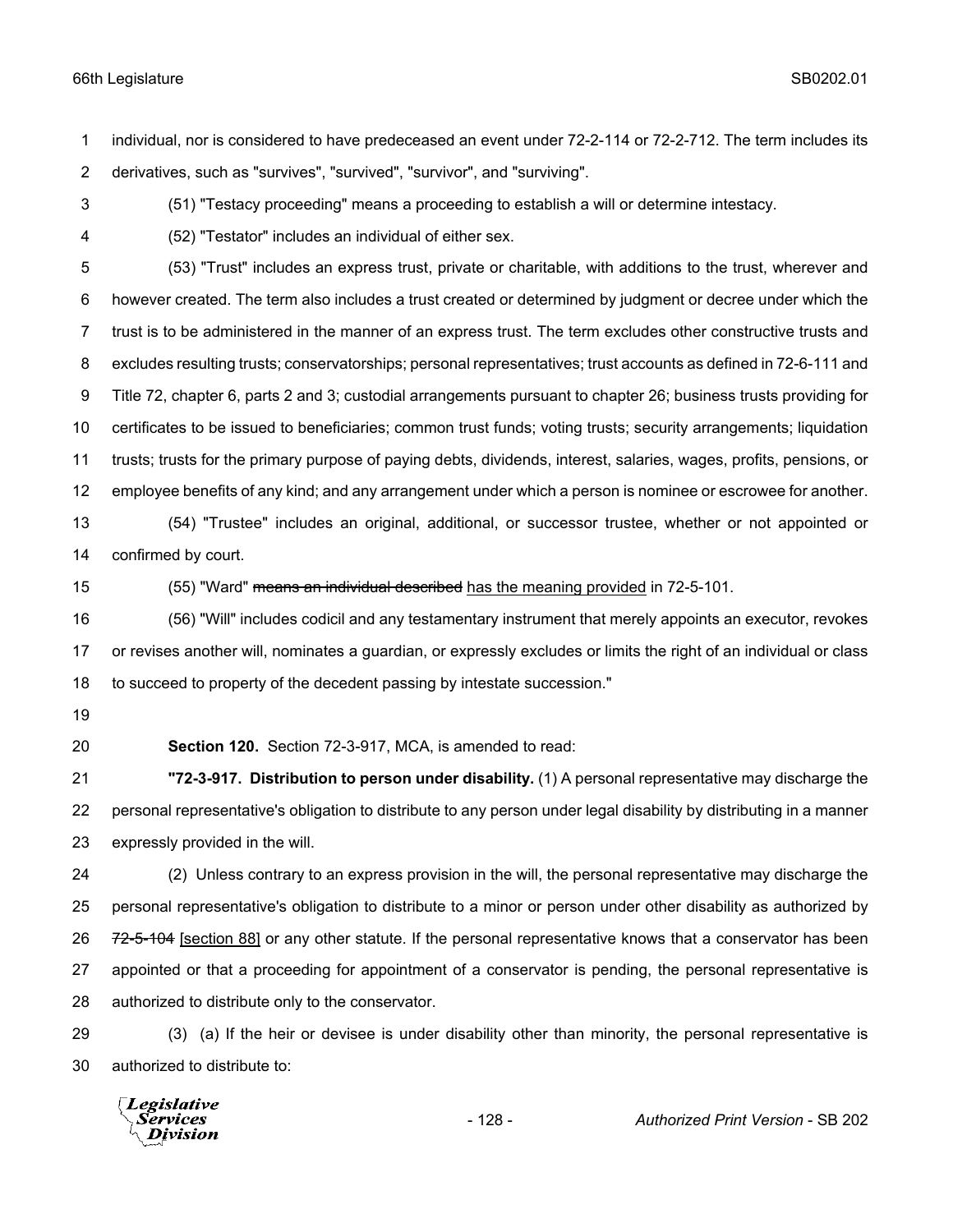or

(i) an attorney-in-fact who has authority under a power of attorney to receive property for that person;

 (ii) the spouse, parent, or other close relative with whom the person under disability resides if the distribution is of amounts not exceeding \$10,000 a year or property not exceeding \$10,000 in value, unless the court authorizes a larger amount or greater value.

 (b) Any person receiving money or property for the disabled person is obligated to apply the money or property to the support of the disabled person, but the receiving person may not accept any pay except by way of reimbursement for out-of-pocket expenses for goods and services necessary for the support of the disabled person. Excess sums must be preserved for future support of the disabled person. The personal representative is not responsible for the proper application of money or property distributed pursuant to this subsection (3)."

**Section 121.** Section 72-5-101, MCA, is amended to read:

 **"72-5-101. Definitions.** Unless otherwise apparent from the context, in chapters 1 through 5 and chapter 16, part 6, the following definitions apply:

15 (1) (a) "Incapacitated person" means any person who is impaired by reason of mental illness, mental 16 deficiency, physical illness or disability, chronic use of drugs, chronic intoxication, or other cause, except minority, 17 to the extent that the person lacks sufficient understanding or capacity to make or communicate responsible 18 decisions concerning the person or which cause has so impaired the person's judgment that the person is 19 incapable of realizing and making a rational decision with respect to the person's need for treatment an individual: (i) who, for reasons other than minority, lacks the ability to meet essential requirements for physical health, safety, or self-care because the individual is unable to receive and evaluate information or make or communicate decisions, even with appropriate supportive services, technological assistance, or supported decisionmaking; and (ii) whose identified needs cannot be met by a protective arrangement instead of guardianship or other less restrictive alternative.

 (b) For the purposes of this subsection (1), "less restrictive alternative", "protective arrangement instead of guardianship", and "supported decisionmaking" have the meanings provided in [section 2].

28 (2) "Protected person" means a minor or other person for whom a conservator has been appointed or 29 other protective order has been made means an individual for whom a conservator has been appointed under [section 57] or for whom a protective arrangement instead of conservatorship has been ordered under [section

Legislative *Services* **Division**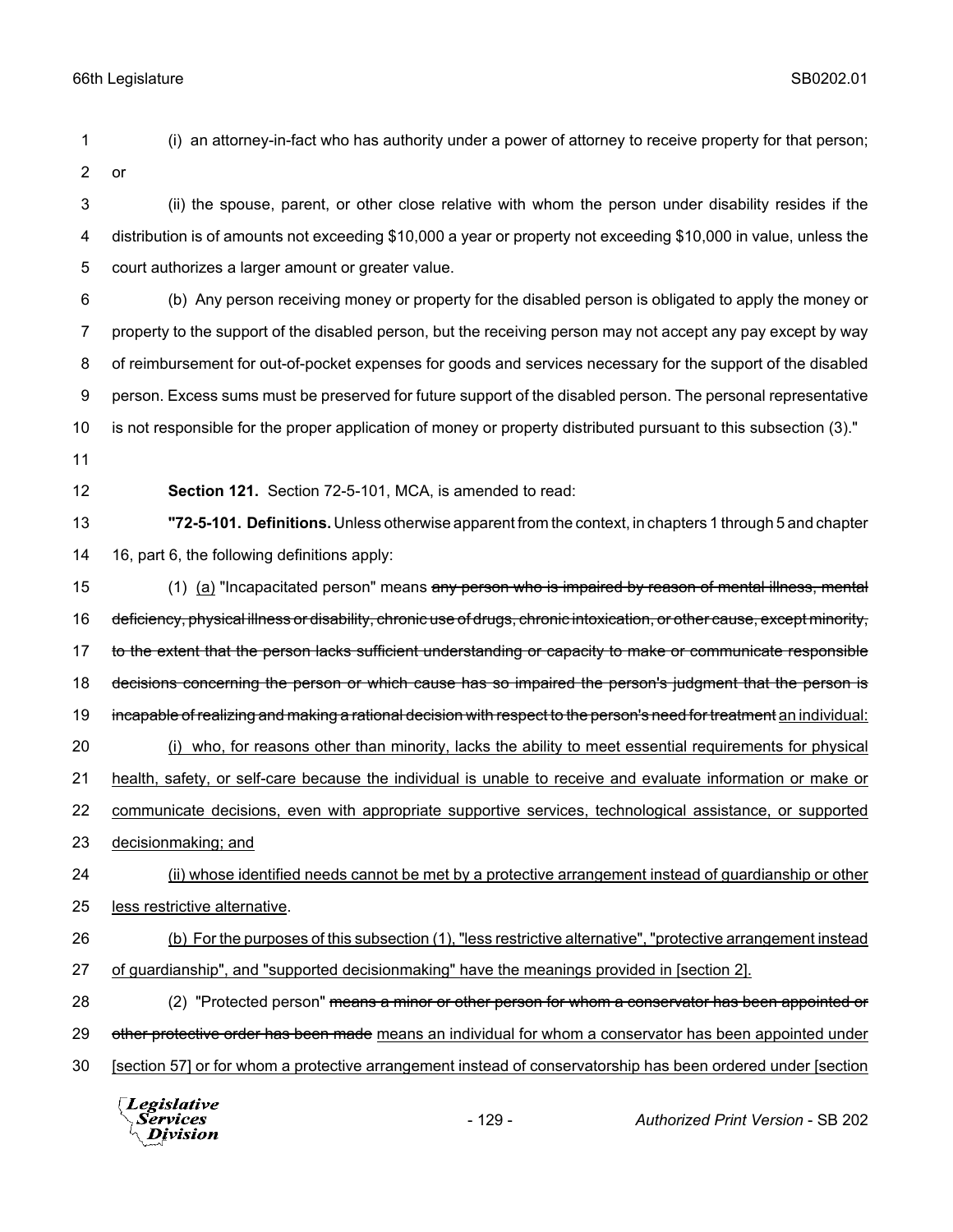| 1              | $91$ .                                                                                                             |  |  |
|----------------|--------------------------------------------------------------------------------------------------------------------|--|--|
| $\overline{2}$ | (3) "Protective proceeding" means a proceeding under the provisions of 72-5-409 to determine that a                |  |  |
| 3              | person cannot effectively manage or apply the person's estate to necessary ends, either because the person         |  |  |
| 4              | lacks the ability or is otherwise inconvenienced or because the person is a minor, and to secure administration    |  |  |
| 5              | of the person's estate by a conservator or other appropriate relief [section 57 or 91].                            |  |  |
| 6              | (4) "Substituted judgment" means the judgment that an incapacitated person would make if restored to               |  |  |
| $\overline{7}$ | capacity based upon:                                                                                               |  |  |
| 8              | (a) the person's present preference or, if the person is incapable of indicating the person's preference,          |  |  |
| 9              | the person's prior expressed preference;                                                                           |  |  |
| 10             | (b) the person's personal, moral, and religious convictions;                                                       |  |  |
| 11             | (c) the person's relationship with family members;                                                                 |  |  |
| 12             | (d) the consequences if the action proposed is not taken;                                                          |  |  |
| 13             | (e) the consequences if the action proposed is taken; and                                                          |  |  |
| 14             | (f) other relevant factors.                                                                                        |  |  |
| 15             | (5) "Ward" means a person for whom a guardian has been appointed. A "minor ward" is a minor for                    |  |  |
| 16             | whom a guardian has been appointed solely because of minority has the same meaning as "individual subject"         |  |  |
| 17             | to guardianship" as defined in [section 2]."                                                                       |  |  |
| 18             |                                                                                                                    |  |  |
| 19             | Section 122. Section 72-5-602, MCA, is amended to read:                                                            |  |  |
| 20             | "72-5-602. Definitions. In this part, the following definitions apply:                                             |  |  |
| 21             | (1) "Adult" means an individual who has attained 18 years of age.                                                  |  |  |
| 22             | (2) "Conservator" means a person appointed by the court to administer the property of an adult, including          |  |  |
| 23             | a person appointed under 53-20-141, 53-21-141, or <del>Title 72, chapter 5, part 4</del> [sections 57 through 88]. |  |  |
| 24             | (3) "Guardian" means a person appointed by the court to make decisions regarding the person of an                  |  |  |
| 25             | adult, including a person appointed under Title 72, chapter 5, part 3 [sections 38 through 56].                    |  |  |
| 26             | (4) "Guardianship order" means an order appointing a guardian.                                                     |  |  |
| 27             | (5) "Guardianship proceeding" means a judicial proceeding in which an order for the appointment of a               |  |  |
| 28             | guardian is sought or has been issued.                                                                             |  |  |
| 29             | (6) "Incapacitated person" means an adult for whom a guardian has been appointed.                                  |  |  |
| 30             | (7) "Party" means the respondent, petitioner, guardian, conservator, or any other person allowed by the            |  |  |
|                | Legislative<br>$-130-$<br><b>Authorized Print Version - SB 202</b><br>Services<br>Division                         |  |  |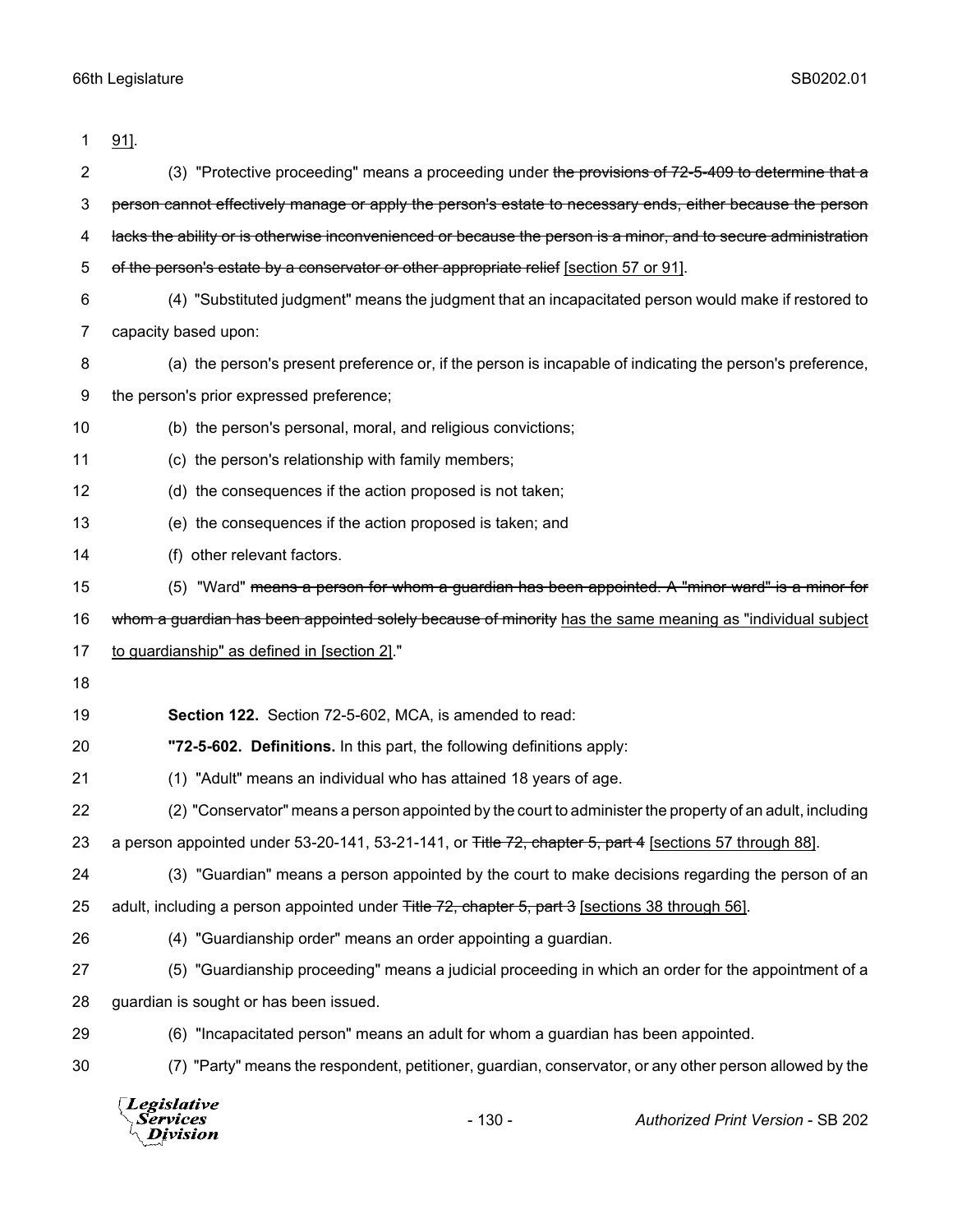court to participate in a guardianship or protective proceeding. (8) "Person", except in the term incapacitated person or protected person, means an individual, a corporation, a business trust, an estate, a trust, a partnership, a limited liability company, an association, a joint venture, a public corporation, a government or governmental subdivision, agency, or instrumentality, or any other legal or commercial entity. (9) "Protected person" means an adult for whom a protective order has been issued. 7 (10) "Protective order" means an order appointing a conservator or other order related to management 8 of an adult's property an order for a protective arrangement instead of conservatorship, as defined in [section 2], for an adult. (11) "Protective proceeding" means a judicial proceeding in which a protective order is sought or has been issued. (12) "Record" means information that is inscribed on a tangible medium or that is stored in an electronic or other medium and is retrievable in perceivable form. (13) "Respondent" means an adult for whom a protective order or the appointment of a guardian is sought. (14) "State" means a state of the United States, the District of Columbia, Puerto Rico, the United States Virgin Islands, a federally recognized Indian tribe, or any territory or insular possession subject to the jurisdiction of the United States." **Section 123.** Section 72-15-301, MCA, is amended to read: **"72-15-301. Compensation of public administrator.** (1) The public administrator must receive and shall collect for the administrator's own use as full compensation for services under this chapter, including attorney fees, the amounts provided for in 72-3-631 and 72-3-633. (2) When the public administrator is appointed conservator of the estate of a protected person pursuant 25 to Title 72, chapter 5, part 4 [sections 57 through 88], of this title, the court may order that a reasonable sum be deducted from payments due to the protected person or from the protected person's estate to be paid to the public administrator as full compensation for the public administrator's services, excluding court costs and attorney fees. The total sum deducted as compensation for the public administrator may not be less than \$100." **Section 124.** Section 72-31-413, MCA, is amended to read:



- 131 - *Authorized Print Version* - SB 202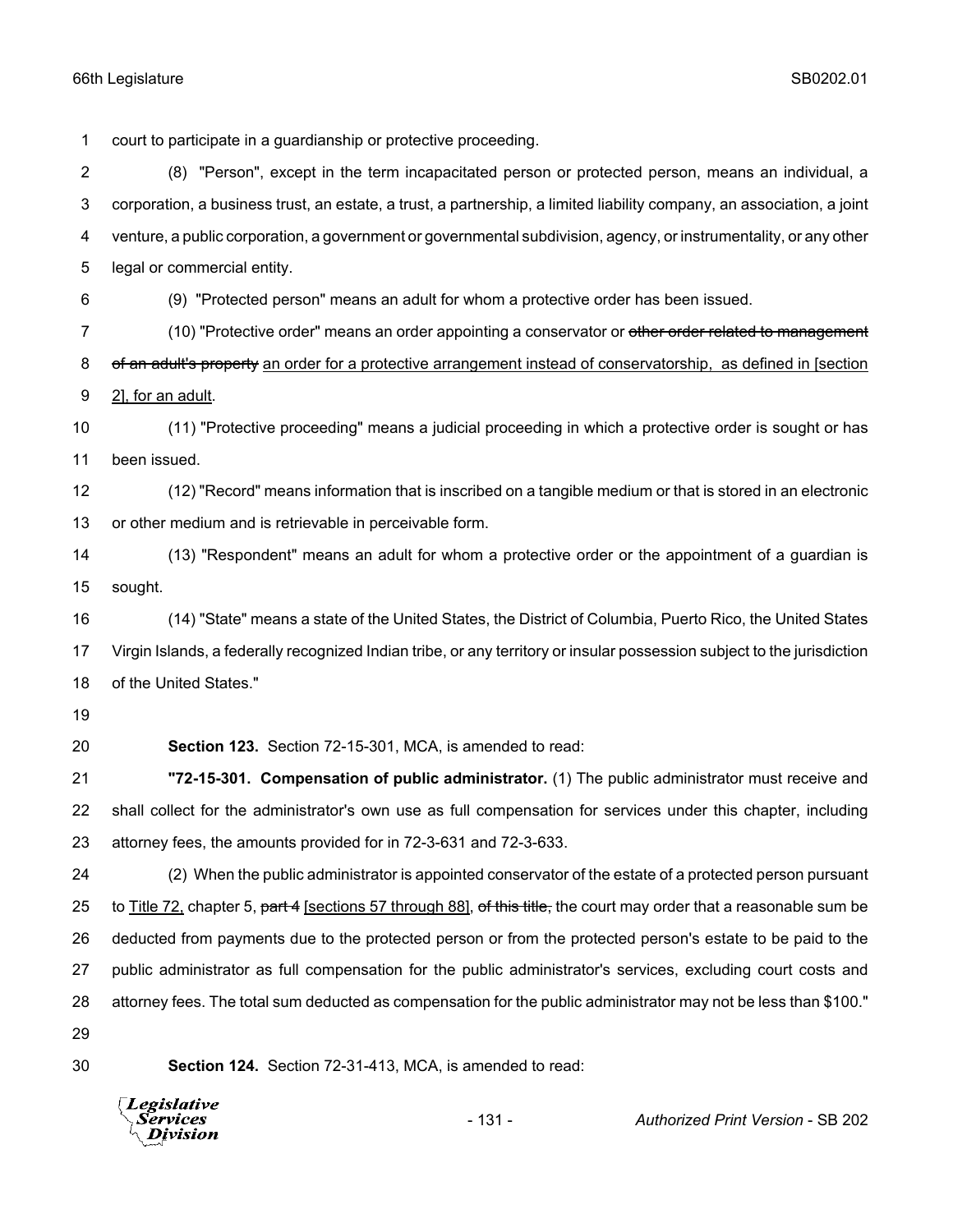Division

 **"72-31-413. Disclosure of digital assets to conservator of protected person.** (1) After an opportunity 2 for a hearing under  $72-5-408$  [section 57], the court may grant a conservator access to the digital assets of a protected person. (2) Unless otherwise ordered by the court or directed by the user, a custodian shall disclose to a conservator the catalogue of electronic communications sent or received by a protected person and any digital assets, other than the content of electronic communications, in which the protected person has a right or interest if the conservator gives the custodian: (a) a written request for disclosure in physical or electronic form; (b) a certified copy of the court order that gives the conservator authority over the digital assets of the protected person; and (c) if requested by the custodian: (i) a number, user name, address, or other unique subscriber or account identifier assigned by the custodian to identify the account of the protected person; or (ii) evidence linking the account to the protected person. (3) A conservator with general authority to manage the assets of a protected person may request a custodian of the digital assets of the protected person to suspend or terminate an account of the protected person for good cause. A request made under this section must be accompanied by a certified copy of the court order giving the conservator authority over the protected person's property." **Section 125.** Section 72-38-103, MCA, is amended to read: **"72-38-103. Definitions.** As used in this chapter, unless the context clearly requires otherwise, the following definitions apply: (1) "Action", with respect to an act of a trustee, includes a failure to act. (2) "Ascertainable standard" means a standard relating to an individual's health, education, support, or maintenance within the meaning of section 2041(b)(1)(A) or 2514(c)(1) of the Internal Revenue Code of 1986, as in effect on the effective date of this chapter, or as later amended. (3) "Beneficiary" means a person who: (a) has a present or future beneficial interest in a trust, vested or contingent; or (b) in a capacity other than that of trustee, holds a power of appointment over trust property. (4) "Charitable trust" means a trust or portion of a trust created for a charitable purpose described in **Legislative** Services - 132 - *Authorized Print Version* - SB 202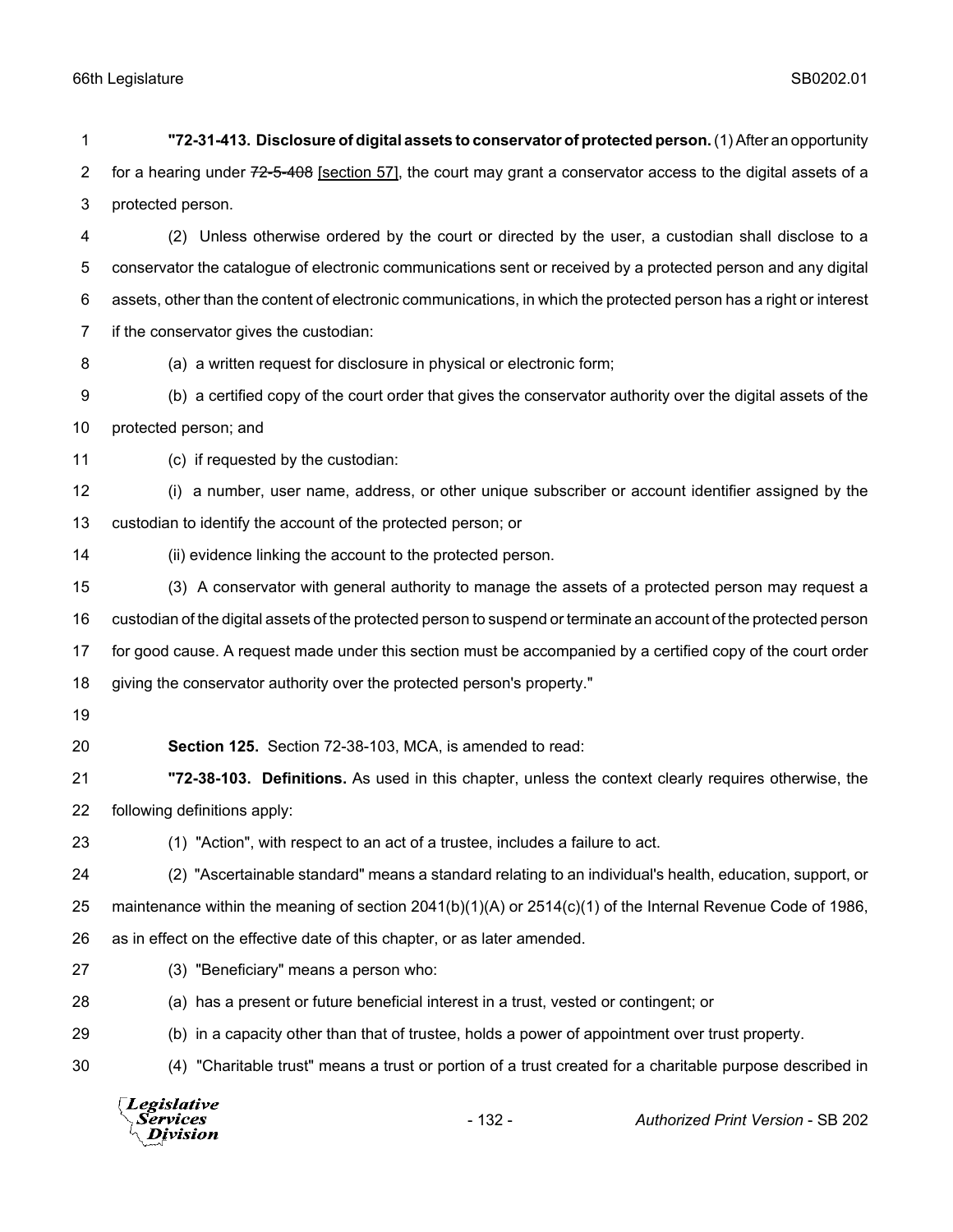72-38-405(1). (5) "Conservator" means a person appointed by the court to administer the estate of a minor or adult individual. (6) "Environmental law" means a federal, state, or local law, rule, regulation, or ordinance relating to protection of the environment. 6 (7) "Guardian" means a person appointed by the court<del>, by a parent, or by a spouse</del> to make decisions regarding the support, care, education, health, and welfare of a minor or adult individual. The term does not include a guardian ad litem. (8) "Interested person" means: (a) the trustee; (b) the qualified beneficiaries who are entitled to notice; and (c) the attorney general if the petition is related to a charitable trust subject to the jurisdiction of the attorney general. (9) "Interests of the beneficiaries" means the beneficial interests provided in the terms of the trust. (10) "Jurisdiction", with respect to a geographic area, includes a state or country. (11) "Permissible distributee" means a beneficiary who is currently eligible to receive distributions of trust income or principal, whether mandatory or discretionary, or who holds a presently exercisable power of appointment over trust property. The term includes a charitable organization only if it is expressly designated to receive distributions under the terms of the charitable trust. (12) "Person" means an individual, corporation, business trust, estate, trust, partnership, limited liability company, association, joint venture, government, governmental subdivision, agency, or instrumentality, public corporation, or any other legal or commercial entity. (13) "Power of withdrawal" means a presently exercisable general power of appointment other than a power: (a) exercisable by a trustee and limited by an ascertainable standard; or (b) exercisable by another person only upon consent of the trustee or a person holding an adverse interest. (14) (a) "Principal place of administration" means the usual place where the day-to-day activity of the trust is carried on by the trustee or its representative who is primarily responsible for the administration of the trust unless otherwise designated by the terms of the trust as provided in 72-38-108. **Legislative** *Services* - 133 - *Authorized Print Version* - SB 202**Division**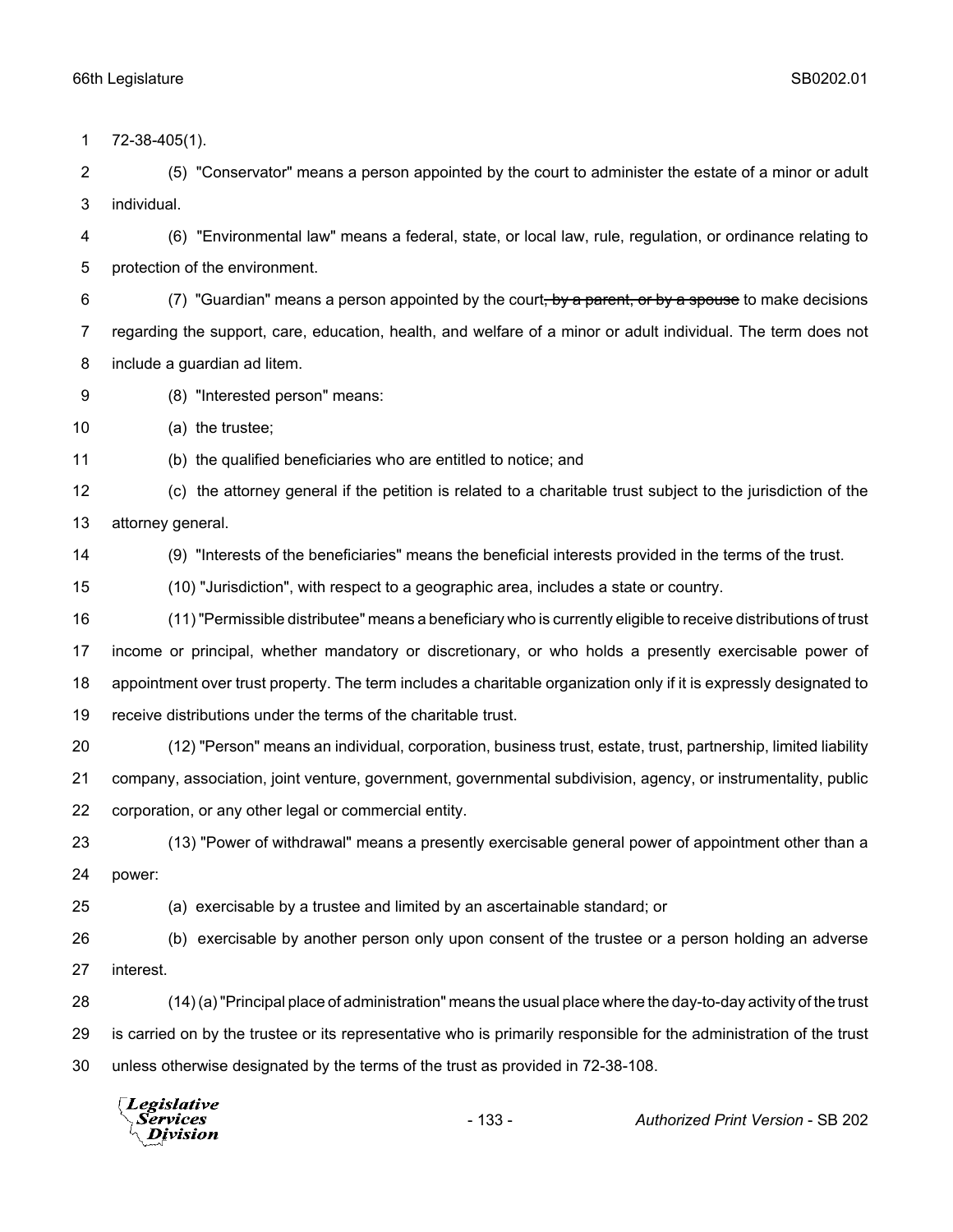(b) If the principal place of administration of the trust cannot be determined under subsection (14)(a), then it must be determined as follows:

 (i) if the trust has a single trustee, the principal place of administration of the trust is the trustee's residence or usual place of business; or

 (ii) if the trust has more than one trustee, the principal place of administration of the trust is the residence or usual place of business of any of the cotrustees as agreed upon by them. If not agreed upon by the cotrustees, the principal place of administration of the trust is the residence or usual place of business of any of the

cotrustees.

 (15) "Property" means anything that may be the subject of ownership, whether real or personal, legal or equitable, or any interest therein.

 (16) "Qualified beneficiary" means a beneficiary who on the date the beneficiary's qualification is determined:

(a) is a distributee or permissible distributee of trust income or principal;

 (b) would be a distributee or permissible distributee of trust income or principal if the interests of the distributees described in subsection (16)(a) terminated on that date without causing the trust to terminate; or

 (c) would be a distributee or permissible distributee of trust income or principal if the trust terminated on that date.

 (17) "Revocable", as applied to a trust, means revocable by the settlor without the consent of the trustee or a person holding an adverse interest.

 (18) "Settlor" means a person, including a testator, who creates or contributes property to a trust. If more than one person creates or contributes property to a trust, each person is a settlor of the portion of the trust property attributable to that person's contribution except to the extent another person has the power to revoke or withdraw that portion.

 (19) "Spendthrift provision" means a term of a trust that restrains both voluntary and involuntary transfer of a beneficiary's interest.

 (20) "State" means a state of the United States, the District of Columbia, Puerto Rico, the United States Virgin Islands, or any territory or insular possession subject to the jurisdiction of the United States. The term includes an Indian tribe or band recognized by federal law or formally acknowledged by a state.

 (21) "Terms of a trust" means the manifestation of the settlor's intent regarding a trust's provisions as expressed in the trust instrument or as may be established by other evidence that would be admissible in a

Legislative Services **Division**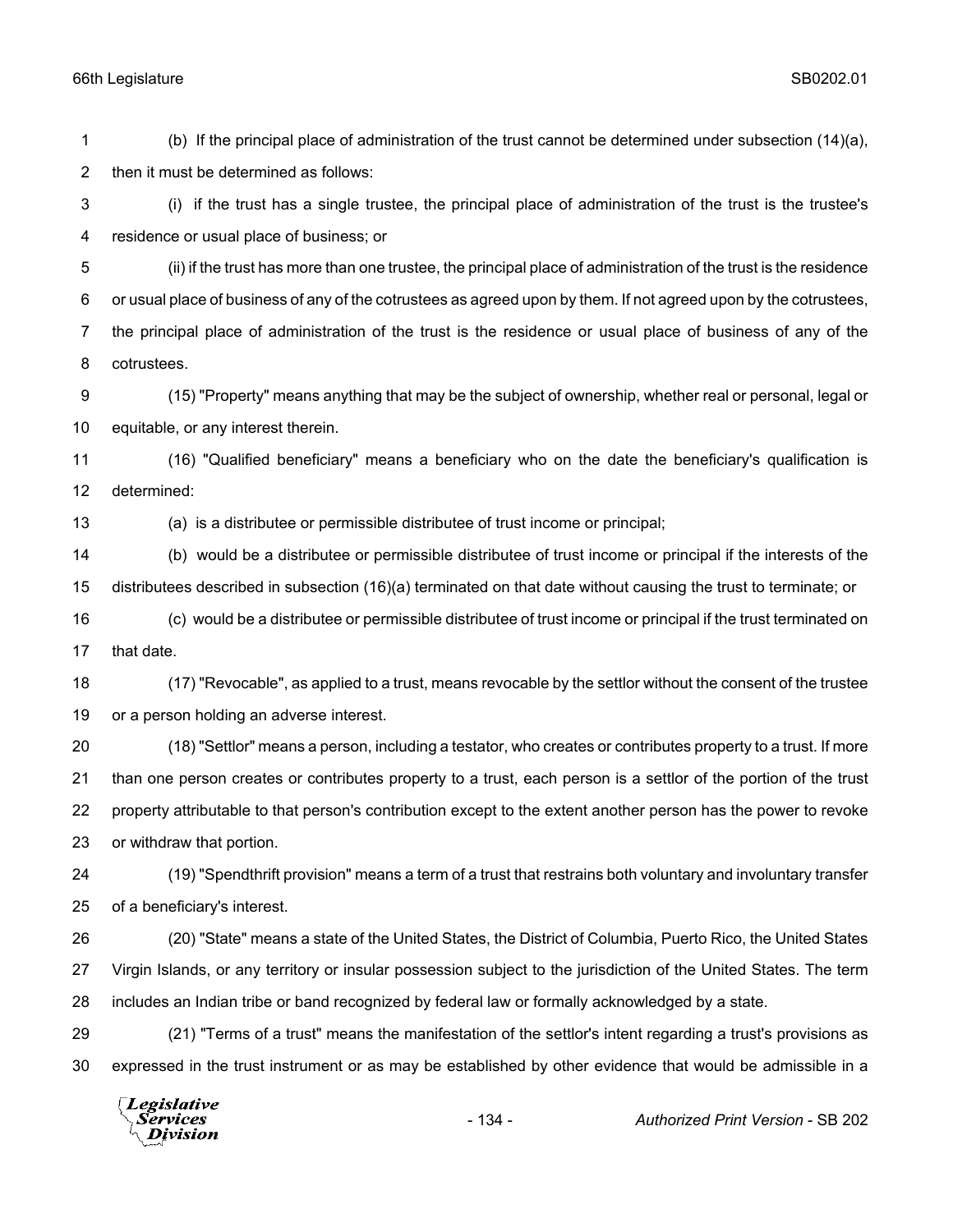| 1              | judicial proceeding.                                                                                  |                                                                                                      |  |
|----------------|-------------------------------------------------------------------------------------------------------|------------------------------------------------------------------------------------------------------|--|
| $\overline{c}$ | (22) "Trust instrument" means an instrument executed by the settlor that contains terms of the trust, |                                                                                                      |  |
| 3              | including any amendments thereto.                                                                     |                                                                                                      |  |
| 4              |                                                                                                       | (23) "Trustee" includes an original, additional, and successor trustee and a cotrustee."             |  |
| 5              |                                                                                                       |                                                                                                      |  |
| 6              |                                                                                                       | NEW SECTION. Section 126. Repealer. The following sections of the Montana Code Annotated are         |  |
| 7              | repealed:                                                                                             |                                                                                                      |  |
| 8              | 72-5-102.                                                                                             | Consolidation of proceedings.                                                                        |  |
| 9              | 72-5-104.                                                                                             | Informal discharge of duty to pay or deliver property to minor.                                      |  |
| 10             | 72-5-201.                                                                                             | Status of guardian of minor -- how acquired generally -- letters to indicate means of appointment.   |  |
| 11             | 72-5-202.                                                                                             | Consent to jurisdiction by acceptance of appointment.                                                |  |
| 12             | 72-5-211.                                                                                             | Testamentary appointment of guardian of minor -- when effective -- priorities -- notice of           |  |
| 13             |                                                                                                       | appointment.                                                                                         |  |
| 14             | 72-5-212.                                                                                             | Recognition of appointment of guardian by foreign will.                                              |  |
| 15             | 72-5-213.                                                                                             | Objection by minor 14 years of age or older to testamentary appointment.                             |  |
| 16             | 72-5-221.                                                                                             | Venue for proceedings for court appointment of guardian of minor.                                    |  |
| 17             | 72-5-222.                                                                                             | Court appointment of guardian of minor -- when allowed -- priority of testamentary appointment.      |  |
| 18             | 72-5-223.                                                                                             | Guardian of minor by court appointment -- qualifications -- nominee of minor preferred.              |  |
| 19             | 72-5-224.                                                                                             | Temporary guardian of minor.                                                                         |  |
| 20             | 72-5-225.                                                                                             | Procedure for court appointment of guardian of minor -- notice -- hearing -- representation by       |  |
| 21             |                                                                                                       | attorney.                                                                                            |  |
| 22             | 72-5-231.                                                                                             | Powers and duties of guardian of minor.                                                              |  |
| 23             | 72-5-233.                                                                                             | Termination of appointment -- how effected -- certain liabilities and obligations not affected.      |  |
| 24             | 72-5-234.                                                                                             | Procedure for resignation or removal -- petition, notice, and hearing -- representation by attorney. |  |
| 25             | 72-5-301.                                                                                             | Consent to jurisdiction by acceptance of appointment.                                                |  |
| 26             | 72-5-302.                                                                                             | Testamentary appointment of guardian for incapacitated person -- when effective -- priorities.       |  |
| 27             | 72-5-303.                                                                                             | Recognition of appointment of guardian by foreign will.                                              |  |
| 28             | 72-5-304.                                                                                             | Objection by alleged incapacitated person to testamentary appointment.                               |  |
| 29             | 72-5-305.                                                                                             | Definitions.                                                                                         |  |
| 30             | 72-5-306.                                                                                             | Purpose and basis for guardianship.                                                                  |  |
|                |                                                                                                       |                                                                                                      |  |



- 135 - *Authorized Print Version* - SB 202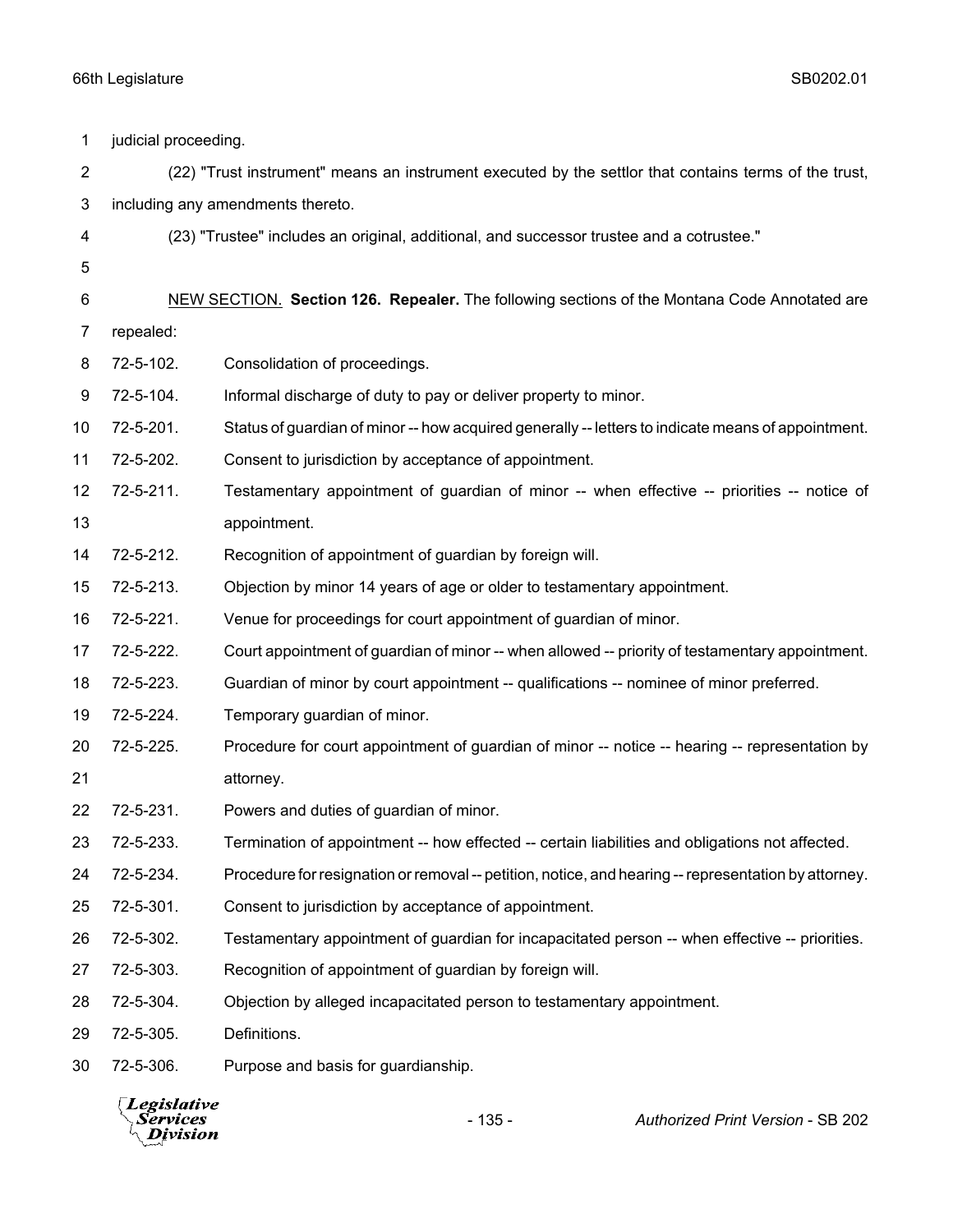| 1  | 72-5-311. | Venue for proceedings for court appointment of guardian.                                         |
|----|-----------|--------------------------------------------------------------------------------------------------|
| 2  | 72-5-312. | Who may be guardian -- priorities.                                                               |
| 3  | 72-5-313. | Visitor in guardianship proceedings defined.                                                     |
| 4  | 72-5-314. | Notices in guardianship proceedings.                                                             |
| 5  | 72-5-315. | Procedure for court appointment of guardian -- hearing -- examination -- interview -- procedural |
| 6  |           | rights.                                                                                          |
| 7  | 72-5-316. | Findings -- order of appointment.                                                                |
| 8  | 72-5-317. | Temporary guardians.                                                                             |
| 9  | 72-5-318. | Request for notice -- interested person.                                                         |
| 10 | 72-5-319. | Contents of petition for appointment of guardian.                                                |
| 11 | 72-5-320. | Purposes for establishment of limited guardianship.                                              |
| 12 | 72-5-321. | Powers and duties of guardian of incapacitated person.                                           |
| 13 | 72-5-322. | Petition of guardian for treatment of ward.                                                      |
| 14 | 72-5-324. | Termination of appointment -- how effected -- certain liabilities and obligations not affected.  |
| 15 | 72-5-325. | Petition for removal or resignation of guardian -- termination of incapacity -- appointment of   |
| 16 |           | successor guardian.                                                                              |
| 17 | 72-5-401. | Original petition for appointment or protective order -- who may petition.                       |
| 18 | 72-5-402. | Contents of petition.                                                                            |
| 19 | 72-5-403. | Notice -- waiver.                                                                                |
| 20 | 72-5-404. | Request for notice -- interested person.                                                         |
| 21 | 72-5-405. | Exclusive and concurrent jurisdiction of particular court after petition and notice.             |
| 22 | 72-5-406. | Consent to jurisdiction by acceptance of appointment as conservator.                             |
| 23 | 72-5-407. | Venue.                                                                                           |
| 24 | 72-5-408. | Procedure concerning hearing and order on original petition.                                     |
| 25 | 72-5-409. | Cause for appointment of conservator or issuance of protective order.                            |
| 26 | 72-5-410. | Who may be appointed conservator -- priorities.                                                  |
| 27 | 72-5-411. | Bond -- court may require -- amount.                                                             |
| 28 | 72-5-412. | Terms and requirements of bond.                                                                  |
| 29 | 72-5-413. | Petitions for orders subsequent to appointment -- interested persons.                            |
| 30 | 72-5-414. | Resignation or removal of conservator for cause -- successor conservator.                        |
|    |           |                                                                                                  |



- 136 - *Authorized Print Version* - SB 202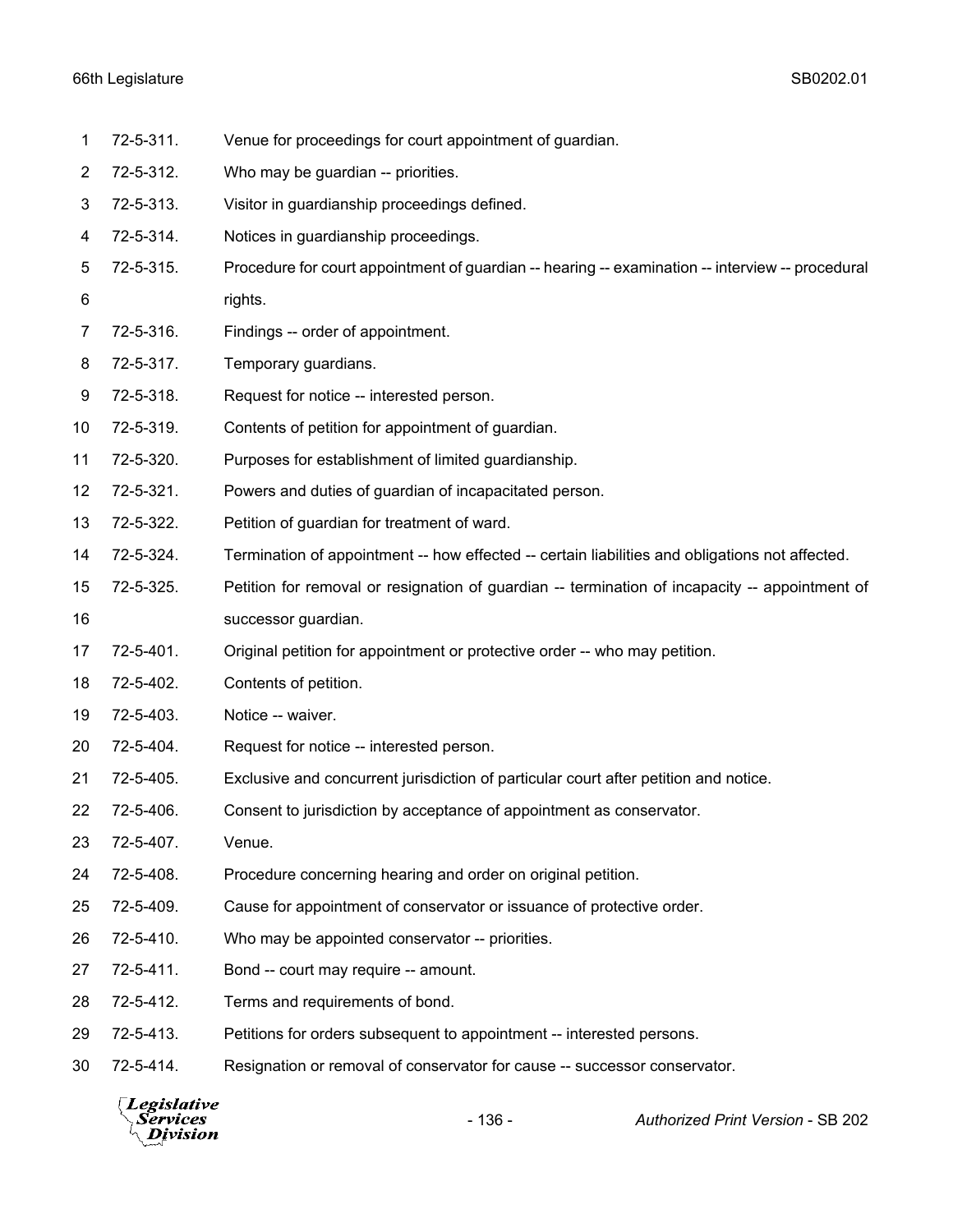| 1  | 72-5-415. | Public administrator as conservator when no other appropriate person.                              |
|----|-----------|----------------------------------------------------------------------------------------------------|
| 2  | 72-5-421. | Powers of court as to property and affairs of protected persons generally -- temporary             |
| 3  |           | conservatorship.                                                                                   |
| 4  | 72-5-422. | Power of court to authorize particular protective arrangements or transactions without appointing  |
| 5  |           | conservator.                                                                                       |
| 6  | 72-5-423. | Fiduciary duty of conservator.                                                                     |
| 7  | 72-5-424. | Inventory and records.                                                                             |
| 8  | 72-5-425. | Title by appointment as conservator -- appointment not transfer for certain purposes.              |
| 9  | 72-5-426. | Letters as evidence of transfer of assets -- recording.                                            |
| 10 | 72-5-427. | Powers of conservator in administration.                                                           |
| 11 | 72-5-428. | Distributive powers and duties of conservator generally.                                           |
| 12 | 72-5-429. | Distribution upon attainment of majority, termination of disability, or death of protected person. |
| 13 | 72-5-430. | Enlargement or limitation of powers of conservator by court.                                       |
| 14 | 72-5-431. | Preservation of estate plan -- right to inspect will.                                              |
| 15 | 72-5-432. | Compensation and expenses.                                                                         |
| 16 | 72-5-433. | Claims against protected person -- presentment, allowance, and payment -- priorities.              |
| 17 | 72-5-434. | Transaction involving conflict of interest -- voidable -- exceptions.                              |
| 18 | 72-5-435. | Persons dealing with conservator -- protection.                                                    |
| 19 | 72-5-436. | Claims arising during conservatorship -- individual liability of conservator.                      |
| 20 | 72-5-437. | Termination of conservatorship.                                                                    |
| 21 | 72-5-438. | Accounts -- final and intermediate.                                                                |
| 22 | 72-5-439. | Payment of debt and delivery of property to foreign conservator without local proceedings.         |
| 23 | 72-5-444. | Petition to authorize proposed action -- substituted judgment.                                     |
| 24 | 72-5-445. | Notice of hearing.                                                                                 |
| 25 | 72-5-446. | Consent or lack of capacity of protected person -- adequate provision for protected person and     |
| 26 |           | dependents.                                                                                        |
| 27 | 72-5-447. | Circumstances to be considered in determining whether to authorize or require proposed action.     |
| 28 | 72-5-448. | Order.                                                                                             |
| 29 | 72-5-449. | No duty to propose action.                                                                         |
| 30 | 72-5-450. | Production of protected person's other relevant estate plan documents.                             |



- 137 - *Authorized Print Version* - SB 202